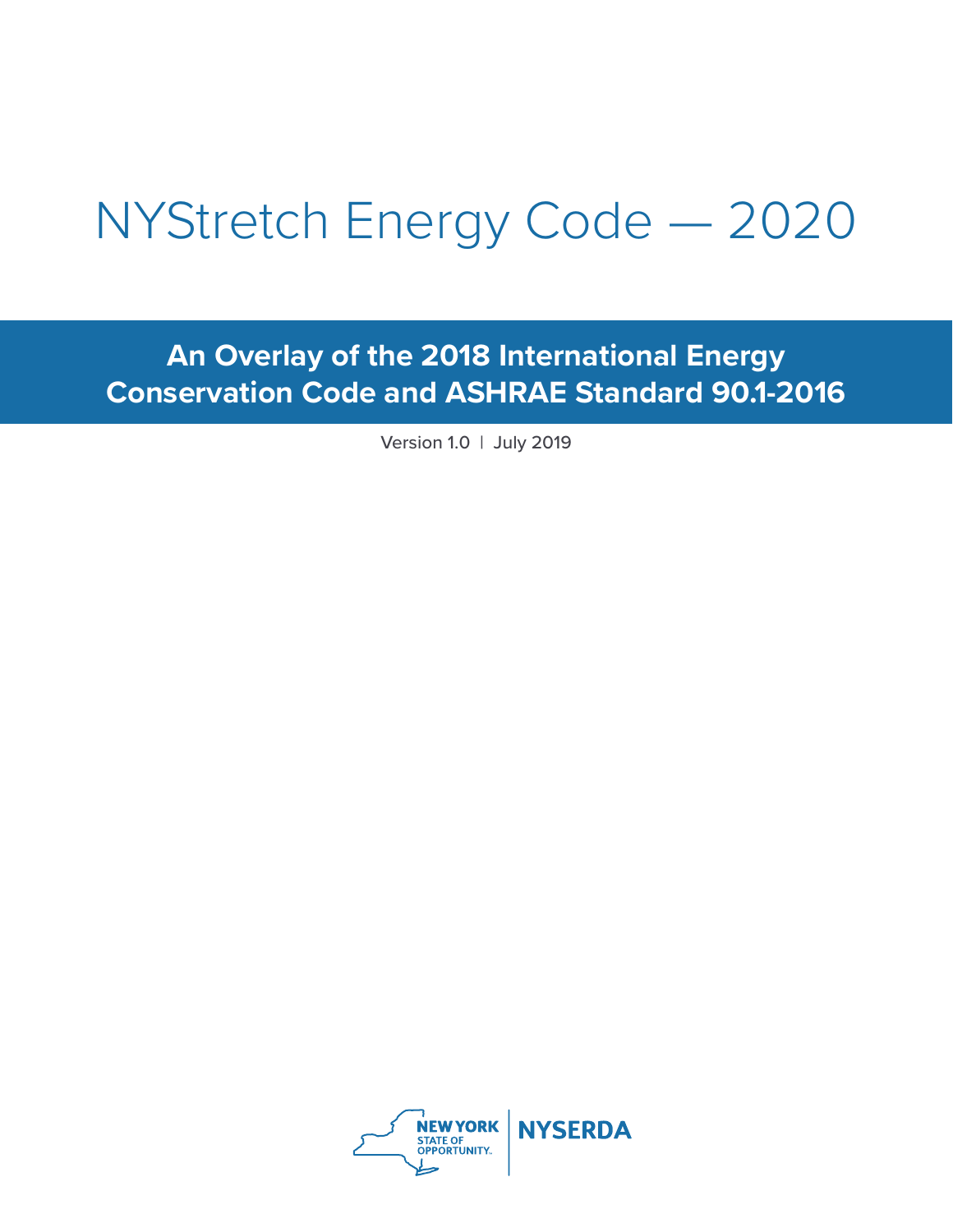# <span id="page-1-0"></span>PREFACE

The NYStretch Energy Code 2020 project was undertaken by NYSERDA to develop a pivotal tool for New York jurisdictions to support the State's energy and climate goals by accelerating the savings obtained through their local building energy codes. Authorities having jurisdiction have the legal ability to voluntarily adopt NYStretch-Energy.

The NYStretch Code was developed as a statewide model code to save more energy than New York's minimum code and to be readily adopted as a more stringent local standard to the ECCCNYS. It was developed with the following goals:

- $\blacksquare$  Technically sound
- Thoroughly reviewed by stakeholders
- **Written in code enforceable language**
- Fully consistent with the 2018 IECC, ASHRAE 90.1-2016, and uniform codes

For communities that adopt it, the NYStretch Code will provide greater savings over the ECCCNYS for both residential and commercial buildings.

#### **Marginal Markings**

Solid vertical lines in the margins of Parts 1, 2, and 3 indicate a technical change from the requirements of 2018 IECC and ASHRAE 90.1-2016. Black, right-facing arrows in the left-hand margin indicate a deletion from the requirements.

#### **Unaffected Provisions**

The chapters, sections, tables, and other provisions in the 2018 IECC and ASHRAE 90.1-2016 not amended by NYStretch Code shall continue in full force and effect. Nothing in the NYStretch Code shall be construed as deleting all or part of any unaffected provision.

#### **Severability**

If any portion of the NYStretch Energy Code 2020, the 2018 IECC or ASHRAE 90.1-2016 is held by a court of a competent jurisdiction to be illegal or void, such holding shall not affect the validity of any other portion of the NYStretch Code, the 2018 IECC or ASHRAE 90.1-2016

#### **Implied license / Use of NYStretch**

While a jurisdiction may adopt one or both of the Commercial and Residential provisions, it is NYSERDA's desire, but not a rule, that the NYStretch be adopted as written. Changes to or deletions of the provisions contained herein may affect energy savings, cost savings, and enforceability. Jurisdictions are encouraged to contact NYSERDA [codes@nyserda.ny.gov](mailto:codes@nyserda.ny.gov) before considering any changes to the NYStretch.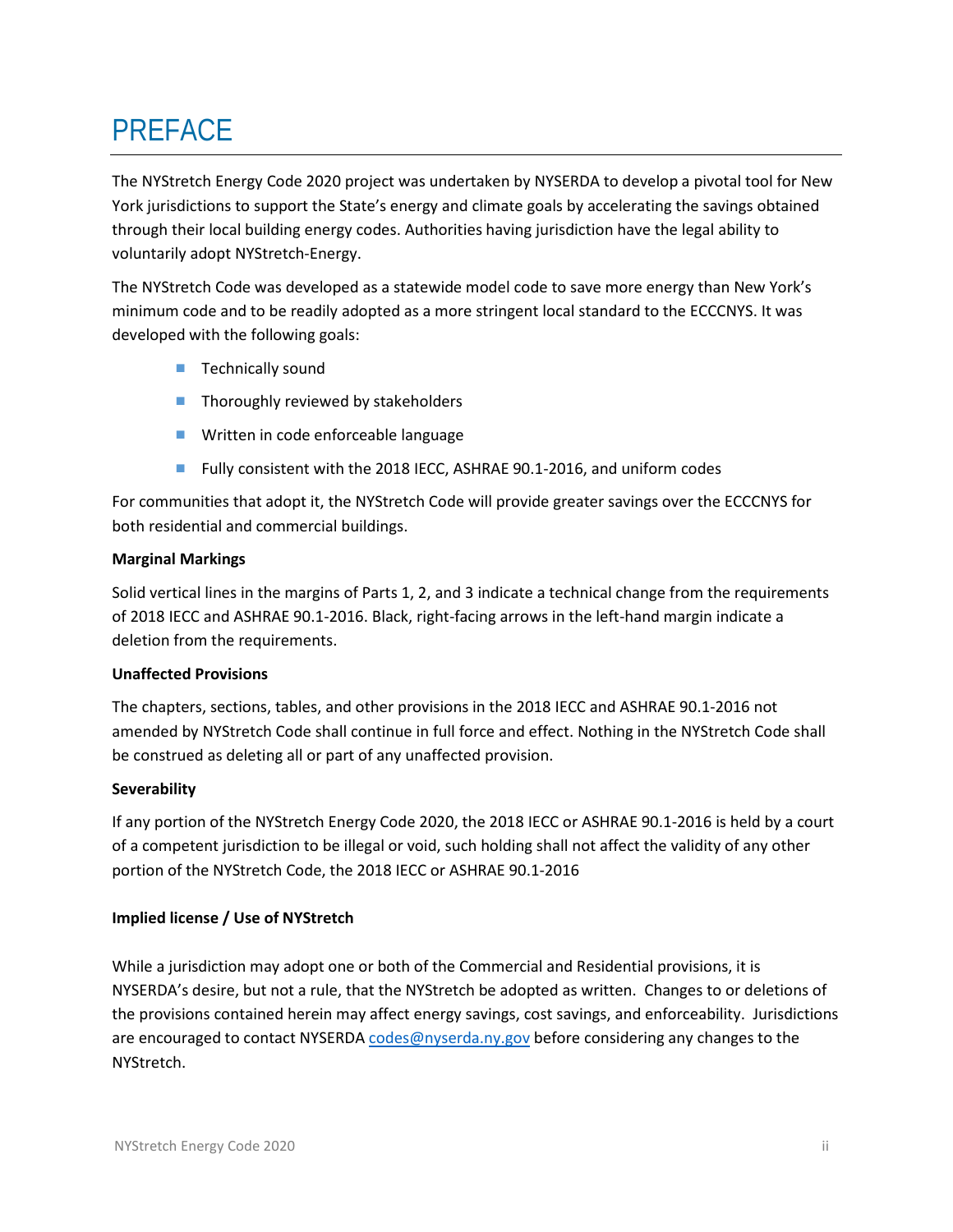## <span id="page-2-0"></span>**DISCLAIMER**

Version 1 of NYStretch Energy Code-2020 (NYStretch) is an overlay of the 2018 International Energy Conservation Code (2018 IECC) and ASHRAE Standard 90.1-2016 (ASHRAE). It does not reflect changes the New York State Fire Prevention and Code Council may adopt for the 2020 New York State Energy Conservation Construction Code (2020 NYS ECCC). Visit

<https://www.dos.ny.gov/DCEA/CodeUpdate.html> for updates on the 2020 NYS ECCC.

Furthermore this version of NYStretch does not contain changes to it that New York City may adopt for the 2020 Energy Conservation Code of New York City (2020 ECC NYC). Visit <https://www1.nyc.gov/site/buildings/codes/energy-conservation-code.page> for updates on the 2020 ECC NYC.

It is NYSERDA's intent to release a version of NYStretch that will overlay the 2020 NYS ECCC upon release of that code by New York State Department of State.

#### **Stringency of NYStretch**

NYSERDA recognizes that there are differentials between the requirements of the IECC and ASHRAE paths in NYStretch. It is NYSERDA's intent to create two separate inclusive code books, one for the IECC paths and another for the ASHRAE paths and find and correct the differentials between those code provisions such that they are consistent with the intent and stringency of NYStretch. Until that time, where there is a differential between the paths, the more stringent of the requirements will prevail.

#### **Rights under NYSERDA's license agreement with International Code Council, Inc.**

*The NYStretch Energy Code-2020 (NYStretch) incorporates material copyrighted by the International Code Council (ICC). That material is included with permission from the ICC. NYSERDA's license agreement with the ICC gives New York jurisdictions wishing to use NYStretch the right to post NYStretch on their websites for development purposes and public access. Other distribution of the ICC's copyrighted material without permission is prohibited.*

#### **Rights under NYSERDA's license agreement with American Society of Heating, Refrigerating and Air-Conditioning Engineers**

*The NYStretch Energy Code-2020 (NYStretch) incorporates material copyrighted by American Society of Heating, Refrigerating and Air-Conditioning Engineers (ASHRAE). That material is included with permission from ASHRAE. NYSERDA's license agreement with ASHRAE gives New York jurisdictions wishing to use NYStretch the right to post NYStretch on their websites for development purposes and public access. Other distribution of ASHRAE's copyrighted material without permissions is prohibited.*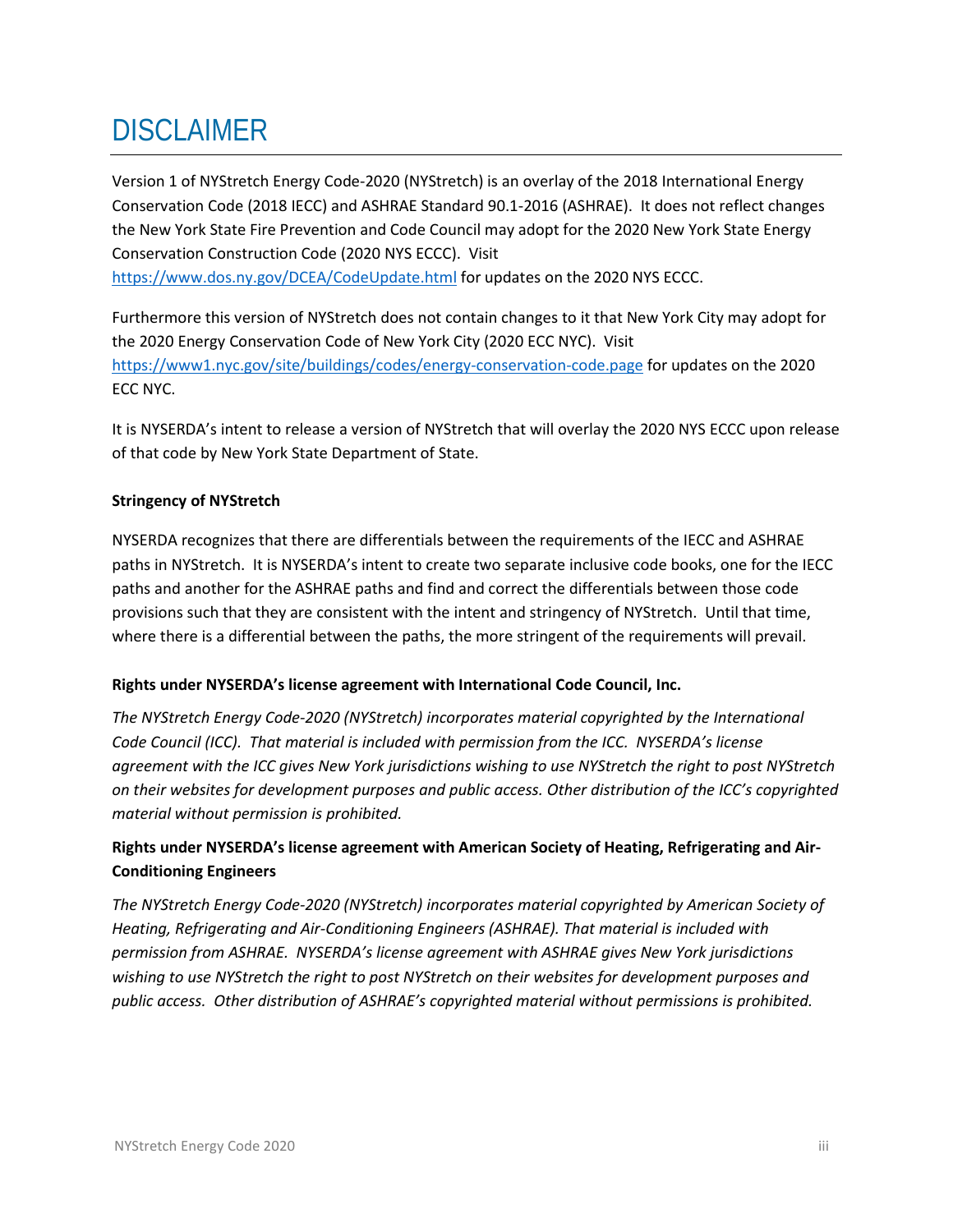# <span id="page-3-0"></span>ACKNOWLEDGEMENTS

NYSERDA gratefully thanks and acknowledges the following individuals who contributed to the development of the NYStretch Energy Code 2020:

| David Abrey             | Maria Karpman            |
|-------------------------|--------------------------|
| John Addario            | Laurie Kerr              |
| Lois Arena              | Katrin Klingenberg       |
| Jack Bailey             | John Lee                 |
| <b>Steven Bluestone</b> | <b>Bing Liu</b>          |
| Gina Bocra              | Mark Lyles               |
| John Ciovacco           | Louis Petrucci           |
| Joseph Dolengo          | <b>Steve Rocklin</b>     |
| Jeff Domanski           | <b>Michael Rosenberg</b> |
| Jim Edelson             | Rebecca Ruscito          |
| <b>Tom Eisele</b>       | Jodi Smits-Anderson      |
| Harry Gordon            | <b>Kevin Stack</b>       |
| C. Ian Graham           | Pasquale Strocchia       |
| David Heslam            | Michelle Tinner          |
| Joseph Hill             | Lou Vogel                |
| Joseph Hitt             | Don Winston              |
| Emily Hoffman           | Jian Zhang               |

#### **International Code Council, Inc.**

*The NYStretch Energy Code-2020 contains information that is proprietary to and copyrighted by International Code Council, Inc. The information copyrighted by the International Code Council, Inc. has been obtained and reproduced with permission. The acronym "ICC" and the ICC logo are trademarks and service marks of ICC. ALL RIGHTS RESERVED.*

#### **American Society of Heating, Refrigerating and Air-Conditioning Engineers**

*The NYStretch Energy Code-2020 contains information that is proprietary to and copyrighted by American Society of Heating, Refrigerating and Air-Conditioning Engineers (ASHRAE). The information copyrighted by ASHRAE has been obtained and reproduced with permission. The acronym "ASHRAE" and the ASHRAE logo are trademarks and service marks of ASHRAE. ALL RIGHTS RESERVED.*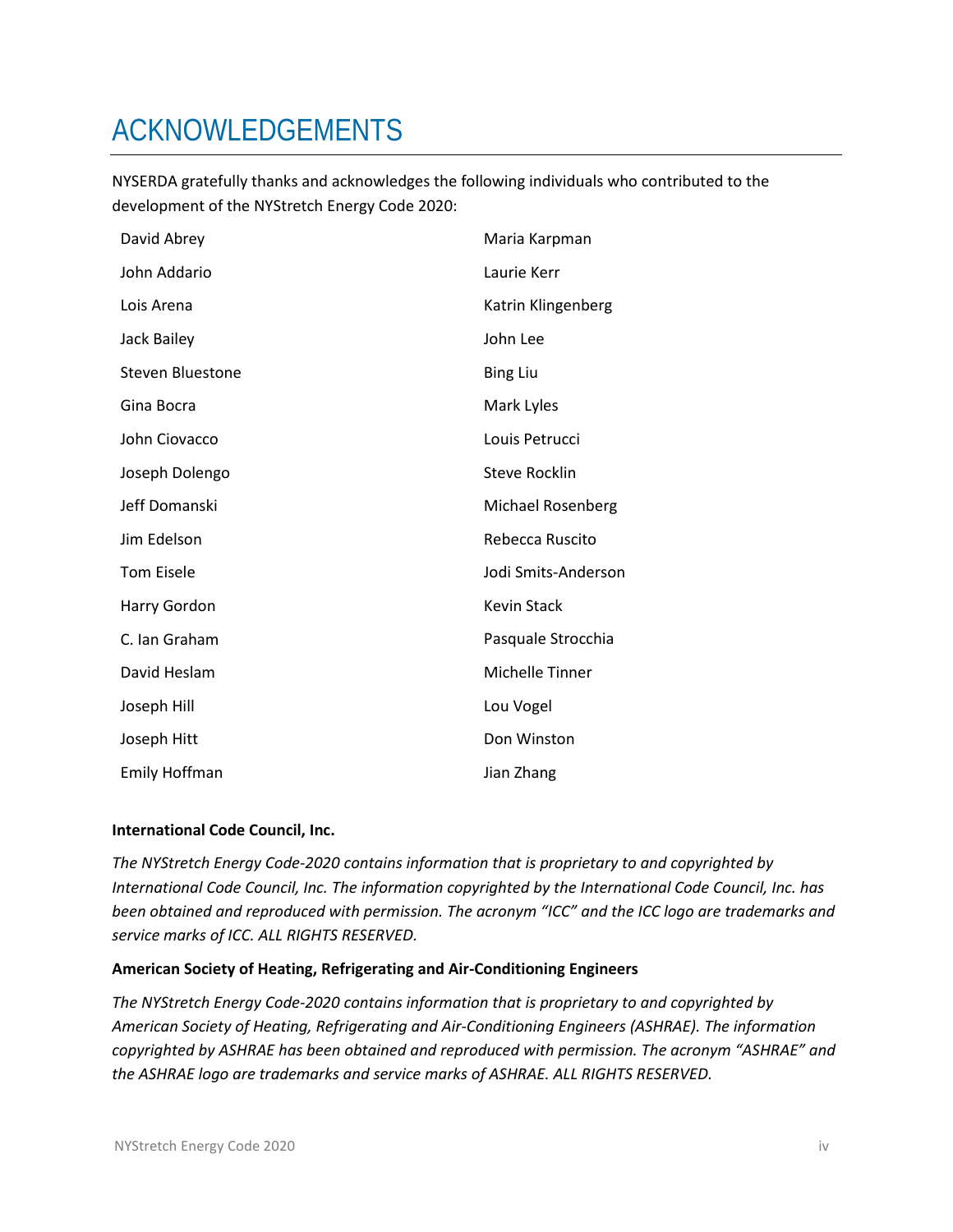# **Table of Contents**

| 1    | Amendments to 2018 International Energy Conservation Construction Code |  |
|------|------------------------------------------------------------------------|--|
|      |                                                                        |  |
| 1.1  |                                                                        |  |
| 1.2  |                                                                        |  |
| 1.3  |                                                                        |  |
| 1.4  |                                                                        |  |
| 1.5  |                                                                        |  |
| 1.6  |                                                                        |  |
| 1.7  |                                                                        |  |
| 1.8  |                                                                        |  |
| 1.9  |                                                                        |  |
| 1.10 |                                                                        |  |
| 1.11 |                                                                        |  |
| 1.12 |                                                                        |  |
| 1.13 |                                                                        |  |
| 1.14 |                                                                        |  |
| 1.15 |                                                                        |  |
| 1.16 |                                                                        |  |
| 1.17 |                                                                        |  |
| 1.18 |                                                                        |  |
| 1.19 |                                                                        |  |
| 1.20 |                                                                        |  |
| 1.21 |                                                                        |  |
| 1.22 |                                                                        |  |
| 1.23 |                                                                        |  |
| 1 24 |                                                                        |  |
| 1.25 |                                                                        |  |
| 1.26 |                                                                        |  |
| 1.27 |                                                                        |  |
| 1.28 |                                                                        |  |
| 1.29 |                                                                        |  |
| 1.30 |                                                                        |  |
| 1.31 |                                                                        |  |
| 1.32 |                                                                        |  |
| 1.33 |                                                                        |  |
| 1.34 |                                                                        |  |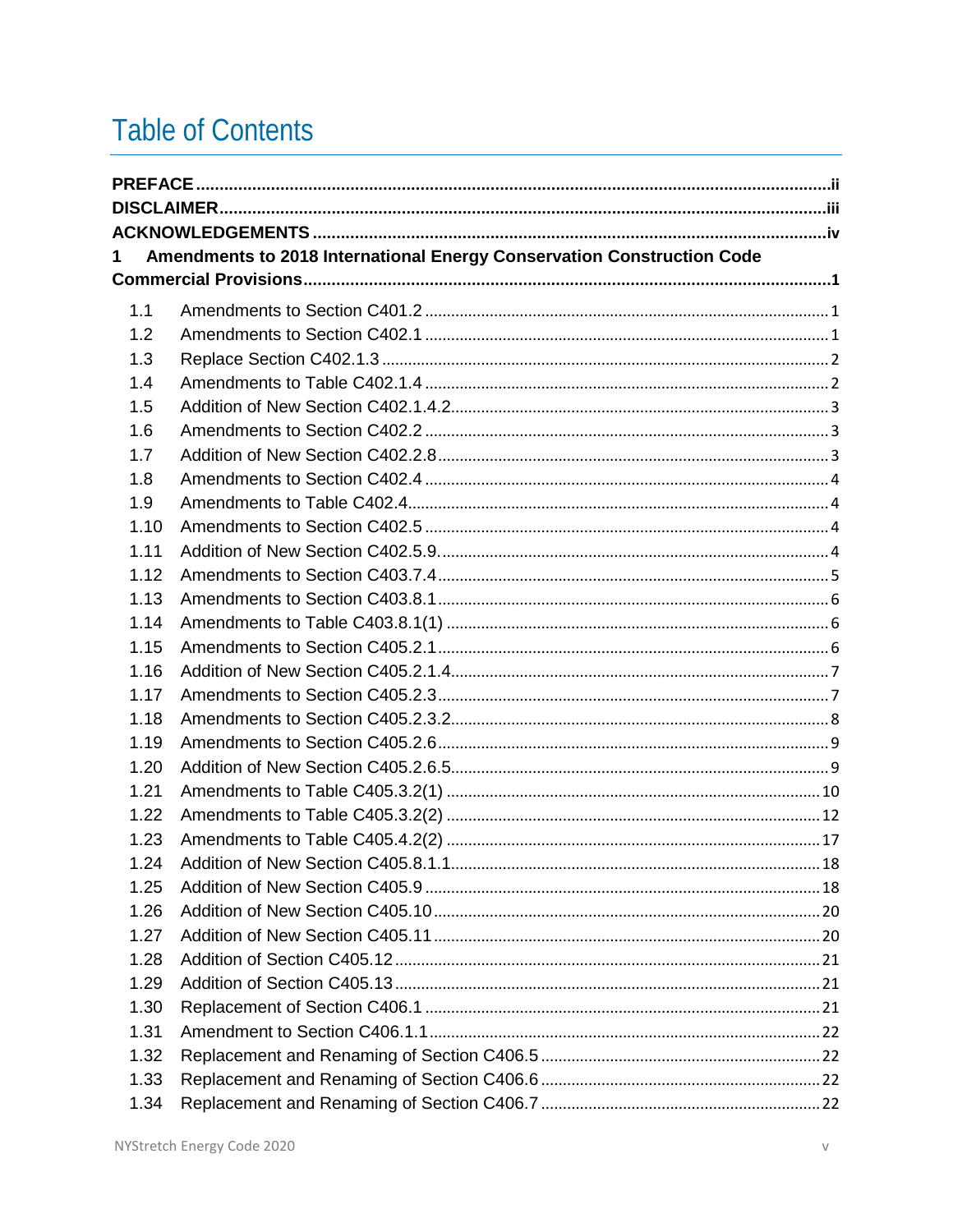|   | 1.35 |  |
|---|------|--|
|   | 1.36 |  |
|   | 1.37 |  |
|   | 1.38 |  |
|   | 1.39 |  |
|   | 1.40 |  |
|   | 1.41 |  |
|   | 1.42 |  |
|   | 1.43 |  |
|   | 1.44 |  |
|   | 1.45 |  |
|   | 1.46 |  |
| 2 |      |  |
|   | 2.1  |  |
|   | 2.2  |  |
|   | 2.3  |  |
|   | 2.4  |  |
|   | 2.5  |  |
|   | 2.6  |  |
|   | 2.7  |  |
|   | 2.8  |  |
|   | 2.9  |  |
|   | 2.10 |  |
|   | 2.11 |  |
|   | 2.12 |  |
|   | 2.13 |  |
|   | 2.14 |  |
|   | 2.15 |  |
|   | 2.16 |  |
|   | 2.17 |  |
|   | 2.18 |  |
|   | 2.19 |  |
|   | 2.20 |  |
|   | 2.21 |  |
|   | 2.22 |  |
|   | 2.23 |  |
|   | 2.24 |  |
|   | 2.25 |  |
|   | 2.26 |  |
|   | 2.27 |  |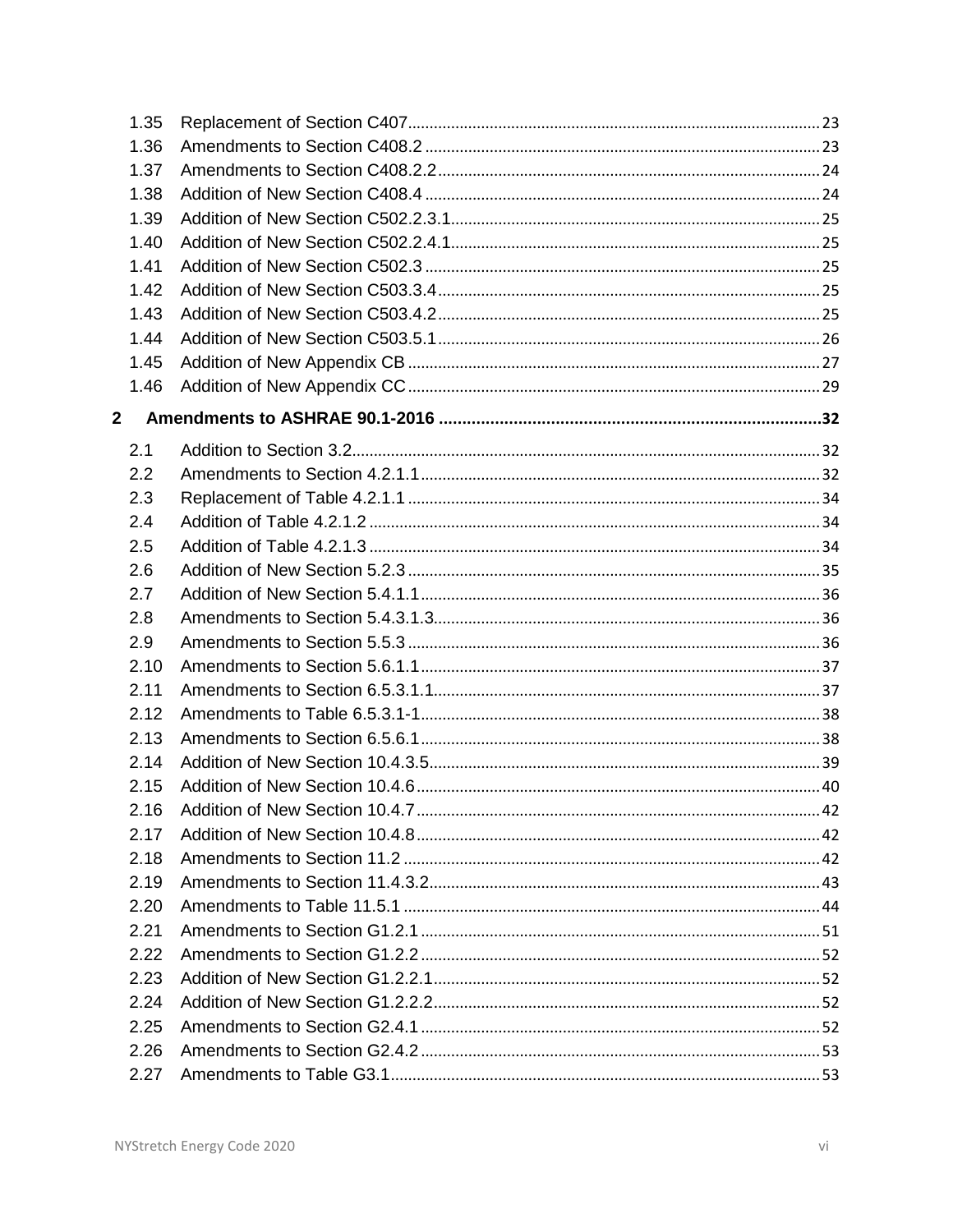| 3    | Amendments to 2018 International Energy Conservation Construction Code |  |  |  |  |
|------|------------------------------------------------------------------------|--|--|--|--|
|      |                                                                        |  |  |  |  |
| 3.1  |                                                                        |  |  |  |  |
| 3.2  |                                                                        |  |  |  |  |
| 3.3  |                                                                        |  |  |  |  |
| 3.4  |                                                                        |  |  |  |  |
| 3.5  |                                                                        |  |  |  |  |
| 3.6  |                                                                        |  |  |  |  |
| 3.7  |                                                                        |  |  |  |  |
| 3.8  |                                                                        |  |  |  |  |
| 3.9  |                                                                        |  |  |  |  |
| 3.10 |                                                                        |  |  |  |  |
| 3.11 |                                                                        |  |  |  |  |
| 3.12 |                                                                        |  |  |  |  |
| 3.13 |                                                                        |  |  |  |  |
| 3.14 |                                                                        |  |  |  |  |
| 3.15 |                                                                        |  |  |  |  |
| 3.16 |                                                                        |  |  |  |  |
| 3.17 |                                                                        |  |  |  |  |
| 3.18 |                                                                        |  |  |  |  |
| 3.19 |                                                                        |  |  |  |  |
| 3.20 |                                                                        |  |  |  |  |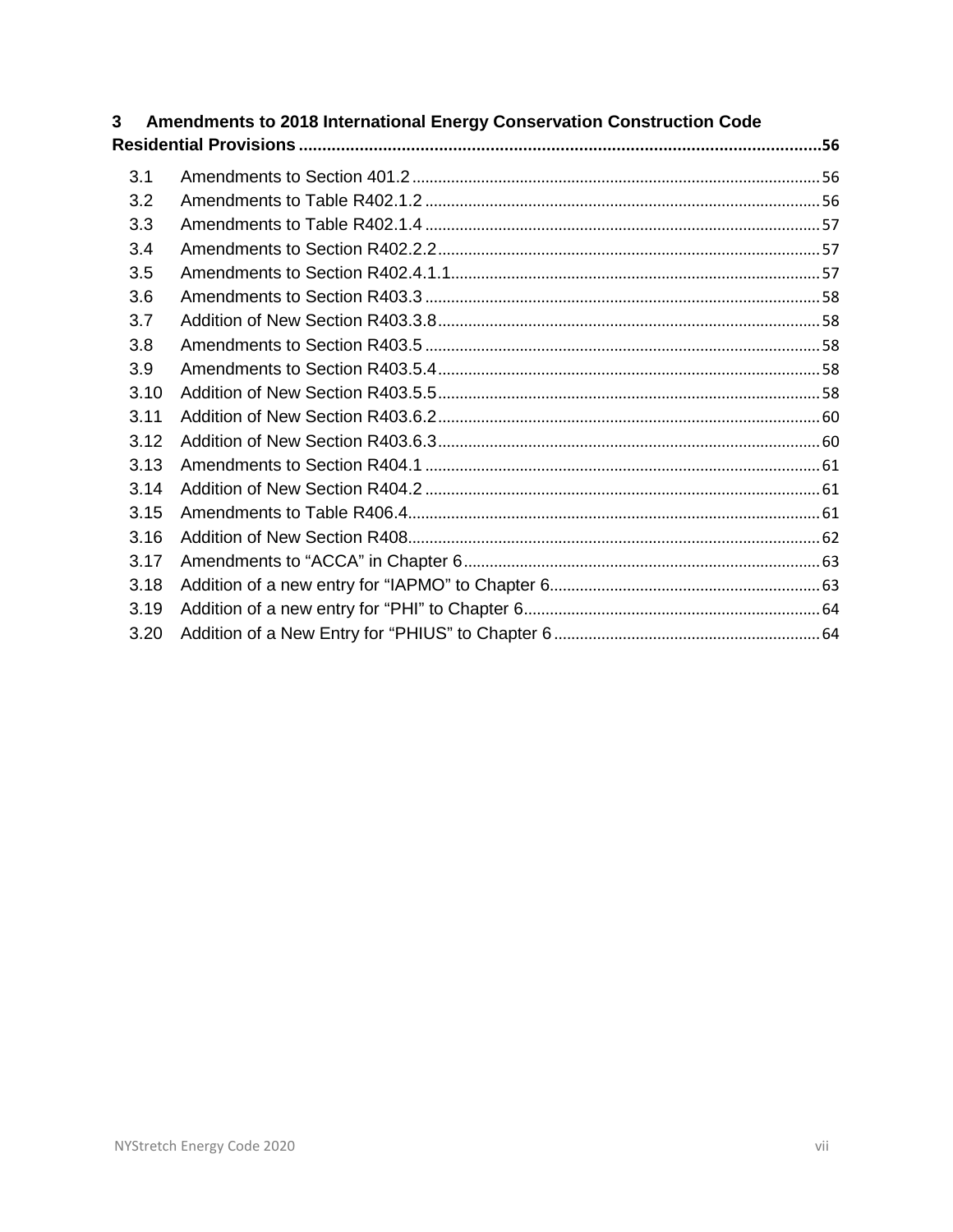# PART 1

## <span id="page-7-0"></span>Amendments to 2018 International Energy Conservation Construction Code Commercial Provisions

## <span id="page-7-1"></span>1.1 Amendments to Section C401.2 Application

**C401.2 Application.** *Commercial buildings* shall comply with one of the following compliance paths:

- 1. ASHRAE Compliance Path (prescriptive): The requirements of ASHRAE 90.1-2016 (as amended) Section 4.2.1.1(a). The building shall also comply with the following:
	- a. The *building thermal envelope* opaque assembly requirements of Section C402.1.4. **EXCEPTION**: *Semi-heated spaces* in compliance with ASHRAE 90.1-2016 (as amended) are not required to comply with Section C402.1.4.
	- b. The *fenestration* requirements of Section C402.4. **EXCEPTION**: Semi-heated spaces in compliance with ASHRAE 90.1-2016 (as amended) are not required to comply with Section C402.4.3.
	- c. The interior and exterior lighting power allowance requirements of Section C405.3.2 and Section C405.4.2, respectively.
	- d. The requirements of Section C406 and tenant spaces shall comply with the requirements of Section C406.1.1.
	- e. The requirements of Section C408 (note: in lieu of Section C408.4, the requirements of 5.9.2 prevail) and, if mandated by local ordinance, Appendix CC.
- 2. ASHRAE Compliance Path (Section 11): The requirements of ASHRAE 90.1-2016 (as amended) Section 4.2.1.1(b). The building shall also comply with Section C408 (note: in lieu of Section C408.4, the requirements of 5.9.2 prevail) and, if mandated by local ordinance, Appendix CC.
- 3. ASHRAE Compliance Path (Appendix G): The requirements of ASHRAE 90.1-2016 (as amended) 4.2.2.1(c). The building shall also comply with Section C408 (note: in lieu of Section C408.4, the requirements of 5.9.2 prevail) and, if mandated by local ordinance, Appendix CC.
- 4. Prescriptive Compliance Path: The requirements of Sections C402 through C406 and C408, and, if mandated by local ordinance, Appendix CC.

## <span id="page-7-2"></span>1.2 Amendments to Section C402.1 General (Prescriptive)

**C402.1 General (Prescriptive).** Building thermal envelope assemblies for buildings that are intended to comply with the code on a prescriptive basis in accordance with the compliance path described in Item 4 of Section C401.2, shall comply with the following: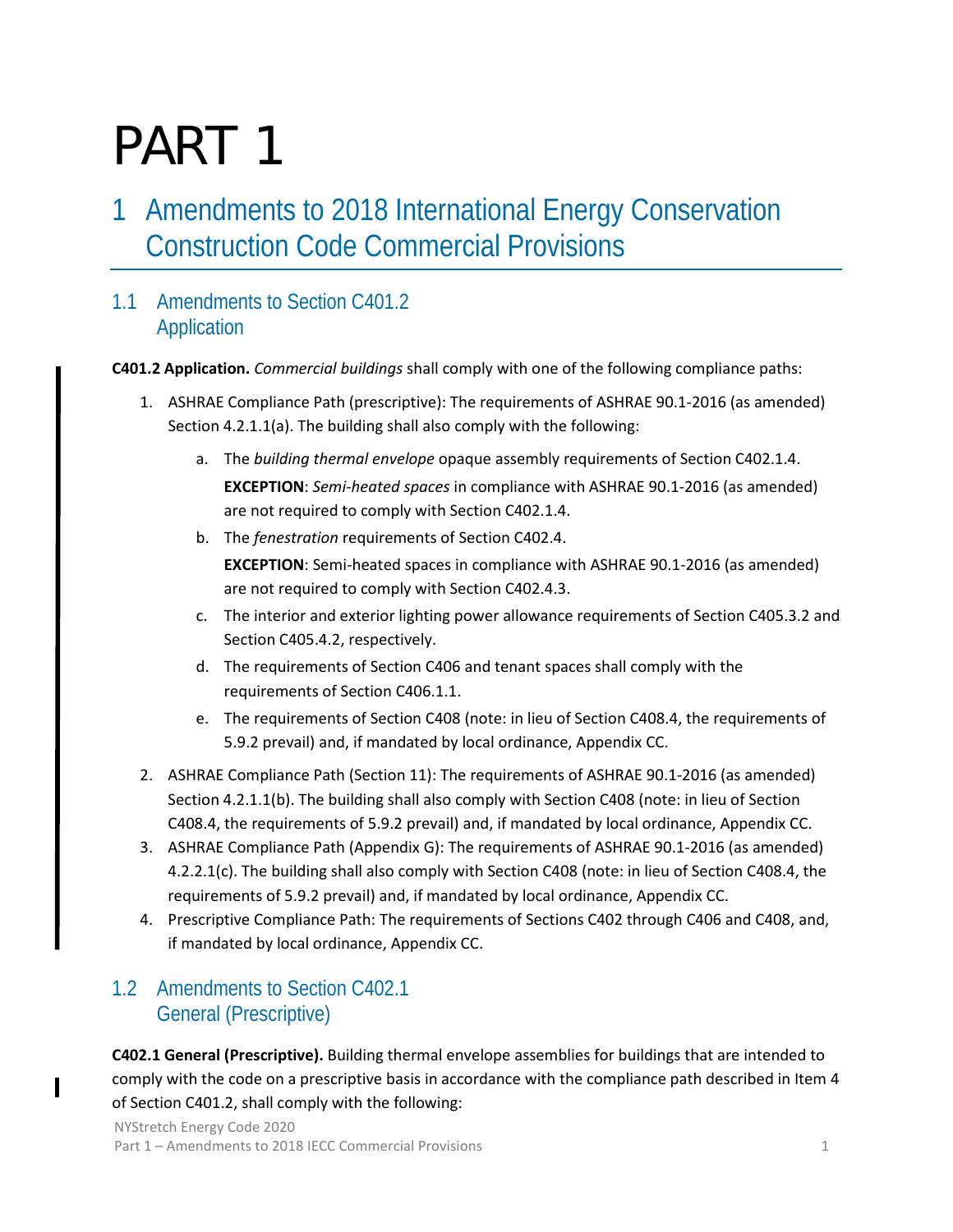- 1. The opaque portions of the building thermal envelope shall comply with the specific insulation requirements of Section C402.2 and the thermal requirements of the *U-, C- and F-factor*-based method of Section C402.1.4, or the component performance alternative of section C402.1.5.
- 2. Roof solar reflectance and thermal emittance shall comply with Section C402.3.
- 3. Fenestration in building envelope assemblies shall comply with Section C402.4.
- 4. Air leakage of building envelope assemblies shall comply with Section C402.5.

Alternatively, where buildings have a *vertical fenestration* area or skylight area exceeding that allowed in Section C402.4, the building and building thermal envelope shall comply with Section C401.2, Item 1 or Section C401.2, Item 2 or Section C401.2, Item 3.

Walk-in coolers, walk-in freezers, refrigerated warehouse coolers and refrigerated warehouse freezers shall comply with Section C403.10.1 or C403.10.2.

## <span id="page-8-0"></span>1.3 Replace Section C402.1.3 Insulation Component R-Value-Based Method

#### **C402.1.3 (Reserved for jurisdictions choosing to allow the provisions of Appendix CB)**

## <span id="page-8-1"></span>1.4 Amendments to Table C402.1.4

## Opaque Thermal Envelope Assembly Maximum Requirements: U-Factor Method

| <b>CLIMATE ZONE</b>                 | 4           |                    | 5           |                | 6                        |                          |
|-------------------------------------|-------------|--------------------|-------------|----------------|--------------------------|--------------------------|
|                                     | All other   | <b>Group R</b>     | All other   | <b>Group R</b> | All other                | <b>Group R</b>           |
|                                     |             | <b>Roofs</b>       |             |                |                          |                          |
| Insulation Entirely above roof deck | $U - 0.030$ | $U - 0.030$        | $U - 0.030$ | $U - 0.030$    | $U - 0.029$              | $U - 0.029$              |
| Metal buildings                     | $U - 0.035$ | $U - 0.035$        | $U - 0.035$ | $U - 0.035$    | $U - 0.028$              | $U - 0.026$              |
| Attic and other                     | $U - 0.020$ | $U - 0.020$        | $U - 0.020$ | $U - 0.020$    | $U - 0.019$              | $U - 0.019$              |
|                                     |             | Walls, above grade |             |                |                          |                          |
| Masse                               | $U - 0.099$ | $U - 0.086$        | $U - 0.086$ | $U - 0.076$    | $U - 0.076$              | $U - 0.067$              |
| Metal building                      | $U - 0.048$ | $U - 0.048$        | $U - 0.048$ | $U - 0.048$    | $U - 0.048$              | $U - 0.048$              |
| Metal framed                        | $U - 0.061$ | $U - 0.061$        | $U - 0.052$ | $U - 0.052$    | $U - 0.047$              | $U - 0.044$              |
| Wood framed and other <sup>c</sup>  | $U - 0.061$ | $U - 0.061$        | $U - 0.048$ | $U - 0.048$    | $U - 0.048$              | $U - 0.046$              |
|                                     |             | Walls, below grade |             |                |                          |                          |
| Below-grade wall <sup>c</sup>       | $C-0.119$   | $C-0.092$          | $C-0.119$   | $C-0.092$      | $C-0.092$                | $C-0.063$                |
|                                     |             | <b>Floors</b>      |             |                |                          |                          |
| Mass <sup>d</sup>                   | $U - 0.057$ | $U - 0.051$        | $U - 0.057$ | $U - 0.051$    | $U - 0.051$              | $U - 0.051$              |
| Joist/framing                       | $U - 0.033$ | $U - 0.033$        | $U - 0.033$ | $U - 0.033$    | $U - 0.027$ <sup>f</sup> | $U - 0.027$ <sup>f</sup> |
| Slab-on-grade floors                |             |                    |             |                |                          |                          |
| Unheated slabs                      | $F-0.52$    | $F - 0.52$         | $F - 0.52$  | $F - 0.51$     | $F - 0.51$               | $F - 0.434$              |
| <b>Heated slabs</b>                 | $F-0.63$    | $F - 0.63$         | $F-0.63$    | $F - 0.63$     | $F - 0.63$               | $F-0.63$                 |
| Opaque doors                        |             |                    |             |                |                          |                          |
| Swinging                            | $U - 0.50$  | $U - 0.50$         | $U - 0.37$  | $U - 0.37$     | $U - 0.37$               | $U - 0.37$               |
| Garage door <14% glazing            | $U - 0.31$  | $U - 0.31$         | $U - 0.31$  | $U - 0.31$     | $U - 0.31$               | $U - 0.31$               |

#### **Table C402.1.4**

#### **Opaque Thermal Envelope Assembly Maximum Requirements, U-Factor Methoda,b**

NYStretch Energy Code 2020

Part 1 – Amendments to 2018 IECC Commercial Provisions 2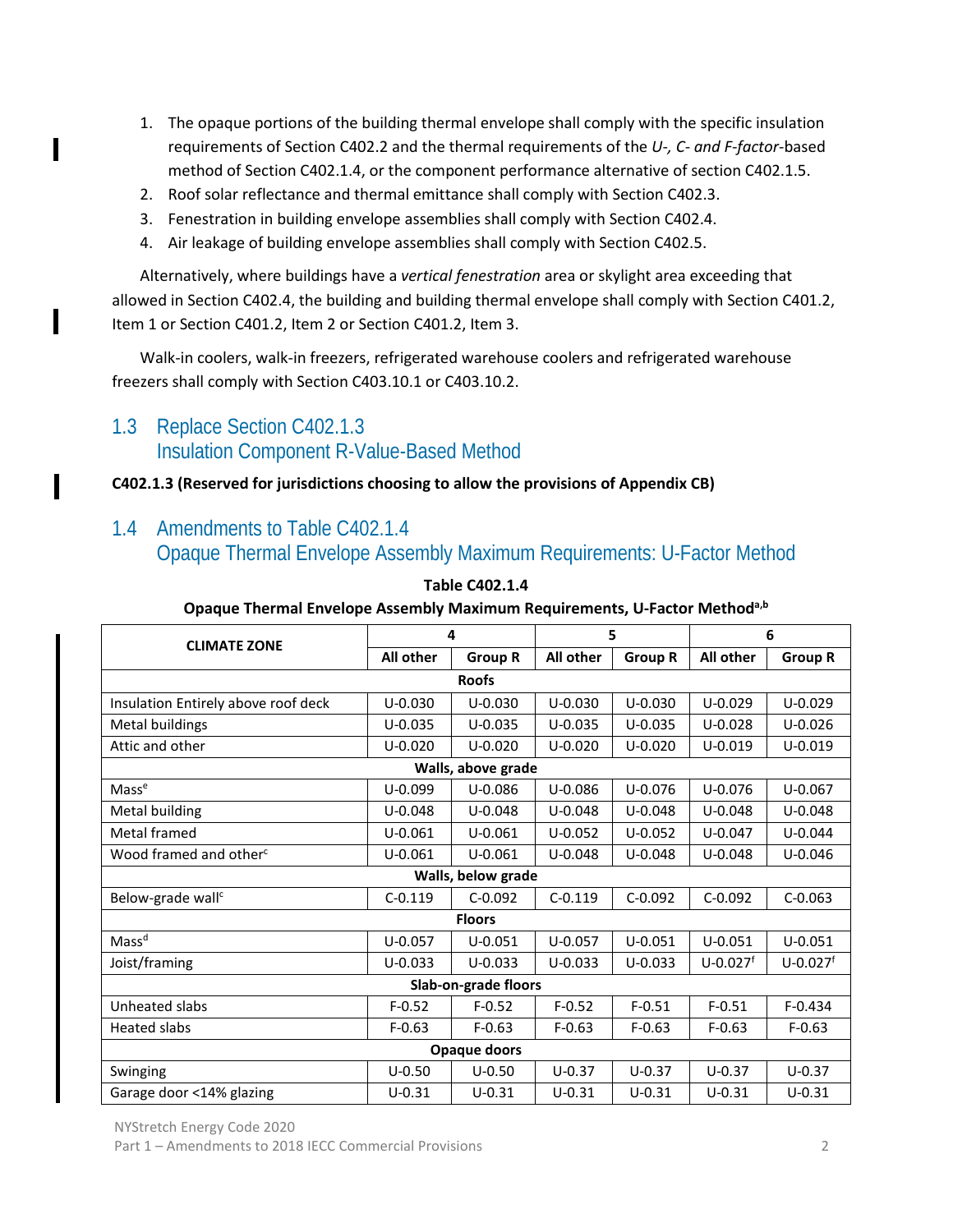For SI: 1 inch = 25.4 mm, 1 pound per square foot =  $4.88 \text{ kg/m}^2$ , 1 pound per cubic foot =  $16 \text{ kg/m}^3$ .  $ci =$  Continuous insulation, NR = No Requirement, LS = Liner System.

- Where assembly U-factors, C-factors, and F-factors are established in ANSI/ASHRAE/IESNA 90.1 Appendix A, such opaque assemblies shall be a compliance alternative where those values meet the criteria of this table, and provided that the construction, excluding the cladding system on walls, complies with the appropriate construction details from ANSI/ASHRAE/ISNEA 90.1 Appendix A.
- Where U-factors have been established by testing in accordance with ASTM C1363, such opaque assemblies shall be a compliance alternative where those values meet the criteria of this table. The R-value of continuous insulation shall be permitted to be added to or subtracted from the original tested design.
- Where heated slabs are below grade, below-grade walls shall comply with the U-factor requirements for above-grade mass walls.
- "Mass floors" shall be in accordance with Section C402.2.3.
- "Mass walls" shall be in accordance with Section C402.2.2.

## <span id="page-9-0"></span>1.5 Addition of New Section C402.1.4.2 Thermal Resistance of Mechanical Equipment Penetrations (Mandatory)

**C402.1.4.2 Thermal resistance of mechanical equipment penetrations (Mandatory).** When the total area of penetrations from mechanical equipment listed in Table C403.2.3(3) exceeds 1 percent of the opaque above-grade wall area, the mechanical equipment penetration area shall be calculated as a separate wall assembly with a default U-factor of 0.5.

**Exception:** Where mechanical equipment has been tested in accordance with testing standards approved by the authority having jurisdiction, the mechanical equipment penetration area may be calculated as a separate wall assembly with the U-factor as determined by such test.

## <span id="page-9-1"></span>1.6 Amendments to Section C402.2 Specific Building Thermal Envelope Insulation Requirements (Prescriptive)

**C402.2 Specific building thermal envelope insulation requirements (Prescriptive).** Insulation in building thermal envelope opaque assemblies shall comply with Sections C402.2.1 through C402.2.8 and Table C402.1.4.

## <span id="page-9-2"></span>1.7 Addition of New Section C402.2.8 Continuous Insulation (Mandatory)

**C402.2.8 Continuous insulation (Mandatory).** In new construction, structural elements of balconies and parapets that penetrate the *building thermal envelope*, shall comply with one of the following:

- 1. Structural elements penetrating the *building thermal envelope* shall be insulated with *continuous insulation* having a minimum thermal resistance of R-3*.*
- 2. Structural elements of penetrations of the *building thermal envelope* shall incorporate a minimum R-3 thermal break where the structural element penetrates the *building thermal envelope*.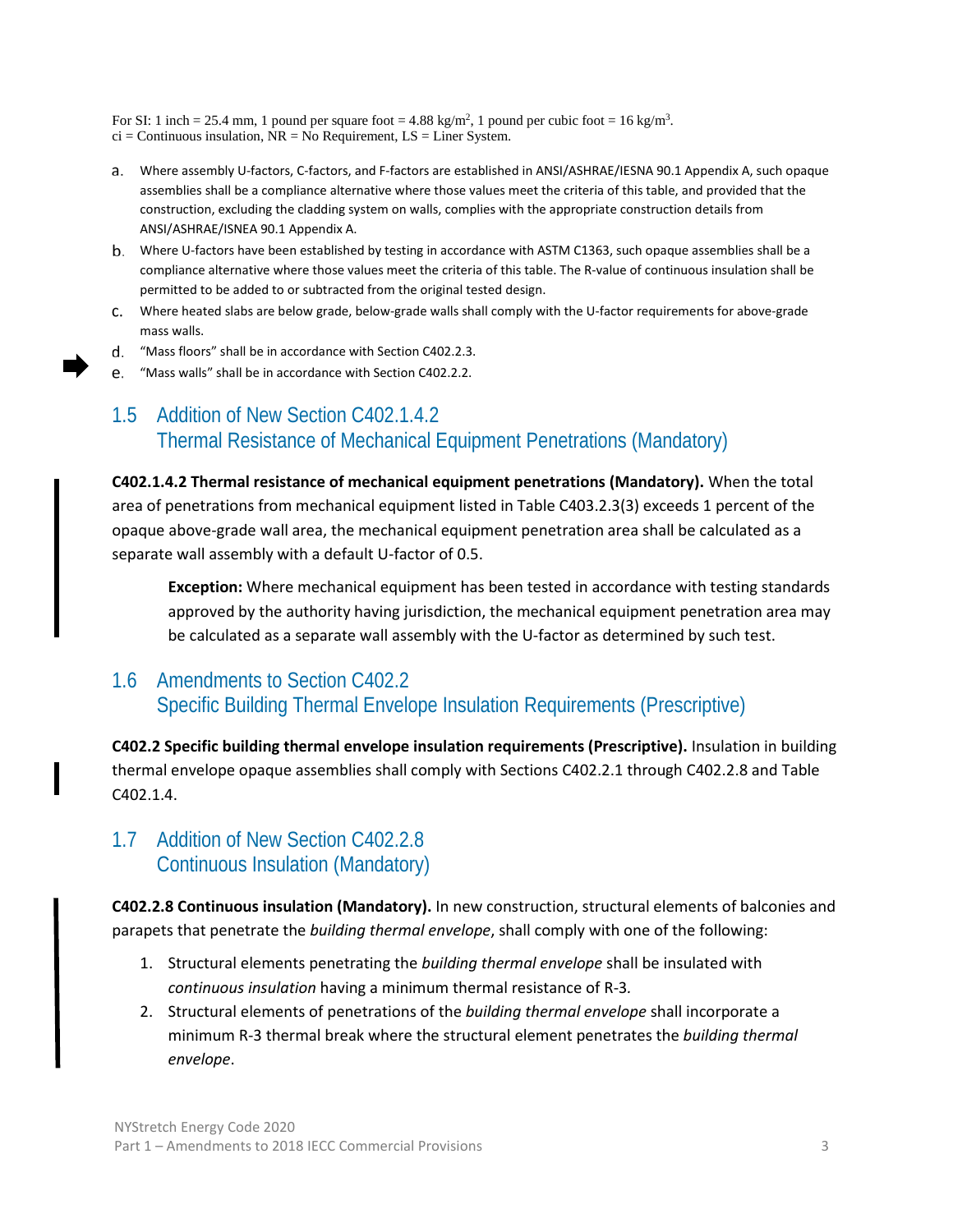## <span id="page-10-0"></span>1.8 Amendments to Section C402.4 Fenestration (Prescriptive)

**C402.4 Fenestration (Prescriptive).** Fenestration shall comply with Sections C402.4.1 through C402.4.5 and Table C402.4. Daylight responsive controls shall comply with this section and Section C405.2.3.

## <span id="page-10-1"></span>1.9 Amendments to Table C402.4 Building Envelope Fenestration Maximum U-Factor and SHGC Requirements

| <b>CLIMATE ZONE</b>                                              | 4                               | 5    | 6    |  |
|------------------------------------------------------------------|---------------------------------|------|------|--|
|                                                                  | <b>Vertical Fenestration</b>    |      |      |  |
|                                                                  | U-Factor                        |      |      |  |
| <b>Fixed fenestration</b>                                        | 0.36                            | 0.36 | 0.34 |  |
| Operable fenestration                                            | 0.43                            | 0.43 | 0.41 |  |
|                                                                  | All other vertical fenestration |      |      |  |
| All fenestration                                                 | 0.30                            | 0.27 | 0.27 |  |
| Entrance doors                                                   | 0.77                            | 0.77 | 0.77 |  |
|                                                                  | <b>SHGC</b>                     |      |      |  |
| PF < 0.2                                                         | 0.36                            | 0.38 | 0.40 |  |
| $0.2 \le PF < 0.5$                                               | 0.43                            | 0.46 | 0.48 |  |
| $PF \geq 0.5$                                                    | 0.58                            | 0.61 | 0.64 |  |
| <b>Skylights</b>                                                 |                                 |      |      |  |
| U-Factor                                                         | 0.48                            | 0.48 | 0.48 |  |
| <b>SHGC</b>                                                      | 0.38                            | 0.38 | 0.38 |  |
| PF = Projection Factor.                                          |                                 |      |      |  |
| a. U-factor and SHGC shall be rated in accordance with NFRC 100. |                                 |      |      |  |

| <b>Table C402.4</b>                                                          |
|------------------------------------------------------------------------------|
| <b>Building Envelope Fenestration Maximum U-Factor and SHGC Requirements</b> |

### <span id="page-10-2"></span>1.10 Amendments to Section C402.5 Air Leakage--Thermal Envelope (Mandatory)

**C402.5 Air leakage--thermal envelope (Mandatory).** The *thermal envelope* of buildings shall comply with Section C402.5.9 or shall comply with Sections C402.5.1 through C402.5.8 and C408.4. New buildings not less than 25,000 square feet and not greater than 50,000 square feet, and less than or equal to 75 feet in height, shall show compliance through testing in accordance with Section C402.5.9.

## <span id="page-10-3"></span>1.11 Addition of New Section C402.5.9. Air Barrier Testing

**C402.5.9 Air Barrier Testing.** The *building thermal envelope* shall be tested in accordance with ASTM E779 at a pressure differential of 0.3 inch water gauge (75 Pa) or an equivalent method approved by the code official and shall be deemed to comply with the provisions of this section when the tested air leakage rate of the building thermal envelope is not greater than 0.40 cfm/ft<sup>2</sup> (2.0 L/s  $*$  m<sup>2</sup>). Where the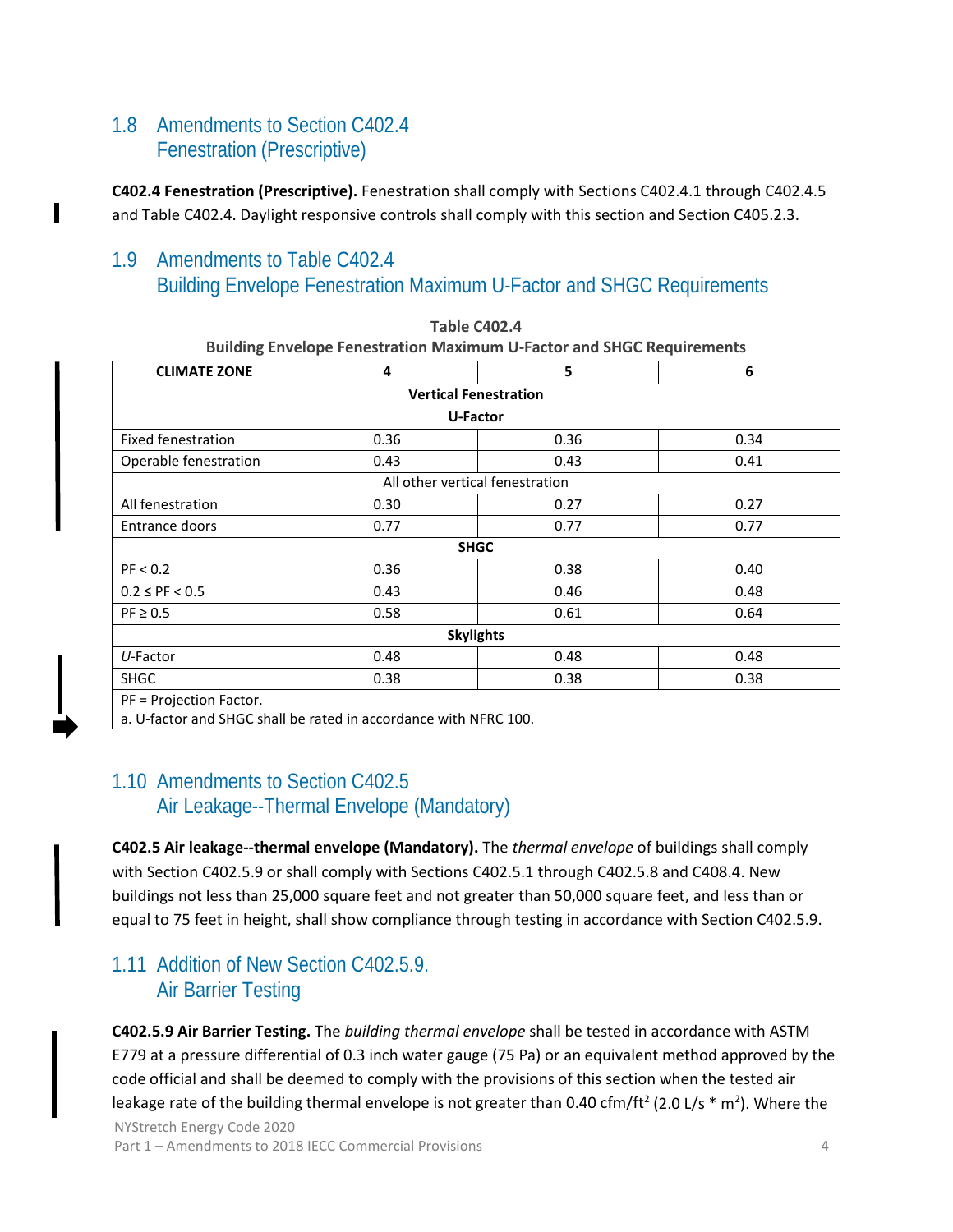compliance is based on such testing, the building shall also comply with Sections C402.5.5, C402.5.6, and C402.5.7. A report that includes the tested surface area, floor area, air by volume, stories above grade, and leakage rates shall be submitted to the code official and the building owner.

## <span id="page-11-0"></span>1.12 Amendments to Section C403.7.4 Energy Recovery Ventilation Systems (Mandatory)

**C403.7.4 Energy recovery ventilation systems (Mandatory).** Where the supply airflow rate of a fan system exceeds the values specified in Tables C403.7.4(1) and C403.7.4(2), the system shall include an energy recovery ventilation system. The energy recovery ventilation system shall be configured to provide a change in the enthalpy of the outdoor air supply of not less than 50 percent of the difference between the outdoor air and return air enthalpies, at design conditions. Where an air economizer is required, the energy recovery ventilation system shall include a bypass or controls that permit operation of the economizer as required by Section C403.5.

**Exception:** An energy recovery ventilation system shall not be required in any of the following conditions:

- 1. Where energy recovery systems are prohibited by the *International Mechanical Code*.
- 2. Laboratory fume hood systems that include not fewer than one of the following features:
	- 2.1 Variable-air-volume hood exhaust and room supply systems configured to reduce exhaust and makeup air volume to 50 percent or less of design values.
	- 2.2 Direct makeup (auxiliary) air supply equal to or greater than 75 percent of the exhaust rate, heated not warmer than 2°F (1.1°C) above room setpoint, cooled to not cooler than 3°F (1.7°C) below room setpoint, with no humidification added, and no simultaneous heating and cooling used for dehumidification control.
- 3. Systems serving spaces that are heated to less than 60°F (15.5°C) and that are not cooled.
- 4. Where more than 60 percent of the outdoor heating energy is provided from site-recovered or site-solar energy.
- 5. Heating energy recovery in Climate Zones 1 and 2.
- 6. Cooling energy recovery in Climate Zones 3C, 4C, 5B, 5C, 6B, 7, and 8.
- 7. Systems requiring dehumidification that employ energy recovery in series with the cooling coil.
- 8. Where the largest source of air exhausted at a single location at the building exterior is less than 75 percent of the design ventilation outdoor air flow rate. Multiple exhaust fans or outlets located within a 30-foot radius from the *outdoor air* supply unit shall be considered a single exhaust location.
- 9. Systems expected to operate less than 20 hours per week at the *outdoor air* percentage covered by Table C403.7.4(1).
- 10. Systems exhausting toxic, flammable, paint or corrosive fumes, or dust.
- 11. Commercial kitchen hoods used for collecting and removing grease vapors and smoke.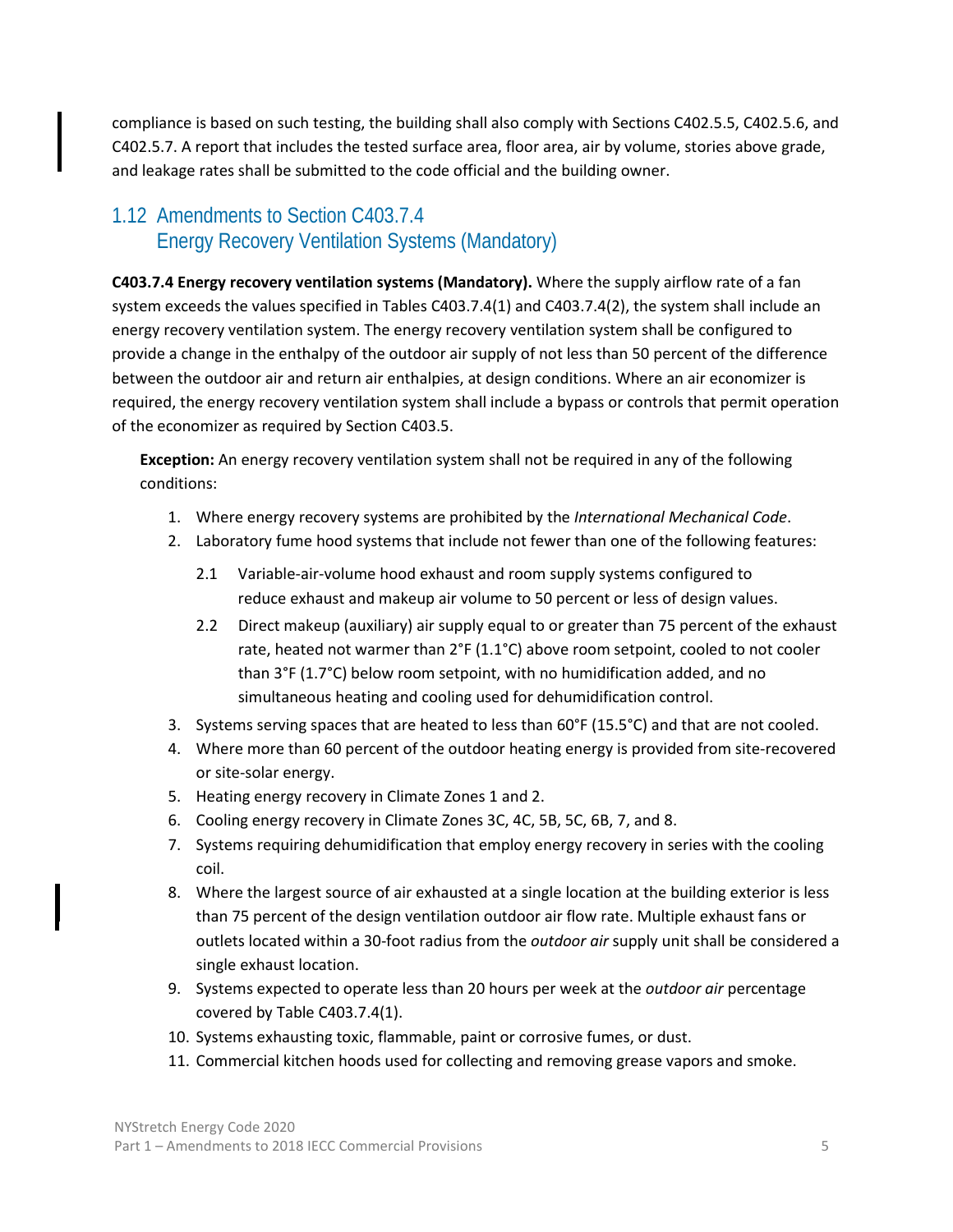## <span id="page-12-0"></span>1.13 Amendments to Section C403.8.1 Allowable Fan Horsepower

**C403.8.1 Allowable fan horsepower (Mandatory).** Each HVAC system having a total fan system motor nameplate horsepower exceeding 5 hp (3.7 kW) at fan system design conditions shall not exceed the allowable *fan system motor nameplate hp* (Option 1) or *fan system bhp* (Option 2) shown in Table C403.8.1(1). This includes supply fans, exhaust fans, return/relief fans, and fan-powered terminal units associated with systems providing heating or cooling capability. Single-zone variable air volume systems shall comply with the constant volume fan power limitation.

#### **Exceptions**:

- 1. Hospital, vivarium and laboratory systems that utilize flow control devices on exhaust or return to maintain space pressure relationships necessary for occupant health and safety or environmental control shall be permitted to use variable volume fan power limitation.
- 2. Individual exhaust fans with motor nameplate horsepower of 1 hp (0.746 kW) or less are exempt from the allowable fan horsepower requirement.
- 3. Fans supplying air to active chilled beams.

### <span id="page-12-1"></span>1.14 Amendments to Table C403.8.1(1) Fan Power Limitation

#### **Table C403.8.1(1)**

| <b>Fan Power Limitation</b> |  |
|-----------------------------|--|
|-----------------------------|--|

| Limit                    | <b>Constant volume</b>                                                                                                                                                                                                                                                                                                                                                                                                                                                                     | Variable volume                                                                                                    |
|--------------------------|--------------------------------------------------------------------------------------------------------------------------------------------------------------------------------------------------------------------------------------------------------------------------------------------------------------------------------------------------------------------------------------------------------------------------------------------------------------------------------------------|--------------------------------------------------------------------------------------------------------------------|
|                          | $hp < CFM_s * 0.0009$                                                                                                                                                                                                                                                                                                                                                                                                                                                                      | $hp <$ CFM $s$ <sup>*</sup> 0.0011                                                                                 |
| Allowable fan system bhp |                                                                                                                                                                                                                                                                                                                                                                                                                                                                                            |                                                                                                                    |
|                          | $\blacksquare$ $\blacksquare$ $\blacksquare$ $\blacksquare$ $\blacksquare$ $\blacksquare$ $\blacksquare$ $\blacksquare$ $\blacksquare$ $\blacksquare$ $\blacksquare$ $\blacksquare$ $\blacksquare$ $\blacksquare$ $\blacksquare$ $\blacksquare$ $\blacksquare$ $\blacksquare$ $\blacksquare$ $\blacksquare$ $\blacksquare$ $\blacksquare$ $\blacksquare$ $\blacksquare$ $\blacksquare$ $\blacksquare$ $\blacksquare$ $\blacksquare$ $\blacksquare$ $\blacksquare$ $\blacksquare$ $\blacks$ | Allowable nameplate motor hp<br>bhp $\leq$ CFM <sub>s</sub> X 0.00088 + A bhp $\leq$ CFM <sub>s</sub> X 0.0010 + A |

For SI: 1 bhp = 735.5 W, 1 hp = 745.5 W, 1 cfm = 0.4719 L/S

Where:

 $CFM<sub>s</sub>$  = The maximum design supply airflow rate to conditioned spaces served by the system in cubic feet per minute.

hp = The maximum combined motor nameplate horsepower.

bhp = The maximum combined fan brake horsepower.

 $A = Sum of [PD X CFM<sub>D</sub>/4131]$ 

Where:

PD = Each applicable pressure drop adjustment from Table C403.8.1 (2) in. w.c.

 $CFM<sub>D</sub>$  = The design airflow through each applicable device from Table C403.8.1(2) in cubic feet per minute.

## <span id="page-12-2"></span>1.15 Amendments to Section C405.2.1 Occupant Sensor Controls

#### **C405.2.1 Occupant sensor controls.** Occupant *sensor controls* shall be installed to control lights in the following space types:

- 1. Classrooms/lecture/training rooms.
- 2. Conference/meeting/multipurpose rooms.

NYStretch Energy Code 2020 Part 1 – Amendments to 2018 IECC Commercial Provisions 6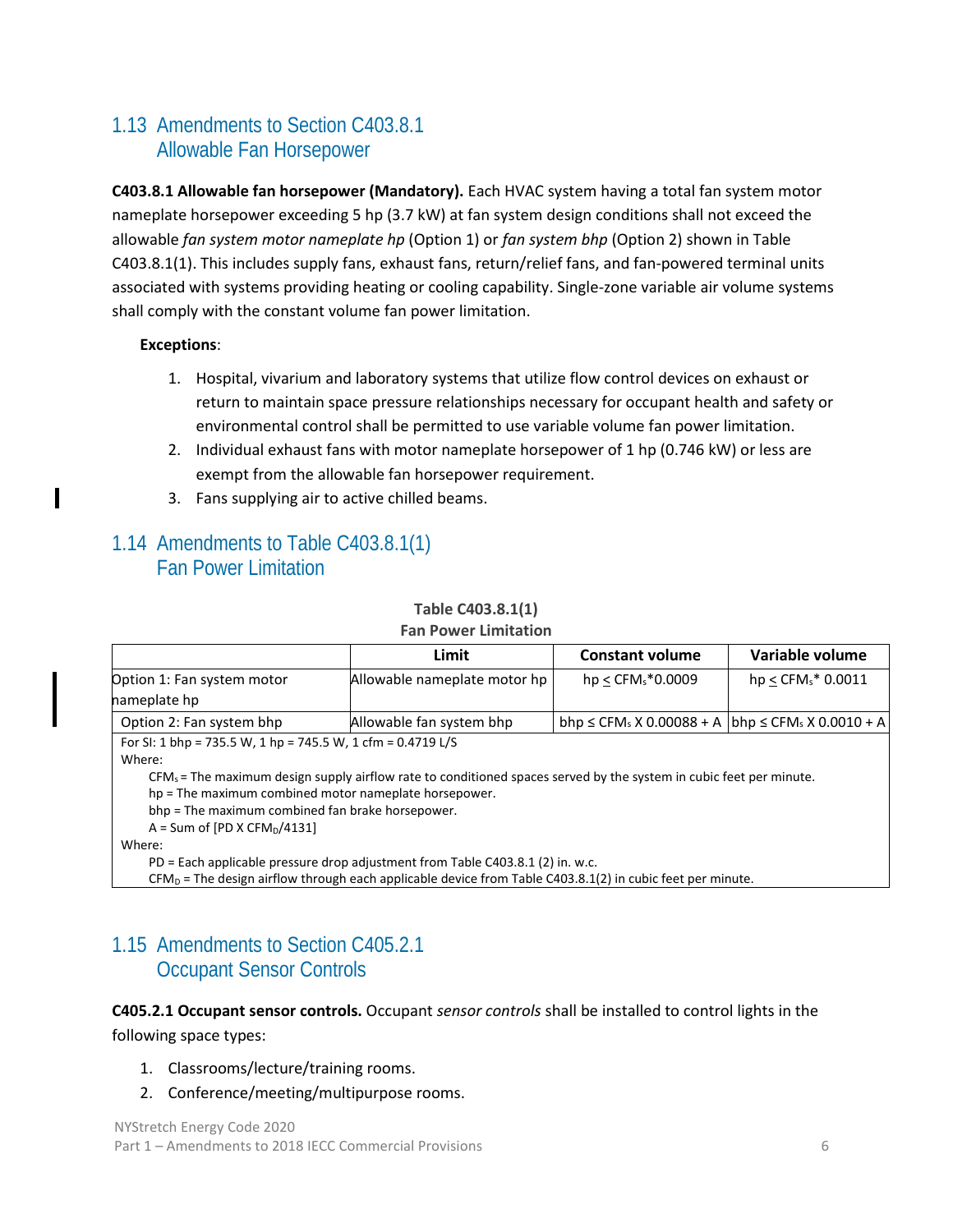- 3. Copy/print rooms.
- 4. Corridor/transition areas.
- 5. Dining areas.
- 6. Lounges/breakrooms.
- 7. Enclosed offices.
- 8. Open plan office areas.
- 9. Restrooms.
- 10. Storage rooms.
- 11. Locker rooms.
- 12. Other spaces 300 square feet (28  $m<sup>2</sup>$ ) or less that are enclosed by floor-to-ceiling height partitions.
- 13. Warehouse storage areas.

## <span id="page-13-0"></span>1.16 Addition of New Section C405.2.1.4 Occupant Sensor Control Function for Egress Illumination

**C405.2.1.4 Occupant sensor control function for egress illumination.** In new buildings, luminaires serving the exit access and providing means of egress illumination required by Section 1008.1 of the *International Building Code*, including luminaires that function as both normal and emergency means of egress illumination shall be controlled by a combination of listed emergency relay and occupancy sensors, or signal from another building control system that automatically reduces the lighting power by 50 percent when unoccupied for longer than 15 minutes.

#### **Exceptions**:

L

- 1. Means of egress illumination serving the exit access that does not exceed 0.02 watts per square foot of building area is exempt from this requirement.
- 2. Emergency lighting designated to meet Section 1008.3 of the *International Building Code.*

## <span id="page-13-1"></span>1.17 Amendments to Section C405.2.3 Daylight Responsive Controls

**C405.2.3 Daylight responsive controls.** *Daylight-responsive controls* complying with Section C405.2.3.1 shall be provided to control the electric lights within *daylight zones* in the following spaces:

- 1. Spaces with a total of more than 100 watts of general lighting within sidelit zones complying with Section C405.2.3.2. General lighting does not include lighting that is required to have specific application control in accordance with Section C405.2.4.
- 2. Spaces with a total of more than 100 watts of general lighting within toplit zones complying with Section C405.2.3.3.

#### **Exceptions:** Daylight responsive controls are not required for the following:

1. Spaces in health care facilities where patient care is directly provided.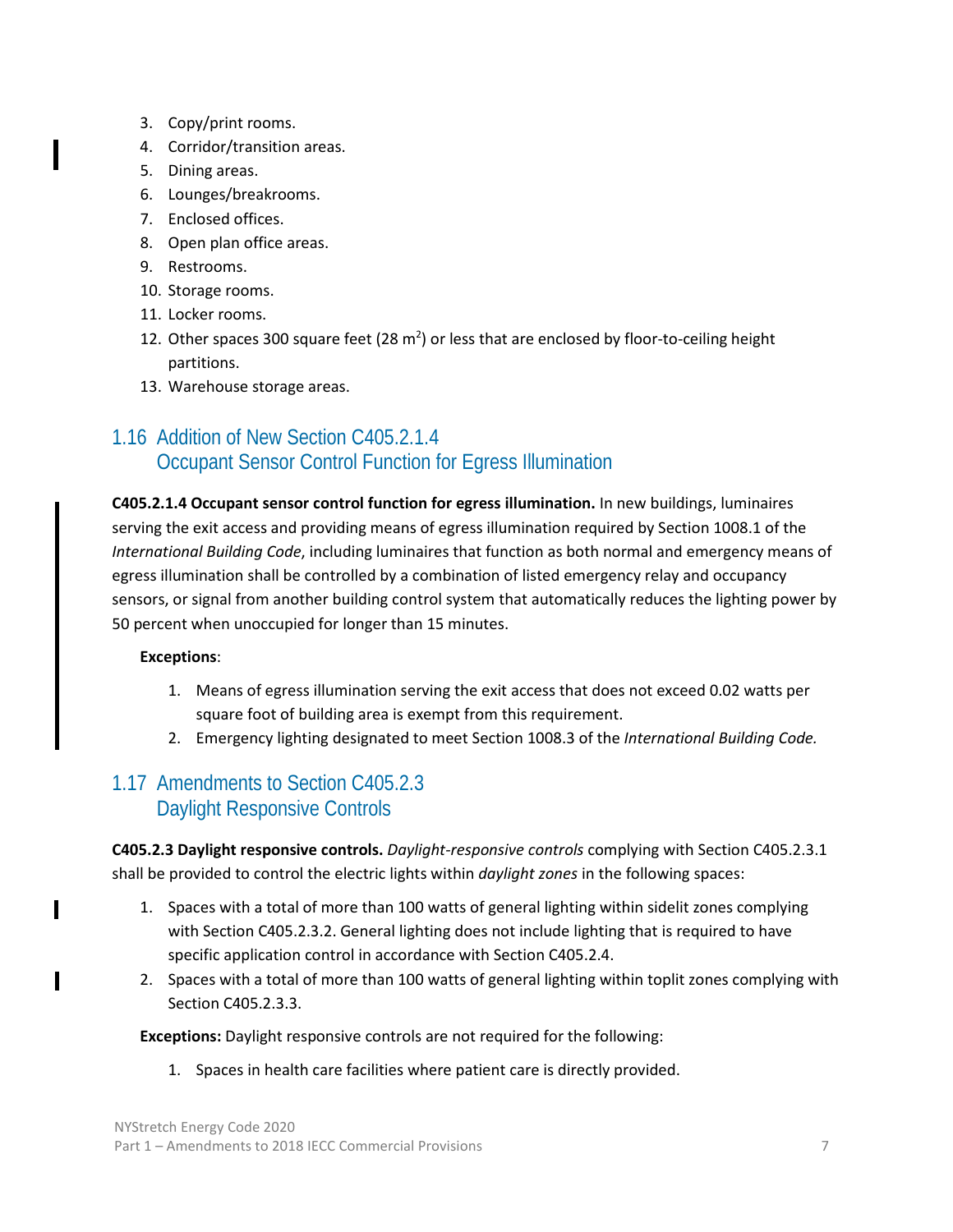- 2. Lighting that is required to have specific application control in accordance with Section C405.2.4.
- 3. Sidelit zones on the first floor above grade in Group A-2 and Group M occupancies.
- 4. New buildings where the total connected lighting power calculated in accordance with Section C405.3.1 is not greater than the adjusted interior lighting power allowance (LPA<sub>adj</sub>) calculated in accordance with Equation 4-9:

LPAadj = [LPAnorm x (1.0 – 0.4 x UDZFA / TBFA)] **(Equation 4-9)**

Where:

 $LPA<sub>adi</sub>$  = Adjusted building interior lighting power allowance in watts.

- LPA<sub>norm</sub> = Normal building lighting power allowance in watts calculated in accordance with Section C405.3.2 and reduced in accordance with Section C406.3 where Option 2 of Section C406.1 is used to comply with the requirements of Section C406.
- UDZFA = Uncontrolled daylight zone floor area is the sum of all sidelit and toplit zones, calculated in accordance with Sections C405.2.3.2 and C405.2.3.3, that do not have daylight responsive controls.
- TBFA = Total building floor area is the sum of all floor areas included in the lighting power allowance calculation in Section C405.3.2.

## <span id="page-14-0"></span>1.18 Amendments to Section C405.2.3.2 Sidelit Zone

**C405.2.3.2 Sidelit zone.** The sidelit zone is the floor area adjacent to vertical *fenestration* that complies with all of the following:

- 1. Where the fenestration is located in a wall, the sidelit zone shall extend laterally to the nearest full-height wall, or up to 1.0 times the height from the floor to the top of the fenestration, and longitudinally from the edge of the fenestration to the nearest full-height wall, or up to 2 feet (610 mm), whichever is less, as indicated in Figure C405.2.3.2.
- 2. The area of the fenestration is not less than 24 square feet (2.23  $m^2$ ).
- 3. The distance from the fenestration to any building or geological formation that would block *access* to daylight is no greater than one-half of the height from the bottom of the fenestration to the top of the building or geologic formation.
- <span id="page-14-1"></span>4. The visible transmittance of the fenestration is not less than 0.20.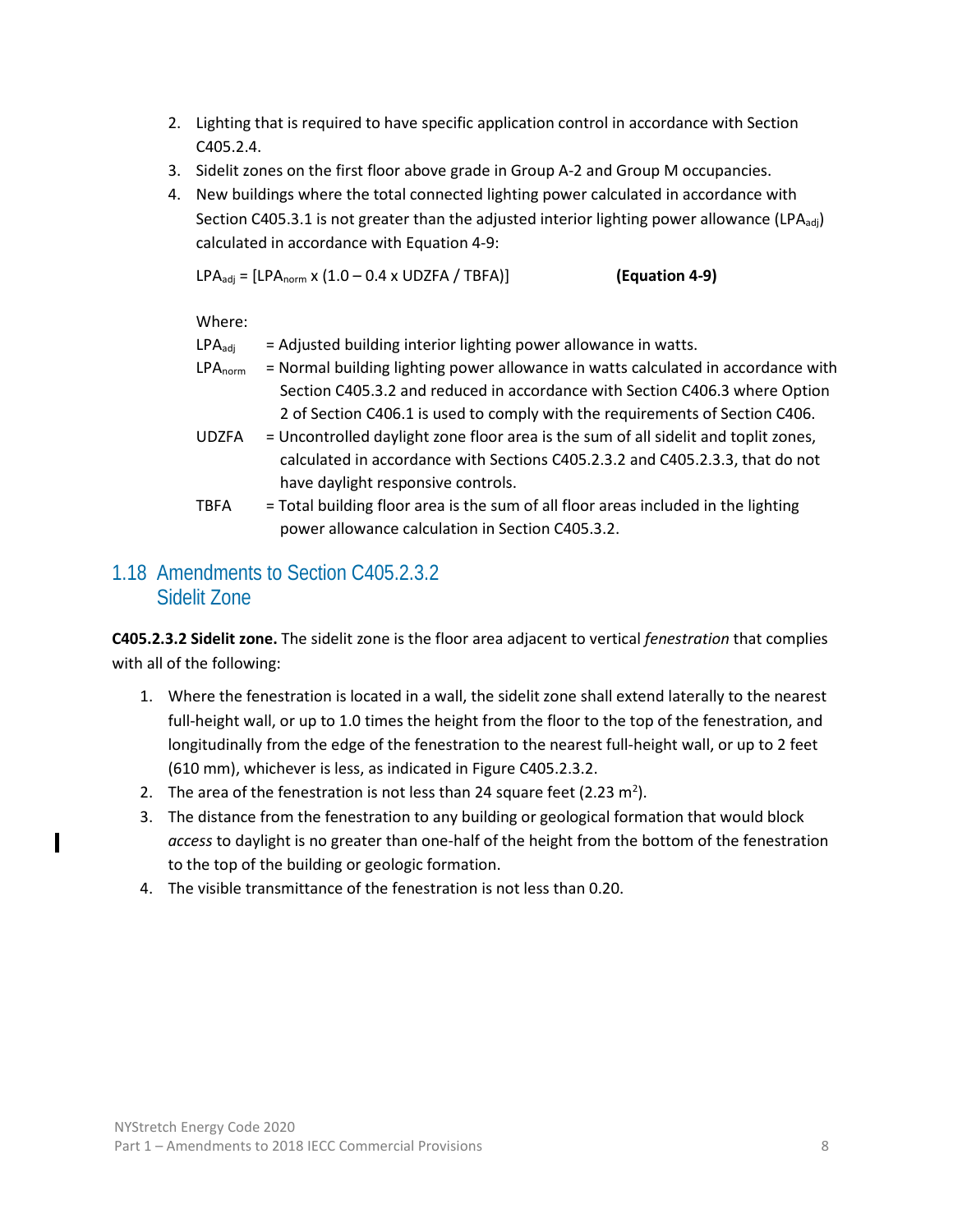## 1.19 Amendments to Section C405.2.6 Exterior Lighting Controls

**C405.2.6 Exterior lighting controls.** Exterior lighting systems shall be provided with controls that comply with Sections C405.2.6.1 through C405.2.6.5. Decorative lighting systems shall comply with Sections C405.2.6.1, C405.2.6.2, and C405.2.6.4.

#### **Exceptions:**

- 1. Lighting for covered vehicle entrances and exits from buildings and parking structures where required for eye adaptation.
- 2. Lighting controlled from within dwelling units.

#### **C405.2.6.1 (Daylight shutoff) is unchanged.**

#### **C405.2.6.2 (Decorative lighting shutoff) is unchanged.**

**C405.2.6.3 Lighting setback.** Lighting not controlled in accordance with Section C405.2.6.2 shall be controlled so that the total wattage of such lighting is automatically reduced by not less than 50 percent by selectively switching off or dimming luminaires at one of the following times:

- 1. From not later than midnight to not earlier than 6 a.m.
- 2. From not later than one hour after business closing to not earlier than one hour before business opening.
- 3. During any time where activity has not been detected for 15 minutes or more.

#### **C405.2.6.4 (Exterior time-switch control function) is unchanged.**

## <span id="page-15-0"></span>1.20 Addition of New Section C405.2.6.5 Outdoor parking area lighting control

**C405.2.6.5 Outdoor parking area lighting control.** Outdoor parking area luminaires mounted 24' or less above the ground shall be controlled to automatically reduce the power of each luminaire by a minimum of 50 percent when no activity has been detected for at least 15 minutes. No more than 1500 W of lighting power shall be controlled together.

**Exception**: Outdoor parking areas with less than 1,000 watts of lighting.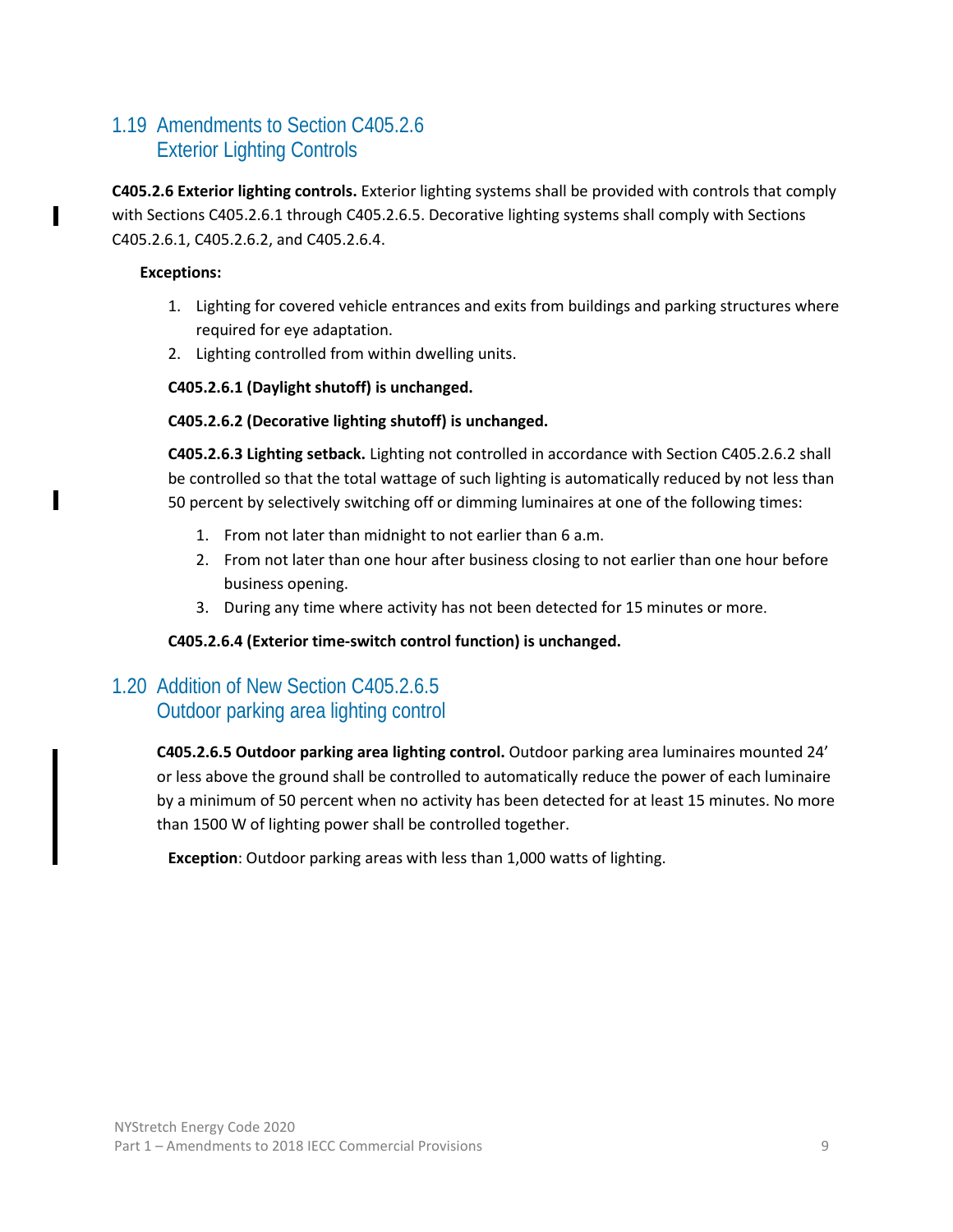## <span id="page-16-0"></span>1.21 Amendments to Table C405.3.2(1) Interior Lighting Power Allowances: Building Area Method

| <b>BUILDING AREA TYPE</b>   | LPD ( $w/ft^2$ ) |  |
|-----------------------------|------------------|--|
| Automotive facility         | 0.64             |  |
| Convention center           | 0.70             |  |
| Courthouse                  | 0.74             |  |
| Dining: bar lounge/leisure  | 0.69             |  |
| Dining: cafeteria/fast food | 0.66             |  |
| Dining: family              | 0.61             |  |
| Dormitory <sup>a, b</sup>   | 0.52             |  |
| Exercise center             | 0.65             |  |
| Fire station <sup>a</sup>   | 0.50             |  |
| Gymnasium                   | 0.67             |  |
| Health care clinic          | 0.68             |  |
| Hospital <sup>a</sup>       | 0.86             |  |
| Hotel/motel <sup>a, b</sup> | 0.70             |  |
| Library                     | 0.78             |  |
| Manufacturing facility      | 0.60             |  |
| Motion picture theater      | 0.62             |  |
| Multifamily <sup>c</sup>    | 0.49             |  |
| Museum                      | 0.68             |  |
| Office                      | 0.69             |  |
| Parking garage              | 0.12             |  |
| Penitentiary                | 0.67             |  |
| Performing arts theater     | 0.85             |  |
| Police station              | 0.68             |  |
| Post office                 | 0.62             |  |
| Religious building          | 0.72             |  |
| Retail                      | 0.91             |  |
| School/university           | 0.67             |  |
| Sports arena                | 0.76             |  |
| Town hall                   | 0.72             |  |
| Transportation              | 0.51             |  |

#### **TABLE C405.3.2(1)**

**Interior Lighting Power Allowances: Building Area Method**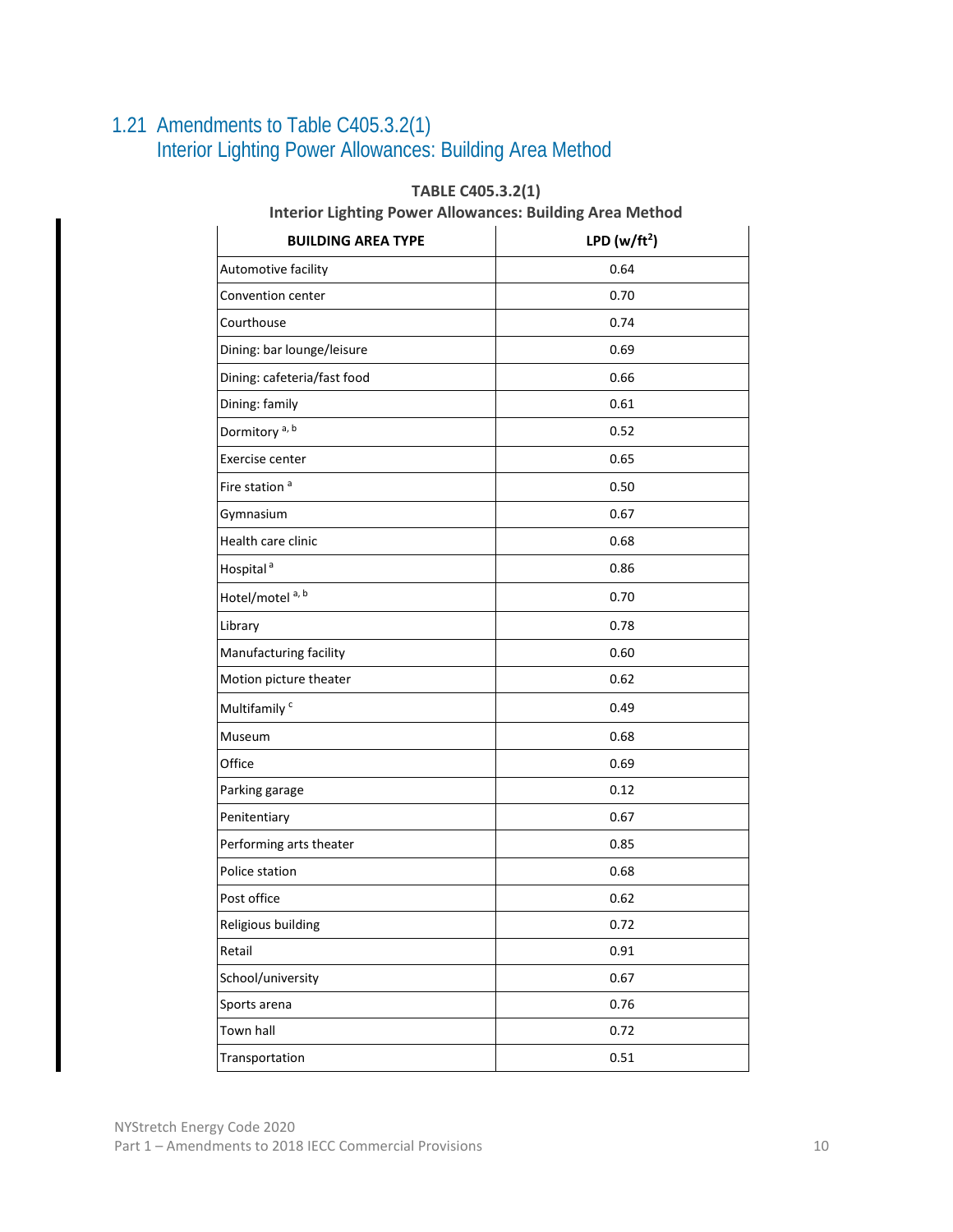#### **TABLE C405.3.2(1)**

#### **Interior Lighting Power Allowances: Building Area Method (continued)**

|                | <b>BUILDING AREA TYPE</b>                                                                                                                                                                                       | LPD (w/ft <sup>2</sup> ) |  |
|----------------|-----------------------------------------------------------------------------------------------------------------------------------------------------------------------------------------------------------------|--------------------------|--|
|                | Warehouse                                                                                                                                                                                                       | 0.41                     |  |
|                | Workshop                                                                                                                                                                                                        | 0.83                     |  |
| a.             | Where sleeping units are excluded from lighting power calculations by application of<br>Section R405.1, neither the area of the sleeping units nor the wattage of lighting in the<br>sleeping units is counted. |                          |  |
| b.             | Where dwelling units are excluded from lighting power calculations by application of<br>R405.1, neither the area of the dwelling units nor the wattage of lighting in the<br>dwelling units is counted.         |                          |  |
| C <sub>1</sub> | Dwelling units are excluded. Neither the area of the dwelling units nor the wattage of<br>lighting in the dwelling units is counted.                                                                            |                          |  |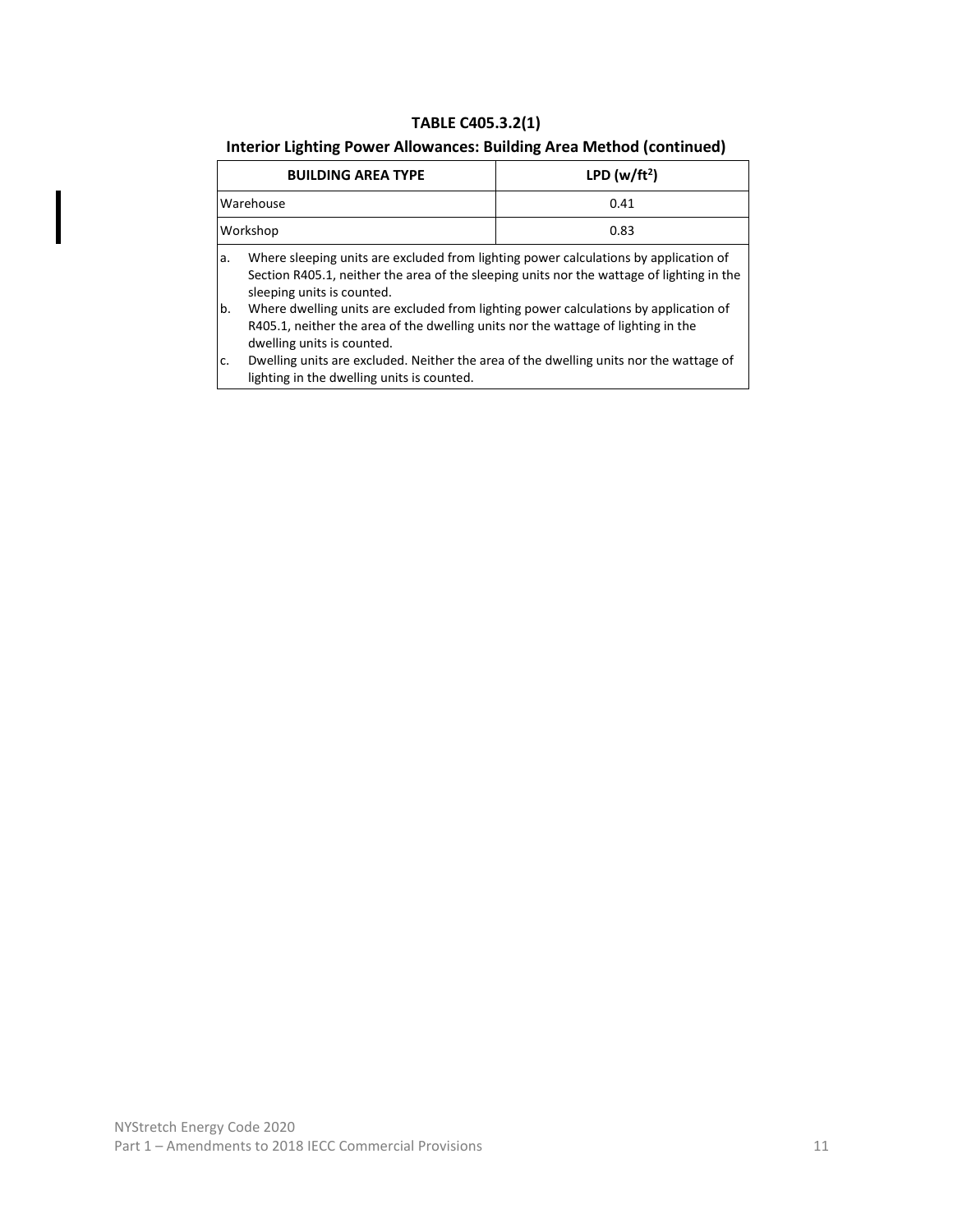## <span id="page-18-0"></span>1.22 Amendments to Table C405.3.2(2) Interior Lighting Power Allowances: Space-By-Space Method

#### **Table C405.3.2(2)**

#### **Interior Lighting Power Allowances: Space-by-Space Method**

| <b>COMMON SPACE TYPES a</b>                                                        | LPD ( $w/ft^2$ )                       |  |  |  |
|------------------------------------------------------------------------------------|----------------------------------------|--|--|--|
| Atrium                                                                             |                                        |  |  |  |
| Less than 40 feet in height                                                        | 0.023 per foot in total height         |  |  |  |
| Greater than 40 feet in height                                                     | $0.40 + 0.02$ per foot in total height |  |  |  |
| Audience seating area                                                              |                                        |  |  |  |
| In an auditorium                                                                   | 0.63                                   |  |  |  |
| In a convention center                                                             | 0.65                                   |  |  |  |
| In a gymnasium                                                                     | 0.43                                   |  |  |  |
| In a motion picture theater                                                        | 0.64                                   |  |  |  |
| In a penitentiary                                                                  | 0.28                                   |  |  |  |
| In a performing arts theater                                                       | 1.34                                   |  |  |  |
| In a religious building                                                            | 0.98                                   |  |  |  |
| In a sports arena                                                                  | 0.42                                   |  |  |  |
| Otherwise                                                                          | 0.40                                   |  |  |  |
| Banking activity area                                                              | 0.79                                   |  |  |  |
| Breakroom (See Lounge/Breakroom)                                                   |                                        |  |  |  |
| Classroom/lecture hall/training room                                               |                                        |  |  |  |
| In a penitentiary                                                                  | 1.06                                   |  |  |  |
| Otherwise                                                                          | 0.74                                   |  |  |  |
| Computer room                                                                      | 1.16                                   |  |  |  |
| Conference/meeting/multipurpose room                                               | 0.93                                   |  |  |  |
| Confinement cells                                                                  | 0.52                                   |  |  |  |
| Copy/print room                                                                    | 0.50                                   |  |  |  |
| Corridor                                                                           |                                        |  |  |  |
| In a facility for the visually impaired (and<br>not used primarily by the staff) b | 0.81                                   |  |  |  |
| In a hospital                                                                      | 0.81                                   |  |  |  |
| In a manufacturing facility                                                        | 0.28                                   |  |  |  |
| In a primary or secondary school (and<br>not used primarily by the staff)          | 0.74                                   |  |  |  |
| Otherwise                                                                          | 0.58                                   |  |  |  |
| Courtroom                                                                          | 1.06                                   |  |  |  |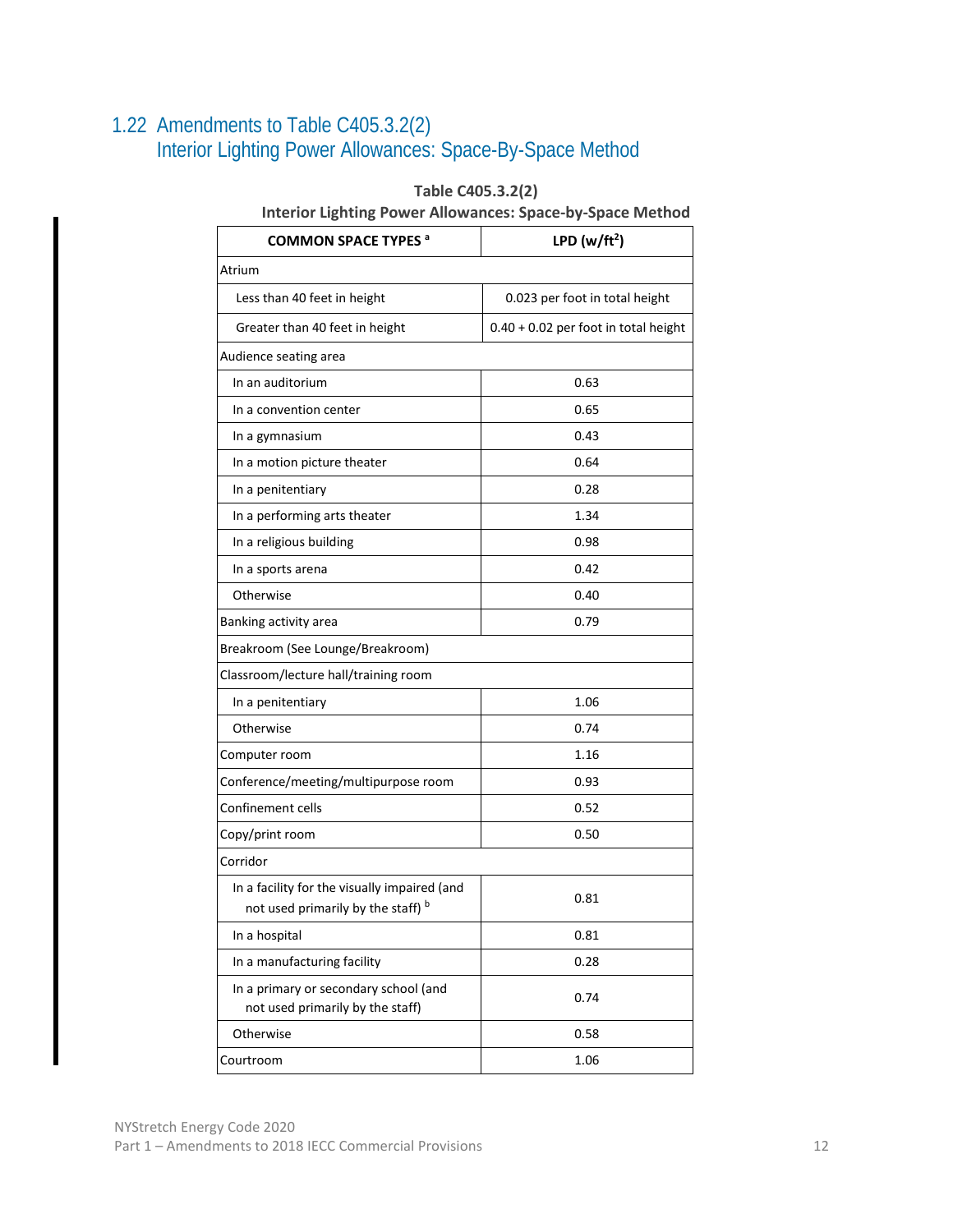| <b>COMMON SPACE TYPES a</b>                                                        | LPD ( $w/ft^2$ ) |  |  |  |
|------------------------------------------------------------------------------------|------------------|--|--|--|
| Dining area                                                                        |                  |  |  |  |
| In bar/lounge or leisure dining                                                    | 0.62             |  |  |  |
| In cafeteria or fast food dining                                                   | 0.53             |  |  |  |
| In a facility for the visually impaired (and<br>not used primarily by the staff) b | 1.48             |  |  |  |
| In family dining                                                                   | 0.54             |  |  |  |
| In a penitentiary                                                                  | 0.72             |  |  |  |
| Otherwise                                                                          | 0.53             |  |  |  |
| Electrical/mechanical room                                                         | 0.39             |  |  |  |
| Emergency vehicle garage                                                           | 0.41             |  |  |  |
| Food preparation area                                                              | 0.92             |  |  |  |
| Guestroom <sup>c, d</sup>                                                          | 0.75             |  |  |  |
| Laboratory                                                                         |                  |  |  |  |
| In or as a classroom                                                               | 1.04             |  |  |  |
| Otherwise                                                                          | 1.32             |  |  |  |
| Laundry/washing area                                                               | 0.43             |  |  |  |
| Loading dock, interior                                                             | 0.51             |  |  |  |
| Lobby                                                                              |                  |  |  |  |
| For an elevator                                                                    | 0.52             |  |  |  |
| In a facility for the visually impaired<br>(and not used primarily by the staff) b | 2.03             |  |  |  |
| In a hotel                                                                         | 0.68             |  |  |  |
| In a motion picture theater                                                        | 0.38             |  |  |  |
| In a performing arts theater                                                       | 0.82             |  |  |  |
| Otherwise                                                                          | 0.9              |  |  |  |
| Locker room                                                                        | 0.45             |  |  |  |
| Lounge/breakroom                                                                   |                  |  |  |  |
| In a healthcare facility                                                           | 0.53             |  |  |  |
| Otherwise                                                                          | 0.44             |  |  |  |
| Office                                                                             |                  |  |  |  |
| Enclosed                                                                           | 0.85             |  |  |  |
| Open plan                                                                          | 0.78             |  |  |  |
| Parking area, interior i                                                           | 0.11             |  |  |  |
| Pharmacy area                                                                      | 1.23             |  |  |  |
| Restroom                                                                           |                  |  |  |  |
| In a facility for the visually impaired<br>(and not used primarily by the staff) b | 0.81             |  |  |  |

NYStretch Energy Code 2020 Part 1 – Amendments to 2018 IECC Commercial Provisions 13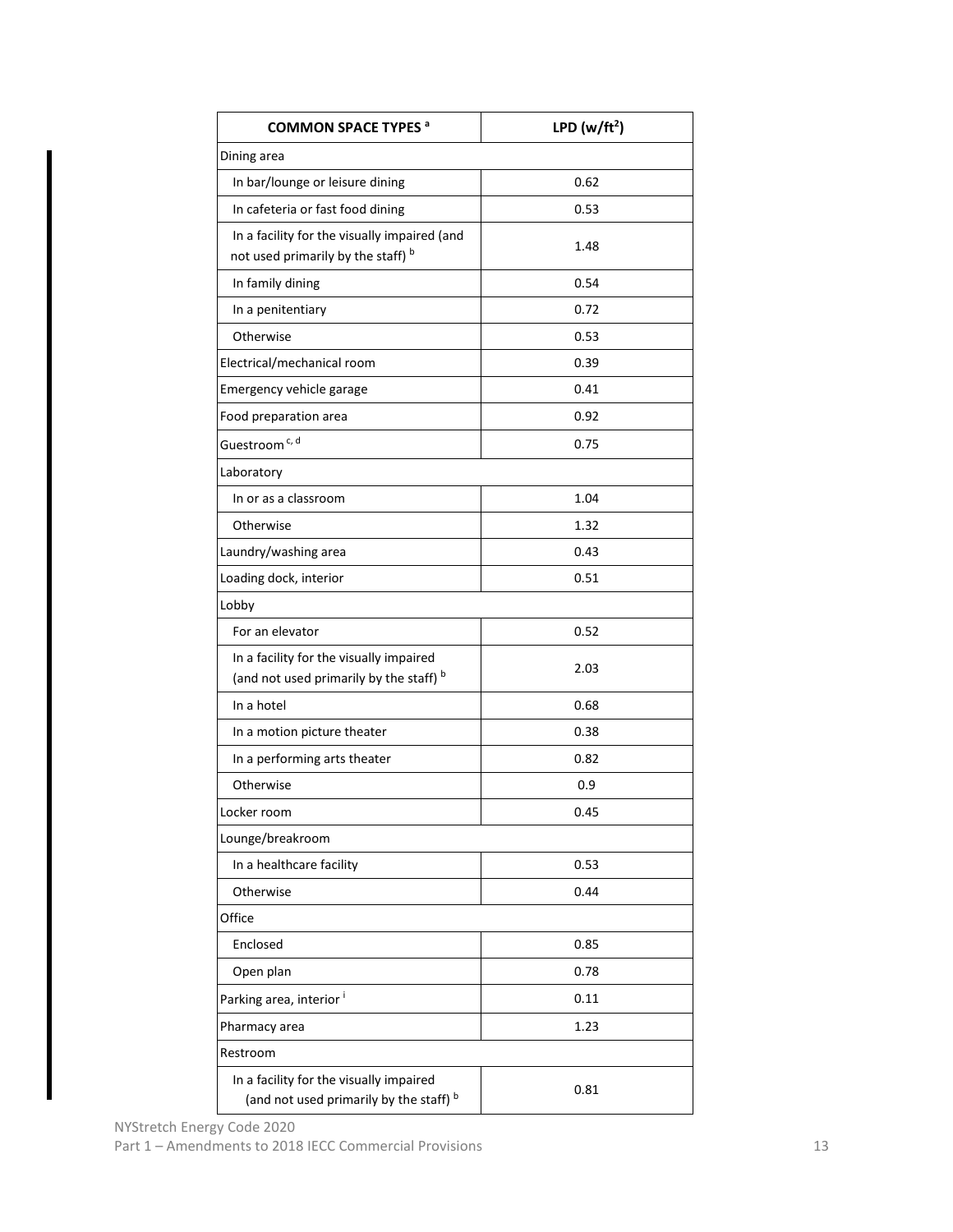| <b>COMMON SPACE TYPES a</b>              | LPD ( $w/ft^2$ ) |
|------------------------------------------|------------------|
| Otherwise                                | 0.75             |
| Sales area                               | 1.06             |
| Seating area, general                    | 0.38             |
| Stairway (See space containing stairway) |                  |
| Stairwell                                | 0.50             |
| Storage room                             | 0.43             |
| Vehicular maintenance area               | 0.53             |
| Workshop                                 | 1.09             |

| <b>BUILDING TYPE SPECIFIC SPACE TYPES<sup>a</sup></b>         | LPD (w/ft <sup>2</sup> ) |
|---------------------------------------------------------------|--------------------------|
| Automotive (See Vehicular Maintenance Area above)             |                          |
| Convention Center-exhibit space                               | 0.69                     |
| Dormitory-living quarters <sup>c, d</sup>                     | 0.46                     |
| Facility for the visually impaired b                          |                          |
| In a chapel (and not used primarily by the<br>staff)          | 0.89                     |
| In a recreation room (and not used<br>primarily by the staff) | 1.53                     |
| Fire Station-sleeping quarters <sup>c</sup>                   | 0.19                     |
| Gymnasium/fitness center                                      |                          |
| In an exercise area                                           | 0.50                     |
| In a playing area                                             | 0.75                     |
| Healthcare facility                                           |                          |
| In an exam/treatment room                                     | 1.16                     |
| In an imaging room                                            | 0.98                     |
| In a medical supply room                                      | 0.54                     |
| In a nursery                                                  | 0.94                     |
| In a nurse's station                                          | 0.75                     |
| In an operating room                                          | 1.87                     |
| In a patient room <sup>c</sup>                                | 0.45                     |
| In a physical therapy room                                    | 0.84                     |
| In a recovery room                                            | 0.89                     |
| Library                                                       |                          |
| In a reading area                                             | 0.77                     |
| In the stacks                                                 | 1.20                     |

NYStretch Energy Code 2020 Part 1 – Amendments to 2018 IECC Commercial Provisions 14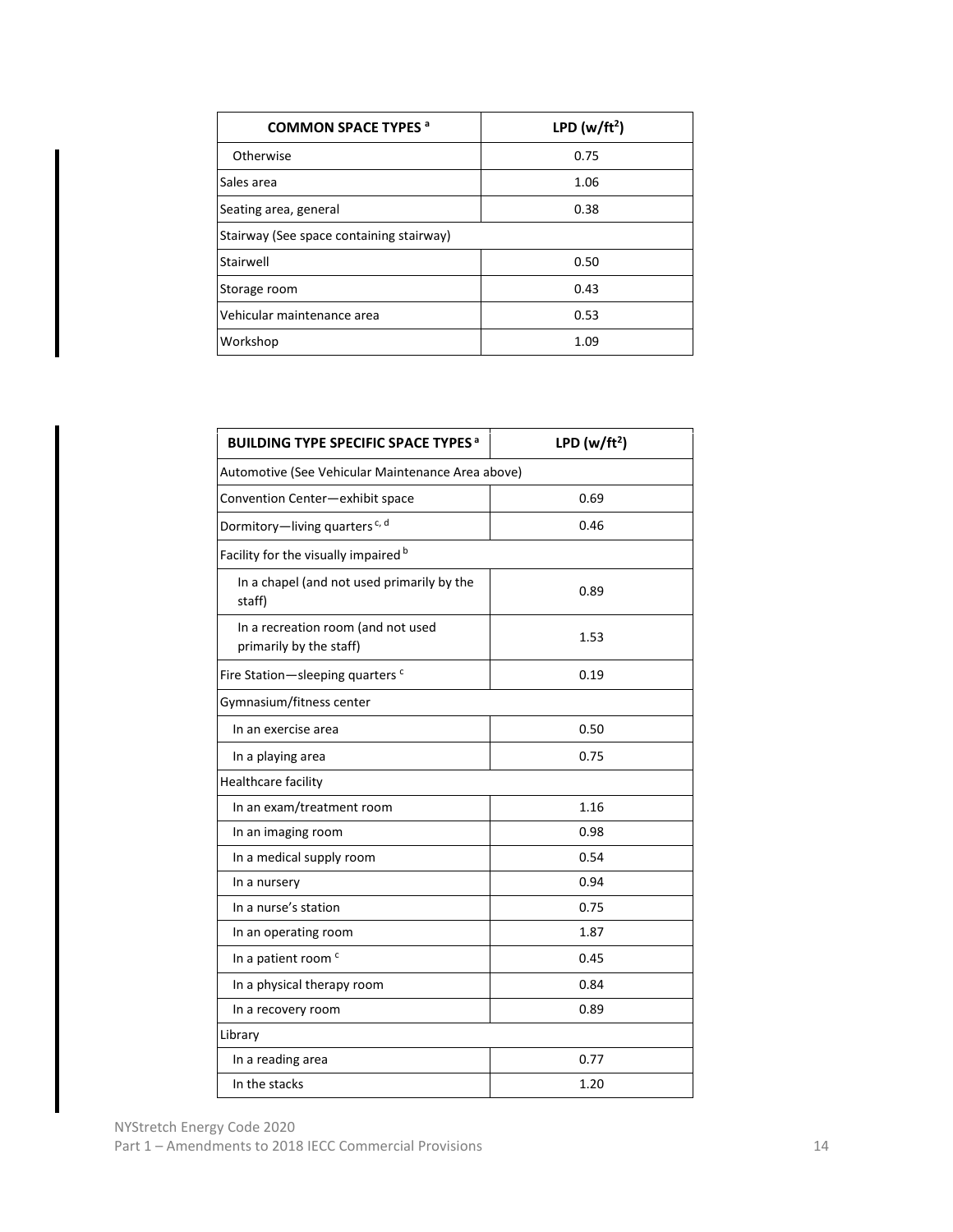| <b>BUILDING TYPE SPECIFIC SPACE TYPES<sup>a</sup></b>                                                                                              | LPD ( $w/ft^2$ ) |  |  |  |  |
|----------------------------------------------------------------------------------------------------------------------------------------------------|------------------|--|--|--|--|
| Manufacturing facility                                                                                                                             |                  |  |  |  |  |
| In a detailed manufacturing area                                                                                                                   | 0.86             |  |  |  |  |
| In an equipment room                                                                                                                               | 0.61             |  |  |  |  |
| In an extra-high-bay area (greater than 50'<br>floor-to-ceiling height)                                                                            | 0.73             |  |  |  |  |
| In a high-bay area (25-50' floor-to-ceiling<br>height)                                                                                             | 0.58             |  |  |  |  |
| In a low-bay area (less than 25' floor-to-<br>ceiling height)                                                                                      | 0.61             |  |  |  |  |
| Museum                                                                                                                                             |                  |  |  |  |  |
| In a general exhibition area                                                                                                                       | 0.61             |  |  |  |  |
| In a restoration room                                                                                                                              | 0.77             |  |  |  |  |
| Performing arts theater-dressing room                                                                                                              | 0.35             |  |  |  |  |
| Post Office-Sorting Area                                                                                                                           | 0.66             |  |  |  |  |
| Religious buildings                                                                                                                                |                  |  |  |  |  |
| In a fellowship hall                                                                                                                               | 0.54             |  |  |  |  |
| In a worship/pulpit/choir area                                                                                                                     | 0.98             |  |  |  |  |
| <b>Retail facilities</b>                                                                                                                           |                  |  |  |  |  |
| In a dressing/fitting room                                                                                                                         | 0.49             |  |  |  |  |
| In a mall concourse                                                                                                                                | 0.79             |  |  |  |  |
| Sports arena—playing area                                                                                                                          |                  |  |  |  |  |
| For a Class I facility <sup>e</sup>                                                                                                                | 2.26             |  |  |  |  |
| For a Class II facility f                                                                                                                          | 1.45             |  |  |  |  |
| For a Class III facility 8,J                                                                                                                       | 1.08             |  |  |  |  |
| For a Class IV facility h,j                                                                                                                        | 0.72             |  |  |  |  |
| <b>Transportation facility</b>                                                                                                                     |                  |  |  |  |  |
| In a baggage/carousel area                                                                                                                         | 0.40             |  |  |  |  |
| In an airport concourse                                                                                                                            | 0.31             |  |  |  |  |
| At a terminal ticket counter                                                                                                                       | 0.48             |  |  |  |  |
| Warehouse-storage area                                                                                                                             |                  |  |  |  |  |
| For medium to bulky, palletized items<br>0.27                                                                                                      |                  |  |  |  |  |
| For smaller, hand-carried items<br>0.65                                                                                                            |                  |  |  |  |  |
| In cases where both a common space type and a building area specific space<br>а.<br>are listed, the building area specific space type shall apply. |                  |  |  |  |  |

- $\vert$  b. A 'Facility for the Visually Impaired' is a facility that is licensed or will be licensed by local or state authorities for senior long-term care, adult daycare, senior support or people with special visual needs.
- Where sleeping units are excluded from lighting power calculations by application of Section R405.1, neither the area of the sleeping units nor the wattage of lighting in the sleeping units is counted.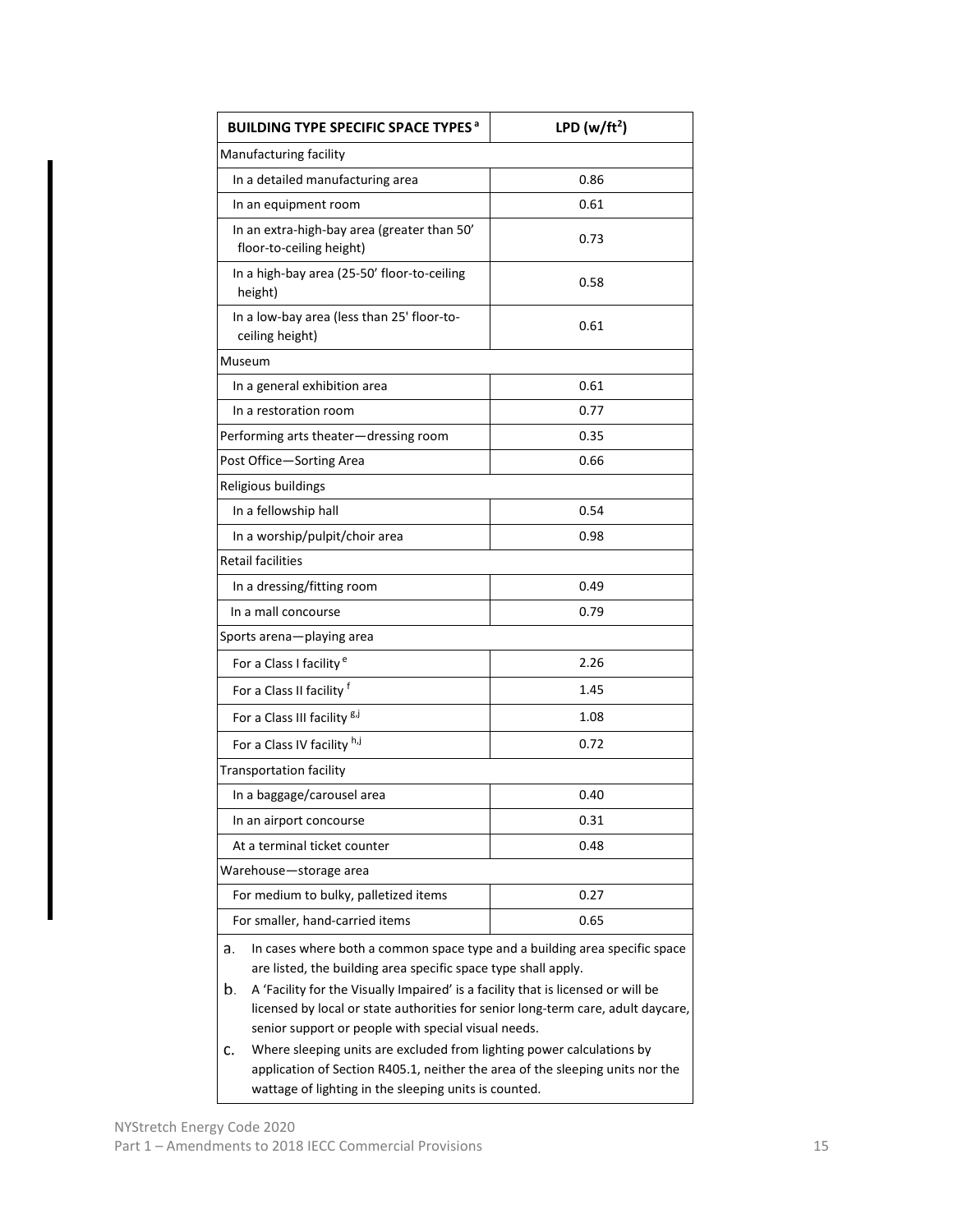|    | LPD ( $w/ft^2$ )<br><b>BUILDING TYPE SPECIFIC SPACE TYPES<sup>a</sup></b>                                                                                                                                                                                                                         |  |  |  |  |  |
|----|---------------------------------------------------------------------------------------------------------------------------------------------------------------------------------------------------------------------------------------------------------------------------------------------------|--|--|--|--|--|
| d. | Where dwelling units are excluded from lighting power calculations by<br>application of Section R405.1, neither the area of the dwelling units nor the<br>wattage of lighting in the dwelling units is counted.                                                                                   |  |  |  |  |  |
| е. | Class I facilities consist of Professional facilities; and Semi-professional,<br>Collegiate, or Club facilities with seating for 5,000 or more spectators.                                                                                                                                        |  |  |  |  |  |
| f. | Class II facilities consist of Collegiate and Semi-professional facilities with<br>seating for fewer than 5,000 spectators; Club facilities with seating for<br>between 2,000 and 5,000 spectators; and Amateur League and High School<br>facilities with seating for more than 2,000 spectators. |  |  |  |  |  |
| g. | Class III facilities consist of Club, Amateur League, and High School facilities<br>with seating for 2,000 or fewer spectators.                                                                                                                                                                   |  |  |  |  |  |
| h. | Class IV facilities consist of Elementary School and Recreational facilities, and<br>Amateur League and High School facilities without provisions for spectators.                                                                                                                                 |  |  |  |  |  |
| i. | The wattage of lighting in daylight transition zones and ramps without<br>parking is excluded.                                                                                                                                                                                                    |  |  |  |  |  |
| j. | Pool surfaces are excluded. Neither the surface area of the swimming or spa<br>pool nor the wattage of the lighting serving them shall be counted.                                                                                                                                                |  |  |  |  |  |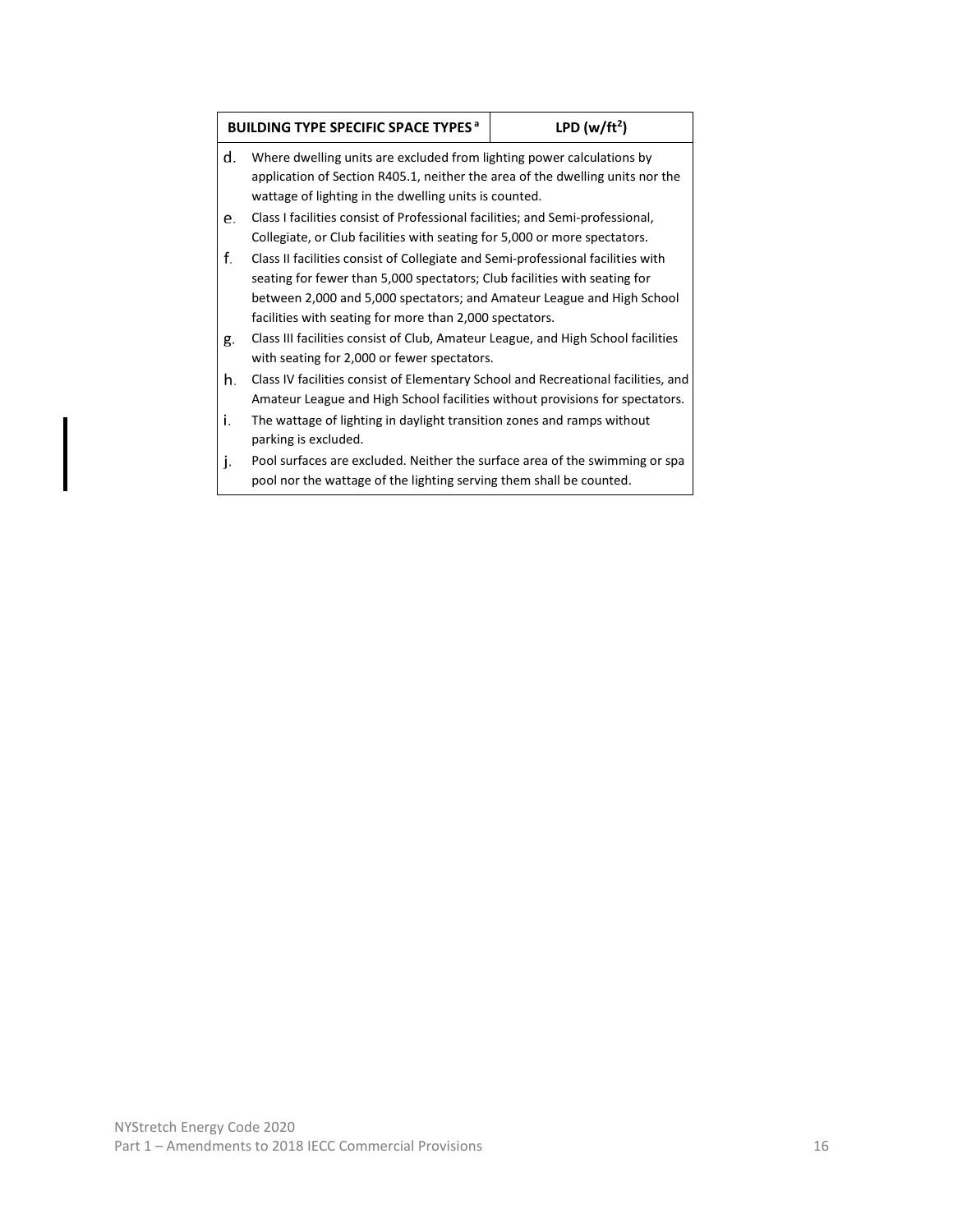## <span id="page-23-0"></span>1.23 Amendments to Table C405.4.2(2) Lighting power allowances for building exteriors

|                                                                                                      | <b>LIGHTING ZONES</b>                  |                                                  |                                                  |                                      |  |
|------------------------------------------------------------------------------------------------------|----------------------------------------|--------------------------------------------------|--------------------------------------------------|--------------------------------------|--|
|                                                                                                      | Zone 1                                 | Zone 2                                           | Zone 3                                           | Zone 4                               |  |
| <b>Base Site Allowance</b><br>350W                                                                   |                                        | 400 W                                            | 500 W                                            | 900 W                                |  |
|                                                                                                      |                                        | <b>Uncovered Parking Areas</b>                   |                                                  |                                      |  |
| Parking areas and drives                                                                             | 0.03 W/ft <sup>2</sup>                 | 0.04 W/ft <sup>2</sup>                           | 0.05 W/ft <sup>2</sup>                           | 0.05 W/ft <sup>2</sup>               |  |
|                                                                                                      |                                        | <b>Building Grounds</b>                          |                                                  |                                      |  |
| Walkways and ramps<br>less than 10 feet wide                                                         | 0.5 W/linear foot                      | 0.5 W/linear foot                                | 0.6 W/linear foot                                | 0.7 W/linear foot                    |  |
| Walkways and ramps<br>10 feet wide or greater,<br>plaza areas special<br>feature areas               | $0.10 W/ft^2$                          | $0.10 W/ft^2$                                    | $0.11 W/ft^2$                                    | $0.14 W/ft^2$                        |  |
| Dining areas                                                                                         | 0.65 W/ft <sup>2</sup>                 | 0.65 W/ft <sup>2</sup><br>0.75 W/ft <sup>2</sup> |                                                  | 0.95 W/ft <sup>2</sup>               |  |
| Stairways                                                                                            | 0.6 W/ft <sup>2</sup>                  | 0.7 W/ft <sup>2</sup><br>0.7 W/ft <sup>2</sup>   |                                                  | 0.7 W/ft <sup>2</sup>                |  |
| Pedestrian tunnels                                                                                   | 0.12 W/ft <sup>2</sup>                 | 0.12 W/ft <sup>2</sup><br>0.14 W/ft <sup>2</sup> |                                                  | 0.21 W/ft <sup>2</sup>               |  |
| 0.03 W/ft <sup>2</sup><br>Landscaping                                                                |                                        | 0.04 W/ft <sup>2</sup>                           | 0.04 W/ft <sup>2</sup><br>0.04 W/ft <sup>2</sup> |                                      |  |
|                                                                                                      |                                        | <b>Building Entrances and Exits</b>              |                                                  |                                      |  |
| Pedestrian and vehicular<br>entrances and exits                                                      | 12.6 W/linear foot<br>of opening width | 12.6 W/linear foot<br>of opening width           | 20 W/linear foot<br>of opening width             | 20 W/linear foot<br>of opening width |  |
| <b>Entry canopies</b>                                                                                | 0.20 W/ft <sup>2</sup>                 | 0.25 W/ft <sup>2</sup>                           | 0.4 W/ft <sup>2</sup>                            | 0.4 W/ft <sup>2</sup>                |  |
| Loading docks                                                                                        | 0.35 W/ft <sup>2</sup>                 | 0.35 W/ft <sup>2</sup>                           | 0.35 W/ft <sup>2</sup>                           | 0.35 W/ft <sup>2</sup>               |  |
|                                                                                                      |                                        | <b>Sales Canopies</b>                            |                                                  |                                      |  |
| Free-standing and<br>0.40 W/ft <sup>2</sup><br>attached                                              |                                        | 0.40 W/ft <sup>2</sup>                           | 0.6 W/ft <sup>2</sup>                            | 0.7 W/ft <sup>2</sup>                |  |
|                                                                                                      |                                        | <b>Outdoor Sales</b>                             |                                                  |                                      |  |
| Open areas (including<br>0.20 W/ft <sup>2</sup><br>vehicle sales lots)                               |                                        | 0.20 W/ft <sup>2</sup>                           | 0.35 W/ft <sup>2</sup>                           | 0.50 W/ft <sup>2</sup>               |  |
| Street frontage for<br>vehicle sales lots in<br>No allowance<br>addition to "open area"<br>allowance |                                        | 7 W/linear foot                                  | 7 W/linear foot                                  | 21 W/linear foot                     |  |

#### **Table C405.4.2(2)**

#### **Lighting Power Allowances for Building Exteriors**

For SI: 1 foot = 304.8 mm, 1 watt per square foot = 1 W/0.0929 m<sup>2</sup>.

 $W = watts$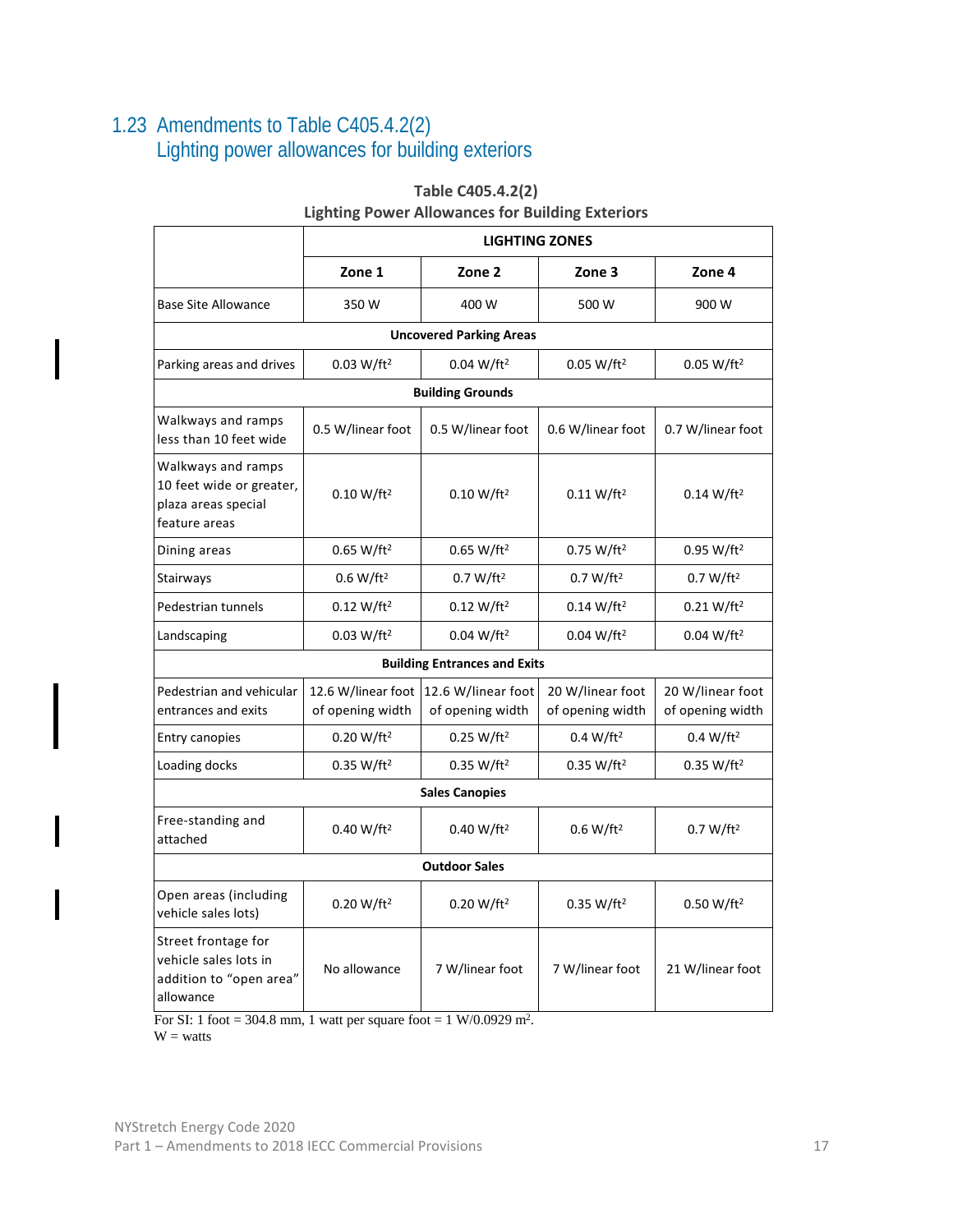## <span id="page-24-0"></span>1.24 Addition of New Section C405.8.1.1 Power conversion system

**C405.8.1.1 Power conversion system.** New traction elevators with a rise of 75 feet or more in new buildings shall have a power conversion system that complies with Sections 405.8.1.1.1 through 405.8.1.1.3.

**C405.8.1.1.1 Motor.** Induction motors with a Class IE2 efficiency ratings, as defined by IEC EN 60034-30, or alternative technologies, such as permanent magnet synchronous motors that have equal or better efficiency, shall be used.

**C405.8.1.1.2 Transmission.** Transmissions shall not reduce the efficiency of the combined motor/transmission below that shown for the Class IE2 motor for elevators with capacities below 4,000 lbs. Gearless machines shall be assumed to have a 100 percent transmission efficiency.

**C405.8.1.1.3 Drive.** Potential energy released during motion shall be recovered with a regenerative drive that supplies electrical energy to the building electrical system.

## <span id="page-24-1"></span>1.25 Addition of New Section C405.9 Commercial Kitchen Equipment

**C405.9 Commercial Kitchen Equipment.** Commercial kitchen equipment shall comply with the minimum efficiency requirements of Tables C405.9(1) through table C405.9(5).

|                            | <b>Heavy-Load Cooking Energy</b> | <b>Idle Energy Rate</b> | <b>Test Procedure</b>  |  |  |  |
|----------------------------|----------------------------------|-------------------------|------------------------|--|--|--|
|                            | <b>Efficiency</b>                |                         |                        |  |  |  |
| <b>Standard Open Deep-</b> | $\geq 50\%$                      | ≤ 9,000 Btu/hr          |                        |  |  |  |
| <b>Fat Gas Fryers</b>      |                                  |                         | ASTM Standard F1361-17 |  |  |  |
| <b>Standard Open Deep-</b> | $\geq 83\%$                      | $\leq 800$ watts        |                        |  |  |  |
| <b>Fat Electric Fryers</b> |                                  |                         |                        |  |  |  |
| Large Vat Open Deep-       | $\geq 50\%$                      | ≤ 12,000 Btu/hr         |                        |  |  |  |
| Fat Gas Fryers             |                                  |                         | ASTM Standard F2144-17 |  |  |  |
| Large Vat Open Deep-       | $\geq 80\%$                      | $\leq 1,100$ watts      |                        |  |  |  |
| <b>Fat Electric Fryers</b> |                                  |                         |                        |  |  |  |

#### **Table C405.9(1)**

#### **Minimum Efficiency Requirements: Commercial Fryers**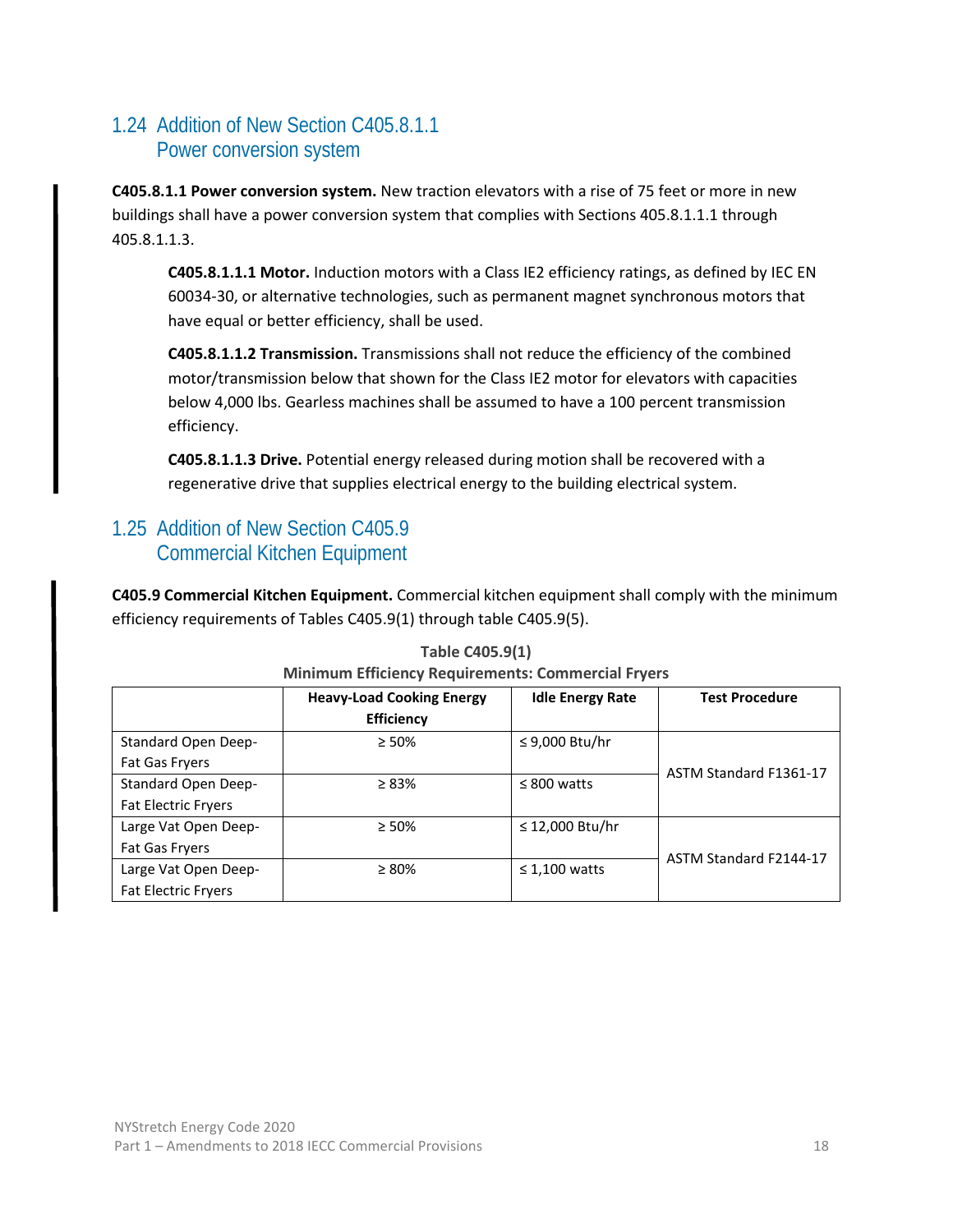| Minimum Efficiency Requirements: Commercial Hot Food Holding Cabinets |                                        |                        |  |  |
|-----------------------------------------------------------------------|----------------------------------------|------------------------|--|--|
| <b>Product Interior Volume (Cubic)</b>                                | <b>Maximum Idle Energy Consumption</b> | <b>Test Procedure</b>  |  |  |
| Feet)                                                                 | Rate (Watts)                           |                        |  |  |
| 0 < V < 13                                                            | $\leq$ 21.5 V                          |                        |  |  |
| $13 \le V < 28$                                                       | $\leq$ 2.0 V + 254.0                   | ASTM Standard F2140-11 |  |  |
| $28 \le V$                                                            | $\leq$ 3.8 V + 203.5                   |                        |  |  |

# **Table C405.9(2)**

#### **Table C405.9(3) Minimum Efficiency Requirements: Commercial Steam Cookers**

| <b>Fuel Type</b> | <b>Pan Capacity</b> | <b>Cooking Energy</b><br>Efficiency <sup>a</sup> | <b>Idle Rate</b> | <b>Test Procedure</b> |
|------------------|---------------------|--------------------------------------------------|------------------|-----------------------|
|                  | 3-pan               | 50%                                              | 400 watts        |                       |
| Electric Steam   | 4-pan               | 50%                                              | 530 watts        |                       |
|                  | 5-pan               | 50%                                              | 670 watts        |                       |
|                  | 6-pan and larger    | 50%                                              | 800 watts        | <b>ASTM Standard</b>  |
|                  | 3-pan               | 38%                                              | 6,250 Btu/h      | F1484-18              |
| Gas Steam        | 4-pan               | 38%                                              | 8,350 Btu/h      |                       |
|                  | 5-pan               | 38%                                              | 10,400 Btu/h     |                       |
|                  | 6-pan and larger    | 38%                                              | 12,500 Btu/h     |                       |

Cooking Energy Efficiency is based on heavy load (potato) cooking capacity

#### **Machine Type High Temp Efficiency Requirements Low Temp Efficiency Requirements Test Idle Energy | Water | Idle Energy | Water | Procedure Ratea Water**  Consumption<sup>b</sup> **Idle Energy Ratea Water**  Consumption<sup>b</sup> Under Counter  $\vert$  ≤ 0.50 kW  $\vert$  ≤ 0.86 GPR  $\vert$  ≤ 0.50 kW  $\vert$  ≤ 1.19 GPR ASTM **Standard** F1696-18 ASTM **Standard** F1920-15 Stationary Single Tank Door  $≤ 0.70$  kW  $\Big|$   $≤ 0.89$  GPR  $\Big|$   $≤ 0.60$  kW  $\Big|$   $≤ 1.18$  GPR Pot, Pan, and Utensil  $≤ 1.20$  kW  $\qquad$   $≤ 0.58$  GPSF  $\qquad$   $≤ 1.00$  kW  $\qquad$   $≤ 0.58$  GPSF Single Tank Conveyor  $≤ 1.50$  kW  $\Big|$   $≤ 0.70$  GPR  $\Big|$   $≤ 1.50$  kW  $\Big|$   $≤ 0.79$  GPR Multiple Tank Conveyor ≤ 2.25 kW  $\leq$  3.054 GPR  $\leq$  2.00 kW  $\leq$  0.54 GPR Single Tank Flight Type Reported  $\vert$  GPH  $\leq$  2.975x + 55.00 Reported  $\vert$  GPH  $\leq$  2.975x + 55.00 Multiple Tank Flight Type Reported  $\vert$  GPH  $\leq$  4.96x + 17.00 Reported  $\vert$  GPH  $\leq$  4.96x + 17.00

#### **Table C405.9(4)**

#### **Minimum Efficiency Requirements: Commercial Dishwashers**

Idle results shall be measured with the door closed and represent the total idle energy consumed by the machine including a. all tank heater(s) and controls. Booster heater (internal or external) energy consumption should not be part of this measurement unless it cannot be separately monitored per US EPA Energy Star Commercial Dishwasher Specification Version 2.0.

b. GPR = gallons per rack; GPSF = gallons per square foot of rack; GPH = gallons per hour; x = sf of conveyor belt (i.e., W\*L)/min (maximum conveyor speed).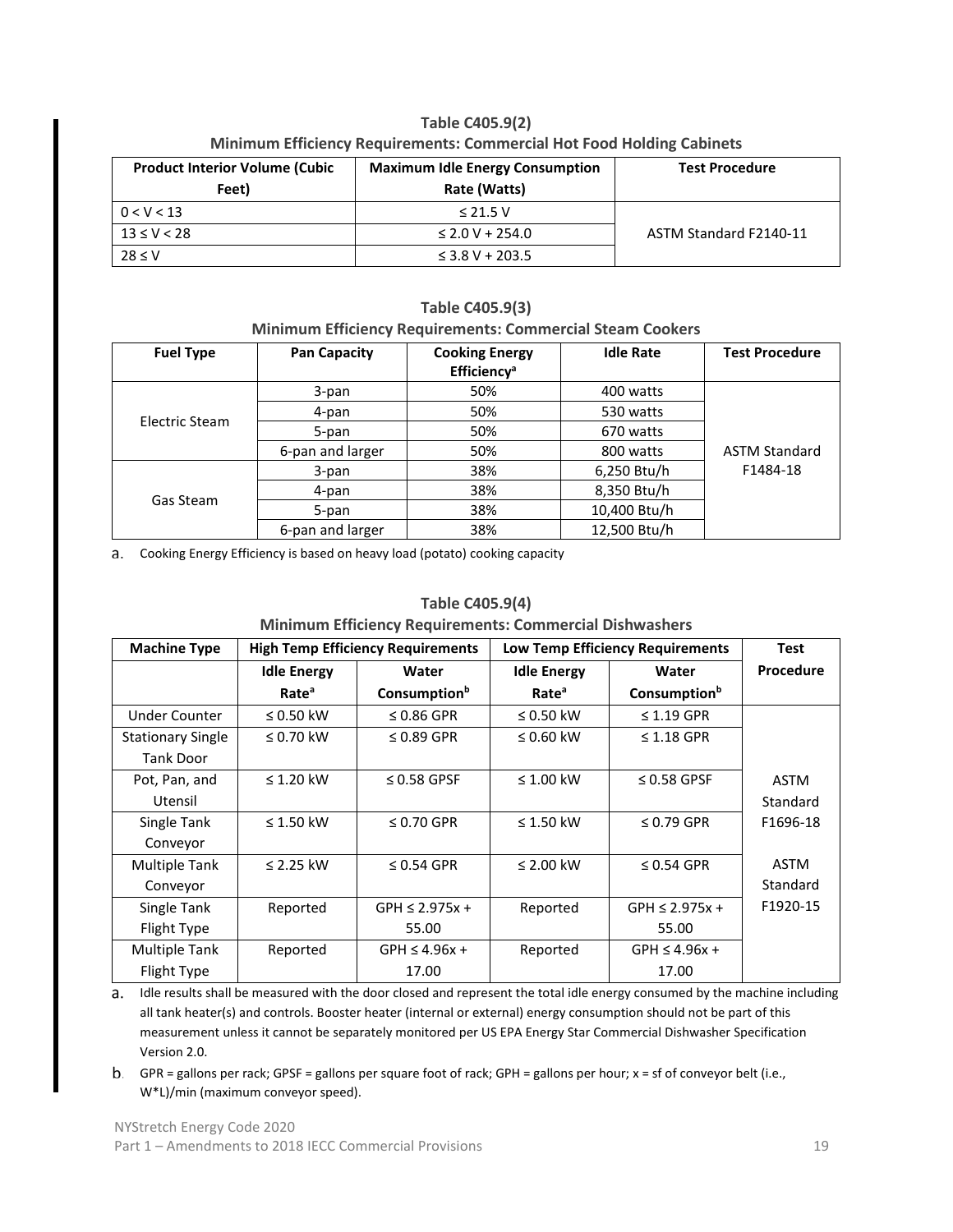| <b>Fuel Type</b> | <b>Classification</b>                       | <b>Idle Rate</b>                    | <b>Cooking-Energy</b><br>Efficiency, % | <b>Test Procedure</b> |
|------------------|---------------------------------------------|-------------------------------------|----------------------------------------|-----------------------|
|                  |                                             | <b>Convection Ovens</b>             |                                        |                       |
| Gas              | Full-Size                                   | ≤ 12,000 Btu/h                      | $\geq 46$                              |                       |
|                  | Half-Size                                   | $\leq 1.0$ Btu/h                    |                                        | ASTM F1496 - 13       |
| Electric         | $\geq 71$<br>$\leq$ 1.60 Btu/h<br>Full-Size |                                     |                                        |                       |
|                  |                                             |                                     |                                        |                       |
| Gas              | Steam Mode                                  | ≤ 200P <sup>a</sup> +6,511 Btu/h    | $\geq 41$                              |                       |
|                  | <b>Convection Mode</b>                      | ≤ 150 $P$ <sup>a</sup> +5,425 Btu/h | $\geq 56$                              | ASTM F2861 - 17       |
| Electric         | Steam Mode                                  | ≤ 0.133P <sup>a</sup> +0.6400 kW    | $\geq$ 55                              |                       |
|                  | <b>Convection Mode</b>                      | ≤ 0.080P <sup>a</sup> +0.4989 kW    | $\geq 76$                              |                       |
|                  |                                             |                                     |                                        |                       |
| Gas              | Single                                      | ≤ 25,000 Btu/h                      | $\geq 48$                              |                       |
|                  | Double                                      | ≤ 30,000 Btu/h                      | $\geq$ 52                              | ASTM F2093 - 18       |

**Table C405.9(5) Minimum Efficiency Requirements: Commercial Ovens**

a. P = Pan Capacity: The number of steam table pans the combination oven is able to accommodate as per the ASTM F – 1495 – 05 standard specification.

## <span id="page-26-0"></span>1.26 Addition of New Section C405.10 Electric Vehicle Charging Station Capable

**C405.10 Electric vehicle charging station capable.** New parking garages and new parking lots powered by the energy services for a building, and with 10 or greater parking spaces, shall provide either:

- 1. Panel capacity and conduit for the future installation of minimum 208/240V 40-amp outlets for 5 percent of the total parking spaces and not less than two parking spaces; or
- 2. Minimum 208/240V 40-amp outlets for 5 percent of the total parking spaces and not less than two parking spaces.

#### <span id="page-26-1"></span>1.27 Addition of New Section C405.11 Solar-Ready Zone

**C405.11 Solar-ready zone (Mandatory).** New *buildings* shall comply with the provisions of Appendix CA.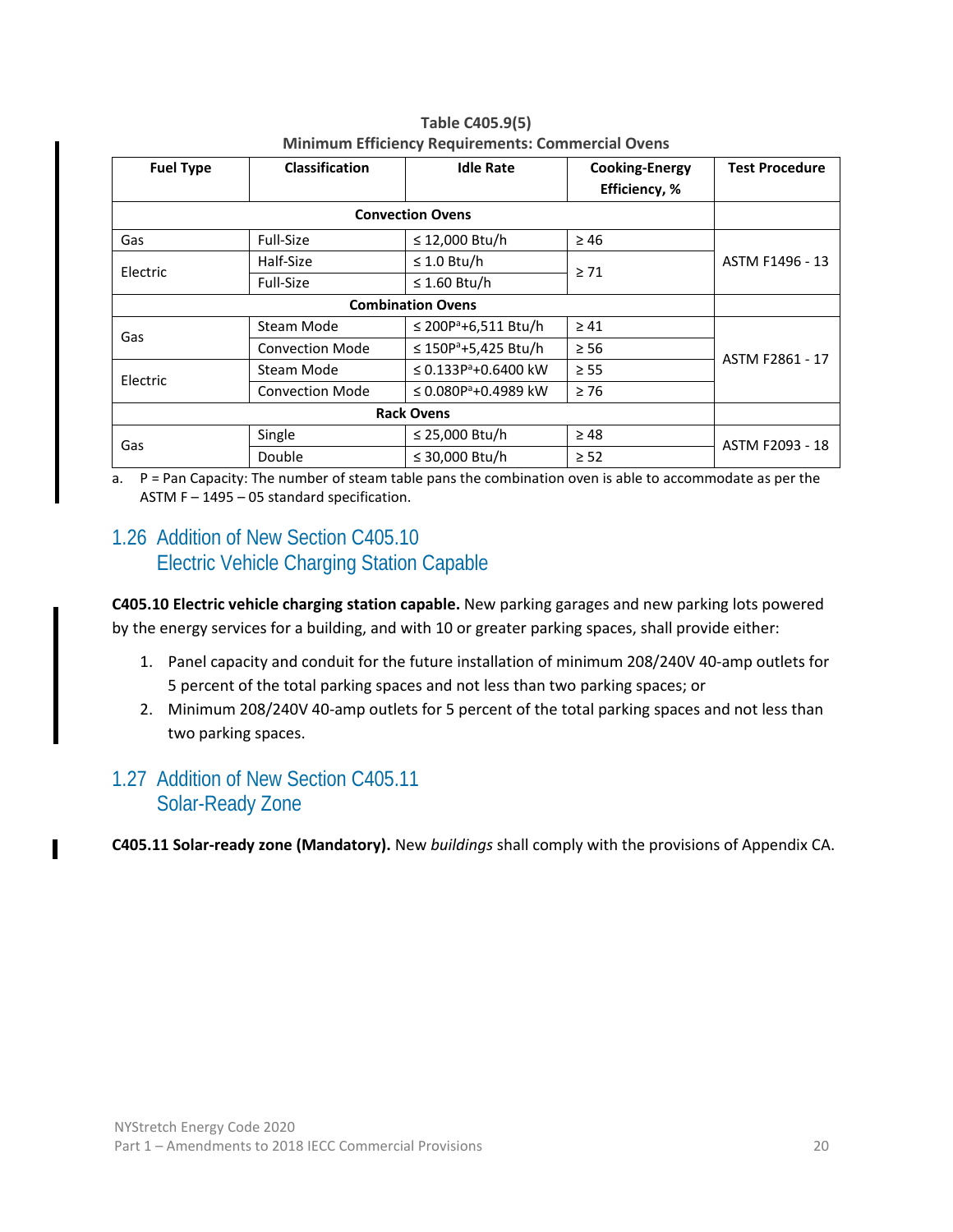## <span id="page-27-0"></span>1.28 Addition of Section C405.12 Whole Building Energy Monitoring

**C405.12 Whole building energy monitoring.** Measurement devices shall be installed in new buildings to individually monitor energy use of each of the following types of energy supplied by a utility, energy provider, or plant that is not within the building:

- 1. Natural gas
- 2. Fuel oil
- 3. Propane
- 4. Steam
- 5. Chilled Water
- 6. Hot Water

#### **Exceptions**:

- 1. Buildings less than 25,000 square feet  $(2,325 \text{ m}^2)$ .
- 2. Group R buildings with less than 10,000 square feet of common area (930 m<sup>2</sup>).
- 3. Fuel use for on-site emergency equipment.

### <span id="page-27-1"></span>1.29 Addition of Section C405.13 Whole Building Electrical Monitoring

**C405.13 Whole building electrical monitoring.** Each new building shall have a measurement device capable of recording electrical energy use every 60 minutes and the capability to report use on an hourly, daily, monthly, and annual basis. The measurement device shall be capable of retaining the recorded data for 36 months.

#### **Exceptions**:

- 1. Buildings less than 25,000 square feet  $(2,325 \text{ m}^2)$ .
- 2.  $Group R$  buildings with less than 10,000 square feet of common area (930 m<sup>2</sup>).
- 3. Fuel use for on-site emergency equipment.

### <span id="page-27-2"></span>1.30 Replacement of Section C406.1 Requirements

**C406.1 Requirements.** Buildings shall comply with at least one of the following Sections.

- 1. More efficient HVAC equipment in accordance with Section C406.2.
- 2. Reduced lighting power in accordance with Section C406.3.
- 3. Enhanced digital lighting controls in accordance with Section C406.4.
- 4. Dedicated outdoor air systems with energy recovery ventilation in accordance with Section C406.5.
- 5. Enhanced envelope performance in accordance with Section C406.6.
- 6. Reduced air infiltration in accordance with Section C406.7.

NYStretch Energy Code 2020 Part 1 – Amendments to 2018 IECC Commercial Provisions 21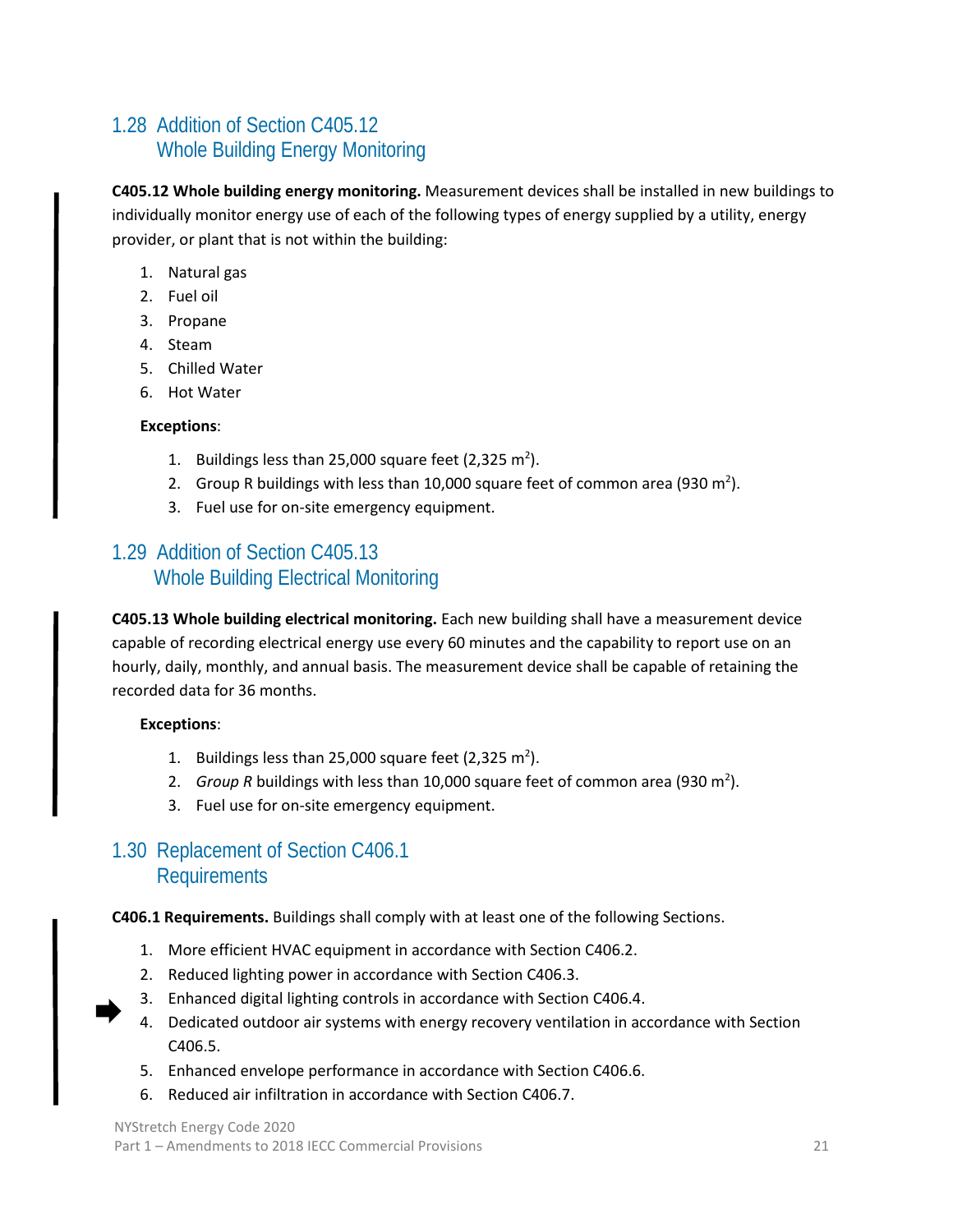## <span id="page-28-0"></span>1.31 Amendment to Section C406.1.1 Tenant Spaces

**C406.1.1. Tenant spaces.** Tenant spaces shall comply with Section C406.2, C406.3, C406.4 or C406.7. Alternatively, tenant spaces shall be in compliance with Section C406.5 or C406.6 where the entire building is in compliance.

**Exception:** Previously occupied tenant spaces that comply with this code using Section C501.

## <span id="page-28-1"></span>1.32 Replacement and Renaming of Section C406.5 On-Site Renewable Energy

**C406.5 Dedicated outdoor air system**. Buildings containing equipment or systems regulated by Section C403.3.4, C403.4.3, C403.4.4, C403.4.5, C403.6, C403.8.4, C403.8.5, C403.8.5.1, C403.9.1, C403.9.2, C403.9.3 or C403.9.4 shall be equipped with an independent ventilation system designed to provide not less than the minimum 100-percent outdoor air to each individual occupied space, as specified by the International Mechanical Code. The ventilation system shall be equipped with an energy recovery system meeting the requirements of Section C403.7.4, without exception (Note: C406.5 cannot be selected where ERV is prohibited by the *International Mechanical Code* or otherwise prohibited.) The HVAC system shall include supply-air temperature controls that automatically reset the supply-air temperature in response to representative building loads, or to outdoor air temperatures. The controls shall reset the supply-air temperature not less than 25 percent of the difference between the design supply-air temperature and the design room-air temperature.

## <span id="page-28-2"></span>1.33 Replacement and Renaming of Section C406.6 Dedicated Outdoor Air System

**C406.6 Enhanced envelope performance.** The thermal performance of the envelope shall demonstrate a 15 percent improvement compared to the requirements of Section C402.1.5.

#### <span id="page-28-3"></span>1.34 Replacement and Renaming of Section C406.7 Reduced Energy Use in Service Water Heating

**C406.7 Reduced air infiltration.** Air infiltration shall be verified by whole building pressurization testing conducted in accordance with Section C402.5.9. The measured air leakage rate of the building envelope shall not exceed 0.25 cfm/ft<sup>2</sup> (2.0 L/s x m<sup>2</sup>) under a pressure differential of 0.3 in. water (75 Pa), with the calculated surface area being the sum of the above and below grade building envelope. A report that includes the tested surface area, floor area, air by volume, stories above grade, and leakage rates shall be submitted to the code official and the building owner.

Exception: For buildings with more than 250,000 square feet (25 000 m<sup>2</sup>) of conditioned floor area, air leakage testing need not be conducted on the whole building where testing is conducted on representative above-grade sections of the building. Tested areas shall total not less than 25 percent of the conditioned floor area and shall be tested in accordance with this section.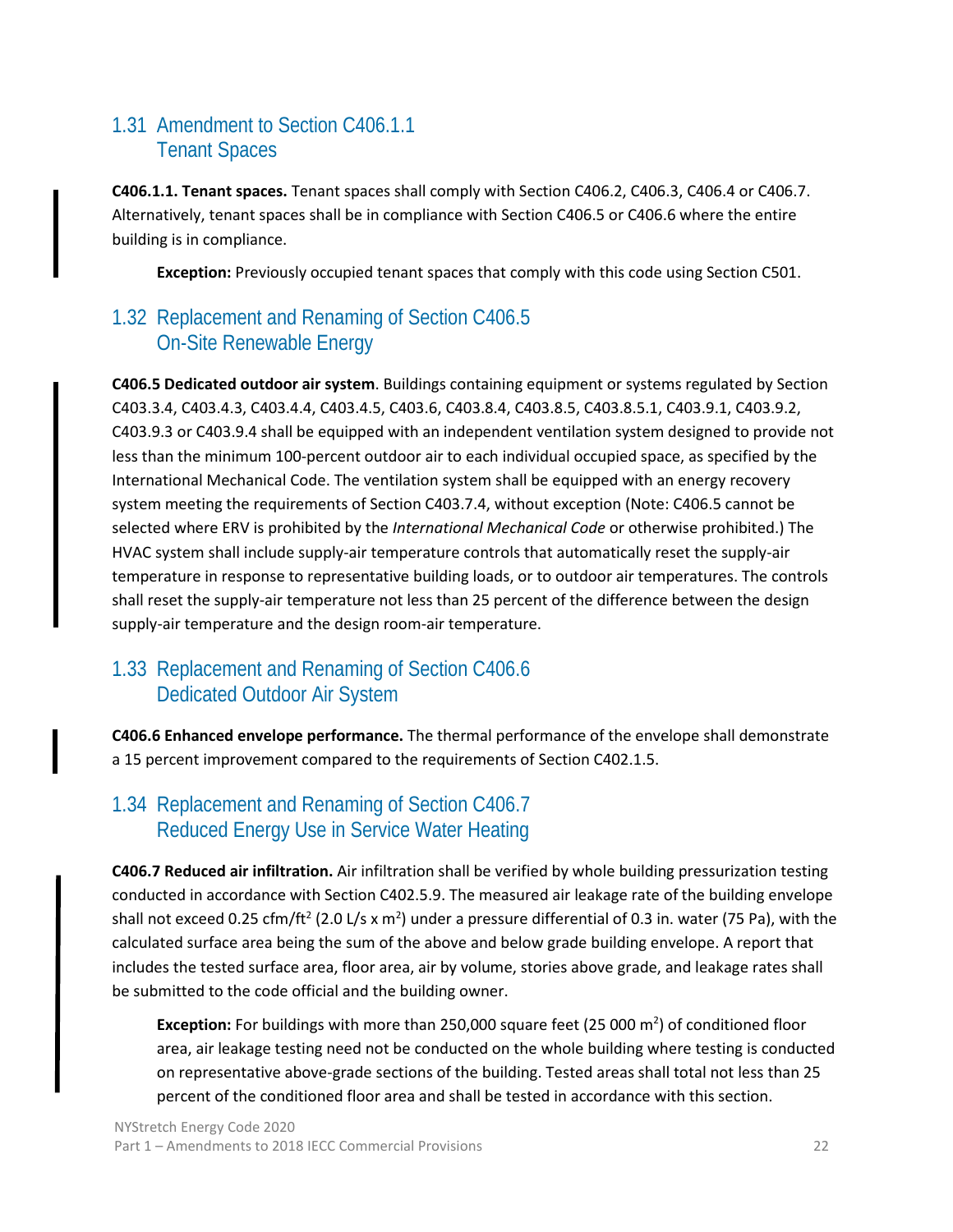## <span id="page-29-0"></span>1.35 Replacement of Section C407 Total Building Performance

## **Section C407 Total Building Performance**

**C407.1 Scope.** This section establishes criteria for compliance using total building performance. Buildings following the total building performance path must comply with ASHRAE 90.1-2016 (as amended), demonstrating compliance under Section 11 or Appendix G of such standard.

## <span id="page-29-1"></span>1.36 Amendments to Section C408.2 Mechanical Systems and Service Water-Heating Systems Commissioning and Completion Requirements

**C408.2 Mechanical, renewable energy, and service water heating systems commissioning and completion requirements.** This section is required when one of the following conditions is met:

- 1. The *building* is not less than 25,000 square feet  $(2,325 \text{ m}^2)$ .
- 2. The total mechanical equipment capacity being installed is greater than 480,000 Btu/h (140.7 kW) cooling capacity.
- 3. The combined *service water-heating* and space-heating capacity is greater than 600,000 Btu/h (175.8 kW).

Prior to passing the final mechanical and plumbing inspections, the *registered design professional or approved agency* shall provide evidence of systems *commissioning* and completion in accordance with the provisions of this section.

*Construction document* notes shall clearly indicate provisions for *commissioning* and completion requirements in accordance with this section and are permitted to refer to specifications for further requirements. Copies of all documentation shall be given to the owner or owner's authorized agent and made available to the *code official* upon request in accordance with Sections C408.2.4 and C408.2.5.

Mechanical systems, renewable energy, and *service water heating* systems shall include, at a minimum, the following systems (mechanical and/or passive) and associated controls:

- 1. Heating, cooling, air handling and distribution, ventilation, and exhaust systems, and their related air quality monitoring systems.
- 2. Air, water, and other energy recovery systems.
- 3. Manual or automatic controls, whether local or remote, on energy using systems including but not limited to temperature controls, setback sequences, and occupancy-based control, including energy management functions of the building management system.
- 4. Plumbing, including insulation of piping and associated valves, domestic and process water pumping, and mixing systems.
- 5. Mechanical heating systems and service water heating systems.
- 6. Refrigeration systems.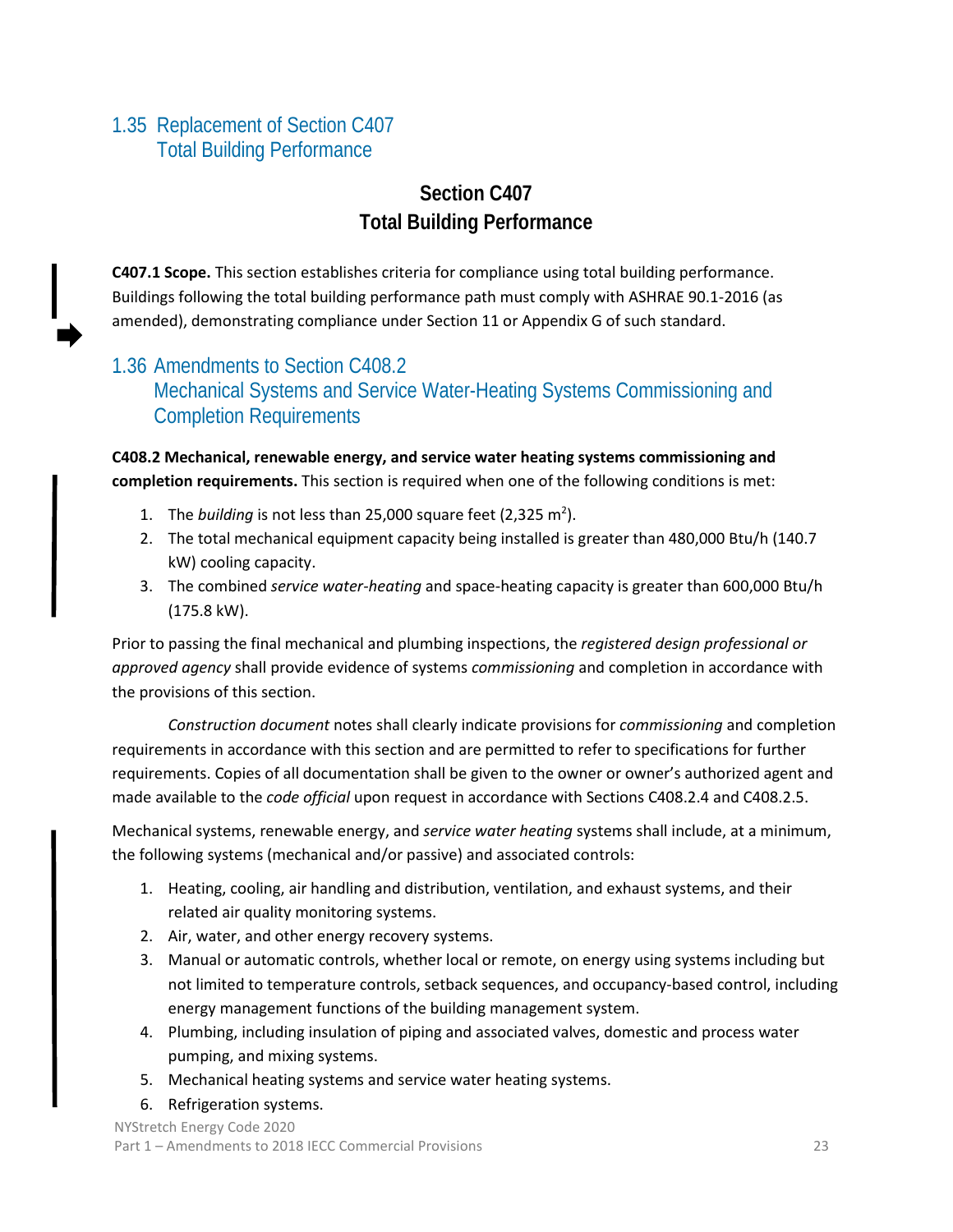- 7. Renewable energy and energy storage systems where installed generating capacity is not less than 25kW.
- 8. Other systems, equipment and components that are used for heating, cooling or ventilation, and affect energy use.

#### **C408.2.1 Commissioning Plan is unchanged.**

## <span id="page-30-0"></span>1.37 Amendments to Section C408.2.2 Systems Adjusting and Balancing

**C408.2.2 Systems adjusting and balancing.** HVAC systems shall be balanced in accordance with ANSI/ASHRAE 111, "Testing, Adjusting, and Balancing of Building HVAC Systems" or other approved engineering standards.

**C408.2.2.1 Air systems balancing is unchanged.**

**C408.2.2.2 Hydronic systems balancing is unchanged.**

## <span id="page-30-1"></span>1.38 Addition of New Section C408.4 Air Barrier Commissioning

**C408.4 Air barrier commissioning.** Prior to passing final inspection, the registered design professional or approved agent shall provide evidence of air barrier commissioning and substantial completion in accordance with the provisions of sections C408.4.1 through C408.4.3.

**C408.4.1 Documentation.** Construction documents shall include documentation of the continuous air barrier components included in the design and a field inspection checklist that includes all requirements necessary for maintaining air barrier continuity and durability in accordance with Section C402.5.1.

**C408.4.2 Field inspections.** Reports from field inspections during project construction showing compliance with continuous air barrier requirements including proper material handling and storage, use of approved materials and material substitutes, proper material and surface preparation, and air barrier continuity shall be provided to the owner and, upon request, to the code official. Air barrier continuity shall be determined by testing or inspecting each type of unique air barrier joint or seam in the building envelope for continuity and defects.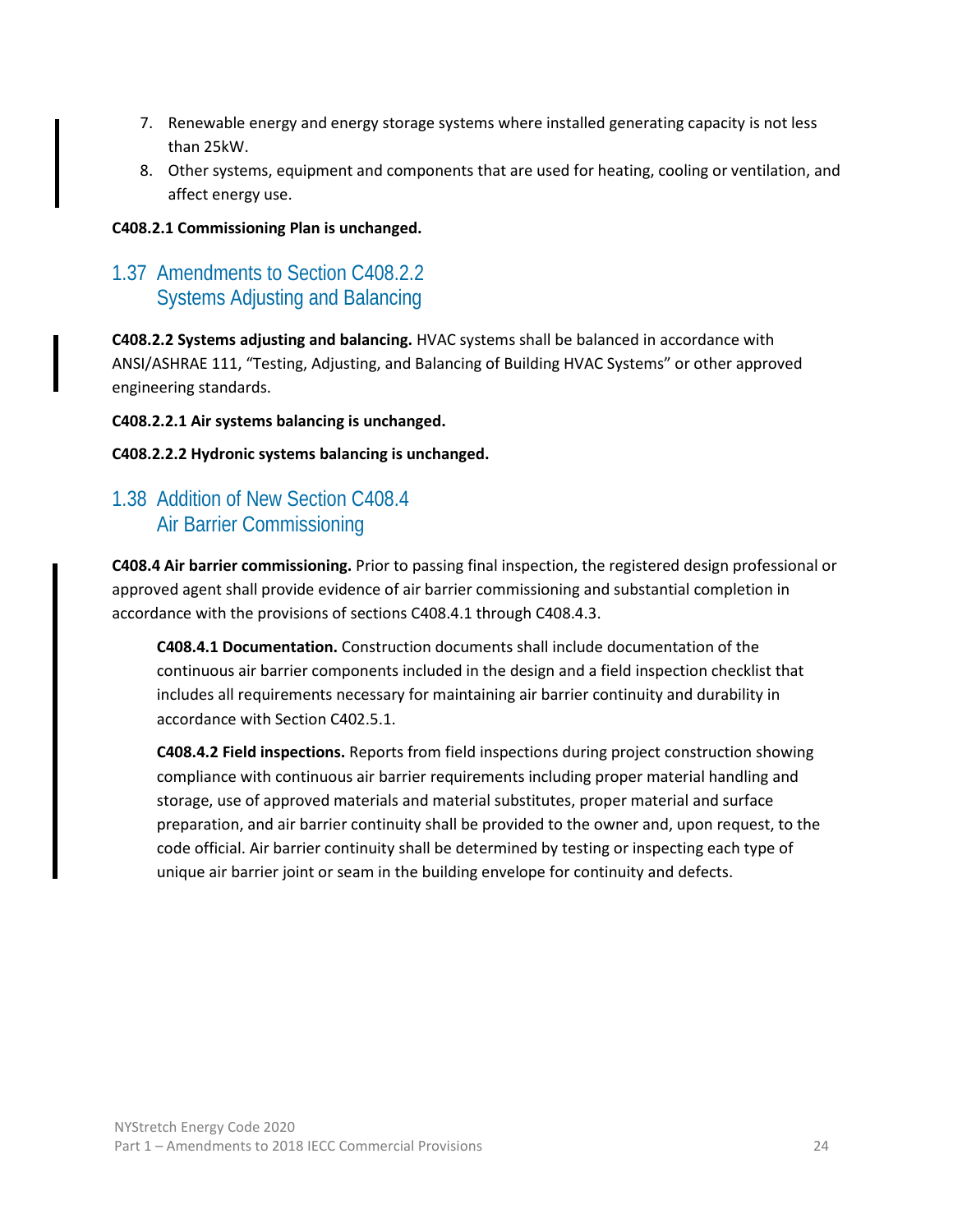**C408.4.3 Report.** A final commissioning report indicating compliance with the continuous air barrier requirements shall be provided to the building owner and, upon request, to the code official**.** 

## <span id="page-31-0"></span>1.39 Addition of New Section C502.2.3.1 **Commissioning**

**C502.2.3.1 Commissioning.** New heating, cooling, and duct system components that are part of the addition and the controls that serve them shall comply with Sections C408.2.2, C408.2.3 and C408.2.5.

**Exception:** Mechanical systems in additions where the total mechanical equipment capacity of the building is less than 480,000 Btu/h (140.7 kW) cooling capacity and 600,000 Btu/h (175.8 kW) combined service water heating and space heating capacity.

### <span id="page-31-1"></span>1.40 Addition of New Section C502.2.4.1 **Commissioning**

**C502.2.4.1 Commissioning.** New service hot water system components that are part of the addition and the controls that serve them shall comply with Sections C408.2.2, C408.2.3, and C408.2.5.

**Exception:** Service hot water systems in additions where the combined service water heating and space heating capacity of the building is less than 600,000 Btu/h (175.8 kW).

#### <span id="page-31-2"></span>1.41 Addition of New Section C502.3 Air Barriers

**C502.3 Air barriers.** The thermal envelope of additions shall comply with Sections C402.5.1 through C402.5.8.

#### <span id="page-31-3"></span>1.42 Addition of New Section C503.3.4 Air Barriers

**C503.3.4 Air barriers.** The thermal envelope of alterations shall comply with Sections C402.5.1 through C402.5.8.

## <span id="page-31-4"></span>1.43 Addition of New Section C503.4.2 **Commissioning**

**C503.4.2 Commissioning.** New heating, cooling and duct system components that are part of the alteration and the controls that serve them shall comply with Sections C408.2.2, C408.2.3, and C408.2.5.

**Exceptions:** Mechanical systems in alterations where the total mechanical equipment capacity of the building is less than 480,000 Btu/h (140.7 kW) cooling capacity and 600,000 Btu/h (175.8 kW) combined service water heating and space heating capacity.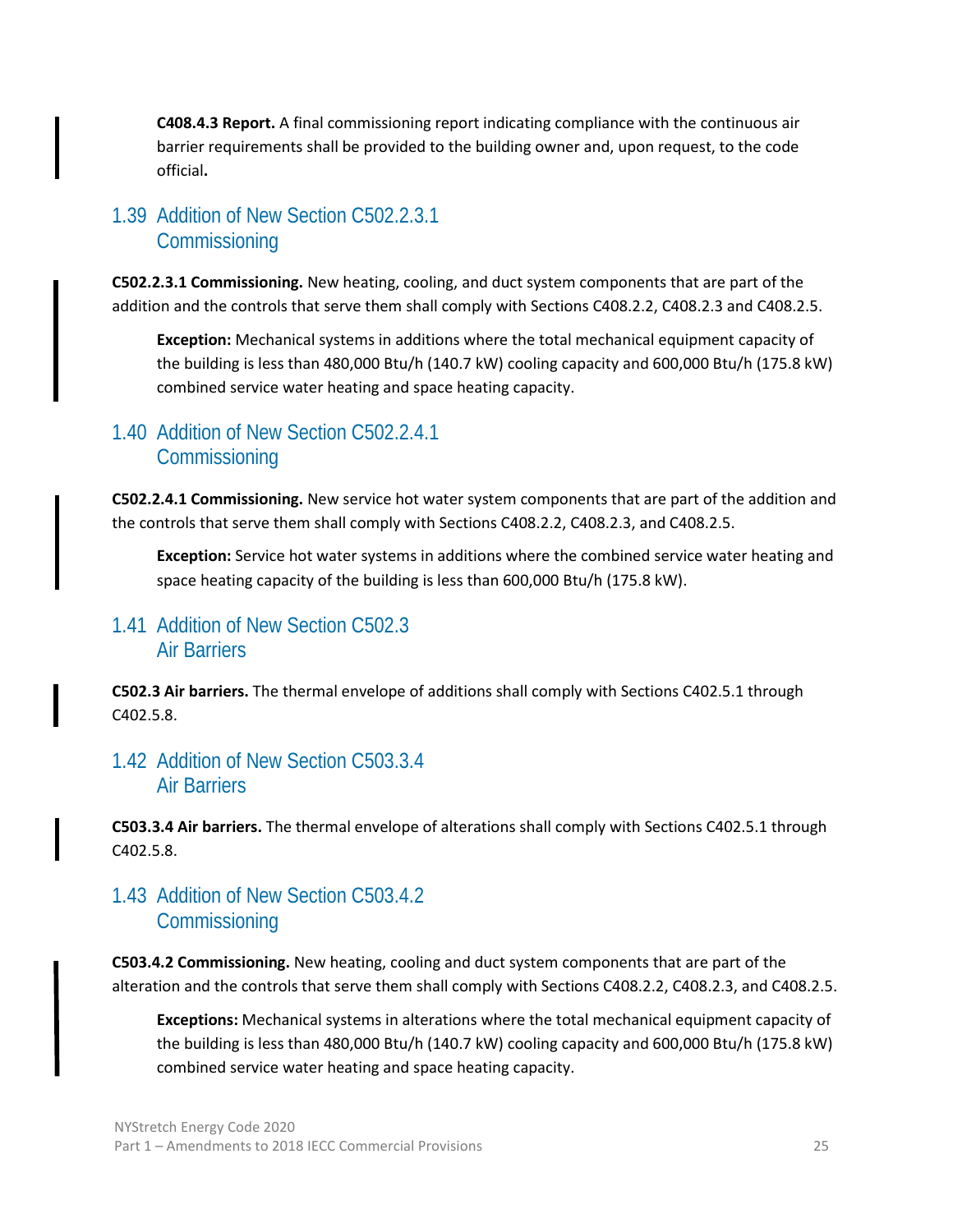## <span id="page-32-0"></span>1.44 Addition of New Section C503.5.1 **Commissioning**

**C503.5.1 Commissioning.** New service hot water system components that are part of the alteration and the controls that serve them shall comply with Sections C408.2.2, C408.2.3, and C408.2.5.

**Exception:** Service hot water systems in alterations where the combined service water heating and space heating capacity of the building is less than 600,000 Btu/h (175.8 kW).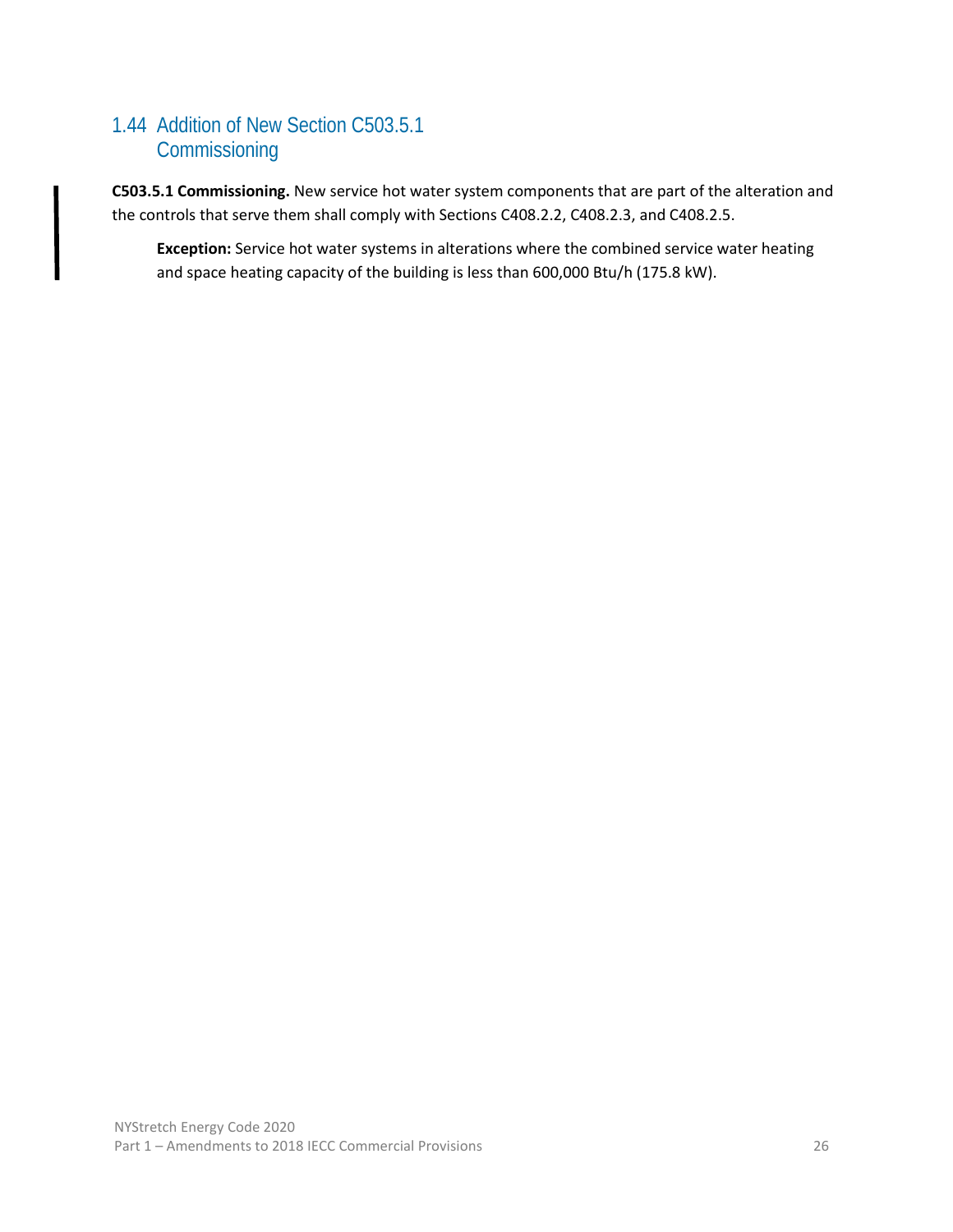## <span id="page-33-0"></span>1.45 Addition of New Appendix CB Rated R-value of Insulation—Commercial

## **Appendix CB**

## Rated *R*-Value of Insulation – Commercial

*The provisions contained in this appendix are not mandatory unless specifically referenced in the adopting ordinance.*

#### **Section CB101 Scope**

**CB101.1 General.** These provisions shall be applicable for new construction where an Insulation R-value based method is required.

#### **Section CB102 Insulation Component** *R***-Value-Based Method**

**CB102.1 General.** The opaque portions of the building thermal envelope shall comply with the specific insulation requirements of Section C402.2 and the thermal requirements of the R-value-based method of Section CB102.2.

**CB102.2 Insulation component** *R***-value-based method.** *Building thermal envelope* opaque assemblies shall comply with the requirements of Sections C402.2 and C402.4 based on the *climate zone* specified in Chapter 3. For opaque portions of the *building thermal envelope* intended to comply on an insulation component *R-value* basis, the *R*-values for insulation shall be not less than that specified in Table CB102.2. Commercial buildings or portions of commercial buildings enclosing *Group R* occupancies shall use the R values from the "*Group R*" column of Table CB102.2. Commercial buildings or portions of commercial buildings enclosing occupancies other than *Group R* shall use the *R*-values from the "All other" column of Table CB102.2.

#### **Table CB102.2**

**Opaque Thermal Envelope Insulation Component Minimum Requirements, R-Value Methoda, h**

| <b>CLIMATE ZONE</b>          | <b>4 EXCEPT MARINE</b> |                | <b>5 AND MARINE 4</b> |                | 6                |                |
|------------------------------|------------------------|----------------|-----------------------|----------------|------------------|----------------|
|                              | All other              | <b>Group R</b> | All other             | <b>Group R</b> | <b>All other</b> | <b>Group R</b> |
|                              |                        |                | Roofs                 |                |                  |                |
| Insulation Entirely above    | $R-33ci$               | R-33ci         | R-33ci                | $R-33ci$       | $R-33ci$         | $R-33ci$       |
| roof deck                    |                        |                |                       |                |                  |                |
| Metal buildings <sup>b</sup> | $R-19+$                | $R-19+$        | $R-19+$               | $R-19+$        | $R - 30 +$       | $R - 30 +$     |
|                              | <b>R-11LS</b>          | <b>R-11LS</b>  | <b>R-11LS</b>         | <b>R-11LS</b>  | <b>R-11LS</b>    | <b>R-11LS</b>  |
| Attic and other              | $R-53$                 | $R-53$         | $R-53$                | $R-53$         | $R-53$           | $R-53$         |
|                              | Walls, above grade     |                |                       |                |                  |                |
| Mass <sup>f</sup>            | R-11.4ci               | R-13.3ci       | R-13.3ci              | R-15.2ci       | R-15.2ci         | R-15.2ci       |
| Metal building               | $R-13 +$               | $R - 13 +$     | $R - 13 +$            | $R-13+$        | $R - 13 +$       | $R - 13 +$     |
|                              | R-13ci                 | R-19.5ci       | R-19.5ci              | R-19.5ci       | R-19.5ci         | R-19.5ci       |

NYStretch Energy Code 2020

Part 1 – Amendments to 2018 IECC Commercial Provisions 27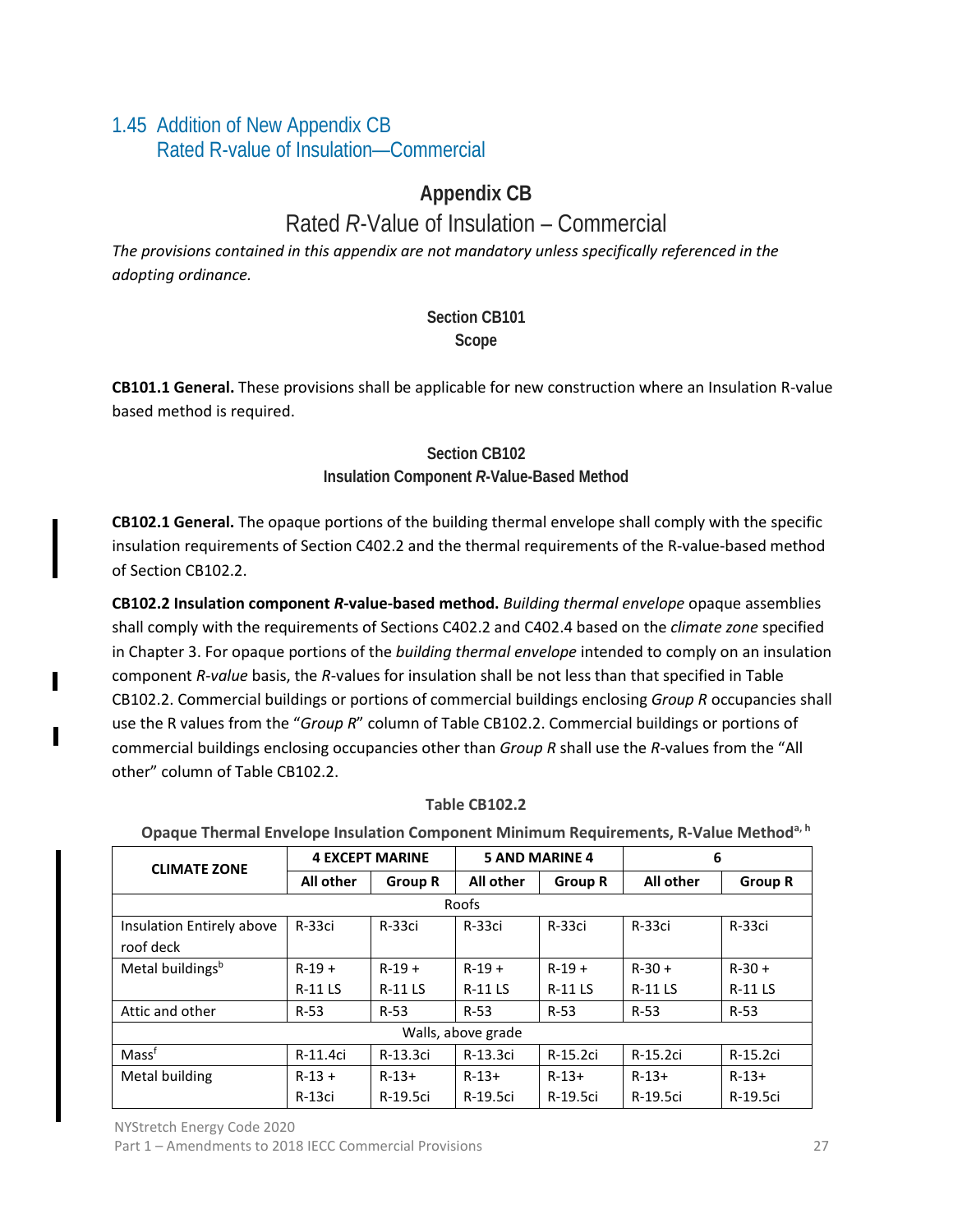| Metal framed                  | $R-13 +$     | $R-13 +$     | $R-13 +$             | $R-13 +$      | $R - 13 +$    | $R - 13 +$   |
|-------------------------------|--------------|--------------|----------------------|---------------|---------------|--------------|
|                               | R-8.5ci      | R-8.5ci      | <b>R-11ci</b>        | <b>R-11ci</b> | R13.5ci       | R14.5ci      |
| Wood framed and other         | $R-13 +$     | $R-13 +$     | $R-13 +$             | $R-13 +$      | $R-13 +$      | $R-13 +$     |
|                               | R-4.5ci      | R-4.5ci      | R-9ci                | R-9ci         | R-9ci         | R-9.5ci      |
|                               | or $R-19 +$  | or $R-19 +$  | or $R-19$ +          | or $R-19 +$   | or $R-19$ +   | or $R-19 +$  |
|                               | R-1.5ci      | R-1.5ci      | R-5ci                | R-5ci         | R-5ci         | R-6ci        |
|                               |              |              | Walls, below grade   |               |               |              |
| Below-grade wall <sup>c</sup> | R-7.5ci      | R-10ci       | R-7.5ci              | R-10ci        | R-10ci        | R-15ci       |
|                               |              |              | Floors               |               |               |              |
| Mass <sup>d</sup>             | R-15ci       | R-16.7ci     | R-15ci               | R-16.7ci      | R-16.7ci      | R-16.7ci     |
| Joist/framing                 | $R-30$       | $R-30e$      | $R-30e$              | $R-30e$       | $R-38$        | $R-38$       |
|                               |              |              | Slab-on-grade floors |               |               |              |
| Unheated slabs                | R-15 for     | R-15 for     | $R-15$ for           | $R-15$ for    | R-15 for 24"  | $R-15$ for   |
|                               | 24" below    | 24" below    | 24" below            | 24" below     | below         | 24" below    |
| Heated slabs <sup>g</sup>     | R-20 for     | R-20 for     | R-20 for             | R-20 for      | R-20 for 48"  | R-20 for     |
|                               | 48" below    | 48" below    | 48" below            | 48" below     | $below + R-5$ | 48" below    |
|                               | $+$ R-5 full | $+$ R-5 full | $+$ R-5 full         | $+$ R-5 full  | full slab     | $+$ R-5 full |
|                               | slab         | slab         | slab                 | slab          |               | slab         |
| Opaque doors                  |              |              |                      |               |               |              |
| Non-Swinging                  | $R-4.75$     | $R-4.75$     | $R-4.75$             | $R-4.75$      | $R-4.75$      | $R-4.75$     |

For SI: 1 inch = 25.4 mm, 1 pound per square foot = 4.88 kg/  $m^2$ , 1 pound per cubic foot = 16 kg/m<sup>3</sup>.

 $ci =$  Continuous insulation, NR = No Requirement, LS = Liner System.

Assembly descriptions can be found in ANSI/ASHRAE/IESNA Appendix A.

- Where using R-value compliance method, a thermal spacer block shall be provided, otherwise use the U-factor compliance method in Table C402.1.4.
- Where heated slabs are below grade, below-grade walls shall comply with the exterior insulation requirements for heated slabs.
- d. "Mass floors" shall be in accordance with Section C402.2.3.
- Steel floor joist systems shall be insulated to R-38.
- f. "Mass walls" shall be in accordance with Section C402.2.2.
- The first value is for perimeter insulation and the second value is for slab insulation. Perimeter insulation is not required to extend below the bottom of the slab.
- h. Not applicable to garage doors. See Table C402.1.4.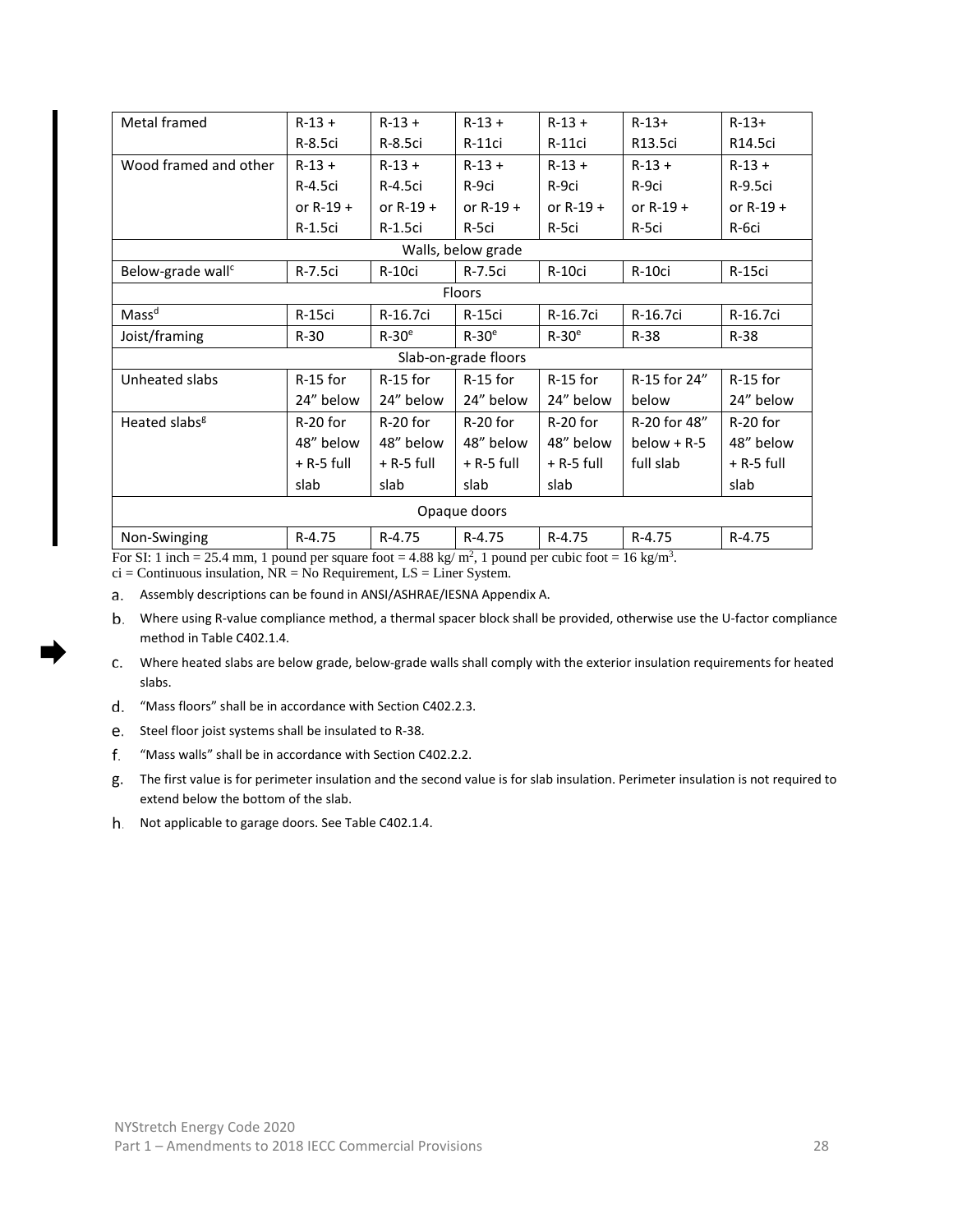## <span id="page-35-0"></span>1.46 Addition of New Appendix CC Additional Power Distribution System Packages—Commercial

## **Appendix CC Additional power distribution system packages – Commercial**

*The provisions contained in this appendix are not mandatory unless specifically referenced in the adopting ordinance.*

#### **Section CC101 Scope**

**CC101.1 General.** These provisions shall be applicable for new construction where additional power distribution system packages are required.

#### **Section CC102**

#### **Additional Power Distribution System Packages**

**CC102.1 General (Mandatory).** New buildings shall comply with at least one of the following:

- 1. Additional *on-site renewable energy* in accordance with Section CC102.2.
- 2. Electrical energy monitoring in accordance with Section CC102.3.
- 3. Interoperable automated demand-response (AutoDR) infrastructure in accordance with Section CC102.4.
- 4. Electric vehicle charging stations in accordance with Section CC102.5.
- 5. Automatic receptacle controls in accordance with CC102.6.

**CC102.2 On-site renewable energy.** The total minimum rating of *on-site renewable energy* systems shall be one of the following:

- 1. Not less than 1.71 Btu/hr/ft<sup>2</sup> (5.4 w/m<sup>2</sup>) or 0.50 w/ft<sup>2</sup> of conditioned floor area.
- 2. Not less than 3 percent of energy use within the building for mechanical, service hot water heating, and lighting regulated in Chapter 4 [CE].

**CC102.3 Electrical energy monitoring.** Buildings shall comply with Sections CC102.3.1 through CC102.3.4. Buildings shall be equipped to measure, monitor, record, and report electricity consumption data for each end-use category listed in Table CC102.3.1. For buildings with tenants, the end-uses in Table CC102.3.1 shall be separately monitored for the total building load and (excluding shared systems) for each individual tenant.

#### **Exception:**

- 1. Up to 10 percent of the load for each of the end uses shall be allowed to be from other electrical loads.
- 2. Individual tenant spaces that have their own utility services and meters and have less than 5,000 square feet (465  $m^2$ ) of conditioned floor area.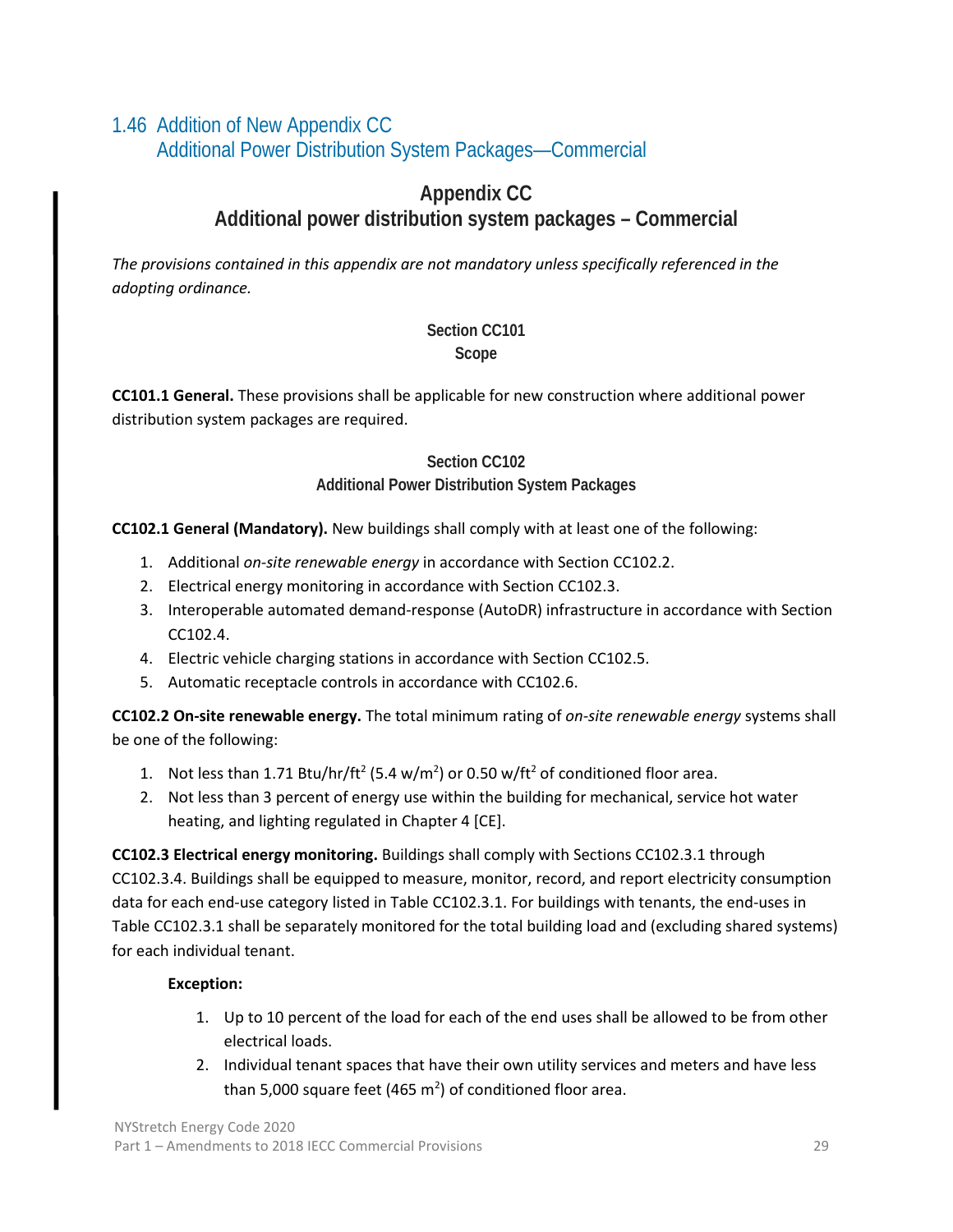**CC102.3.1 End-use metering categories**. Meters or other approved measurement devices shall be provided to collect energy use data for each end-use category specified in Table CC102.3.1. These meters shall have the capability to collect energy consumption data for the whole building or for each separately metered portion of the building. Where multiple meters are used to measure any end-use category, the data acquisition system shall total all the energy used by that category. Not more than 5 percent of the measured load for each end-use category specified in Table CC102.3.1 shall be from a load not within that category.

| <b>ENERGY USE CATEGORIES</b> |  |  |
|------------------------------|--|--|
| <b>LOAD CATEGORY</b>         |  |  |
| <b>HVAC</b> systems          |  |  |
| Interior lighting            |  |  |
| <b>Exterior lighting</b>     |  |  |
| Receptacle circuits          |  |  |
| Total electrical energy      |  |  |

**TABLE CC102.3.1**

**CC102.3.2 Meters.** Meters and other measurement devices required by this Section shall be configured to automatically communicate energy consumption data to the data acquisition system required by Section CC102.3.3. Source meters shall be any digital-type meter. Lighting, HVAC, and other building systems that can monitor their energy consumption shall not require meters. Current sensors are an alternative to meters, provided they have a tested accuracy of +/-2 percent. Required metering systems and equipment shall be able to provide not less than hourly data that is fully integrated into the data acquisition system and produce a graphical energy report in accordance with Sections CC102.3.3 and CC102.3.4.

**CC102.3.3 Data acquisition systems.** A data acquisition system shall have the capability to store data from the required meters and other sensing devices for not less than 36 months. The data acquisition system shall be able to store real-time energy consumption data and provide hourly, daily, monthly, and yearly logged data for each end-use category required by Table CC102.3.1.

**CC102.3.4 Graphical energy report.** A permanent reporting mechanism shall be provided in the building that can be accessed by building operation and management personnel. The reporting mechanism shall be able to graphically provide the energy consumption data for each end-use category required by Table CC102.3.1 for not less than every hour, day, month and year for the previous 36 months.

**CC102.4 Interoperable automated demand-response (AutoDR) infrastructure.** The building controls shall be designed with automated demand-response (Auto-DR) infrastructure capable of receiving demand-response requests from the utility, electrical system operator, or third-party DR program provider, and of automatically implementing load adjustments to the HVAC and lighting systems.

Buildings shall comply with the following: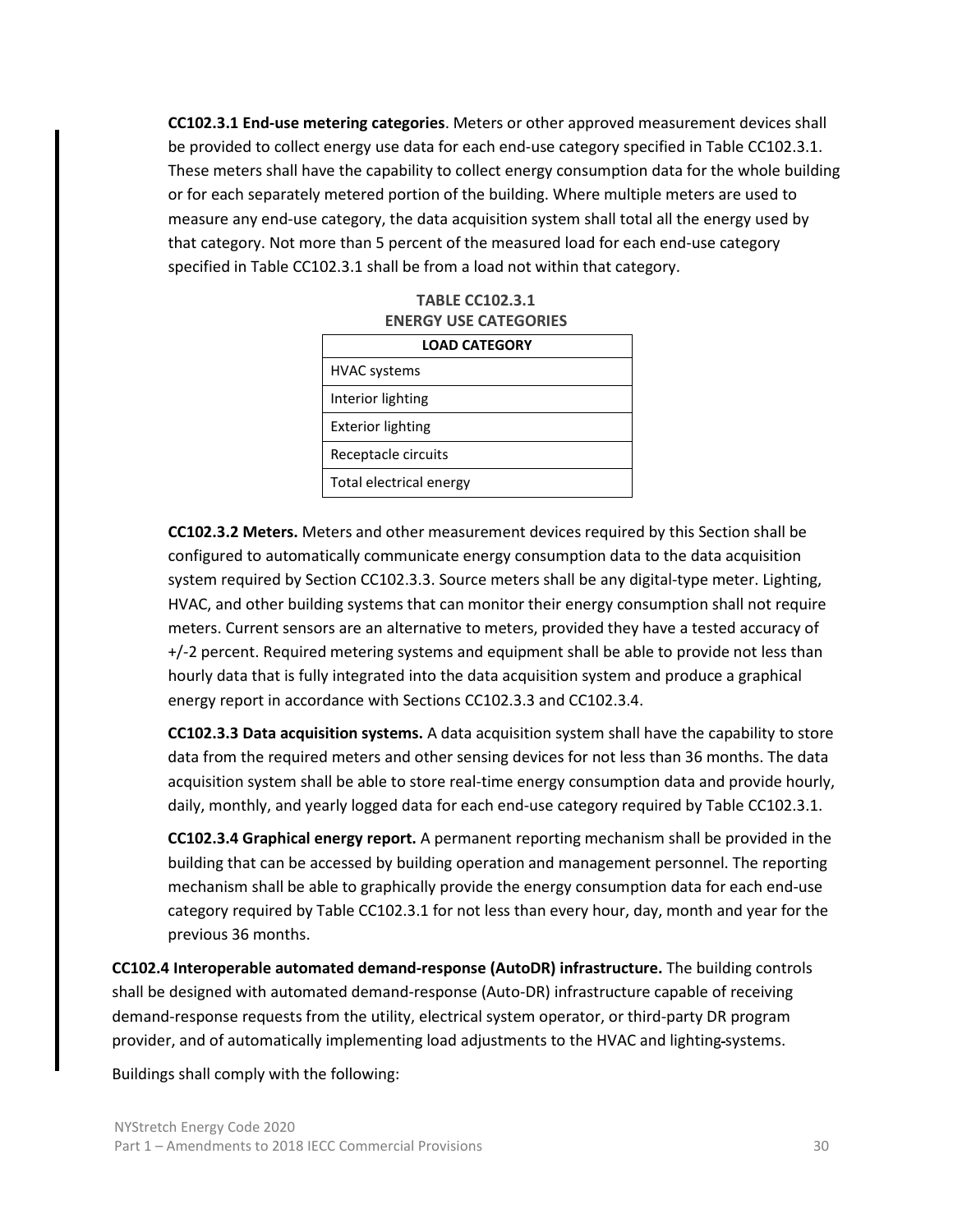- 1. HVAC systems shall be programmed to allow automatic centralized demand reduction in response to a signal from a centralized contact or software point.
- 2. HVAC equipment with variable speed control shall be programmed to allow automatic adjustment of the maximum speed of the equipment.
- 3. Lighting systems with central control shall be programmed to allow automatic reduction of total connected lighting power.

**CC102.5 Electric vehicle charging stations.** Not less than two electric vehicle charging stations at minimum 208/240V 40 amp shall be provided on the *building site*.

**CC102.6 Automatic receptacle controls.** The following receptacles shall be automatically controlled in accordance with Section CC102.6.1:

- 1. At least 50 percent of all 125 V, 15- and 20-amp receptacles in all private offices, conference rooms, rooms used primarily for printing and/or copying functions, break rooms, classrooms, and individual workstations.
- 2. At least 25 percent of branch circuit feeders installed for modular furniture not shown on the construction documents.

All controlled receptacles shall be permanently marked to visually differentiate them from uncontrolled receptacles and are to be uniformly distributed throughout the space. Plug-in devices shall not be used to comply with Section CC102.6.1.

#### **Exceptions:**

- 1. Receptacles specifically designated for equipment intended for continuous operation (24 hours/day, 365 days/year).
- 2. Spaces where an automatic shutoff would endanger occupant safety or security.

**CC102.6.1 Automatic receptacle control function.** Automatic receptacle controls shall comply with one of the following:

- 1. Automatically turn receptacles off at specific programmed times, and the occupant shall be able to manually override the control device for up to two hours. An independent program schedule shall be provided for controlled areas of not more than 5000 square feet and not more than one floor.
- 2. Be an occupant sensor to automatically turn receptacles off within 20 minutes of all occupants leaving a space.
- 3. Be an automated signal from another control or alarm system to automatically turn receptacles off within 20 minutes of all occupants leaving a space.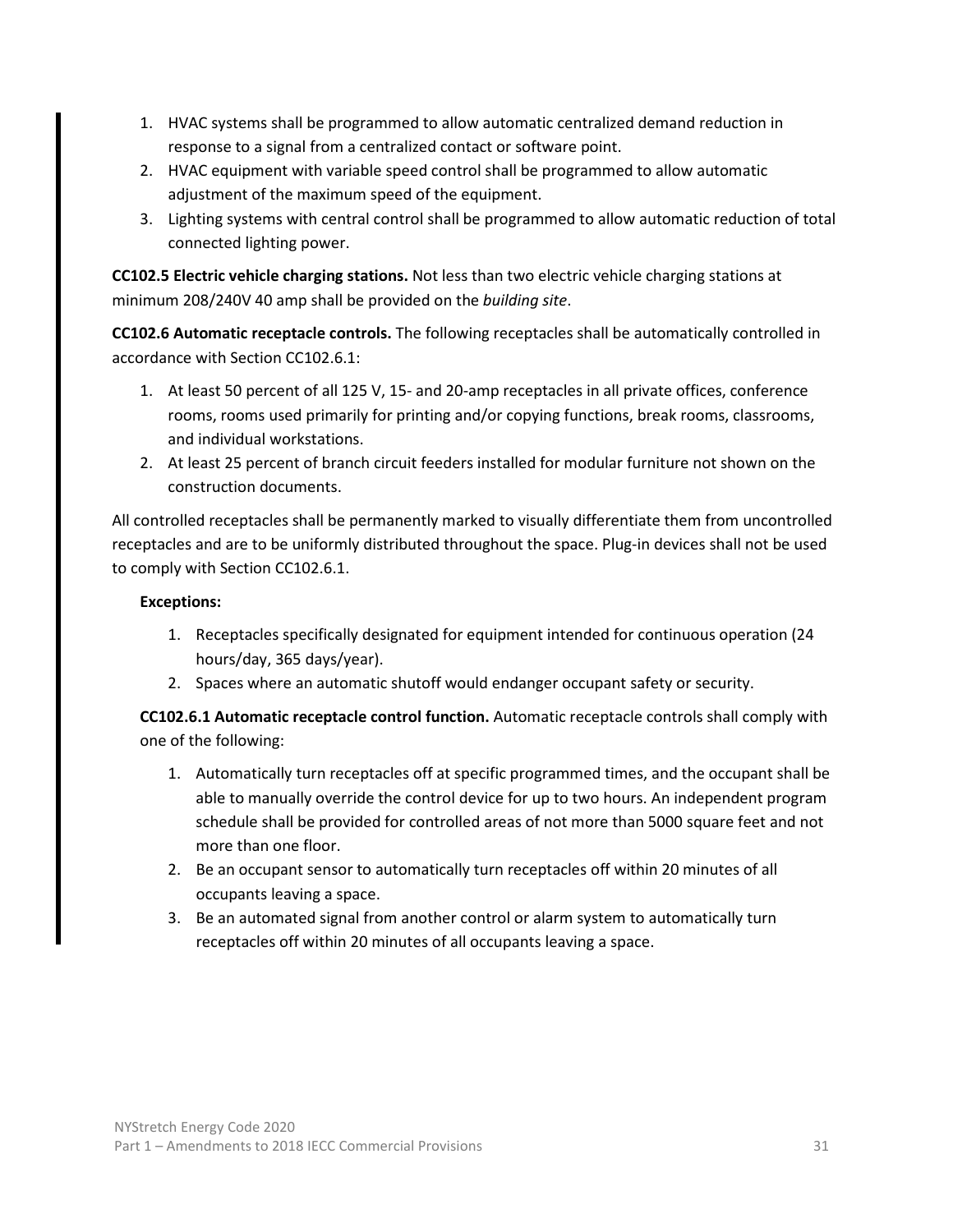# PART 2

# 2 Amendments to ASHRAE 90.1-2016

# 2.1 Addition to Section 3.2 **Definitions**

*Baseline building source energy:* the annual *source energy* use in units of BTU for a *building* design intended for use as a baseline for rating above-standard design or when using the *performance rating method* as an alternative path for minimum standard compliance in accordance with Section 4.2.1.1.

*On-site electricity generation systems***:** systems located at the *building* site that generate electricity, including but not limited to generators, combined heat and power systems, fuel cells, and *on-site renewable energy* systems.

*Proposed building source energy*: the annual *source energy* use in units of BTU for a *proposed design*.

**Site Energy:** The amount of fuel that is consumed on-site to operate a building.

*Source Energy*: the total amount of primary fuel that is required to operate a building incorporating transmission, delivery, and production losses. Source Energy is calculated by multiplying site energy of each fuel type by the conversion factors in Table 4.2.1.2.

# 2.2 Amendments to Section 4.2.1.1 New Buildings

#### **4.2.1.1 New Buildings**

New *buildings* shall comply with either the provisions of

- a. Section 5, "*Building Envelope*"; Section 6, "Heating, Ventilating, and Air Conditioning"; Section 7, "*Service Water Heating*"; Section 8, "Power"; Section 9, "Lighting"; and Section 10, "*Other Equipment*," or
- b. Section 11, "*Energy Cost Budget* Method,", or
- c. Appendix G, "*Performance Rating Method*", using one of the following methods:
	- **Performance Cost Index Method**. When using Appendix G, the Performance Cost Index (PCI) shall be less than or equal to the Performance Cost Index Target (PCIt) when calculated in accordance with the following:

 $PClt = [BBUEC + (BPF<sub>cost</sub> × BBREC)]/BBP$ 

Where

 $PCI = Performance Cost Index calculated in accordance with Section G1.2.$ 

BBUEC = Baseline *Building* Unregulated *Energy* Cost, the portion of the annual *energy*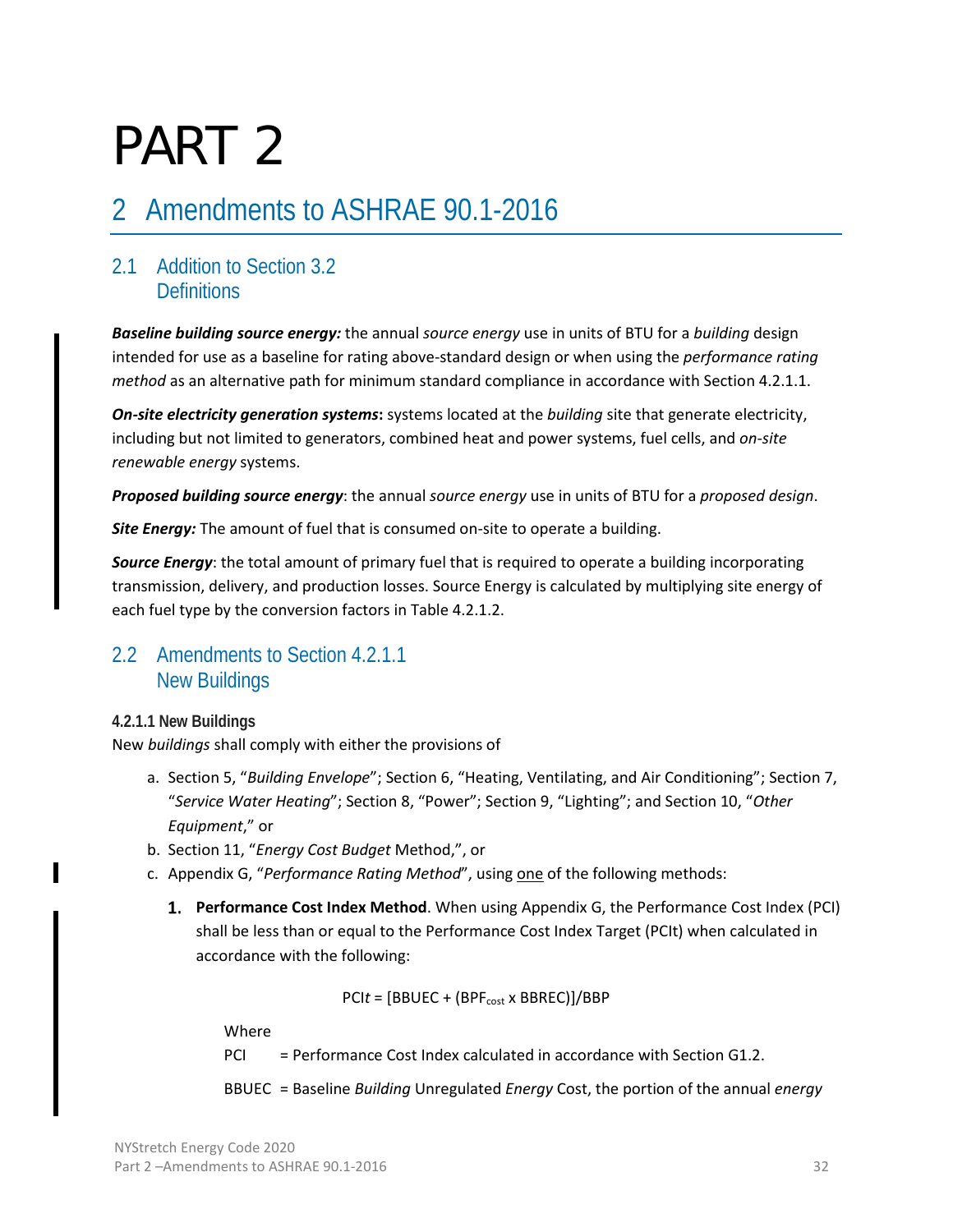cost of a *Baseline building design* that is due to *unregulated energy use*.

- BBREC = Baseline *Building* Regulated *Energy* Cost, the portion of the annual *energy* cost of a *Baseline building design* that is due to *regulated energy use*.
- BPFcost = *Building* Performance Factor from Table 4.2.1.1. For *building* area types not listed in Table 4.2.1.1 use "All others." Where a *building* has multiple *building* area types, the required  $BPF_{cost}$  shall be equal to the area-weighted average of the *building* area types.
- BBP = *Baseline Building Performance*.

Regulated *energy* cost shall be calculated by multiplying the total *energy* cost by the ratio of *regulated energy* use to total *energy* use for each *fuel* type. Unregulated *energy* cost shall be calculated by subtracting regulated *energy* cost from total *energy* cost.

**Performance Source Energy Index Method.** When using Appendix G, the Performance *Source Energy* Index (PSEI) shall be less than or equal to the Performance Source Energy Index Target (PSEIt) when calculated in accordance with the following:

$$
\sf{PSElt} = [\sf{BBUSE} + (\sf{BPF}_{\sf{source}} \times \sf{BBRSE})]/ \sf{BBSE}
$$

Where

- PSEI = Performance Source Energy Index calculated in accordance with Section G1.2
- BBUSE = Baseline building unregulated source energy use in units of BTU, the portion of the annual site energy of a baseline building design that is due to unregulated energy use multiplied by the site to source conversion ratios in Table 4.2.1.2 for each fuel type.
- BBRSE = Baseline building regulated source energy use in units of BTU, the portion of the annual site energy of a baseline building design that is due to regulated energy use multiplied by the site to source conversion ratios in Table 4.2.1.2 for each fuel type.
- BPF<sub>source</sub> = Building Performance Factor from Table 4.2.1.3. For building area types not listed in Table 4.2.1.3 use "All others." Where a building has multiple building area types, the required BPF<sub>source</sub> shall be equal to the area-weighted average of the building area types.
- BBSE = *Baseline building source energy.*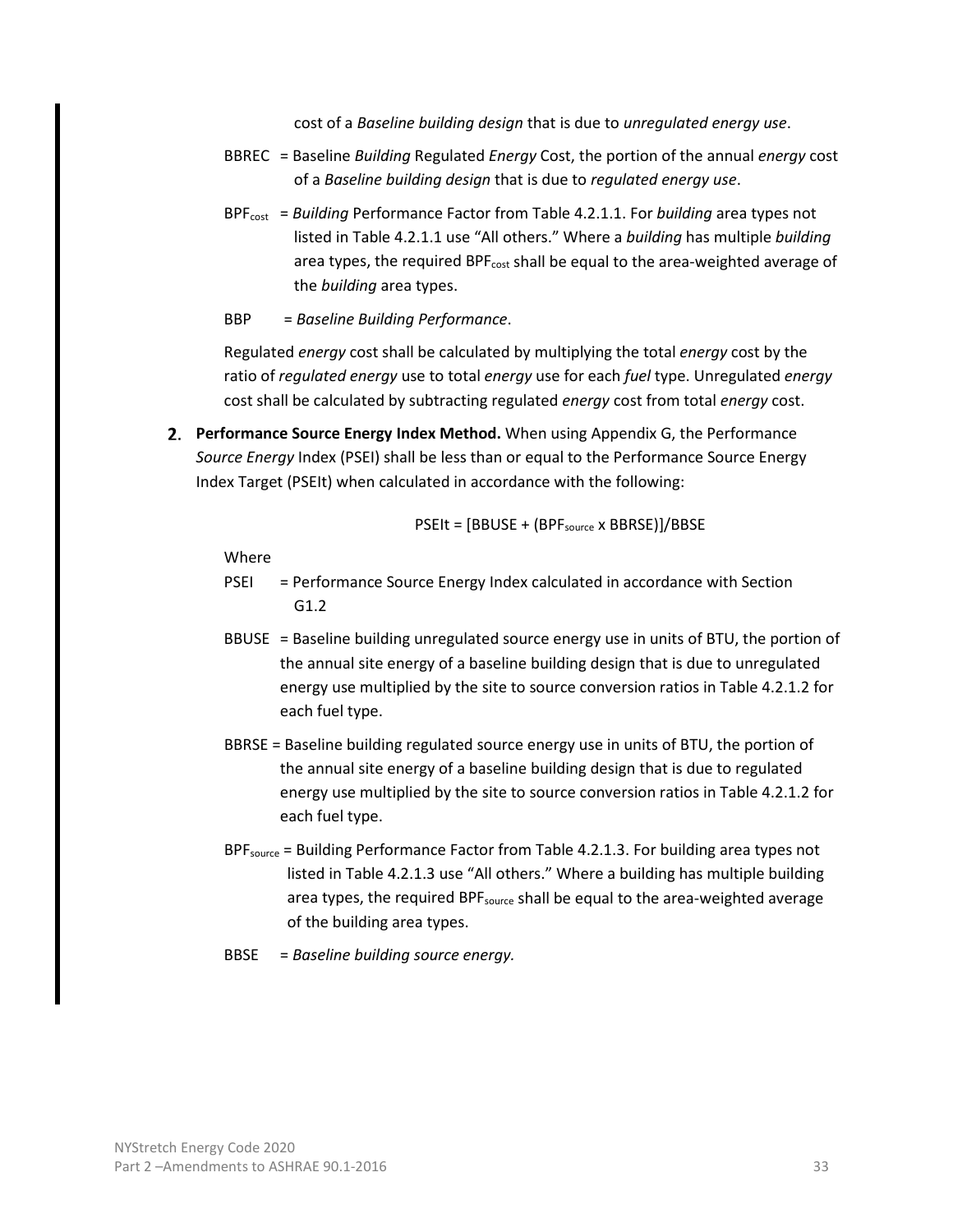# 2.3 Replacement of Table 4.2.1.1

# *Building* Performance Factor

| <b>Building Area Type</b> | 4A  | <b>5A</b> | 6A  |
|---------------------------|-----|-----------|-----|
| Office                    | .54 | .54       | .55 |
| Retail                    | .45 | .42       | .44 |
| School                    | .45 | .46       | .46 |
| Hotel/motel               | .62 | .56       | .56 |
| Multifamily               | .67 | .67       | .64 |
| Healthcare/hospital       | .54 | .54       | .51 |
| Restaurant                | .56 | .55       | .55 |
| Warehouse                 | .42 | .42       | .46 |
| All others                | .53 | .52       | .52 |

#### **Table 4.2.1.1** *Building* **Performance Factor (Cost) (BPFcost)**

# 2.4 Addition of Table 4.2.1.2 Site to Source Energy Conversion Ratios

**Table 4.2.1.2 Site to Source Energy Conversion Ratios**

| <b>Energy Type</b>                                  | <b>New York Ratio</b> |
|-----------------------------------------------------|-----------------------|
| Electricity (Grid Purchase)                         | 2.55                  |
| Electricity (On-site Renewable Energy Installation) | 1.00                  |
| <b>Natural Gas</b>                                  | 1.05                  |
| Fuel Oil                                            | 1.01                  |
| Propane & Liquid Propane                            | 1.01                  |
| Steam                                               | 1.20                  |
| <b>Hot Water</b>                                    | 1.20                  |
| Chilled Water, Coal, Wood, Other                    | 1.00                  |

# 2.5 Addition of Table 4.2.1.3 Building Performance Factor (Source) (BPF<sub>source</sub>)

**Table 4.2.1.3 Building Performance Factor (BPFsource)** 

| <b>Building Area Type</b> | 4A  | <b>5A</b> | 6A  |
|---------------------------|-----|-----------|-----|
| Office                    | .55 | .55       | .56 |
| Retail                    | .45 | .42       | .43 |
| School                    | .45 | .45       | .45 |
| Hotel/motel               | .62 | .56       | .54 |
| Multifamily               | .68 | .68       | .65 |
| Healthcare/hospital       | .56 | .56       | .54 |
| Restaurant                | .63 | .64       | .63 |
| Warehouse                 | .44 | .46       | .49 |
| All others                | .55 | .54       | .54 |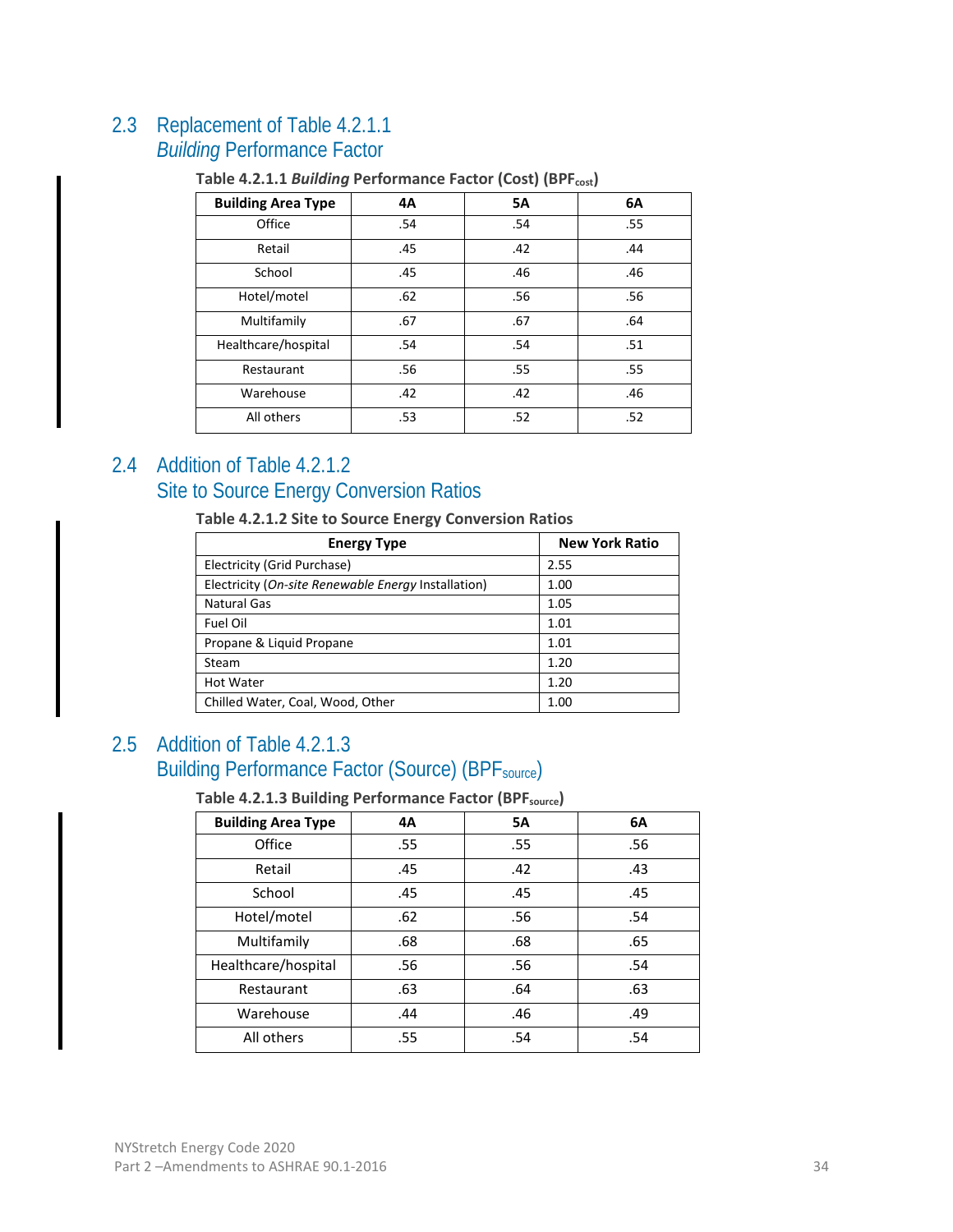# 2.6 Addition of New Section 5.2.3 Additional Requirements to Comply with Section 11 and Appendix G

**5.2.3 Additional Requirements to Comply with Section 11 and Appendix G**  The *building* envelope in new buildings 50,000 square feet and greater shall comply with either:

- 1. Section 5.5, "Prescriptive Building Envelope Option," or
- 2. An envelope performance factor shall be calculated in accordance with 90.1 Appendix C, and buildings shall comply with one of the following:
	- For multifamily, hotel/motel and dormitory building area types, the margin by which the i. *proposed envelope performance factor* exceeds the *base envelope performance factor* shall not be greater than 15 percent. For compliance with this requirement, the *base envelope performance factor* shall be calculated using metal framing operable windows. In *buildings* with window area accounting for 40 percent or more of the *gross wall* area, the SHGC of the *vertical fenestration* on east and west oriented façade may be reduced by the following multiplier to account for the permanent site shading from existing buildings or infrastructure.

 $M_{\text{West}} = 0.18 + 0.33 / \text{WWR}$  $M_{\text{East}} = 0.35 + 0.26 / \text{WWR}$ Where:  $M<sub>west</sub>$  = SHGC multiplier for the West façade  $M_{East}$  = SHGC multiplier for the East façade WWR = the ratio of the proposed *vertical fenestration* area to the *gross wall* area in consistent units.

The multiplier may be applied to the rated SHGC of the *vertical fenestration* which has at least 50 percent of the area located directly opposite of the shading surfaces and no higher from the street level than the difference between the shading surface height and the shading surface distance from the façade. *Orientation* must be determined following Section 5.5.4.5, Fenestration Orientation.

- For all other *building* area types, the margin by which the proposed *envelope performance*  ii. *factor* exceeds the *base envelope performance factor* shall be not greater than 7 percent. For compliance with this requirement, the *base envelope performance factor* shall be calculated using metal framing fixed windows.
- For mixed-use *buildings* the margin shall be calculated as the *gross wall area*-weighted iii. average of i and ii.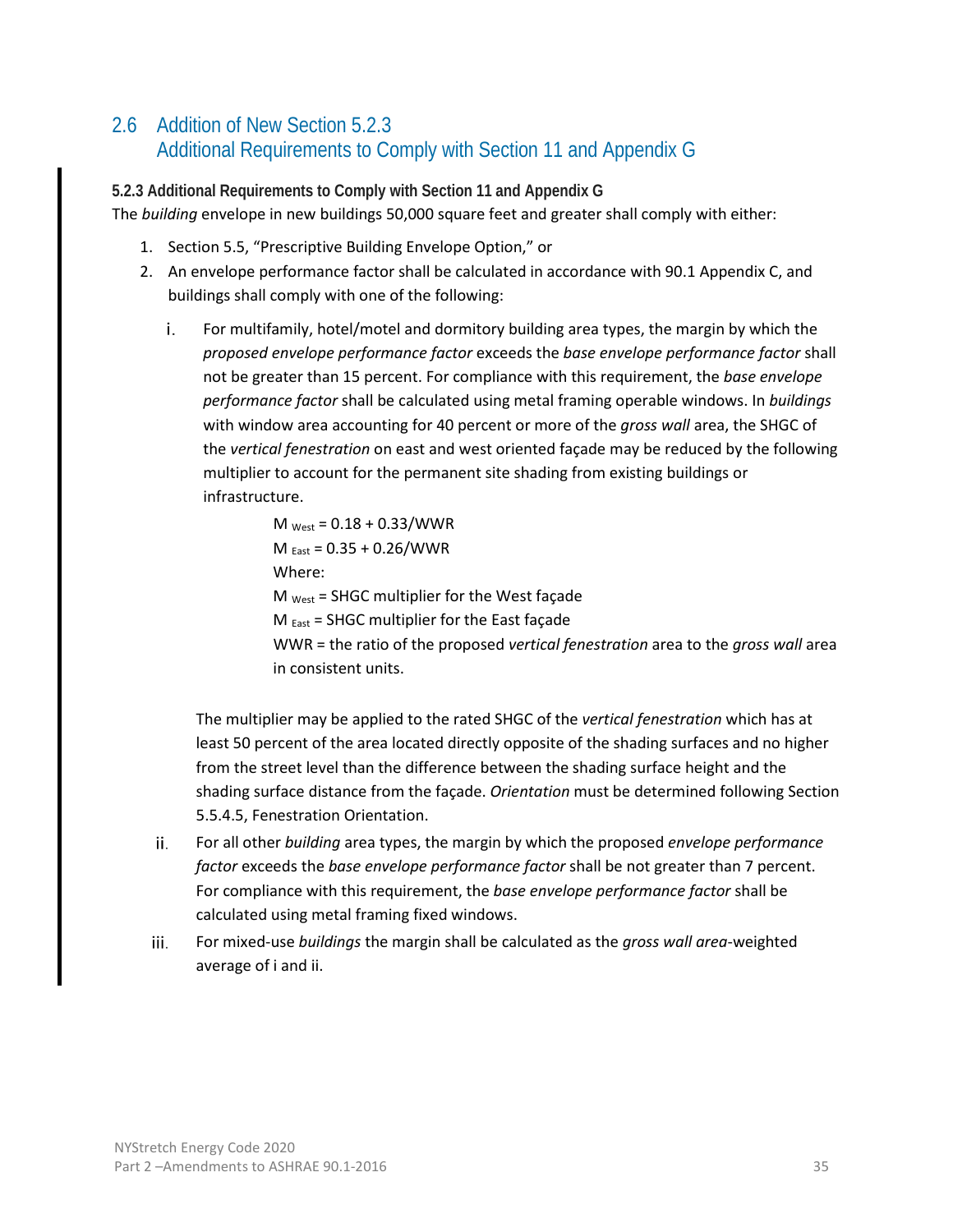# 2.7 Addition of New Section 5.4.1.1 Continuous Insulation

#### **5.4.1.1 Continuous Insulation**

In new construction, structural elements of balconies and parapets that penetrate the *building envelope*, shall comply with one of the following:

- 1. Structural elements penetrating the *building* thermal *envelope* shall be insulated with *continuous insulation* having a minimum thermal resistance of R-3*.*
- 2. Structural elements of penetrations of the *building* thermal *envelope* shall incorporate a minimum R-3 thermal break where the structural element penetrates the *building* thermal *envelope*.

### 2.8 Amendments to Section 5.4.3.1.3 Testing, Acceptable Materials, and Assemblies

#### **5.4.3.1.3 Testing, Acceptable Materials, and Assemblies**

The *building* shall comply with whole-*building* pressurization testing in accordance with Section 5.4.3.1.3(a) or with the *continuous air barrier* requirements in Section 5.4.3.1.3(b) or 5.4.3.1.3(c). New *buildings* not less than 25,000 square feet and not greater than 50,000 square feet, and less than or equal to 75 feet in height, must show compliance through testing in accordance with Section 5.4.3.1.3(a).

#### **The remainder of 5.4.3.1.3 is unchanged.**

# 2.9 Amendments to Section 5.5.3 Opaque Areas

#### **5.5.3 Opaque Areas.**

For all *opaque* surfaces except *doors*, compliance shall be demonstrated by one of the following two methods:

- a. Minimum rated *R-value* of insulation for the *thermal resistance* of the added insulation in framing cavities and *continuous insulation* only. Specifications listed in Normative Appendix A for each *class of construction* shall be used to determine compliance.
- b. Maximum *U-factor, C-factor, or F-factor* for the entire assembly. The values for typical *construction* assemblies listed in Normative Appendix A shall be used to determine compliance.

#### **Exceptions to 5.5.3**

For assemblies significantly different than those in Appendix A, calculations shall be performed in accordance with the procedures required in Appendix A.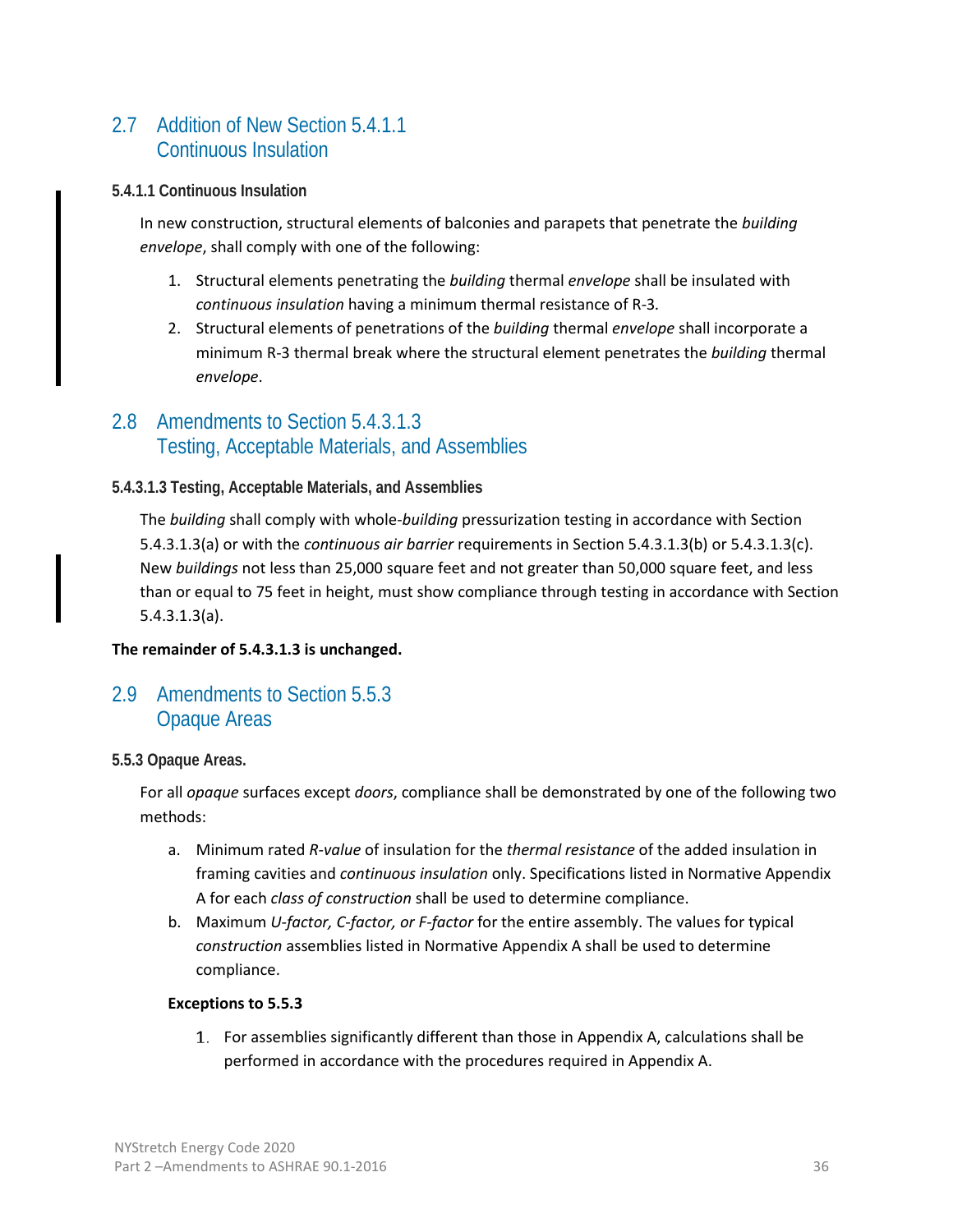- For multiple assemblies within a single *class of construction* for a single *spaceconditioning category*, compliance shall be shown for either (a) the most restrictive requirement or (b) an area-weighted average *U-factor, C-factor, or F-factor*.
- When the total area of penetrations from mechanical equipment listed in Table 6.8.1-4 exceeds 1 percent of the *opaque above-grade wall* area, the mechanical equipment penetration area shall be calculated as a separate wall assembly with a default *U-factor* of 0.5, and compliance shall be shown with method b. Where mechanical equipment has been tested in accordance with testing standards, approved by the *authority having jurisdiction*, the mechanical equipment penetration area may be calculated as a separate wall assembly with the *U-factor* as determined by such test.

# 2.10 Amendments to Section 5.6.1.1 Subsection to 5.6 Building Envelope Trade-Off Option

#### **5.6.1.1**

All components of the *building envelope* shown on architectural drawings or installed in *existing buildings* shall be modeled in the *proposed design*. The *simulation program* model *fenestration* and *opaque building* envelope types and area shall be consistent with the *construction documents*. Any *building envelope* assembly that covers less than 5 percent of the total area of that assembly type (e.g., *exterior walls*) need not be separately described, provided it is similar to an assembly being modeled. If not separately described, the area of a *building envelope* assembly shall be added to the area of an assembly of that same type with the same *orientation* and thermal properties. When the total area of penetrations from mechanical equipment listed in Table 6.8.1-4 exceeds 1 percent of the *opaque above-grade wall* area, the mechanical equipment penetration area shall be calculated as a separate wall assembly with a default *U-factor* of 0.5.

#### **Exception to 5.6.1.1**

Where mechanical equipment has been tested in accordance with testing standards approved by the *authority having jurisdiction*, the mechanical equipment penetration area may be calculated as a separate wall assembly with the *U-factor* as determined by such test.

#### 2.11 Amendments to Section 6.5.3.1.1 Allowable Fan Horsepower

#### **6.5.3.1.1 Allowable Fan Horsepower.**

Each *HVAC system* having a total *fan system motor nameplate horsepower* exceeding 5 hp at *fan system design conditions* shall not exceed the allowable *fan system motor nameplate horsepower* (Option 1) or fan *system* bhp (Option 2) as shown in Table 6.5.3.1-1. This includes supply fans, return/relief fans, exhaust fans, and fan-powered *terminal* units associated with *systems* providing heating or cooling capability that operate at *fan system design conditions*. Single-zone *VAV systems* shall comply with the constant-volume fan power limitation.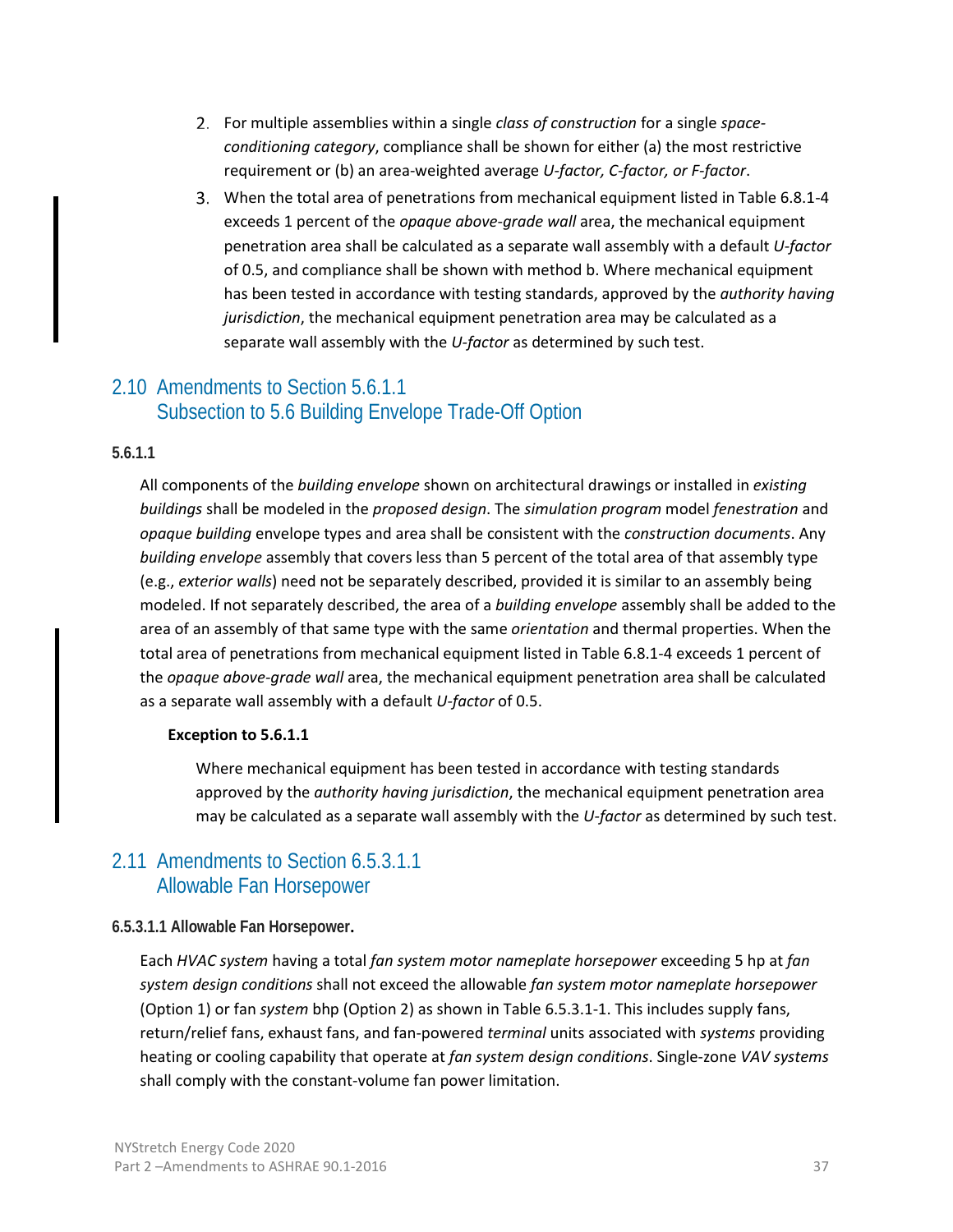#### **Exceptions to 6.5.3.1.1**

- 1. Hospital, vivarium, and laboratory *systems* that use flow *control devices* on exhaust and/or return to maintain *space* pressure relationships necessary for occupant health and safety or environmental *control* may use variable-volume fan power limitation.
- 2. Individual exhaust fans with motor *nameplate horsepower* of 1 hp or less.
- 3. Fans supplying air to active chilled beams.

### 2.12 Amendments to Table 6.5.3.1-1 Fan Power Limitation

#### **Table 6.5.3.1-1 Fan Power Limitation**

|                                             |                                                                                                           | Limit                                                                                                         | <b>Constant volume</b>                    | Variable volume                          |
|---------------------------------------------|-----------------------------------------------------------------------------------------------------------|---------------------------------------------------------------------------------------------------------------|-------------------------------------------|------------------------------------------|
| Option 1: Fan system                        |                                                                                                           |                                                                                                               |                                           |                                          |
| motor nameplate hp                          |                                                                                                           | Allowable nameplate motor hp                                                                                  | $hp < CFMS*0.0009$                        | $hp < CFMS* 0.0011$                      |
|                                             | Option 2: Fan system bhp                                                                                  | Allowable fan system bhp                                                                                      | bhp $\leq$ CFM <sub>s</sub> X 0.00088 + A | bhp $\leq$ CFM <sub>s</sub> X 0.0010 + A |
|                                             |                                                                                                           | For SI: 1 bhp = 735.5 W, 1 hp = 745.5 W, 1 cfm = $0.4719$ L/S                                                 |                                           |                                          |
| Where:                                      |                                                                                                           |                                                                                                               |                                           |                                          |
| CFM <sub>S</sub>                            |                                                                                                           | = The maximum design supply airflow rate to conditioned spaces served by the system in cubic feet per minute. |                                           |                                          |
| hp                                          |                                                                                                           | = The maximum combined motor nameplate horsepower.                                                            |                                           |                                          |
| Bhp                                         |                                                                                                           | = The maximum combined fan brake horsepower.                                                                  |                                           |                                          |
| = Sum of [PD X CFM <sub>D</sub> /4131]<br>A |                                                                                                           |                                                                                                               |                                           |                                          |
| Where:                                      |                                                                                                           |                                                                                                               |                                           |                                          |
|                                             | = Each applicable pressure drop adjustment from Table 6.5.3.1-2 in in. of water<br>PD                     |                                                                                                               |                                           |                                          |
|                                             | $CFMD$ = The design airflow through each applicable device from Table 6.5.3.1-2 in cubic feet per minute. |                                                                                                               |                                           |                                          |

# 2.13 Amendments to Section 6.5.6.1 Exhaust Air Energy Recovery

#### **6.5.6.1 Exhaust Air Energy Recovery.**

Each fan *system* shall have an *energy* recovery *system* when the design supply fan airflow rate exceeds the value listed in Tables 6.5.6.1-1 and 6.5.6.1-2, based on the climate zone and percentage of *outdoor air* at design airflow conditions. Table 6.5.6.1-1 shall be used for all *ventilation systems* that operate less than 8,000 hours per year, and Table 6.5.6.1-2 shall be used for all ventilation systems that operate 8,000 or more hours per year.

*Energy* recovery *systems* required by this section shall result in an *enthalpy recovery ratio* of at least 50 percent. A 50 percent *enthalpy recovery ratio* shall mean a change in the enthalpy of the *outdoor air* supply equal to 50 percent of the difference between the *outdoor air* and entering exhaust air enthalpies at *design conditions*. Provision shall be made to bypass or *control* the *energy* recovery *system* to permit *air economizer* operation as required by Section 6.5.1.1.

#### **Exceptions**

- 1. Laboratory *systems* meeting Section 6.5.7.3.
- 2. *Systems* serving *spaces* that are not cooled and that are heated to less than 60°F.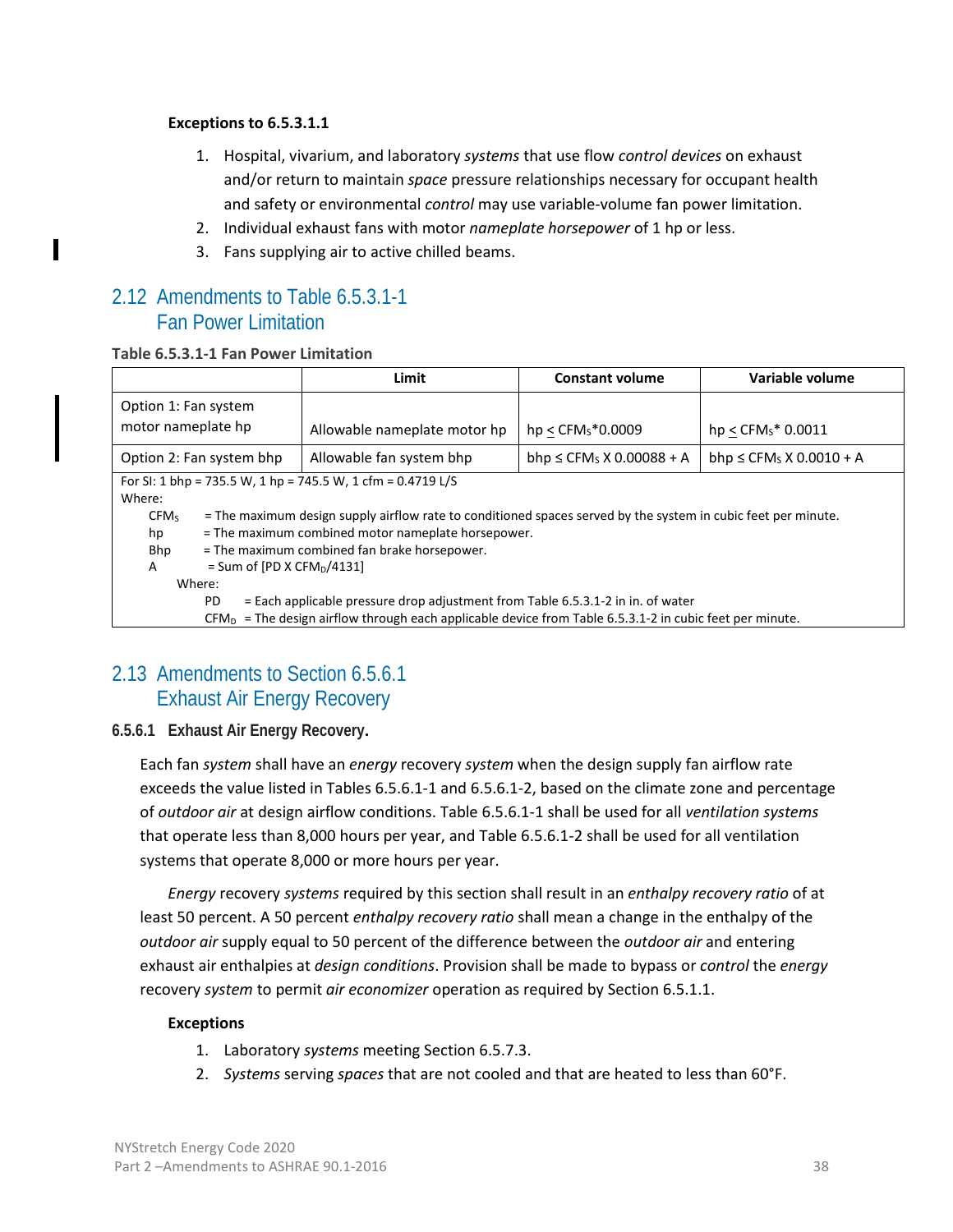- 3. Where more than 60 percent of the *outdoor air* heating *energy* is provided from *siterecovered energy* or *site-solar energy.*
- 4. Heating *energy* recovery in Climate Zones 0, 1, and 2.
- 5. Cooling *energy* recovery in Climate Zones 3C, 4C, 5B, 5C, 6B, 7, and 8.
- 6. Where the largest source of air exhausted at a single location at the building exterior is less than 75 percent of the design ventilation outdoor air flow rate, multiple exhaust fans or outlets located within a 30-foot radius from the outdoor air supply unit shall be considered a single exhaust location.
- 7. *Systems* requiring dehumidification that employ *energy* recovery in series with the cooling coil.
- 8. *Systems* expected to operate less than 20 hours per week at the *outdoor air* percentage covered by Table 6.5.6.1-1.

# 2.14 Addition of New Section 10.4.3.5 Power Conversion System

#### **10.4.3.5 Power Conversion System**

New traction elevators with a rise of 75 feet or more in new buildings shall have a power conversion system that complies with Sections 10.4.3.5.1 through 10.4.3.5.3.

#### **10.4.3.5.1 Motor**

Induction motors with a Class IE2 efficiency ratings, as defined by IEC EN 60034-30, or alternative technologies, such as permanent magnet synchronous motors that have equal or better efficiency, shall be used.

#### **10.4.3.5.2 Transmission**

Transmissions shall not reduce the efficiency of the combined motor/transmission for the Class IE2 motor for elevators with capacities below 4,000 lbs. Gearless machines shall be assumed to have a 100 percent transmission efficiency.

#### **10.4.3.5.3 Drive**

Potential energy released during motion shall be recovered with a regenerative drive that supplies electrical energy to the building electrical system.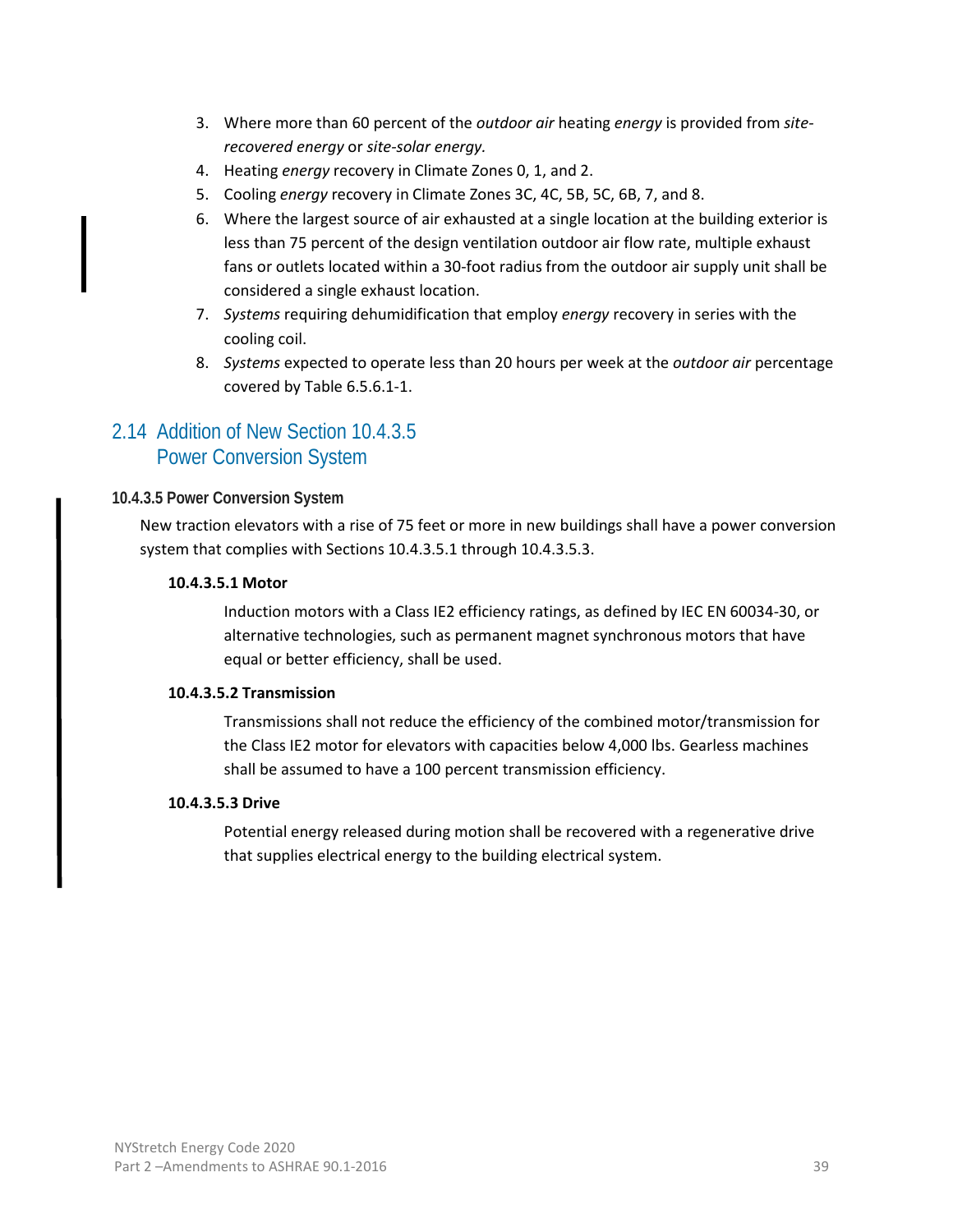# 2.15 Addition of New Section 10.4.6 Commercial Kitchen Equipment

#### **10.4.6 Commercial Kitchen Equipment**

Commercial kitchen equipment shall comply with the minimum efficiency requirements of Tables 10.4.6-1 through Table 10.4.6-5.

#### **Table 10.4.6-1: Minimum Efficiency Requirements: Commercial Fryers**

|                                                       | <b>Heavy-Load Cooking</b><br><b>Energy Efficiency</b> | <b>Idle Energy Rate</b> | <b>Test Procedure</b>  |
|-------------------------------------------------------|-------------------------------------------------------|-------------------------|------------------------|
| Standard Open Deep-Fat Gas Fryers                     | $>50\%$                                               | ≤ 9,000 Btu/hr          | ASTM Standard F1361-17 |
| Large Vat Open Deep-Fat Gas Fryers                    | $> 50\%$                                              | ≤ 12,000 Btu/hr         |                        |
| Standard Open Deep-Fat Electric Fryers<br>$\geq 83\%$ |                                                       | $\leq 800$ watts        |                        |
| Large Vat Open Deep-Fat Electric Fryers               | $\geq 80\%$                                           | $\leq 1,100$ watts      | ASTM Standard F2144-17 |

#### **Table 10.4.6-2: Minimum Efficiency Requirements: Commercial Hot Food Holding Cabinets**

| <b>Product Interior Volume (Cubic Feet)</b> | <b>Maximum Idle Energy Consumption Rate</b><br>(Watts) | <b>Test Procedure</b>  |
|---------------------------------------------|--------------------------------------------------------|------------------------|
| 0 < V < 13                                  | $\leq$ 21.5 V                                          |                        |
| $13 \le V < 28$                             | $\leq$ 2.0 V + 254.0                                   | ASTM Standard F2140-11 |
| $28 \leq V$                                 | $\leq$ 3.8 V + 203.5                                   |                        |

#### **Table 10.4.6-3: Minimum Efficiency Requirements: Commercial Steam Cookers**

| <b>Fuel Type</b>            | <b>Pan Capacity</b> | <b>Cooking Energy</b><br>Efficiency <sup>a</sup> | <b>Idle Rate</b> | <b>Test Procedure</b> |
|-----------------------------|---------------------|--------------------------------------------------|------------------|-----------------------|
|                             | 3-pan               | 50%                                              | 400 watts        |                       |
|                             | 4-pan               | 50%                                              | 530 watts        |                       |
| Electric Steam<br>Gas Steam | 5-pan               | 50%                                              | 670 watts        |                       |
|                             | 6-pan and larger    | 50%                                              | 800 watts        | <b>ASTM Standard</b>  |
|                             | 3-pan               | 38%                                              | 6,250 Btu/h      | F1484-18              |
|                             | 4-pan               | 38%                                              | 8,350 Btu/h      |                       |
|                             | 5-pan               | 38%                                              | 10,400 Btu/h     |                       |
|                             | 6-pan and larger    | 38%                                              | 12,500 Btu/h     |                       |

Cooking Energy Efficiency is based on heavy load (potato) cooking capacity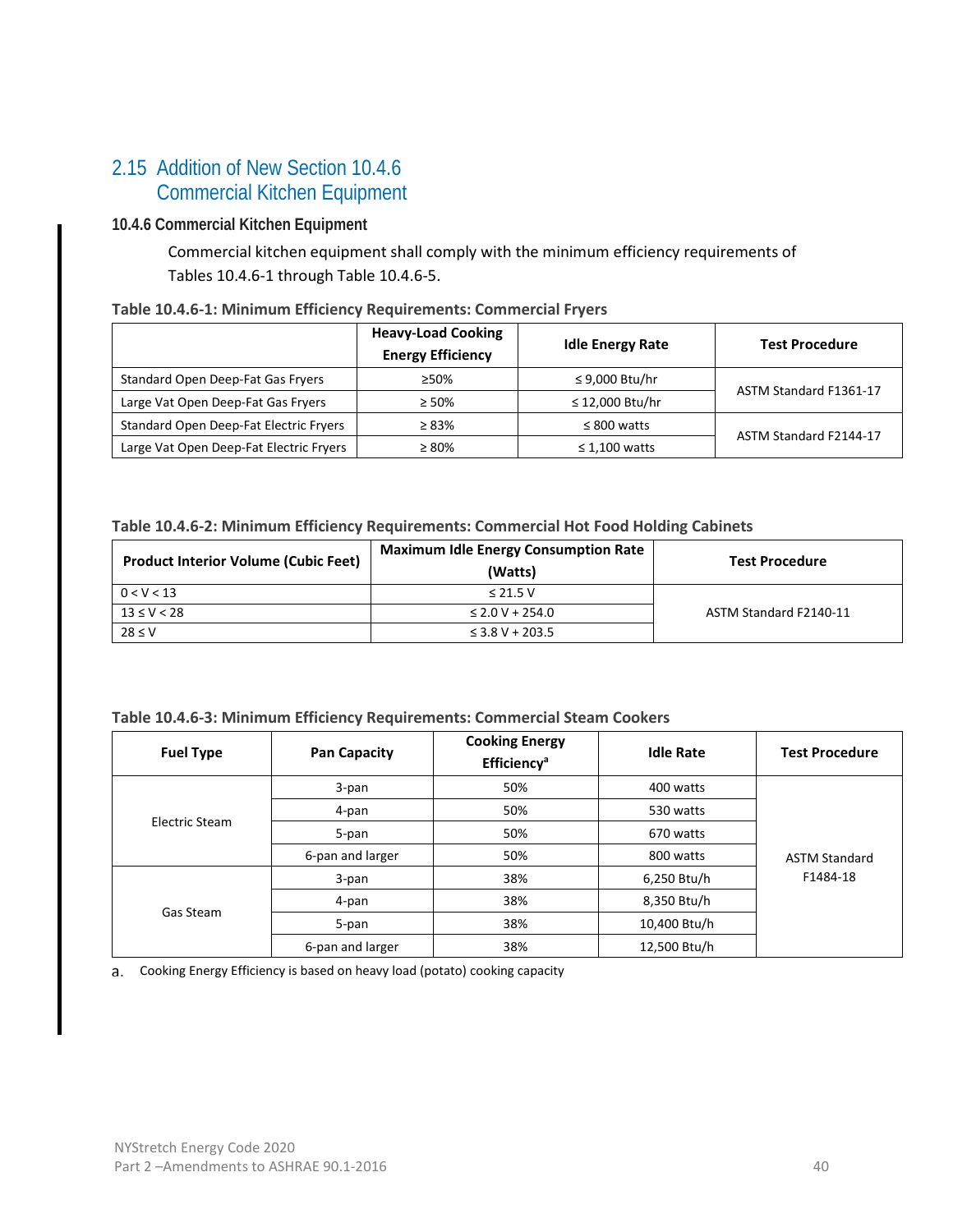|                          |                    | <b>High Temp Efficiency</b> | <b>Low Temp Efficiency</b> |                          |                       |
|--------------------------|--------------------|-----------------------------|----------------------------|--------------------------|-----------------------|
| <b>Machine Type</b>      |                    | <b>Requirements</b>         |                            | <b>Requirements</b>      | <b>Test Procedure</b> |
|                          | <b>Idle Energy</b> | Water                       | <b>Idle Energy</b>         | Water                    |                       |
|                          | Rate <sup>a</sup>  | Consumption <sup>b</sup>    | Rate <sup>a</sup>          | Consumption <sup>b</sup> |                       |
| <b>Under Counter</b>     | $\leq$ 0.50 kW     | $\leq$ 0.86 GPR             | $\leq$ 0.50 kW             | $\leq$ 1.19 GPR          |                       |
| <b>Stationary Single</b> | $\leq$ 0.70 kW     | $\leq$ 0.89 GPR             | $\leq 0.60$ kW             | $\leq$ 1.18 GPR          |                       |
| <b>Tank Door</b>         |                    |                             |                            |                          |                       |
| Pot, Pan, and            | $\leq$ 1.20 kW     | $\leq$ 0.58 GPSF            | $\leq 1.00$ kW             | $\leq$ 0.58 GPSF         |                       |
| Utensil                  |                    |                             |                            |                          | <b>ASTM Standard</b>  |
| Single Tank              | $\leq$ 1.50 kW     | $\leq$ 0.70 GPR             | $\leq$ 1.50 kW             | $\leq$ 0.79 GPR          | F1696-18              |
| Conveyor                 |                    |                             |                            |                          |                       |
| Multiple Tank            | $\leq$ 2.25 kW     | $\leq$ 0.54 GPR             | $\leq$ 2.00 kW             | $\leq$ 0.54 GPR          | <b>ASTM Standard</b>  |
| Conveyor                 |                    |                             |                            |                          | F1920-15              |
| Single Tank              | Reported           | $GPH \leq 2.975x +$         | Reported                   | $GPH \leq 2.975x +$      |                       |
| Flight Type              |                    | 55.00                       |                            | 55.00                    |                       |
| Multiple Tank            | Reported           | $GPH \leq 4.96x +$          | Reported                   | $GPH \leq 4.96x +$       |                       |
| Flight Type              |                    | 17.00                       |                            | 17.00                    |                       |

**Table 10.4.6-4: Minimum Efficiency Requirements: Commercial Dishwashers**

a. Idle results shall be measured with the door closed and represent the total idle energy consumed by the machine including all tank heater(s) and controls. Booster heater (internal or external) energy consumption should not be part of this measurement unless it cannot be separately monitored per US EPA Energy Star Commercial Dishwasher Specification Version 2.0

b. GPR = gallons per rack; GPSF = gallons per square foot of rack; GPH = gallons per hour; x = sf of conveyor belt (i.e., W\*L)/min (maximum conveyor speed).

| <b>Fuel Type</b> | <b>Classification</b>  | <b>Idle Rate</b>                    | <b>Cooking-Energy</b> | <b>Test Procedure</b> |
|------------------|------------------------|-------------------------------------|-----------------------|-----------------------|
|                  |                        |                                     | Efficiency, %         |                       |
|                  |                        | <b>Convection Ovens</b>             |                       |                       |
| Gas              | Full-Size              | ≤ 12,000 Btu/h                      | $\geq 46$             |                       |
| Electric         | Half-Size              | $\leq 1.0$ Btu/h                    | $\geq 71$             | ASTM F1496 - 13       |
|                  | Full-Size              | $\leq$ 1.60 Btu/h                   |                       |                       |
|                  |                        | <b>Combination Ovens</b>            |                       |                       |
| Gas              | Steam Mode             | ≤ 200P <sup>a</sup> +6,511 Btu/h    | $\geq 41$             | ASTM F2861 - 17       |
|                  | <b>Convection Mode</b> | ≤ 150 $P$ <sup>a</sup> +5,425 Btu/h | $\geq 56$             |                       |
| Electric         | Steam Mode             | ≤ 0.133P <sup>a</sup> +0.6400 kW    | $\geq$ 55             |                       |
|                  | <b>Convection Mode</b> | ≤ 0.080P <sup>a</sup> +0.4989 kW    | $\geq 76$             |                       |
|                  |                        |                                     |                       |                       |
| Gas              | Single                 | ≤ 25,000 Btu/h                      | $\geq 48$             | ASTM F2093 - 18       |
|                  | Double                 | ≤ 30,000 Btu/h                      | $\geq$ 52             |                       |

| Table 10.4.6-5: Minimum Efficiency Requirements: Commercial Ovens |  |  |
|-------------------------------------------------------------------|--|--|
|-------------------------------------------------------------------|--|--|

a. P = Pan Capacity: The number of steam table pans the combination oven is able to accommodate as per the ASTM F – 1495 – 05 standard specification.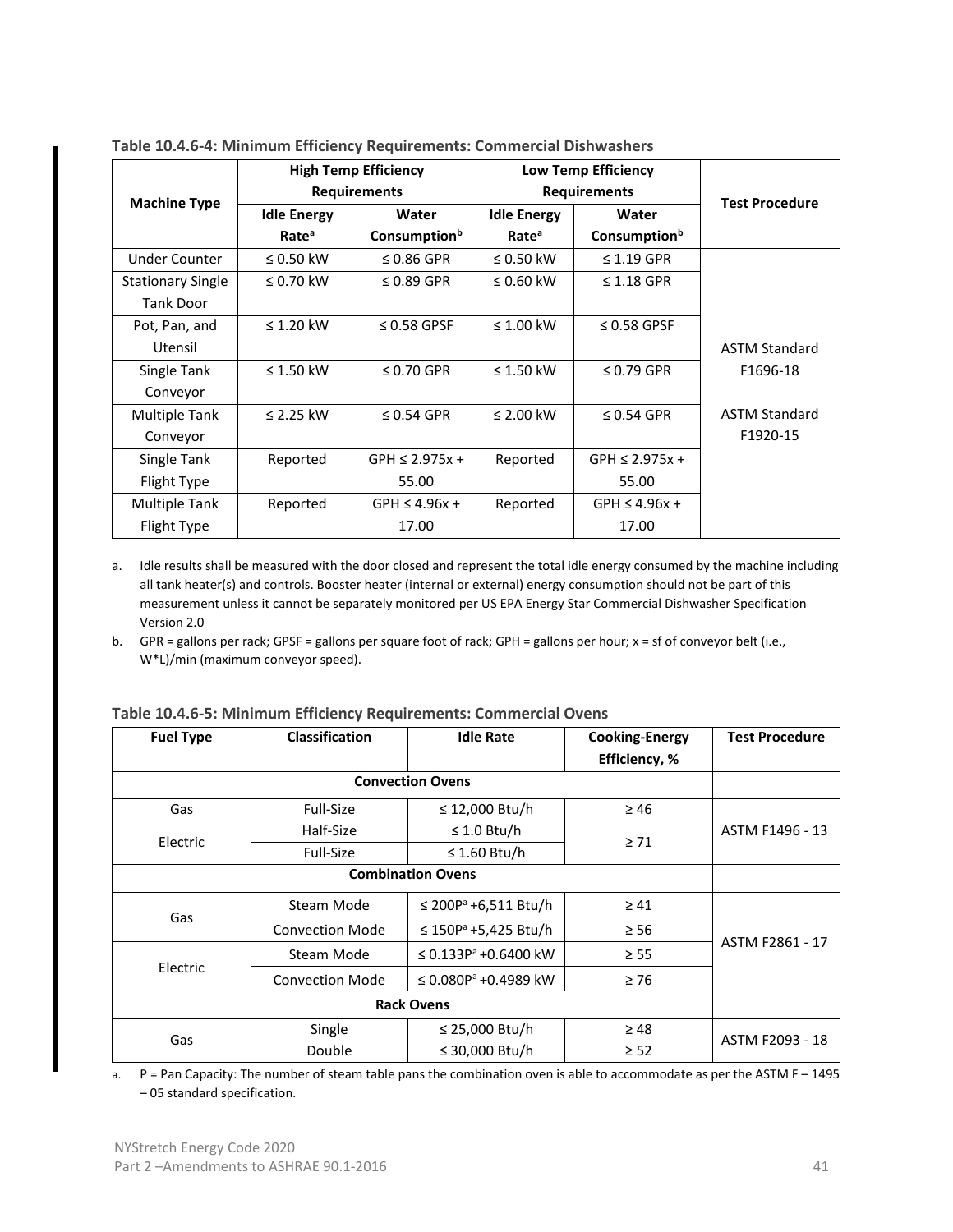# 2.16 Addition of New Section 10.4.7 Electric Vehicle Charging Station Capable

#### **10.4.7 Electric vehicle charging station capable.**

New parking garages and new parking lots powered by the energy services for a building, and with 10 or more parking spaces, shall provide either:

- 1. Panel capacity and conduit for the future installation of minimum 208/240V 40-amp outlets for 5 percent of the total parking spaces and not less than two parking spaces; or
- 2. Minimum 208/240V 40-amp outlets for 5 percent of the total parking spaces and not less than two parking spaces.

#### 2.17 Addition of New Section 10.4.8 Solar-Ready Zone

**10.4.8 Solar-ready zone (Mandatory)**

Comply with the provisions of Appendix CA of 2018 IECC (as amended).

# 2.18 Amendments to Section 11.2 **Compliance**

**11.2 Compliance.** 

Compliance with Section 11 will be achieved if

- a. All requirements of Sections 5.4, 6.4, 7.4, 8.4, 9.4, and 10.4, and Section C408 and Appendix CC (if mandated by local ordinance) of the 2018 IECC (as amended) are met;
- b. The *design energy cost*, as calculated in Section 11.5, does not exceed the building *energy use budget,* as calculated by the *simulation program* described in Section 11.4, and
- c. The *energy efficiency* level of components specified in the *building* design meet or exceed the *efficiency* levels used to calculate the design energy cost; and
- d. In new buildings 50,000 square feet and greater, an envelope performance factor shall be calculated in accordance with 90.1 Appendix C, and buildings shall comply with one of the following:
	- i. For multifamily, hotel/motel and dormitory building area types, the margin by which the *proposed envelope performance factor* exceeds the *base envelope performance factor* shall not be greater than 15 percent. For compliance with this requirement, the *base envelope performance factor* shall be calculated using metal framing operable windows. In buildings with window area accounting for 40 percent or more of the wall area, the SHGC of the *vertical fenestration* on east and west oriented façade may be reduced by the following multiplier to account for the permanent site shading from existing buildings or infrastructure.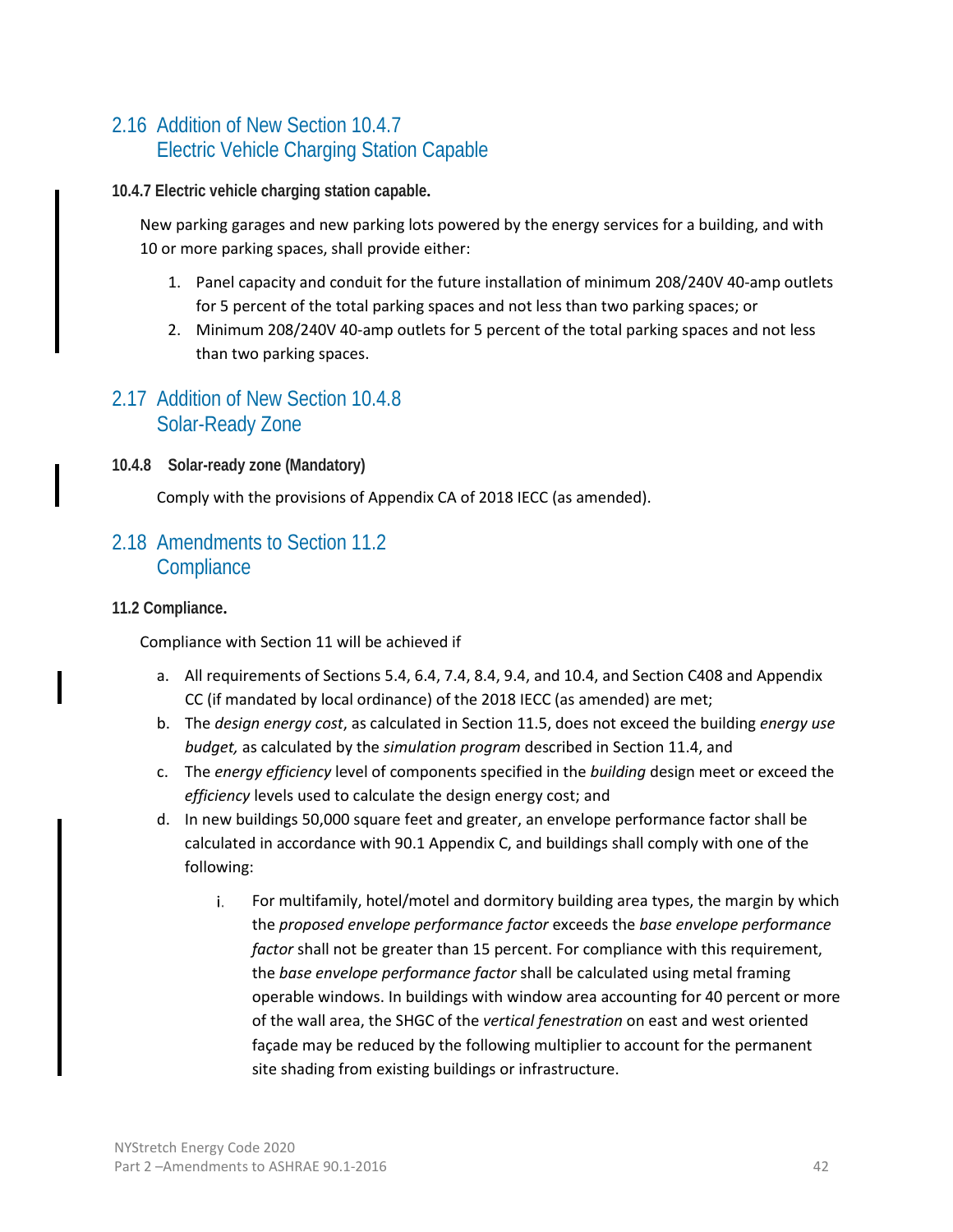$M_{\text{West}} = 0.18 + 0.33 / \text{WWR}$  $M_{\text{East}} = 0.35 + 0.26 / \text{WWR}$ Where:  $M_{\text{West}}$  = SHGC multiplier for the West facade  $M_{\text{East}}$  = SHGC multiplier for the East facade WWR = the ratio of the proposed *vertical fenestration* area to the *gross wall area* in consistent units.

The multiplier may be applied to the rated SHGC of the *vertical fenestration* which has at least 50 percent of the area located directly opposite of the shading surfaces and no higher from the street level than the difference between the shading surface height and the shading surface distance from the façade. Orientation must be determined following Section 5.5.4.5.

- For all other buildings area types, the margin by which the proposed *envelope*  ii. *performance factor* exceeds the *base envelope performance factor* shall be not greater than 7 percent. For compliance with this requirement, the *base envelope performance factor* shall be calculated using metal framing fixed windows.
- For mixed-use buildings, the margin shall be calculated as the *gross wall area*iii. weighted average of options *a* and *b*.

# 2.19 Amendments to Section 11.4.3.2 Annual Energy Costs

#### **11.4.3.2 Annual Energy Costs.**

The *design energy cost* and *energy cost budget* shall be determined using rates for *purchased energy*  (such as electricity, gas, oil, propane, steam, and chilled water) that are approved by the *adopting authority*. Where *on-site renewable energy* or *site-recovered energy* is used, the *budget building design* shall be based on the *energy* source used as the backup *energy* source, or electricity if no backup *energy* source has been specified. Where the proposed design includes electricity generated from sources other than *on-site renewable energy,* the baseline design shall include the same generation system.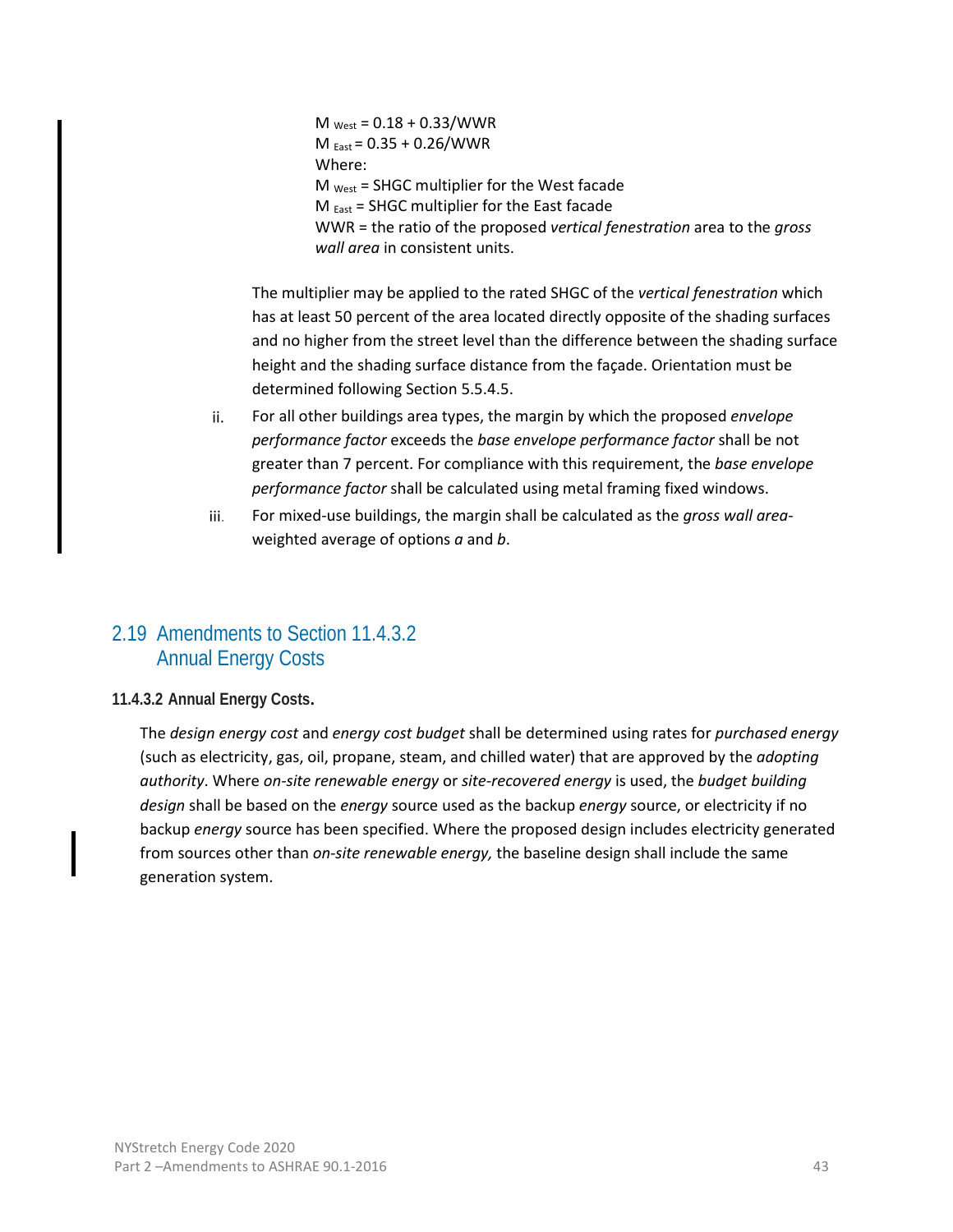# 2.20 Amendments to Table 11.5.1 Modeling Requirements for Calculating Design Energy Cost and Energy Cost Budget

|    | <b>Proposed Design (Column A)</b>                                                                                                                                                                                                                                                                                                                                                                                                                                                          | <b>Budget Building Design (Column B)</b>                                                                                                                                                                                                                                           |
|----|--------------------------------------------------------------------------------------------------------------------------------------------------------------------------------------------------------------------------------------------------------------------------------------------------------------------------------------------------------------------------------------------------------------------------------------------------------------------------------------------|------------------------------------------------------------------------------------------------------------------------------------------------------------------------------------------------------------------------------------------------------------------------------------|
|    | <b>Design Energy Cost (DEC)</b>                                                                                                                                                                                                                                                                                                                                                                                                                                                            | <b>Energy Cost Budget (ECB)</b>                                                                                                                                                                                                                                                    |
|    | 1. Design Model                                                                                                                                                                                                                                                                                                                                                                                                                                                                            |                                                                                                                                                                                                                                                                                    |
| a. | The simulation model of the proposed design shall be<br>consistent with the design documents, including proper<br>accounting of fenestration and opaque envelope types and<br>area; interior lighting power and controls; HVAC system<br>types, sizes, and controls; and service water-heating<br>systems and controls.                                                                                                                                                                    | The budget building design shall be developed by<br>modifying the proposed design as described in this table.<br>Except as specifically instructed in this table, all<br>building systems and equipment shall be modeled<br>identically in the budget building design and proposed |
| b. | All conditioned spaces in the proposed design shall be<br>simulated as being both heated and cooled, even if no<br>cooling or heating system is being installed. Temperature<br>and humidity control set points and schedules, as well as<br>temperature control throttling range, shall be the same for<br>proposed design and baseline building design.                                                                                                                                  | design.                                                                                                                                                                                                                                                                            |
| c. | When the Energy Cost Budget Method is applied to<br>buildings in which energy-related features have not yet<br>been designed (e.g., a lighting system), those yet-to-be-<br>designed features shall be described in the proposed design<br>so that they minimally comply with applicable mandatory<br>and prescriptive requirements from Sections 5 through 10.<br>Where the space classification for a building is not known,<br>the building shall be categorized as an office building. |                                                                                                                                                                                                                                                                                    |
|    | 2. Additions and Alterations                                                                                                                                                                                                                                                                                                                                                                                                                                                               |                                                                                                                                                                                                                                                                                    |
|    | It is acceptable to demonstrate compliance using building                                                                                                                                                                                                                                                                                                                                                                                                                                  | Same as proposed design.                                                                                                                                                                                                                                                           |
|    | models that exclude parts of the existing building, provided                                                                                                                                                                                                                                                                                                                                                                                                                               |                                                                                                                                                                                                                                                                                    |
|    | all of the following conditions are met:                                                                                                                                                                                                                                                                                                                                                                                                                                                   |                                                                                                                                                                                                                                                                                    |
| a. | Work to be performed under the current permit application<br>in excluded parts of the building shall meet the<br>requirements of Sections 5 through 10.                                                                                                                                                                                                                                                                                                                                    |                                                                                                                                                                                                                                                                                    |
| b. | Excluded parts of the building are served by HVAC systems<br>that are entirely separate from those serving parts of the<br>building that are included in the building model.                                                                                                                                                                                                                                                                                                               |                                                                                                                                                                                                                                                                                    |
| c. | Design space temperature and HVAC system operating set<br>points and schedules on either side of the boundary<br>between included and excluded parts of the building are<br>identical.                                                                                                                                                                                                                                                                                                     |                                                                                                                                                                                                                                                                                    |
| d. | If a declining block or similar utility rate is being used in the<br>analysis and the excluded and included parts of the building<br>are on the same utility meter, the rate shall reflect the<br>utility block or rate for the building plus the addition.                                                                                                                                                                                                                                |                                                                                                                                                                                                                                                                                    |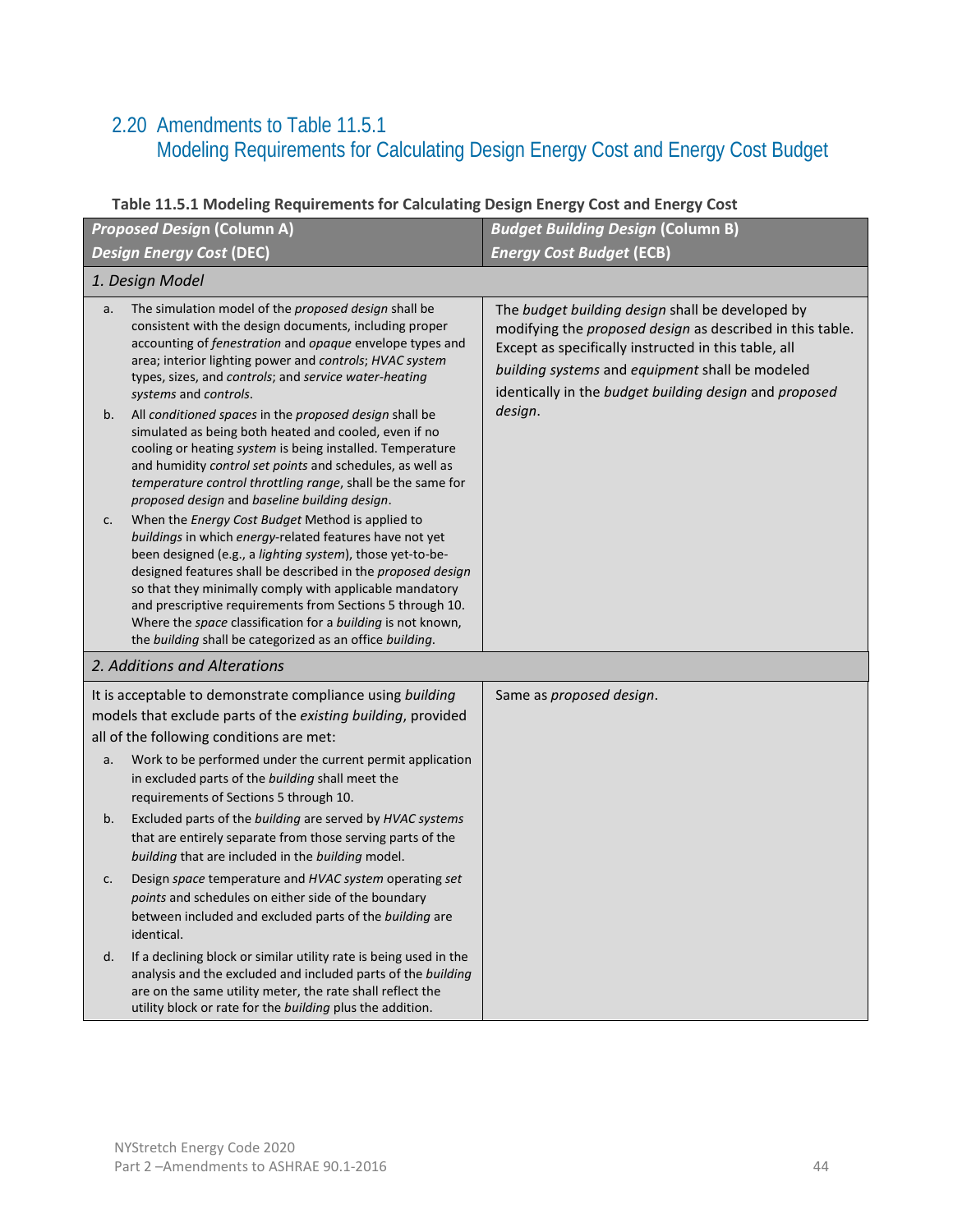| <b>Proposed Design (Column A)</b>                                                                                                                                                                                                                                                                                                                                                                                                                            | <b>Budget Building Design (Column B)</b> |
|--------------------------------------------------------------------------------------------------------------------------------------------------------------------------------------------------------------------------------------------------------------------------------------------------------------------------------------------------------------------------------------------------------------------------------------------------------------|------------------------------------------|
| <b>Design Energy Cost (DEC)</b>                                                                                                                                                                                                                                                                                                                                                                                                                              | <b>Energy Cost Budget (ECB)</b>          |
| 3. Space Use Classification                                                                                                                                                                                                                                                                                                                                                                                                                                  |                                          |
| The building area type or space type classifications shall be<br>chosen in accordance with Section 9.5.1 or 9.6.1. The user<br>or designer shall specify the space use classifications using<br>either the building area type or space type categories but<br>shall not combine the two types of categories within a single<br>permit application. More than one building area type<br>category may be used for a building if it is a mixed-use<br>facility. | Same as proposed design.                 |
| 4. Schedules                                                                                                                                                                                                                                                                                                                                                                                                                                                 |                                          |
| The schedule types listed in Section 11.4.1.1(b) shall be<br>required input. The schedules shall be typical of the<br>proposed design as determined by the designer and<br>approved by the authority having jurisdiction. Required<br>schedules shall be identical for the proposed design and<br>budget building design.                                                                                                                                    | Same as proposed design.                 |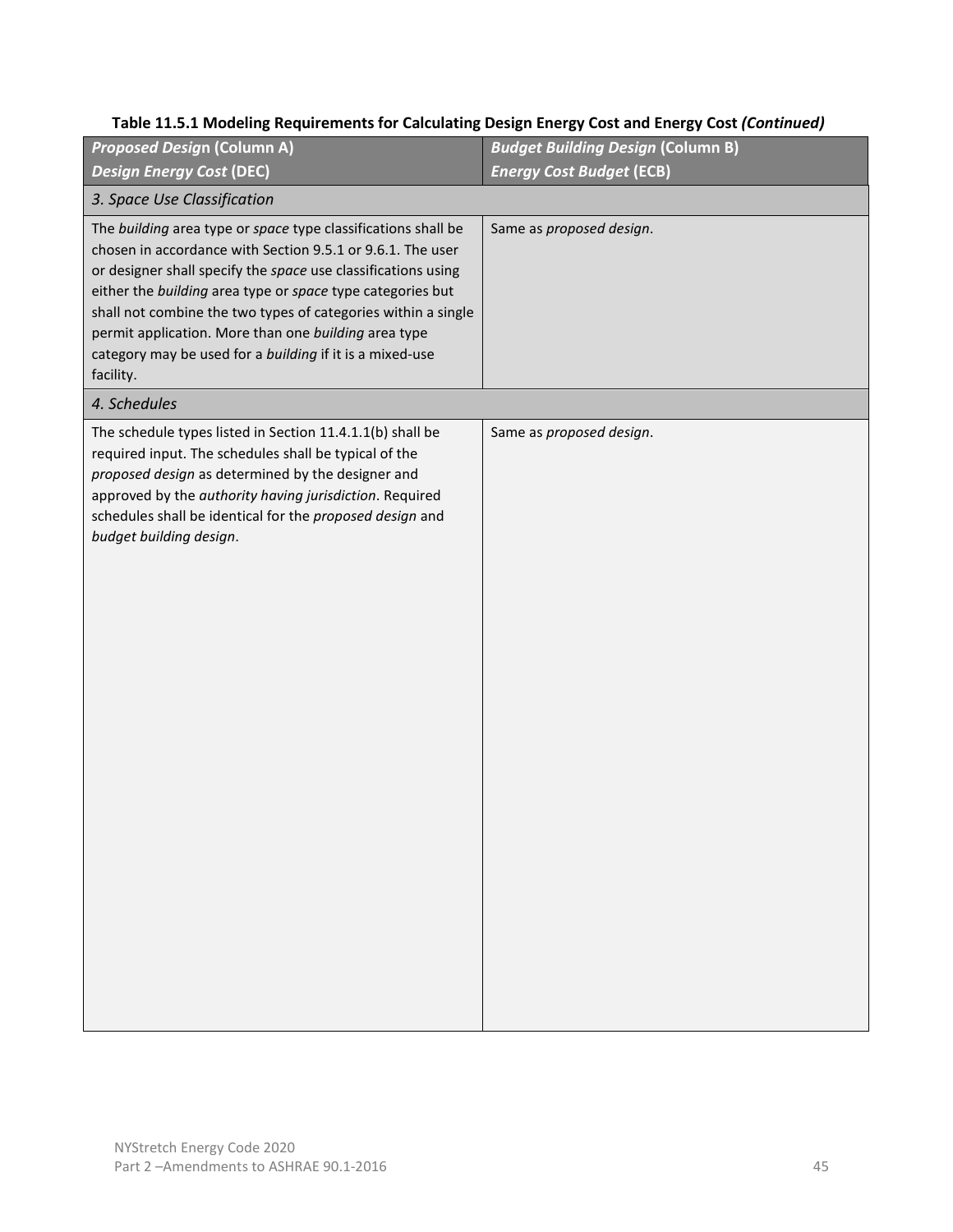| <b>Proposed Design (Column A)</b>                                                                                                                                                                                                                                                                                                                                                                                                                                                                                                                                                                                                                                                                                                                                                                                                                                                                                                                                                                                                                                                                                                                                                                                                                                                                                                                                                                                                                                                                                                                                                                                                                                                                                                                                                                                                                                                                                                    | <b>Budget Building Design (Column B)</b>                                                                                                                                                                                                                                                                                                                                                                                                                                                                                                                                                                                                                                                                                                                                                                                                                                                                                                                                                                                                                                                                                                                                                                                                                                                                                                                                                                                                                                         |  |  |  |
|--------------------------------------------------------------------------------------------------------------------------------------------------------------------------------------------------------------------------------------------------------------------------------------------------------------------------------------------------------------------------------------------------------------------------------------------------------------------------------------------------------------------------------------------------------------------------------------------------------------------------------------------------------------------------------------------------------------------------------------------------------------------------------------------------------------------------------------------------------------------------------------------------------------------------------------------------------------------------------------------------------------------------------------------------------------------------------------------------------------------------------------------------------------------------------------------------------------------------------------------------------------------------------------------------------------------------------------------------------------------------------------------------------------------------------------------------------------------------------------------------------------------------------------------------------------------------------------------------------------------------------------------------------------------------------------------------------------------------------------------------------------------------------------------------------------------------------------------------------------------------------------------------------------------------------------|----------------------------------------------------------------------------------------------------------------------------------------------------------------------------------------------------------------------------------------------------------------------------------------------------------------------------------------------------------------------------------------------------------------------------------------------------------------------------------------------------------------------------------------------------------------------------------------------------------------------------------------------------------------------------------------------------------------------------------------------------------------------------------------------------------------------------------------------------------------------------------------------------------------------------------------------------------------------------------------------------------------------------------------------------------------------------------------------------------------------------------------------------------------------------------------------------------------------------------------------------------------------------------------------------------------------------------------------------------------------------------------------------------------------------------------------------------------------------------|--|--|--|
| <b>Design Energy Cost (DEC)</b>                                                                                                                                                                                                                                                                                                                                                                                                                                                                                                                                                                                                                                                                                                                                                                                                                                                                                                                                                                                                                                                                                                                                                                                                                                                                                                                                                                                                                                                                                                                                                                                                                                                                                                                                                                                                                                                                                                      | rabic 11.3.1 modernig negan ements for calculating Design Energy cost and Energy cost (continued)<br><b>Energy Cost Budget (ECB)</b><br>The budget building design shall have identical conditioned floor<br>area and identical exterior dimensions and orientations as the<br>proposed design, except as follows:<br>Opaque assemblies, such as roof, floors, doors, and walls,<br>a.<br>shall be modeled as having the same heat capacity as the<br>proposed design but with the minimum U-factor required<br>in Table C402.1.4 for new buildings or additions and<br>Section C503.3 for alterations. Opaque assemblies in semi-<br>heated spaces shall be modeled as having the same heat<br>capacity as the proposed design but with the minimum U-<br>factor required in Section 5.5.<br>The exterior roof surfaces shall be modeled with a solar<br>b.<br>reflectance and thermal emittance as required in Section<br>5.5.3.1.1(a). All other roofs, including roofs exempted from<br>the requirements in Section 5.5.3.1.1, shall be modeled the<br>same as the proposed design.<br>No shading projections are to be modeled; fenestration<br>c.<br>shall be assumed to be flush with the wall or roof. If the<br>fenestration area for new buildings or additions exceeds<br>the maximum allowed by Section 5.5.4.2, the area shall be<br>reduced proportionally along each exposure until the limit<br>set in Section 5.5.4.2 is met. If the vertical fenestration area |  |  |  |
| 5. Building Envelope                                                                                                                                                                                                                                                                                                                                                                                                                                                                                                                                                                                                                                                                                                                                                                                                                                                                                                                                                                                                                                                                                                                                                                                                                                                                                                                                                                                                                                                                                                                                                                                                                                                                                                                                                                                                                                                                                                                 |                                                                                                                                                                                                                                                                                                                                                                                                                                                                                                                                                                                                                                                                                                                                                                                                                                                                                                                                                                                                                                                                                                                                                                                                                                                                                                                                                                                                                                                                                  |  |  |  |
| All components of the building envelope in the proposed design<br>shall be modeled as shown on architectural drawings or as<br>installed for existing building envelopes.<br>Exceptions: The following building elements are permitted to<br>differ from architectural drawings.<br>Any building envelope assembly that covers less than 5<br>1.<br>percent of the total area of that assembly type (e.g.,<br>exterior walls) need not be separately described. If not<br>separately described, the area of a building envelope<br>assembly must be added to the area of the adjacent<br>assembly of that same type. When the total area of<br>penetrations from mechanical equipment listed in Table<br>6.8.1-4 exceeds 1 percent of the opaque above-grade wall<br>area, the mechanical equipment penetration area shall be<br>calculated as a separate wall assembly with a default U-<br>factor of 0.5. Where mechanical equipment has been<br>tested in accordance with testing standards approved by<br>the authority having jurisdiction, the mechanical equipment<br>penetration area may be calculated as a separate wall<br>assembly with the U-factor as determined by such test.<br>Exterior surfaces whose azimuth orientation and tilt differ<br>2.<br>by no more than 45 degrees and are otherwise the same<br>may be described as either a single surface or by using<br>multipliers.<br>The exterior roof surface shall be modeled using the aged<br>3.<br>solar reflectance and thermal emittance determined in<br>accordance with Section 5.5.3.1.1(a). Where aged test data<br>are unavailable, the roof surface shall be modeled with a<br>solar reflectance of 0.30 and a thermal emittance of 0.90.<br>Manually operated fenestration shading devices, such as<br>4.<br>blinds or shades, shall not be modeled. Permanent shading<br>devices, such as fins, overhangs, and lightshelves, shall be<br>modeled. | facing west or east of the proposed design exceeds the area<br>limit set in Section 5.5.4.5 then the energy cost budget shall<br>be generated by simulating the budget building design with<br>its actual orientation and again after rotating the entire<br>budget building design 90, 180, and 270 degrees and then<br>averaging the results. Fenestration U-factor shall be equal<br>to the criteria from Table C402.4 for the appropriate<br>climate, and the SHGC shall be equal to the criteria from<br>C402.4 for the appropriate climate. For portions of those<br>tables where there are no SHGC requirements, the SHGC<br>shall be equal to that determined in accordance with<br>Section C3.6(c). The VT shall be equal to that determined in<br>accordance with Section C3.6(c). The fenestration model<br>for building envelope alterations shall reflect the limitations<br>on area, U-factor, and SHGC as described in Section 5.1.3.<br>Exceptions: When trade-offs are made between an addition<br>and an existing building, as described in the exception to<br>Section 4.2.1.2, the building envelope assumptions for the<br>existing building in the budget building design shall reflect                                                                                                                                                                                                                                                                    |  |  |  |

permit.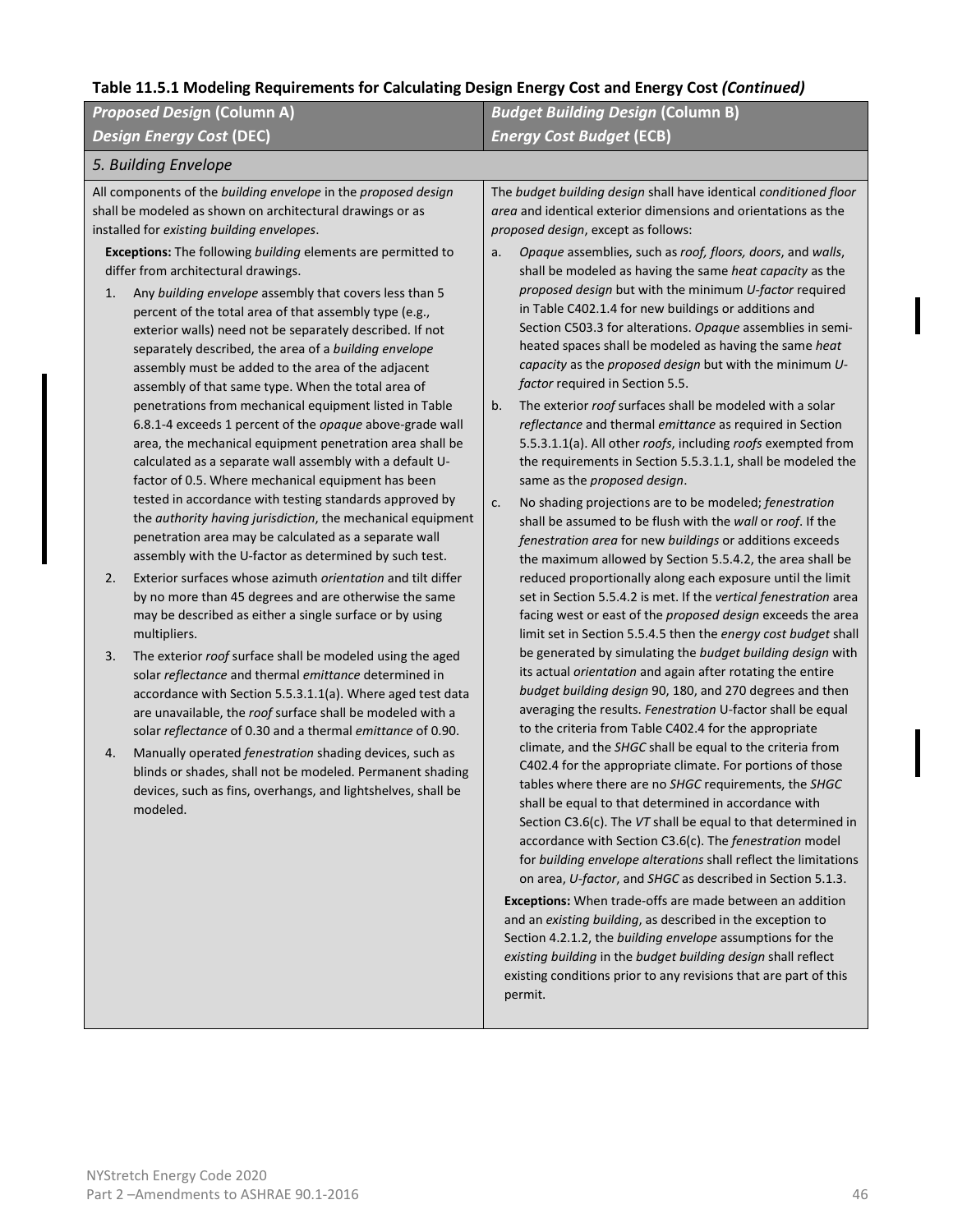| <b>Proposed Design (Column A)</b>                                                                                                                                                                                                                                                                                                                                                                                                                                                                                                                                                                                                                                                                                                                                                                                                                                                                                                                                                                                                                                                                                                                                                                                                                                                                                                                                                                                                                                                                                                                                                                                                                                                                                                                                                                                                                            | <b>Budget Building Design (Column B)</b>                                                                                                                                                                                                                                                                                                                                                                                                                                                                                                                                                                                                                                                                                                                                                                              |  |  |  |
|--------------------------------------------------------------------------------------------------------------------------------------------------------------------------------------------------------------------------------------------------------------------------------------------------------------------------------------------------------------------------------------------------------------------------------------------------------------------------------------------------------------------------------------------------------------------------------------------------------------------------------------------------------------------------------------------------------------------------------------------------------------------------------------------------------------------------------------------------------------------------------------------------------------------------------------------------------------------------------------------------------------------------------------------------------------------------------------------------------------------------------------------------------------------------------------------------------------------------------------------------------------------------------------------------------------------------------------------------------------------------------------------------------------------------------------------------------------------------------------------------------------------------------------------------------------------------------------------------------------------------------------------------------------------------------------------------------------------------------------------------------------------------------------------------------------------------------------------------------------|-----------------------------------------------------------------------------------------------------------------------------------------------------------------------------------------------------------------------------------------------------------------------------------------------------------------------------------------------------------------------------------------------------------------------------------------------------------------------------------------------------------------------------------------------------------------------------------------------------------------------------------------------------------------------------------------------------------------------------------------------------------------------------------------------------------------------|--|--|--|
| <b>Design Energy Cost (DEC)</b>                                                                                                                                                                                                                                                                                                                                                                                                                                                                                                                                                                                                                                                                                                                                                                                                                                                                                                                                                                                                                                                                                                                                                                                                                                                                                                                                                                                                                                                                                                                                                                                                                                                                                                                                                                                                                              | <b>Energy Cost Budget (ECB)</b>                                                                                                                                                                                                                                                                                                                                                                                                                                                                                                                                                                                                                                                                                                                                                                                       |  |  |  |
| 6. Lighting                                                                                                                                                                                                                                                                                                                                                                                                                                                                                                                                                                                                                                                                                                                                                                                                                                                                                                                                                                                                                                                                                                                                                                                                                                                                                                                                                                                                                                                                                                                                                                                                                                                                                                                                                                                                                                                  |                                                                                                                                                                                                                                                                                                                                                                                                                                                                                                                                                                                                                                                                                                                                                                                                                       |  |  |  |
| Lighting power in the proposed design shall be determined as<br>follows:<br>a. Where a complete lighting system exists, the actual lighting power<br>for each thermal block shall be used in the model.<br>b. Where a lighting system has been designed, lighting power shall be<br>determined in accordance with Sections 9.1.3 and 9.1.4.<br>c. Where no lighting exists or is specified, lighting power shall be<br>determined in accordance with the Building Area Method for the<br>appropriate building area type.<br>d. Lighting system power shall include all lighting system components<br>shown or provided for on plans (including lamps, ballasts, task<br>fixtures, and furniture-mounted fixtures).<br>e. The lighting schedules in the proposed design shall reflect the<br>mandatory automatic lighting control requirements in Section 9.4.1<br>(e.g., programmable controls or occupancy sensors)<br><b>Exception:</b> Automatic daylighting controls required by Section<br>9.4.1 shall be modeled directly in the proposed design or<br>through schedule adjustments determined by a daylighting<br>analysis approved by the building official.<br>f. Automatic lighting controls included in the proposed design but not<br>required by Section 9.4.1 may be modeled directly in the building<br>simulation or be modeled in the building simulation through<br>schedule adjustments determined by a separate analysis approved<br>by the authority having jurisdiction. As an alternative to modeling<br>such lighting controls, the proposed design lighting power may be<br>reduced for each luminaire under control by dividing the rated<br>lighting power of the luminaire by the factor $(1 + \Sigma CF)$ , where $\Sigma CF$<br>indicates the sum of all applicable control factors (CF) per Section<br>9.6.3 and Table 9.6.3. | Lighting power in the budget building design shall be<br>a.<br>determined using the same categorization<br>procedure (Building Area Method or Space-by-Space<br>Method) and categories as the proposed design with<br>lighting power set equal to the maximum allowed<br>for the corresponding method and category in<br>Tables C405.3.2(1) and C405.3.2(2). Additional<br>interior lighting power for nonmandatory controls<br>allowed under Section 9.6.3 shall not be included in<br>the budget building design.<br>Power for fixtures not included in the lighting power<br>b.<br>calculation shall be modeled identically in the<br>proposed design and budget building design.<br>Mandatory automatic lighting controls required by<br>c.<br>Section 9.4.1 shall be modeled the same as the<br>proposed design. |  |  |  |
| 7. Thermal Blocks - HVAC Zones Designed                                                                                                                                                                                                                                                                                                                                                                                                                                                                                                                                                                                                                                                                                                                                                                                                                                                                                                                                                                                                                                                                                                                                                                                                                                                                                                                                                                                                                                                                                                                                                                                                                                                                                                                                                                                                                      |                                                                                                                                                                                                                                                                                                                                                                                                                                                                                                                                                                                                                                                                                                                                                                                                                       |  |  |  |
| Where HVAC zones are defined on HVAC design drawings, each<br>HVAC zone shall be modeled as a separate thermal block.                                                                                                                                                                                                                                                                                                                                                                                                                                                                                                                                                                                                                                                                                                                                                                                                                                                                                                                                                                                                                                                                                                                                                                                                                                                                                                                                                                                                                                                                                                                                                                                                                                                                                                                                        | Same as proposed design.                                                                                                                                                                                                                                                                                                                                                                                                                                                                                                                                                                                                                                                                                                                                                                                              |  |  |  |
| Exceptions: Different HVAC zones may be combined to create a<br>single thermal block or identical thermal blocks to which<br>multipliers are applied, provided all of the following<br>conditions are met:<br>1. The space-use classification is the same throughout the thermal<br>block.<br>2. All HVAC zones in the thermal block that are adjacent to glazed<br>exterior walls and glazed semiexterior walls face the same<br>orientation or their orientations are within 45 degrees of each<br>other.<br>3. All of the zones are served by the same HVAC system or by the<br>same kind of HVAC system.                                                                                                                                                                                                                                                                                                                                                                                                                                                                                                                                                                                                                                                                                                                                                                                                                                                                                                                                                                                                                                                                                                                                                                                                                                                 |                                                                                                                                                                                                                                                                                                                                                                                                                                                                                                                                                                                                                                                                                                                                                                                                                       |  |  |  |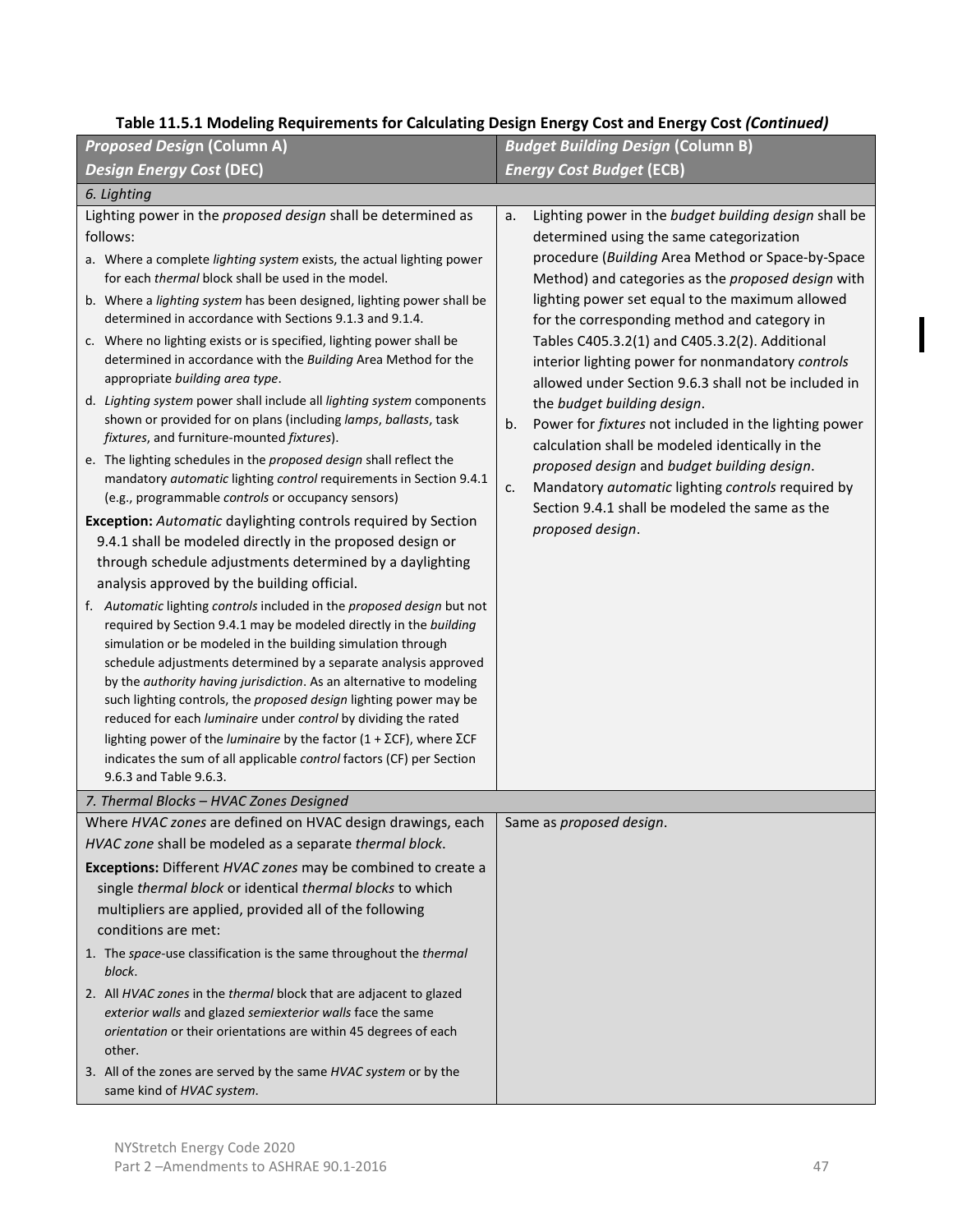| <b>Proposed Design (Column A)</b>                                                                                                                                                                                                                                                                                                                                                                                                                                                                                                                                                                                                                                                                                                                                                                                                                                                                                                                                                                                                                                                                                                                                                                                                                                                                                                                                                                                                                                                                                                                                                                                                 | <b>Budget Building Design (Column B)</b> |
|-----------------------------------------------------------------------------------------------------------------------------------------------------------------------------------------------------------------------------------------------------------------------------------------------------------------------------------------------------------------------------------------------------------------------------------------------------------------------------------------------------------------------------------------------------------------------------------------------------------------------------------------------------------------------------------------------------------------------------------------------------------------------------------------------------------------------------------------------------------------------------------------------------------------------------------------------------------------------------------------------------------------------------------------------------------------------------------------------------------------------------------------------------------------------------------------------------------------------------------------------------------------------------------------------------------------------------------------------------------------------------------------------------------------------------------------------------------------------------------------------------------------------------------------------------------------------------------------------------------------------------------|------------------------------------------|
| <b>Design Energy Cost (DEC)</b>                                                                                                                                                                                                                                                                                                                                                                                                                                                                                                                                                                                                                                                                                                                                                                                                                                                                                                                                                                                                                                                                                                                                                                                                                                                                                                                                                                                                                                                                                                                                                                                                   | <b>Energy Cost Budget (ECB)</b>          |
| 8. Thermal Blocks - HVAC Zones Not Designed                                                                                                                                                                                                                                                                                                                                                                                                                                                                                                                                                                                                                                                                                                                                                                                                                                                                                                                                                                                                                                                                                                                                                                                                                                                                                                                                                                                                                                                                                                                                                                                       |                                          |
| Where the HVAC zones and systems have not yet been designed,<br>thermal blocks shall be defined based on similar internal load<br>densities, occupancy, lighting, thermal and space temperature<br>schedules, and in combination with the following:<br>Separate thermal blocks shall be assumed for interior and perimeter<br>a.<br>spaces. Interior spaces shall be those located more than 15 ft from<br>an exterior wall or semiexterior wall. Perimeter spaces shall be those<br>located closer than 15 ft from an exterior wall or semiexterior wall. A<br>separate thermal zone does not need to be modeled for areas<br>adjacent to semiexterior walls that separate semiheated space from<br>conditioned space.<br>Separate thermal blocks shall be assumed for spaces adjacent to<br>b.<br>glazed exterior walls or glazed semiexterior walls; a separate zone<br>shall be provided for each orientation, except that orientations that<br>differ by no more than 45 degrees may be considered to be the same<br>orientation. Each zone shall include all floor area that is 15 ft or less<br>from a glazed perimeter wall, except that floor area within 15 ft of<br>glazed perimeter walls having more than one orientation shall be<br>divided proportionately between zones.<br>Separate thermal blocks shall be assumed for spaces having floors<br>c.<br>that are in contact with the ground or exposed to ambient conditions<br>from zones that do not share these features.<br>Separate thermal blocks shall be assumed for spaces having roof<br>d.<br>assemblies from zones that do not share these features. | Same as proposed design.                 |
| 9. Thermal Blocks - Multifamily Residential Buildings                                                                                                                                                                                                                                                                                                                                                                                                                                                                                                                                                                                                                                                                                                                                                                                                                                                                                                                                                                                                                                                                                                                                                                                                                                                                                                                                                                                                                                                                                                                                                                             |                                          |
| Residential spaces shall be modeled using one thermal block per<br>space except that those facing the same orientations may be<br>combined into one thermal block. Corner units and units with roof<br>or floor loads shall only be combined with units sharing these<br>features.                                                                                                                                                                                                                                                                                                                                                                                                                                                                                                                                                                                                                                                                                                                                                                                                                                                                                                                                                                                                                                                                                                                                                                                                                                                                                                                                                | Same as proposed design.                 |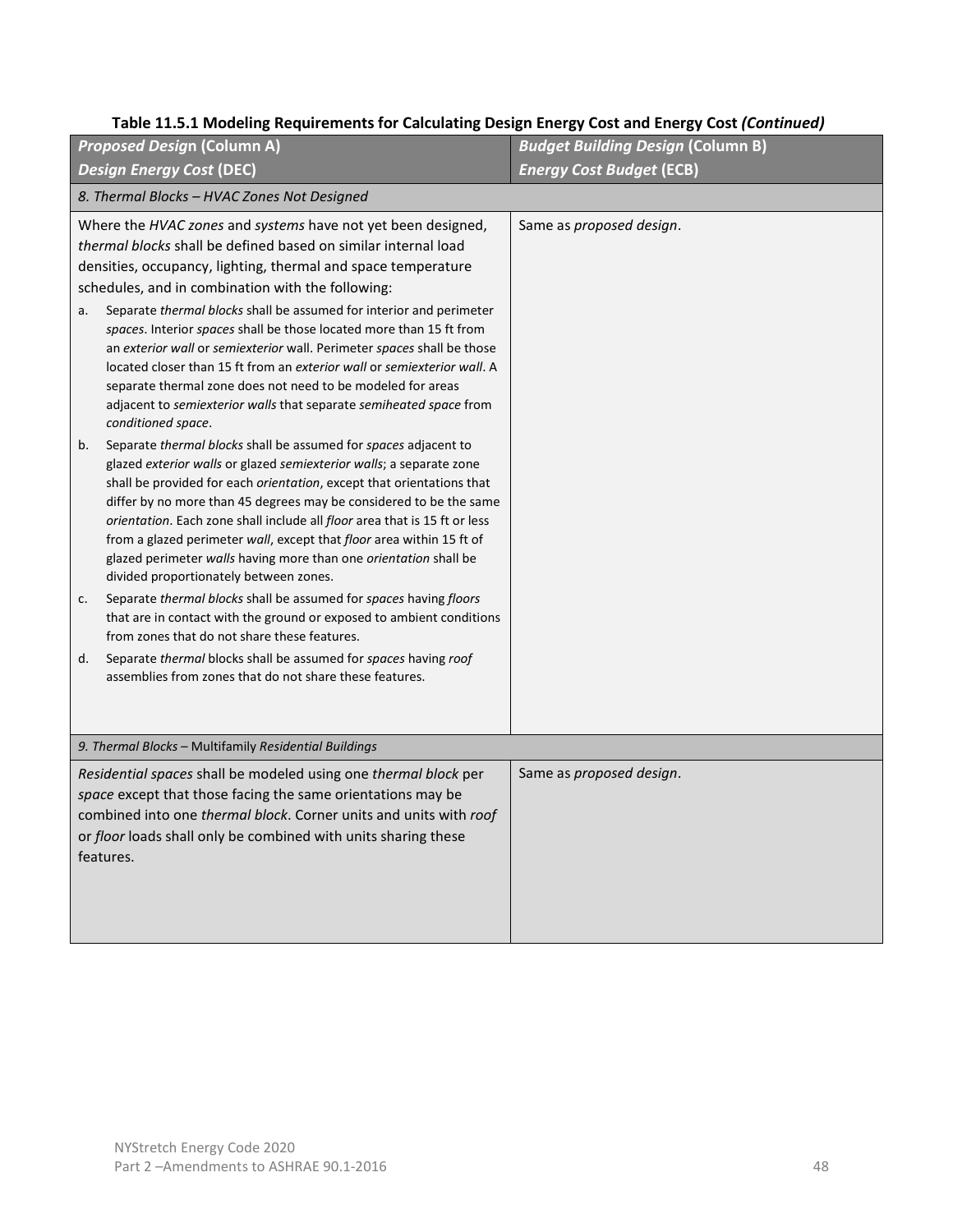| <b>Proposed Design (Column A)</b>                                                                                                                                                                                                                                                                                                                                                                                                                                                                                                                                                                                                                                                                                                | <b>Budget Building Design (Column B)</b>                                                                                                                                                                                                                                                |  |  |  |
|----------------------------------------------------------------------------------------------------------------------------------------------------------------------------------------------------------------------------------------------------------------------------------------------------------------------------------------------------------------------------------------------------------------------------------------------------------------------------------------------------------------------------------------------------------------------------------------------------------------------------------------------------------------------------------------------------------------------------------|-----------------------------------------------------------------------------------------------------------------------------------------------------------------------------------------------------------------------------------------------------------------------------------------|--|--|--|
| <b>Design Energy Cost (DEC)</b>                                                                                                                                                                                                                                                                                                                                                                                                                                                                                                                                                                                                                                                                                                  | <b>Energy Cost Budget (ECB)</b>                                                                                                                                                                                                                                                         |  |  |  |
| 10. HVAC Systems                                                                                                                                                                                                                                                                                                                                                                                                                                                                                                                                                                                                                                                                                                                 |                                                                                                                                                                                                                                                                                         |  |  |  |
| The HVAC system type and all related performance parameters,<br>such as equipment capacities and efficiencies, in the proposed<br>design shall be determined as follows:<br>Where a complete HVAC system exists, the model shall reflect the<br>a.<br>actual system type using actual component capacities and<br>efficiencies.                                                                                                                                                                                                                                                                                                                                                                                                  | The HVAC system type and related performance<br>parameters for the budget building design shall be<br>determined from Figure 11.5.2, the system descriptions in<br>Table 11.5.2-1 and accompanying notes, and in accord<br>with rules specified in Section 11.5.2(a) through 11.5.2(k). |  |  |  |
| Where an HVAC system has been designed, the HVAC model shall<br>b.<br>be consistent with design documents. Mechanical equipment<br>efficiencies shall be adjusted from actual design conditions to the<br>standard rating conditions specified in Section 6.4.1 if required by<br>the simulation model. Where efficiency ratings include supply fan<br>energy, the efficiency rating shall be adjusted to remove the supply<br>fan energy from the efficiency rating in the budget building design.<br>The equations in Section 11.5.2 shall not be used in the proposed<br>design. The proposed design HVAC system shall be modeled using<br>manufacturers' full- and part- load data for the HVAC system<br>without fan power. |                                                                                                                                                                                                                                                                                         |  |  |  |
| Where no heating system exists, or no heating system has been<br>c.<br>specified, the heating system shall be modeled as fossil fuel. The<br>system characteristics shall be identical to the system modeled in<br>the budget building design.                                                                                                                                                                                                                                                                                                                                                                                                                                                                                   |                                                                                                                                                                                                                                                                                         |  |  |  |
| d.<br>Where no cooling system exists, or no cooling system has been<br>specified, the cooling system shall be modeled as an air-cooled<br>single-zone system, one unit per thermal block. The system<br>characteristics shall be identical to the system modeled in the<br>budget building design.                                                                                                                                                                                                                                                                                                                                                                                                                               |                                                                                                                                                                                                                                                                                         |  |  |  |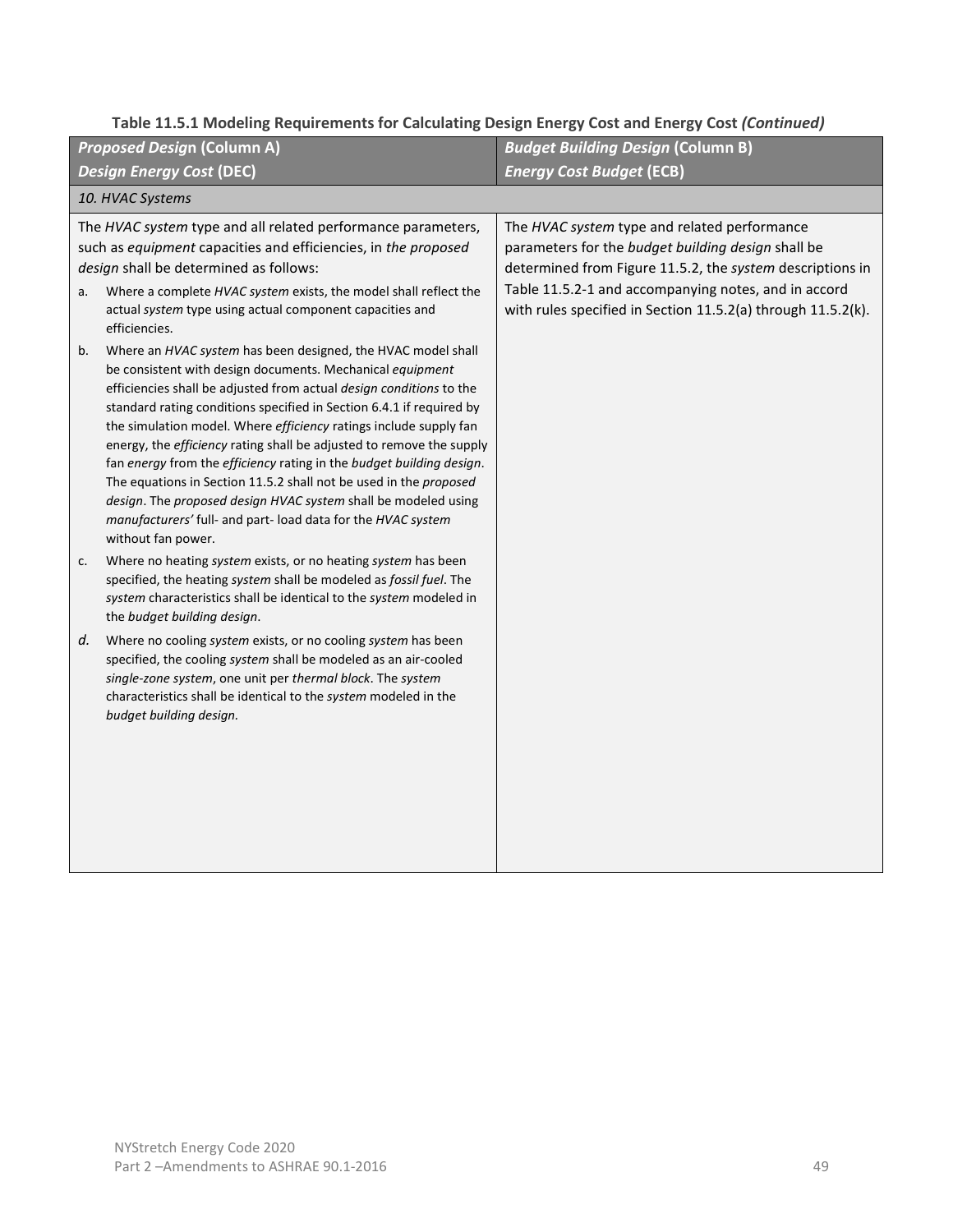| <b>Proposed Design (Column A)</b>                                                                                                                                                                                                                                                                                                                                                                                                                                                                                                                                                                                                                                                                                                                          | <b>Budget Building Design (Column B)</b>                                                                                                                                                                                                                                                                                                                                                                                                                                                                                                                                                                                                                                                                                                                                                                                                                                                                                                                                                                                                                                                                                                                                                                                                                                                                                                                                                                                                                                                                                                                                                                                                |  |  |  |
|------------------------------------------------------------------------------------------------------------------------------------------------------------------------------------------------------------------------------------------------------------------------------------------------------------------------------------------------------------------------------------------------------------------------------------------------------------------------------------------------------------------------------------------------------------------------------------------------------------------------------------------------------------------------------------------------------------------------------------------------------------|-----------------------------------------------------------------------------------------------------------------------------------------------------------------------------------------------------------------------------------------------------------------------------------------------------------------------------------------------------------------------------------------------------------------------------------------------------------------------------------------------------------------------------------------------------------------------------------------------------------------------------------------------------------------------------------------------------------------------------------------------------------------------------------------------------------------------------------------------------------------------------------------------------------------------------------------------------------------------------------------------------------------------------------------------------------------------------------------------------------------------------------------------------------------------------------------------------------------------------------------------------------------------------------------------------------------------------------------------------------------------------------------------------------------------------------------------------------------------------------------------------------------------------------------------------------------------------------------------------------------------------------------|--|--|--|
| <b>Design Energy Cost (DEC)</b>                                                                                                                                                                                                                                                                                                                                                                                                                                                                                                                                                                                                                                                                                                                            | <b>Energy Cost Budget (ECB)</b>                                                                                                                                                                                                                                                                                                                                                                                                                                                                                                                                                                                                                                                                                                                                                                                                                                                                                                                                                                                                                                                                                                                                                                                                                                                                                                                                                                                                                                                                                                                                                                                                         |  |  |  |
| 11. Service Water-Heating Systems                                                                                                                                                                                                                                                                                                                                                                                                                                                                                                                                                                                                                                                                                                                          |                                                                                                                                                                                                                                                                                                                                                                                                                                                                                                                                                                                                                                                                                                                                                                                                                                                                                                                                                                                                                                                                                                                                                                                                                                                                                                                                                                                                                                                                                                                                                                                                                                         |  |  |  |
| The service water-heating system type and all related<br>performance parameters, such as equipment capacities and<br>efficiencies, in the proposed design shall be determined as<br>follows:<br>Where a complete service water-heating system exists, the model<br>a.<br>shall reflect the actual system type using actual component<br>capacities and efficiencies.<br>Where a service water-heating system has been designed, the<br>b.<br>service water-heating model shall be consistent with design<br>documents.<br>Where no service water-heating system exists or is specified, no<br>c.<br>service water heating shall be modeled.                                                                                                                | The service water-heating system type in the budget<br>building design shall be identical to the proposed design.<br>The service water-heating system performance of the<br>budget building design shall meet the requirements of<br>Section C404.2, and where applicable the requirements of<br>C404.2.1 and C404.2.2, without exception.<br><b>Exceptions:</b><br>If the service water heating system type is not listed in Table<br>1.<br>C404.2, it shall be identical to the proposed design.<br>Where Section 7.5.1 or 7.5.2 applies, the boiler shall be split<br>2.<br>into a separate space-heating boiler and hot-water heater.<br>For 24-hour facilities that meet the prescriptive criteria for<br>3.<br>use of condenser heat recovery systems described in Section<br>6.5.6.2, a system meeting the requirements of that section<br>shall be included in the baseline building design, regardless<br>of the exceptions to Section 6.5.6.2. If a condenser heat<br>recovery system meeting the requirements described in<br>Section 6.5.6.2 cannot be modeled, the requirement for<br>including such a system in the actual building shall be met as<br>a prescriptive requirement in accordance with Section<br>6.5.6.2 and no heat recovery system shall be included in the<br>proposed design or budget building design.<br>Receptacle, motor, and process loads shall be modeled and<br>estimated based on the building area type or space type<br>category and shall be assumed to be identical in the<br>proposed design and budget building design.<br>These loads shall be included in simulations of the building |  |  |  |
| 12. Miscellaneous Loads                                                                                                                                                                                                                                                                                                                                                                                                                                                                                                                                                                                                                                                                                                                                    |                                                                                                                                                                                                                                                                                                                                                                                                                                                                                                                                                                                                                                                                                                                                                                                                                                                                                                                                                                                                                                                                                                                                                                                                                                                                                                                                                                                                                                                                                                                                                                                                                                         |  |  |  |
| Receptacle, motor, and process loads shall be modeled and<br>estimated based on the building area type or space type<br>category and shall be assumed to be identical in the proposed<br>and budget building designs. These loads shall be included in<br>simulations of the building and shall be included when<br>calculating the energy cost budget and design energy cost. All<br>end-use load components within and associated with the<br>building shall be modeled, unless specifically excluded by<br>Sections 13 and 14 of Table 11.5.1, including exhaust fans,<br>parking garage ventilation fans, exterior building lighting,<br>swimming pool heaters and pumps, elevators and escalators,<br>refrigeration equipment, and cooking equipment. | and shall be included when calculating the energy cost<br>budget and design energy cost. All end-use load<br>components within and associated with the building shall<br>be modeled, unless specifically excluded by Sections 13<br>and 14 of Table 11.5.1, including exhaust fans, parking<br>garage ventilation fans, exterior building lighting,<br>swimming pool heaters and pumps, elevators and<br>escalators, refrigeration equipment, and cooking<br>equipment.                                                                                                                                                                                                                                                                                                                                                                                                                                                                                                                                                                                                                                                                                                                                                                                                                                                                                                                                                                                                                                                                                                                                                                 |  |  |  |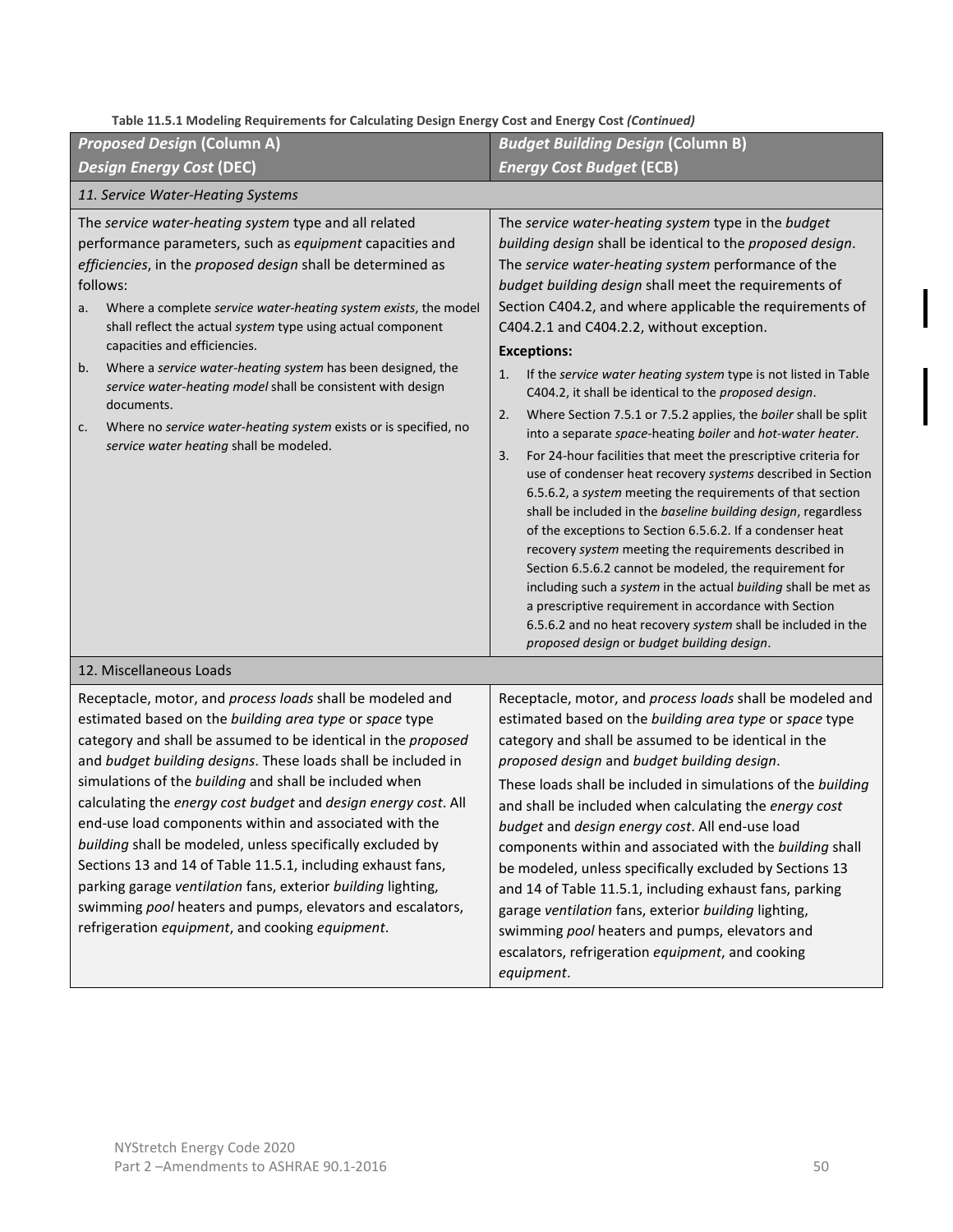| <b>Proposed Design (Column A)</b>          |                                                                                                                                                                                                                                                     | <b>Budget Building Design (Column B)</b> |
|--------------------------------------------|-----------------------------------------------------------------------------------------------------------------------------------------------------------------------------------------------------------------------------------------------------|------------------------------------------|
| <b>Design Energy Cost (DEC)</b>            |                                                                                                                                                                                                                                                     | <b>Energy Cost Budget (ECB)</b>          |
| 13. Modeling Exceptions                    |                                                                                                                                                                                                                                                     |                                          |
|                                            | All elements of the proposed design building envelope, HVAC,<br>service water heating, lighting, and electrical systems shall be<br>modeled in the proposed design in accordance with the<br>requirements of Sections 1 through 12 of Table 11.5.1. | None                                     |
| off and                                    | Exceptions: Components and systems in the proposed design<br>may be excluded from the simulation model provided that<br>1. component energy use does not affect the energy use of<br>systems and components that are being considered for trade-    |                                          |
| components are met.                        | 2. the applicable prescriptive requirements of Sections 5.5, 6.5,<br>7.5, and either 9.5 or 9.6 applying to the excluded                                                                                                                            |                                          |
|                                            | 14. Modeling Limitations to the Simulation Program                                                                                                                                                                                                  |                                          |
| having jurisdiction:                       | If the simulation program cannot model a component or<br>system included in the proposed design, one of the following<br>methods shall be used with the approval of the <i>authority</i>                                                            | Same as proposed design.                 |
| a.<br>being considered is not significant. | Ignore the component if the energy impact on the trade-offs                                                                                                                                                                                         |                                          |
| b.<br>component model.                     | Model the component substituting a thermodynamically similar                                                                                                                                                                                        |                                          |
| c.<br>design and budget building design.   | Model the HVAC system components or systems using the<br>budget building design's HVAC system in accordance with<br>Section 10 of Table 11.5.1. Whichever method is selected, the<br>component shall be modeled identically for both the proposed   |                                          |

# 2.21 Amendments to Section G1.2.1 Mandatory Provisions

#### **G1.2.1 Mandatory Provisions.**

This *performance rating method* requires conformance with the following provisions:

- 1. All requirements of Sections 5.4, 6.4, 7.4, 8.4, 9.4, 10.4, and Sections C408 and Appendix CC (if mandated by local ordinance) of the 2018 IECC (as amended) shall be met. These sections contain the mandatory provisions of the standard and are prerequisites for this rating method.
- 2. The interior lighting power shall not exceed the *interior lighting power allowance* determined using either Tables G3.7 or G3.8 and the methodology described in Sections 9.5.1 and 9.6.1.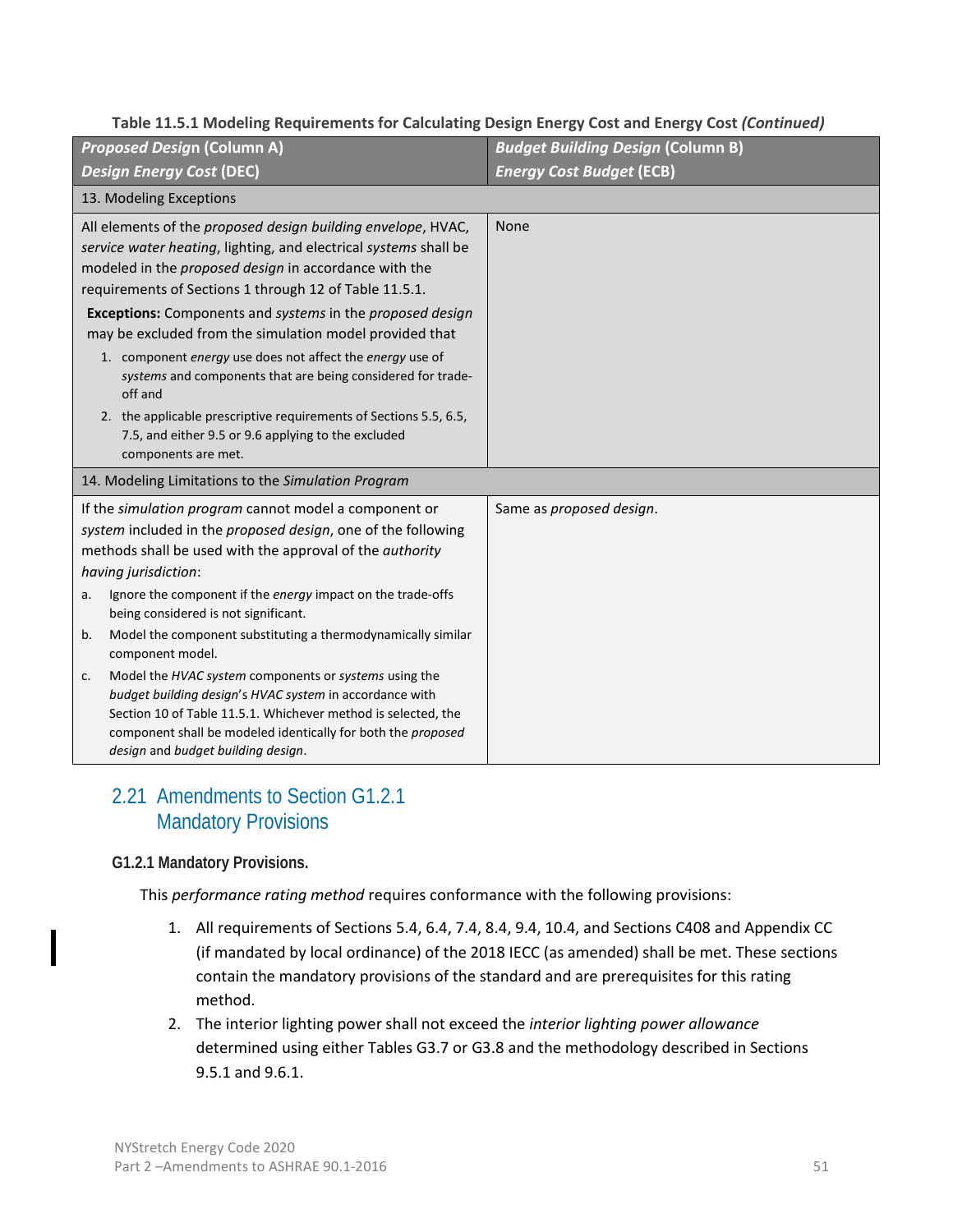# 2.22 Amendments to Section G1.2.2 Performance Rating Calculation

#### **G1.2.2 Performance Rating Calculation.**

The performance of the *proposed design* is calculated by either the provisions of G1.2.2.1 Performance Cost Index or G1.2.2.2 Performance Source Energy Index.

# 2.23 Addition of New Section G1.2.2.1 Performance Cost Index

#### **G1.2.2.1 Performance Cost Index.**

The performance of the proposed design is calculated in accordance with provisions of this appendix using the following formula:

Performance Cost Index =

*Proposed building performance* / *Baseline building performance*

Both the *proposed building performance* and the *baseline building performance* shall include all end-use load components within and associated with the building when calculating the Performance Cost Index.

#### 2.24 Addition of New Section G1.2.2.2 Performance Source Energy Index

#### **G1.2.2.2 Performance Source Energy Index.**

The performance of the proposed design is calculated in accordance with provisions of this appendix using the following formula:

> Performance Source Energy Index = *Proposed building source energy* / *Baseline building source energy*

Both the *proposed building source energy* and the *baseline building source energy* shall include all end-use load components within and associated with the building when calculating the Performance Source Energy Index.

# 2.25 Amendments to Section G2.4.1 On-site Renewable Energy and Site-Recovered Energy

#### **G2.4.1 On-site Renewable Energy and Site-Recovered Energy.**

*Site-recovered energy* shall not be considered *purchased energy* and shall be subtracted from the *proposed design energy* consumption prior to calculating the *proposed building performance*. *Onsite renewable energy* generated by *systems* included on the *building* permit used by the *building* shall be subtracted from the *proposed design energy* consumption prior to calculating the *proposed building performance* or *proposed building source energy*. The reduction in *proposed*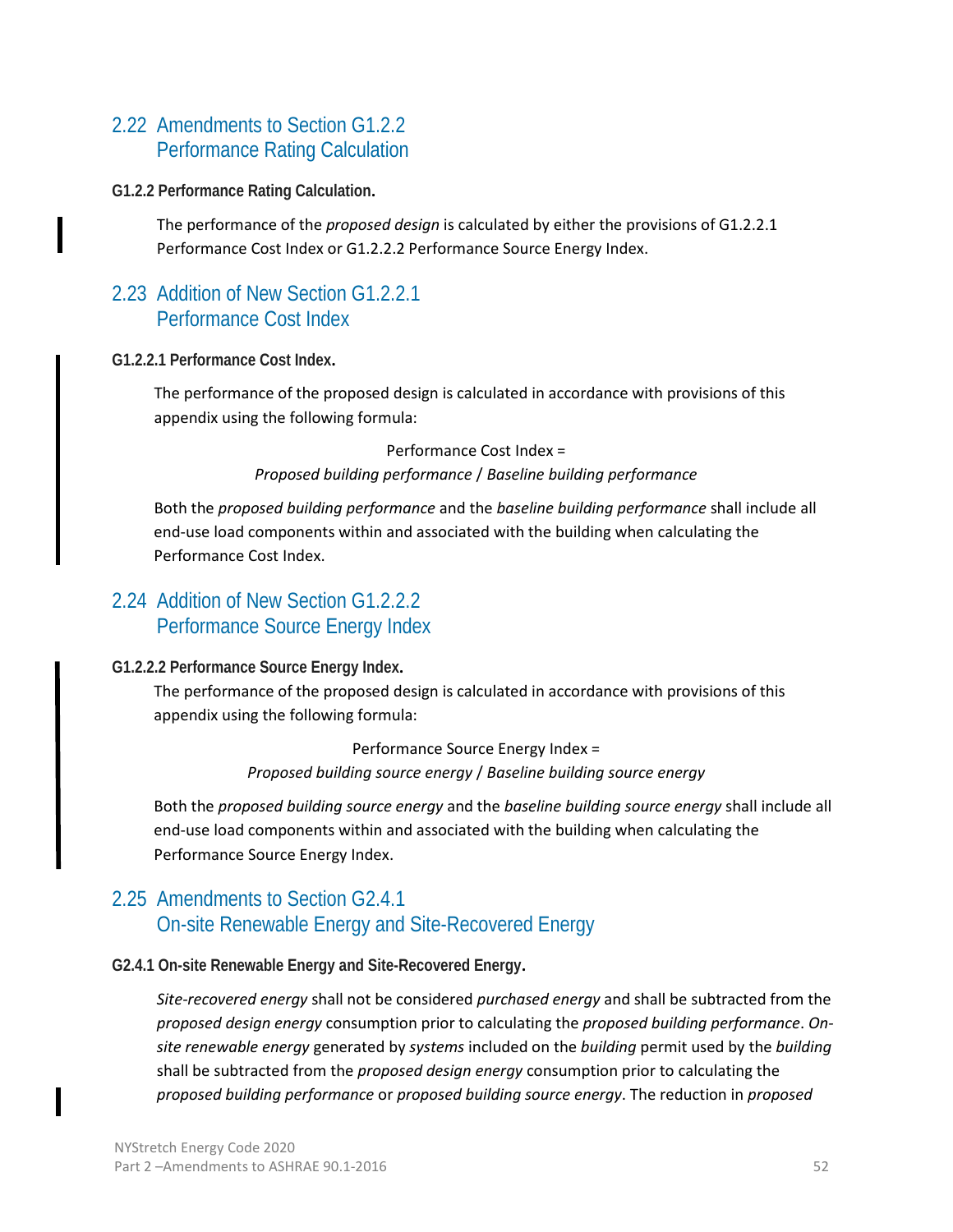*building performance* or *proposed building source energy* associated with *on-site renewable energy* systems shall not exceed 5 percent of the calculated *baseline building performance* or *baseline building source energy*, respectively.

# 2.26 Amendments to Section G2.4.2 Annual Energy Costs

#### **G2.4.2 Annual Energy Costs.**

The *design energy cost* and baseline *energy* cost shall be determined using either actual rates for *purchased energy* or State average *energy* prices published by DOE's Energy Information Administration (EIA) for commercial *building* customers, but rates from different sources may not be mixed in the same project. Where *on-site renewable energy* or *site-recovered energy* is used, the *baseline building design* shall be based on the *energy* source used as the backup *energy*  source, or the baseline *system energy* source in that category if no backup *energy* source has been specified. Where the proposed design includes electricity generated from sources other than *onsite renewable energy,* the baseline design shall include the same generation system.

# 2.27 Amendments to Table G3.1

# Modeling Requirements for Calculating Proposed and Baseline Building Performance (No. 5 Building Envelope)

| <b>Proposed Building Performance</b><br>No.                                                                                                                                                                                                                                                                                                                                                                                                                                                                                  | <b>Baseline Building Performance</b>                                                                                                                                                                                                                                                                                                                                                                                                                                                                                                                      |
|------------------------------------------------------------------------------------------------------------------------------------------------------------------------------------------------------------------------------------------------------------------------------------------------------------------------------------------------------------------------------------------------------------------------------------------------------------------------------------------------------------------------------|-----------------------------------------------------------------------------------------------------------------------------------------------------------------------------------------------------------------------------------------------------------------------------------------------------------------------------------------------------------------------------------------------------------------------------------------------------------------------------------------------------------------------------------------------------------|
| 5. Building Envelope                                                                                                                                                                                                                                                                                                                                                                                                                                                                                                         |                                                                                                                                                                                                                                                                                                                                                                                                                                                                                                                                                           |
| All components of the building envelope in the proposed<br>а.<br>design shall be modeled as shown on architectural<br>drawings or as built for existing building envelopes.<br>Exceptions: The following building elements are permitted to<br>differ from architectural drawings:<br>1.<br>All uninsulated assemblies (e.g., projecting balconies,<br>perimeter edges of intermediate floor stabs, concrete<br>floor beams over parking garages, roof parapet) shall<br>be separately modeled using either of the following | Equivalent dimensions shall be assumed for each building<br>envelope component type as in the proposed design; i.e.,<br>the total gross area of walls shall be the same in the<br>proposed design and baseline building design. The same<br>shall be true for the areas of roofs, floors, and doors, and<br>the exposed perimeters of concretes slabs on grade shall<br>also be the same in the proposed design and baseline<br>building design. The following additional requirements<br>shall apply to the modeling of the baseline building<br>design. |
| techniques:<br>Separate model of each of these assemblies<br>а.<br>within the energy simulation model.<br>Separate calculation of the U-factor for each of<br>b.                                                                                                                                                                                                                                                                                                                                                             | <b>Orientation.</b> The baseline building performance shall<br>a.<br>be generated by simulating the building with its<br>actual orientation and again after rotating the entire<br>building 90, 180, and 270 degrees, then averaging the                                                                                                                                                                                                                                                                                                                  |
| these assemblies. The U-factors of these<br>assemblies are then averaged with larger<br>adjacent surfaces using an area-weighted                                                                                                                                                                                                                                                                                                                                                                                             | results. The building shall be modeled so that it does<br>not shade itself.<br><b>Exceptions:</b>                                                                                                                                                                                                                                                                                                                                                                                                                                                         |
| average method. This average U-factor is<br>modeled within the energy simulation model.<br>Any other building envelope assembly that covers less                                                                                                                                                                                                                                                                                                                                                                             | If it can be demonstrated to the satisfaction of<br>$1_{-}$<br>the rating authority that the building<br>orientation is dictated by site considerations.                                                                                                                                                                                                                                                                                                                                                                                                  |
| than 5% of the total area of that assembly type (e.g.,<br>exterior walls) need not be separately described,                                                                                                                                                                                                                                                                                                                                                                                                                  | Buildings where the vertical fenestration area<br>2.<br>on each orientation varies by less than 5                                                                                                                                                                                                                                                                                                                                                                                                                                                         |

#### **Table G3.1 Modeling Requirements for Calculating Proposed and** *Baseline Building Performance*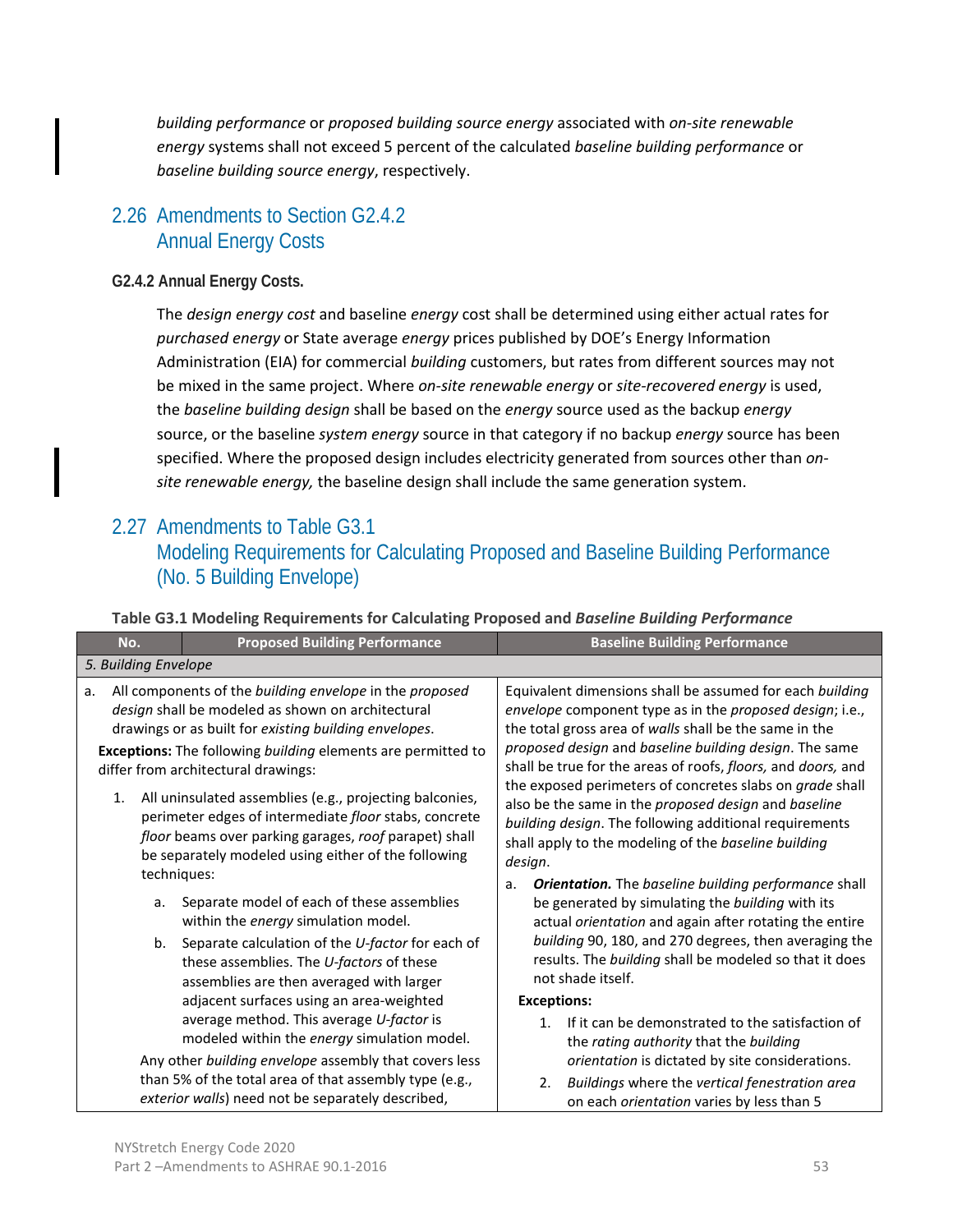provided that it is similar to an assembly being modeled. If not separately described, the area of a *building envelope* assembly shall be added to the area of an assembly of that same type with the same *orientation* and thermal properties. When the total area of penetrations from mechanical equipment listed in Table 6.8.1-4 exceeds 1% of the *opaque above-grade wall* area, the mechanical equipment penetration area shall be calculated as a separate wall assembly with a default *U-factor* of 0.5. Where mechanical equipment has been tested in accordance with testing standards approved by the *authority having jurisdiction*, the mechanical equipment penetration area may be calculated as a separate *wall* assembly with the *U-factor* as determined by such test.

- 2. Exterior surfaces whose azimuth *orientation* and tilt differ by less than 45 degrees and are otherwise the same may be described as either a single surface or by using multipliers.
- 3. The exterior *roof* surface shall be modeled using the aged solar *reflectance* and thermal *emittance* determined in accordance with Section 5.5.3.1.1(a). Where aged test data are unavailable, the *roof* surface may be modeled with a reflectance of 0.30 and a thermal *emittance* of 0.90.
- 4. *Manual fenestration* shading devices, such as blinds or shades, shall be modeled or not modeled the same as in the *baseline building design*. Automatically controlled *fenestration* shades or blinds shall be modeled. Permanent shading devices, such as fins, overhangs, and light shelves shall be modeled.
- 5. Automatically controlled *dynamic glazing* may be modeled. Manually controlled *dynamic glazing* shall use the average of the minimum and maximum *SHGC* and *VT*.
- b. *Infiltration* shall be modeled using the same methodology, air leakage rate, and adjustments for weather and *building* operation in both the *proposed design* and the *baseline building design*. These adjustments shall be made for each simulation time step and must account for but not be limited to weather conditions and *HVAC system* operation, including strategies that are intended to positively pressurize the *building*. The air leakage rate of the *building envelope* (I75Pa) at a *fixed building* pressure differential of 0.3 in. of water shall be 0.4 cfm/ft<sup>2</sup>. The air leakage rate of the *building envelope* shall be converted to appropriate units for the *simulation program* using one of the methods in Section G3.1.1.4.

**Exceptions:** When whole-*building* air leakage testing, in accordance with ASTM E779, is specified during design and completed after *construction*, the *proposed design* air

percent.

- b. *Opaque* **Assemblies**. *Opaque* assemblies used for new *buildings, existing buildings, or* additions shall conform with assemblies detailed in Appendix A and shall match the appropriate assembly maximum *Ufactors* in Tables G3.4-1 through G3.4-8:
	- Roofs--Insulation entirely above deck (A2.2).
	- *Above-grade walls*--Steel-*framed* (A3.3).
	- *Below*-*grade walls*--Concrete block (A4).
	- *Floors*--*Steel-joist* (A5.3).
	- *Slab*-*on-grade floors* shall match the *F-factor* for unheated slabs from the same tables (A6).
	- *Opaque door* types shall be of the same type of *constructions* as the *proposed design* and conform to the *U-factor* requirements from the same tables (A7).
- c. *Vertical Fenestration Areas.* For *building* area types included in Table G3.1.1-1, *vertical fenestration areas* for new *buildings* and additions shall equal that in Table G3.1.1-1 based on the area of gross *abovegrade walls* that separate *conditioned spaces* and *semiheated spaces* from the exterior. Where a *building* has multiple *building* area types, each type shall use the values in the table. The *vertical fenestration* shall be distributed on each face of the *building* in the same proportion as in the *proposed design*. For *building* areas not shown in Table G3.1.1- 1, *vertical fenestration area* for new *buildings* and additions shall equal that in the *proposed design* or 40% of gross *above-grade wall* area, whichever is smaller, and shall be distributed on each face of the *building* in the same proportions in the *proposed design*. The *fenestration area* for an *existing building* shall equal the existing *fenestration area* prior to the proposed work and shall be distributed on each face of the *building* in the same proportions as the *existing building*. For portions of those tables where there are no *SHGC* requirements, the *SHGC* shall be equal to that determined in accordance with Section  $C3.6(c)$ .
- d. *Vertical Fenestration* **Assemblies.** *Fenestration* for new *buildings, existing buildings,* and additions shall comply with the following:
	- *Fenestration U-factors* shall match the appropriate requirements in Tables G3.4-1 through G3.4-8 for the applicable glazing percentage for **U**all.
	- *Fenestration SHGCs* shall match the appropriate requirements in Tables G3.4-1 through G3.4-8 using the value for *SHGCall* for the applicable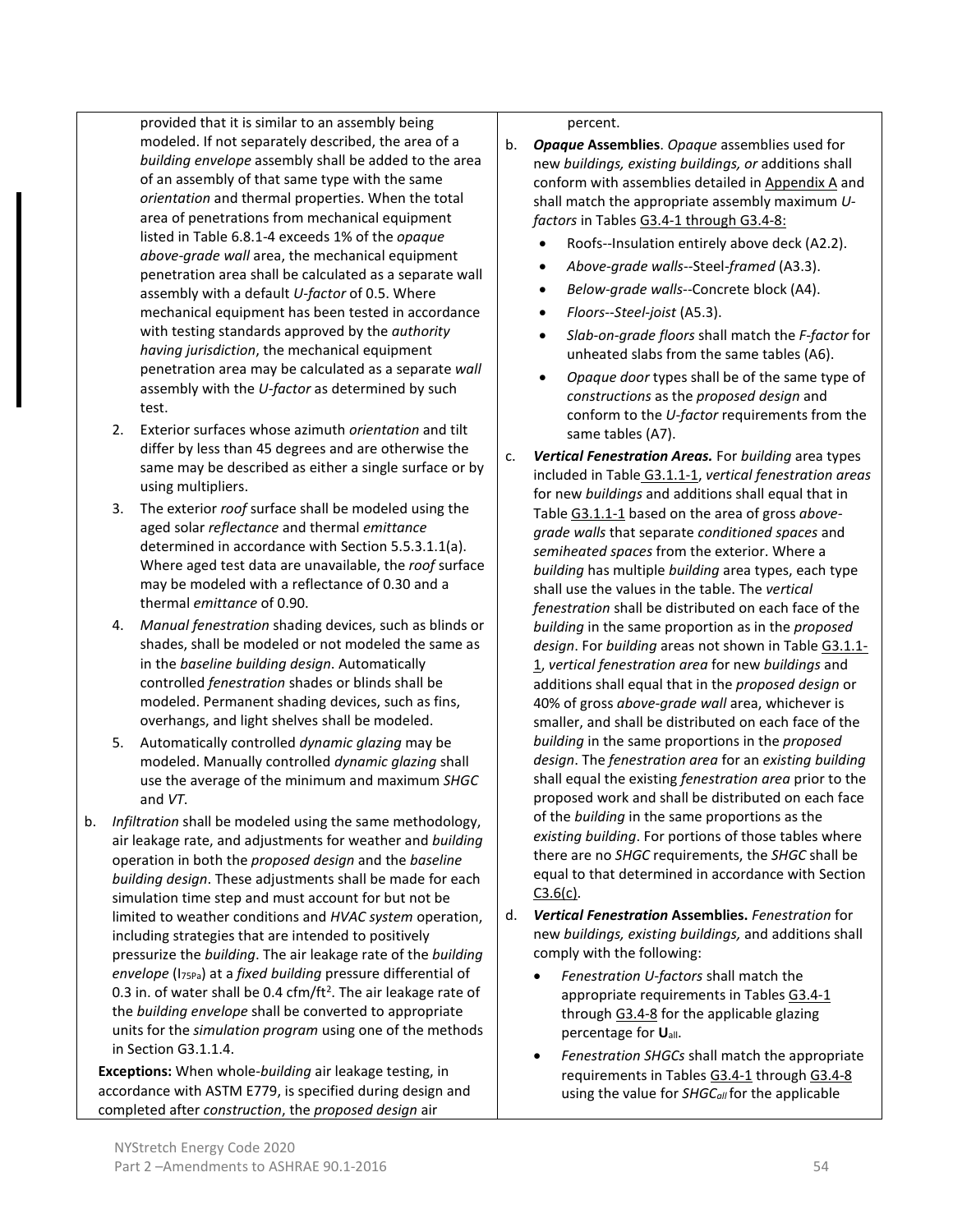| leakage rate of the building envelope shall be as measured. | vertical glazing percentage.<br>All vertical fenestration shall be assumed to be<br>$\bullet$<br>flush with the exterior wall, and no shading<br>projections shall be modeled.                                                                                                                                                                                                                                                                                                                                                                                                                                                  |
|-------------------------------------------------------------|---------------------------------------------------------------------------------------------------------------------------------------------------------------------------------------------------------------------------------------------------------------------------------------------------------------------------------------------------------------------------------------------------------------------------------------------------------------------------------------------------------------------------------------------------------------------------------------------------------------------------------|
|                                                             | Manual window shading devices such as blinds<br>or shades are not required to be modeled.                                                                                                                                                                                                                                                                                                                                                                                                                                                                                                                                       |
|                                                             | <b>Skylights and Glazed Smoke Vents.</b> Skylight area<br>e.<br>shall be equal to that in the proposed design or #%,<br>whichever is smaller. If the skylight area of the<br>proposed design is greater than 3%, baseline skylight<br>area shall be decreased by an identical percentage in<br>all roof components in which skylights are located to<br>reach 3%. Skylight orientation and tilt shall be the<br>same as in the proposed design. Skylight U-factor and<br>SHGC properties shall match the appropriate<br>requirements in Tables G3.4-1 through G3.4-8 using<br>the value and the applicable skylight percentage. |
|                                                             | Roof Solar Reflectance and Thermal Emittance. The<br>f.<br>exterior roof surfaces shall be modeled using a solar<br>reflectance of 0.30 and a thermal emittance of 0.90.                                                                                                                                                                                                                                                                                                                                                                                                                                                        |
|                                                             | Roof Albedo. All roof surfaces shall be modeled with<br>g.<br>a reflectivity of 0.30.                                                                                                                                                                                                                                                                                                                                                                                                                                                                                                                                           |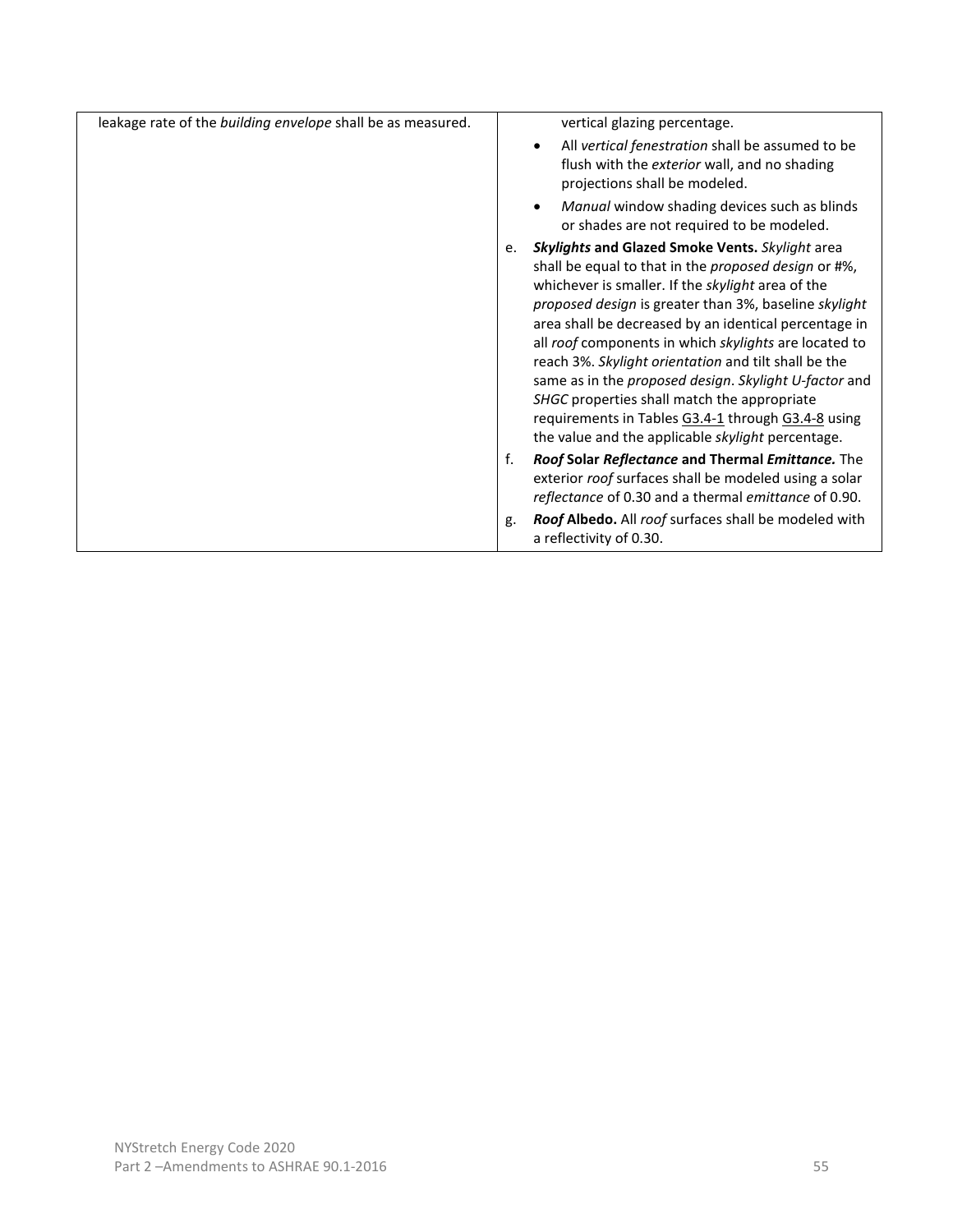# PART 3

# 3 Amendments to 2018 International Energy Conservation Construction Code Residential Provisions

### 3.1 Amendments to Section 401.2

**R401.2 Compliance.** Projects shall comply with one of the following:

- 1. The provisions of Sections R401 through R404.
- 2. The provisions of Sections R401 through R404 and the provisions of Section R408 (passive house).
- 3. The provisions of Section R406 (ERI).
- 4. For *Group* R-2*, Group* R-3 *and Group* R-4 *buildings*, the provisions of Section R405 (simulated performance) and the provisions of Sections R401 through R404 labeled "Mandatory." The building energy cost shall be equal to or less than 80 percent of the standard reference design building.

# 3.2 Amendments to Table R402.1.2 Insulation and fenestration requirements by component

| <b>Climate</b><br>Zone | Fenestration<br>U-factor <sup>h</sup> | <b>Skylight</b><br>U-factor <sup>h</sup> | Glazed<br>fenestration | <b>Ceiling</b><br><b>R-Value</b> | Wood<br>Frame  | <b>Mass</b><br>Wall <sup>d</sup> | <b>Floor</b><br>R- | <b>Basement</b><br>Wall <sup>e</sup> | <b>Slab</b> <sup>f</sup><br><b>R-Value</b> | Crawl<br>Space    |
|------------------------|---------------------------------------|------------------------------------------|------------------------|----------------------------------|----------------|----------------------------------|--------------------|--------------------------------------|--------------------------------------------|-------------------|
|                        |                                       |                                          | <b>SHGCh</b>           |                                  | Wallb,c        | <b>R-Value</b>                   | Value              | <b>R-Value</b>                       | and                                        | Wall <sup>e</sup> |
|                        |                                       |                                          |                        |                                  | <b>R-Value</b> |                                  |                    |                                      | Depth                                      | <b>R-Value</b>    |
| 4                      | 0.27                                  | 0.50                                     | 0.4                    | 49                               | 21 int. or     | 15/20                            | 30 <sup>g</sup>    | 15/19                                | $10,4$ ft                                  | 15/19             |
|                        |                                       |                                          |                        |                                  | $20+5$ or      |                                  |                    |                                      |                                            |                   |
|                        |                                       |                                          |                        |                                  | $13+10$        |                                  |                    |                                      |                                            |                   |
| 5.                     | 0.27                                  | 0.50                                     | <b>NR</b>              | 49                               | 21 int. or     | 15/20                            | 30 <sup>g</sup>    | 15/19                                | $10,4$ ft                                  | 15/19             |
|                        |                                       |                                          |                        |                                  | $20+5$ or      |                                  |                    |                                      |                                            |                   |
|                        |                                       |                                          |                        |                                  | $13+10$        |                                  |                    |                                      |                                            |                   |
| 6                      | 0.27                                  | 0.50                                     | <b>NR</b>              | 49                               | $20+5$ or      | 15/20                            | 30 <sup>g</sup>    | 15/19                                | $10,4$ ft                                  | 15/19             |
|                        |                                       |                                          |                        |                                  | $13+10$        |                                  |                    |                                      |                                            |                   |

#### **Table R402.1.2 Insulation and Fenestration Requirements by Component<sup>a</sup>**

NR = Not Required

For SI: 1 foot =  $304.8$  mm.

a. R-values are minimums. U-factors and SHGC are maximums. Where insulation is installed in a cavity that is less than the label or design thickness of the insulation, the installed R-value of the insulation shall be not less than the R-value specified in the table.

- b. Int. (intermediate framings) denotes standard framing 16 inches on center. Headers shall be insulated with a minimum of R-10 insulation.
- c. The first value is cavity insulation, the second value is continuous insulation. Therefore, as an example, "13+10" means R-13 cavity insulation plus R-10 continuous insulation.
- d. Mass walls shall be in accordance with Section R402.2.5. The second R-value applies when more than half the insulation is on the interior of the mass wall.

e. 15/19 means R-15 continuous insulation on the interior or exterior of the home or R-19 cavity insulation at the interior of the basement wall.

f. R-10 continuous insulation shall be provided under the full slab area of a heated slab in addition to the required slab edge insulation R-value for slabs as indicated in the table. The slab edge insulation for heated slabs shall not be required to extend below the slab.

- g. Alternatively, insulation sufficient to fill the framing cavity and providing not less than an *R*-value of R-19.
- h. The fenestration *U*-factor column excludes skylights. The SHGC column applies to all glazed fenestration.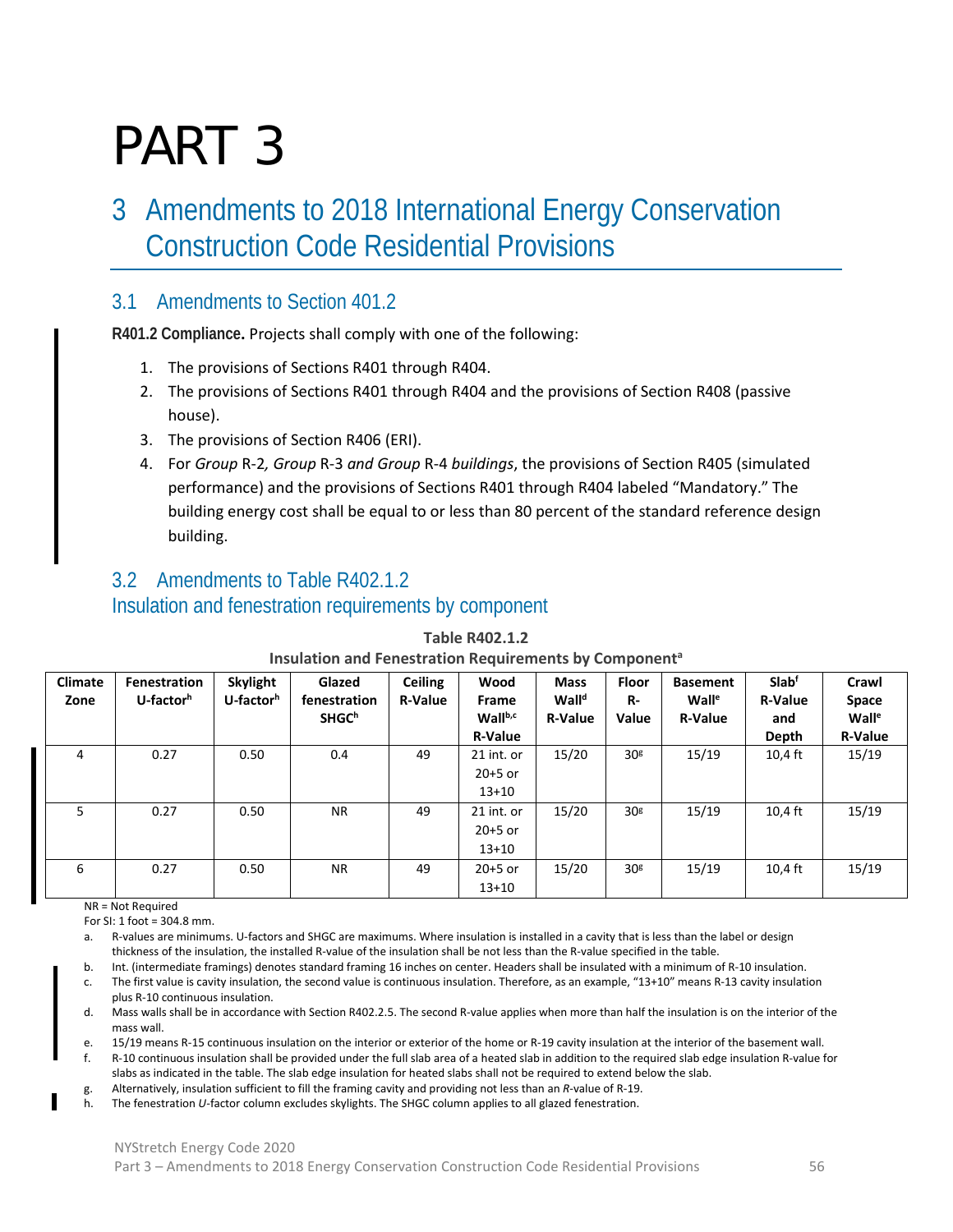# 3.3 Amendments to Table R402.1.4 Equivalent U-factors

| <b>Climate</b><br>Zone | <b>Fenestration</b><br>U-factor | <b>Skylight</b><br>U-factor | Ceiling U-<br>factor | <b>Frame Wall</b><br>U-factor | Mass Wall<br>U-factorb | Floor<br>U-<br>factor | <b>Basement</b><br>Wall U-<br>factor | <b>Crawl Space</b><br>Wall U-<br>factor |
|------------------------|---------------------------------|-----------------------------|----------------------|-------------------------------|------------------------|-----------------------|--------------------------------------|-----------------------------------------|
| 4                      | 0.27                            | 0.50                        | 0.026                | 0.045                         | 0.056                  | 0.033                 | 0.050                                | 0.042                                   |
|                        | 0.27                            | 0.50                        | 0.026                | 0.045                         | 0.056                  | 0.033                 | 0.050                                | 0.042                                   |
|                        | 0.27                            | 0.50                        | 0.026                | 0.045                         | 0.056                  | 0.033                 | 0.050                                | 0.042                                   |

#### **Table R402.1.4 Equivalent U-factorsa**

a. Nonfenestration U-factors shall be obtained from measurement, calculation or an approved source.

b. Mass wall shall be in accordance with Section R402.2.5. Where more than half the insulation is on the interior, the mass wall U-factor shall not exceed 0.056.

# 3.4 Amendments to Section R402.2.2 Ceilings without attic spaces

**R402.2.2 Ceiling without attic spaces.** Where Section R402.1.2 requires insulation R-values greater than R-38 in the ceiling and the design of the roof/ceiling assembly does not allow sufficient space for the required insulation, the minimum required insulation R-value for such roof/ceiling assemblies shall be R-38. Insulation shall extend over the top of the wall plate to the outer edge of such plate and shall not be compressed. This reduction of insulation from the requirements of Section R402.1.2 shall be limited to 500 square feet (46 m<sup>2</sup>) or 20 percent of the total insulated ceiling area, whichever is less. This reduction shall not apply to the U-factor alternative approach in Section R402.1.4 and the Total UA alternative in Section R402.1.5.

# 3.5 Amendments to Section R402.4.1.1 **Installation**

**R402.4.1.1 Installation.** The components of the *building thermal envelope* as indicated in Table R402.4.1.1 shall be installed in accordance with the manufacturer's instruction and the criteria indicated in Table R402.4.1.1 as applicable to the method of construction. An approved agency shall inspect all components and verify compliance. The inspection shall include an open wall visual inspection of all components included in Table R402.4.1.1 and shall be installed so that the insulation material uniformly fills each cavity side-to-side and top-to-bottom, without substantial gaps or voids around obstructions, and is split, installed, or fitted tightly around wiring and other penetrations in the cavity. No more than 2 percent of the total insulated area shall be compressed below the thickness required to attain the labeled R-value or contain gaps or voids in the insulation.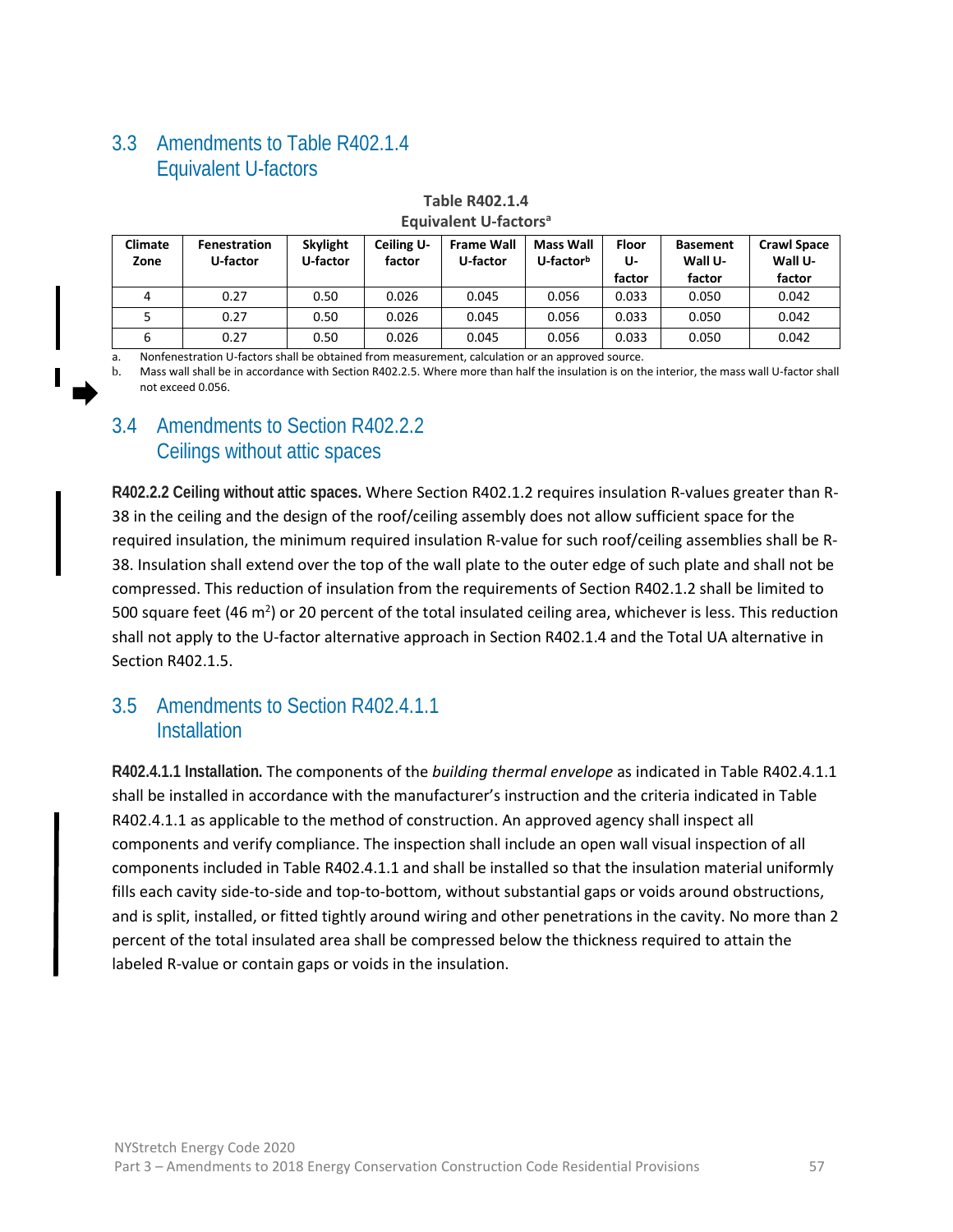# 3.6 Amendments to Section R403.3 **Ducts**

**R403.3 Ducts.** All ducts and air handlers shall be installed in accordance with Section R403.3.1 through R403.3.8, where applicable. The duct system in new buildings and additions shall be located in a conditioned space in accordance with Sections R403.3.7 (1) and R403.3.7 (2).

# 3.7 Addition of New Section R403.3.8 Duct system sizing (Mandatory)

**R403.3.8 Duct system sizing (Mandatory).** Ducts shall be sized in accordance with ACCA Manual D based on calculations made in accordance with Sections R403.7 and R403.8.

# 3.8 Amendments to Section R403.5 Service hot water systems

п

**R403.5 Service hot water systems.** Energy conservation measures for service hot water systems shall be in accordance with Sections R403.5.1 through R403.5.5

# 3.9 Amendments to Section R403.5.4 Drain water heat recovery units

**R403.5.4 Drain water heat recovery units.** Drain water heat recovery units shall have a minimum efficiency of 40 percent if installed for equal flow or a minimum efficiency of 52 percent if installed for unequal flow. Vertical drain water heat recovery units shall comply with CSA B55.2 and be tested and labeled in accordance with CSA B55.1 or IAPMO 346. Sloped drain water heat recovery units shall comply with IAPMO PS 92 and be tested and labeled in accordance with IAPMO 346. Potable water-side pressure loss of drain water heat recovery units shall be less than 3 psi for individual units connected to one or two showers. Potable water-side pressure loss of drain water heat recovery units shall be less than 2 psi for individual units connected to three or more showers.

# 3.10 Addition of New Section R403.5.5 Supply of heated water

**R403.5.5 Supply of heated water.** In new *buildings*, heated water supply piping shall be in accordance with one of the following:

**R403.5.5.1 Maximum allowable pipe length method.** The maximum allowable pipe length from the nearest source of heated water to the termination of the fixture supply pipe shall be in accordance with the maximum pipe length in Table R403.5.5.1. Where the length contains more than one size of pipe, the largest size shall be used for determining the maximum allowable length of the piping in Table R403.5.5.1.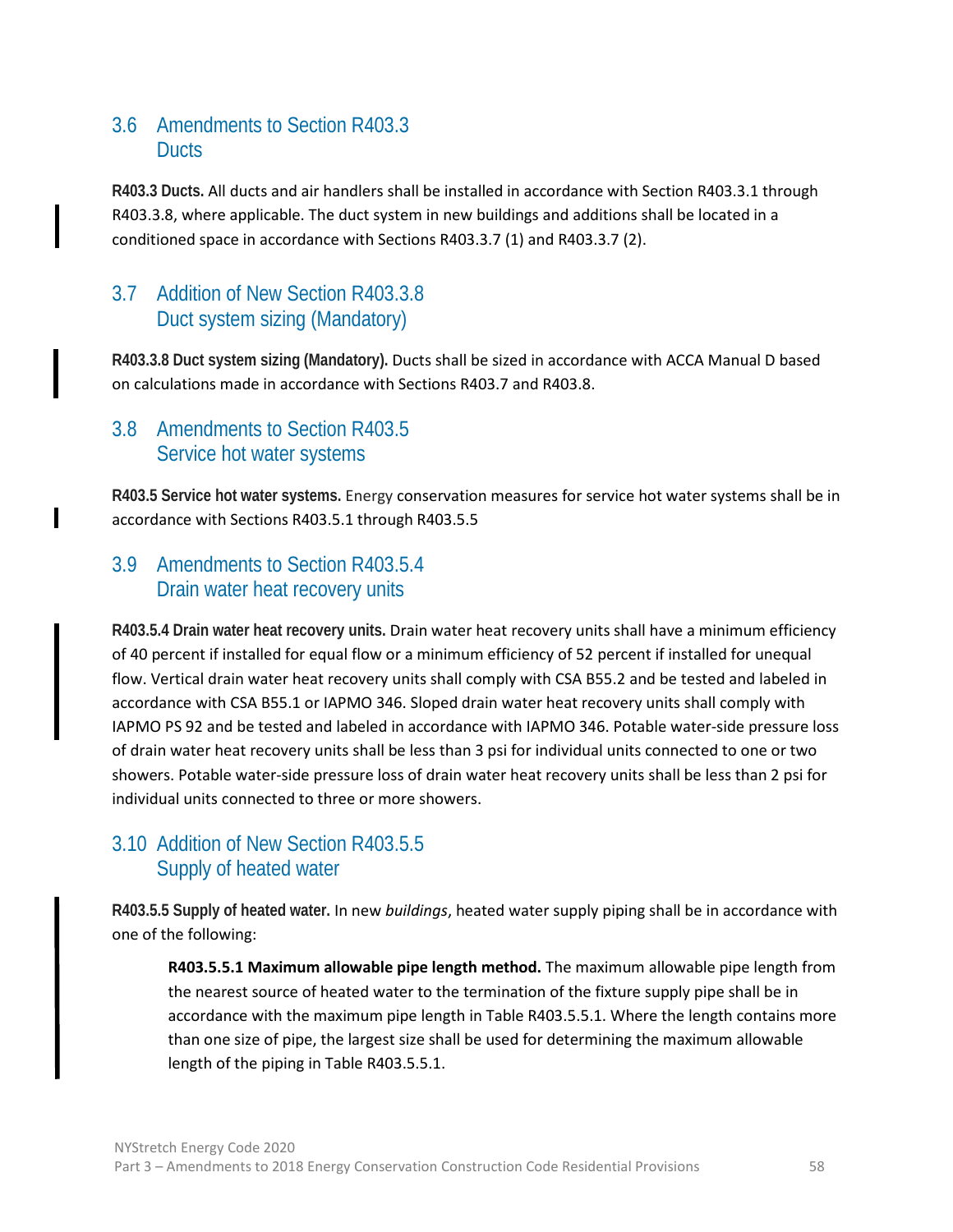**R403.5.5.2 Maximum allowable pipe volume method.** The water volume in the piping shall be calculated in accordance with Section R403.5.5.2.1. The maximum volume of hot or tempered water in the piping to public lavatory faucets shall be 2 ounces. For fixtures other than public lavatory faucets, the maximum volume shall be 64 ounces for hot or tempered water from a water heater or boiler; and 24 ounces for hot or tempered water from a circulation loop pipe or an electrically heat-traced pipe. The water volume in the piping shall be calculated in accordance with Section R403.5.5.2.1.

**R403.5.5.2.1 Water volume determination.** The volume shall be the sum of the internal volumes of pipe, fittings, valves, meters and manifolds between the source of hot water and the termination of the fixture supply pipe. The volume shall be determined from the "Volume" column of Table R403.5.5.1. The volume contained within fixture shutoff valves, flexible water supply connectors to a fixture fitting, or within a fixture fitting shall not be included in the water volume determination. Where hot or tempered water is supplied by a circulation loop pipe or a heat-traced pipe, the volume shall include the portion of the fitting on the branch pipe that supplies water to the fixture.

|                                               |                                                            | <b>Maximum Pipe or Tube Length</b>                                    |                                                                                                                                                 |                                                                       |  |  |  |  |
|-----------------------------------------------|------------------------------------------------------------|-----------------------------------------------------------------------|-------------------------------------------------------------------------------------------------------------------------------------------------|-----------------------------------------------------------------------|--|--|--|--|
| <b>Nominal Pipe</b><br>or Tube Size<br>(inch) | <b>VOLUME</b> (Liquid<br><b>Ounces Per Foot</b><br>Length) | System without a<br>circulation loop or<br>heat-traced line<br>(feet) | System with a<br>circulation loop or<br>heat-traced line (feet)                                                                                 | Lavatory faucets $-$<br>public (metering<br>and nonmetering<br>(feet) |  |  |  |  |
| 1/4 <sup>a</sup>                              | 0.33                                                       | 50                                                                    | 16                                                                                                                                              | b                                                                     |  |  |  |  |
| 5/16 <sup>a</sup>                             | 0.5                                                        | 50                                                                    | 16                                                                                                                                              | 4                                                                     |  |  |  |  |
| 3/8 <sup>a</sup>                              | 0.75                                                       | 50                                                                    | 16                                                                                                                                              | 3                                                                     |  |  |  |  |
| 1/2                                           | $1.5\,$                                                    | 43                                                                    | 16                                                                                                                                              | $\mathfrak{p}$                                                        |  |  |  |  |
| 5/8                                           | 2                                                          | 32                                                                    | 12                                                                                                                                              |                                                                       |  |  |  |  |
| 3/4                                           | 3                                                          | 21                                                                    | 8                                                                                                                                               | 0.5                                                                   |  |  |  |  |
| 7/8                                           | 4                                                          | 16                                                                    | 6                                                                                                                                               | 0.5                                                                   |  |  |  |  |
| 1                                             | 5                                                          | 13                                                                    | 5                                                                                                                                               | 0.5                                                                   |  |  |  |  |
| 11/4                                          | 8                                                          | 8                                                                     | 3                                                                                                                                               | 0.5                                                                   |  |  |  |  |
| 11/2                                          | 11                                                         | 6                                                                     |                                                                                                                                                 | 0.5                                                                   |  |  |  |  |
| 2 or larger                                   | 18                                                         | 4                                                                     |                                                                                                                                                 | 0.5                                                                   |  |  |  |  |
| a.                                            |                                                            |                                                                       | The flow rate for ¼-inch size pipe or tube is limited to 0.5 gallons per minute; for 5/16-inch size, it is limited to 1 gpm; for 3/8-inch size, |                                                                       |  |  |  |  |

**Table R403.5.5.1 Pipe Volume and Maximum Piping Lengths**

it is limited to 1.5 gpm.

**R403.5.5.3 Drain water heat recovery units**. New buildings shall include a drain water heat recovery unit that captures heat from at least one shower, and such drain water heat recovery unit must have a minimum efficiency of 40 percent if installed for equal flow or a minimum efficiency of 52 percent if installed for unequal flow. Vertical drain water heat recovery units shall comply with CSA B55.2 and be tested and labeled in accordance with CSA B55.1 or IAPMO 346. Sloped drain water heat recovery units shall comply with IAPMO PS 92 and be tested and labeled in accordance with IAPMO 346. Potable water-side pressure loss of drain water heat recovery units shall be less than 3 psi for individual units connected to one or two showers.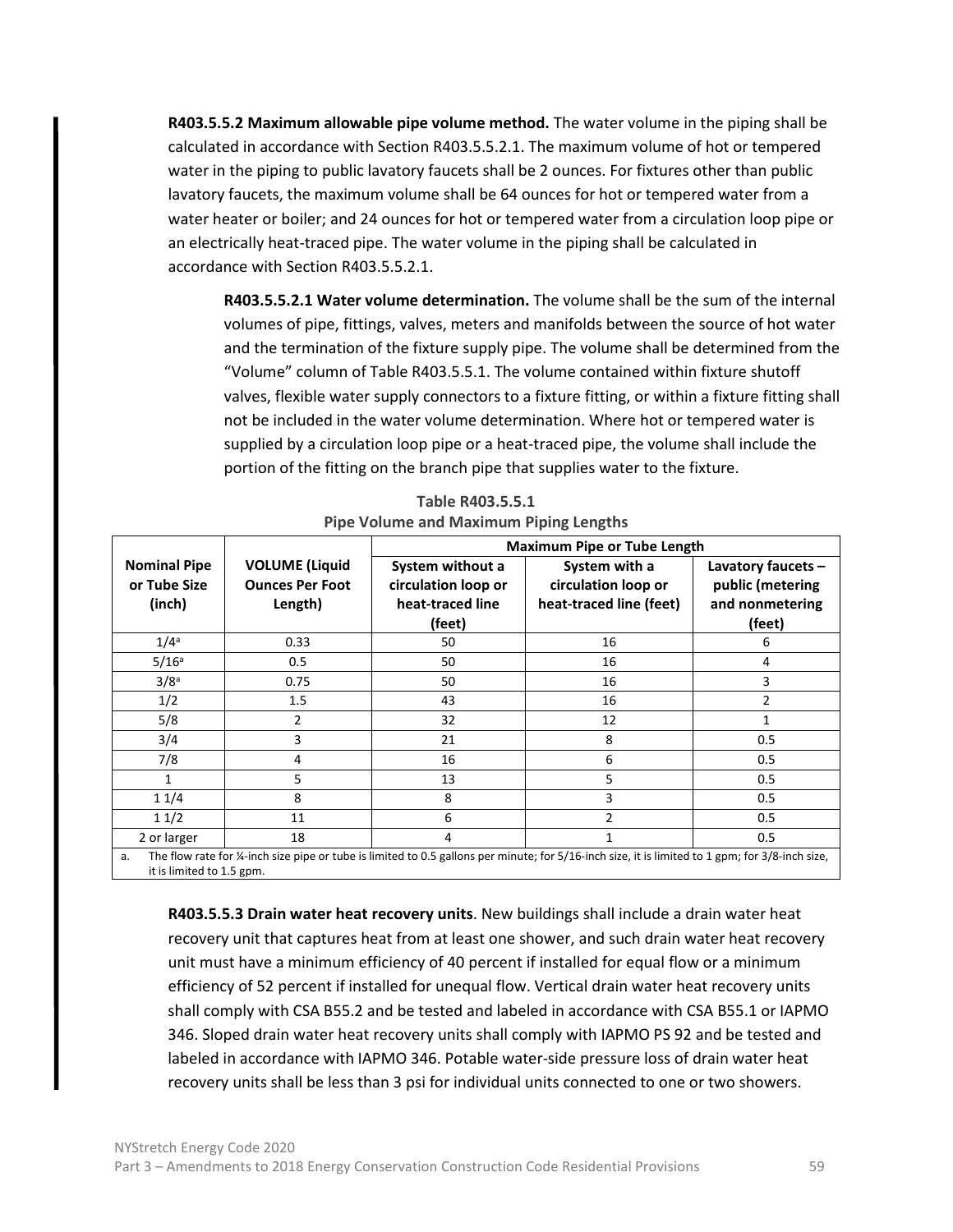Potable water-side pressure loss of drain water heat recovery units shall be less than 2 psi for individual units connected to three or more showers.

**R403.5.5.4 Recirculation Systems.** Projects shall include a recirculation system with no more than 0.5-gallon (1.9 liter) storage. The storage limit shall be measured from the point where the branch feeding the fixture branches off the recirculation loop to the fixture. Recirculation systems must be based on an occupant-controlled switch or an occupancy sensor, installed in each bathroom, which is located beyond a 0.5-gallon stored-volume range from the water heater.

# 3.11 Addition of New Section R403.6.2 Balanced and HRV/ERV systems (Mandatory)

**R403.6.2 Balanced and HRV/ERV systems (Mandatory).** In new buildings, every dwelling unit shall be served by a heat recovery ventilator (HRV) or energy recovery ventilator (ERV) installed per manufacturer's instructions. The HRV/ERV must be sized adequately for the specific application, which will include the building's conditioned area, and number of occupants.

**Exception**: In Climate Zone 4, a balanced *ventilation* system designed and installed according to the requirements of Section M1507.3 of the 2015 International Residential Code (IRC) that uses the return side of the building's heating and/or cooling system air handler to supply outdoor air, shall be permitted to comply with this section. When the outdoor air supply is ducted to the heating and/or cooling system air handler, the mixed air temperature shall not be less than that permitted by the heating equipment manufacturer's installation instructions. Heating and/or cooling system air handlers used to distribute outdoor air shall be field-verified to not exceed an efficacy of 45 W/CFM if using furnaces for heating and 58 W/CFM if using other forms of heating. In the balanced system design, an equivalent exhaust air flow rate shall be provided simultaneously by one or more exhaust fans, located remotely from the source of supply air. The balanced system's exhaust and supply fans shall be interlocked for operation, sized to provide equivalent air flow at a rate greater than or equal to that determined by IRC Table M1507.3.3(1) and shall have their fan capacities adjusted for intermittent run time per Table M1507.3.3(2). Continuous operation of the balanced *ventilation* system shall not be permitted.

# 3.12 Addition of New Section R403.6.3 **Verification**

**R403.6.3 Verification**. Installed performance of the mechanical *ventilation* system shall be tested and verified by an *approved agency* and measured using a flow hood, flow grid, or other airflow measuring device in accordance with Air Conditioning Contractors of America (ACCA) HVAC Quality Installation Verification Protocols – ANSI/ACCA 9QIvp-2016.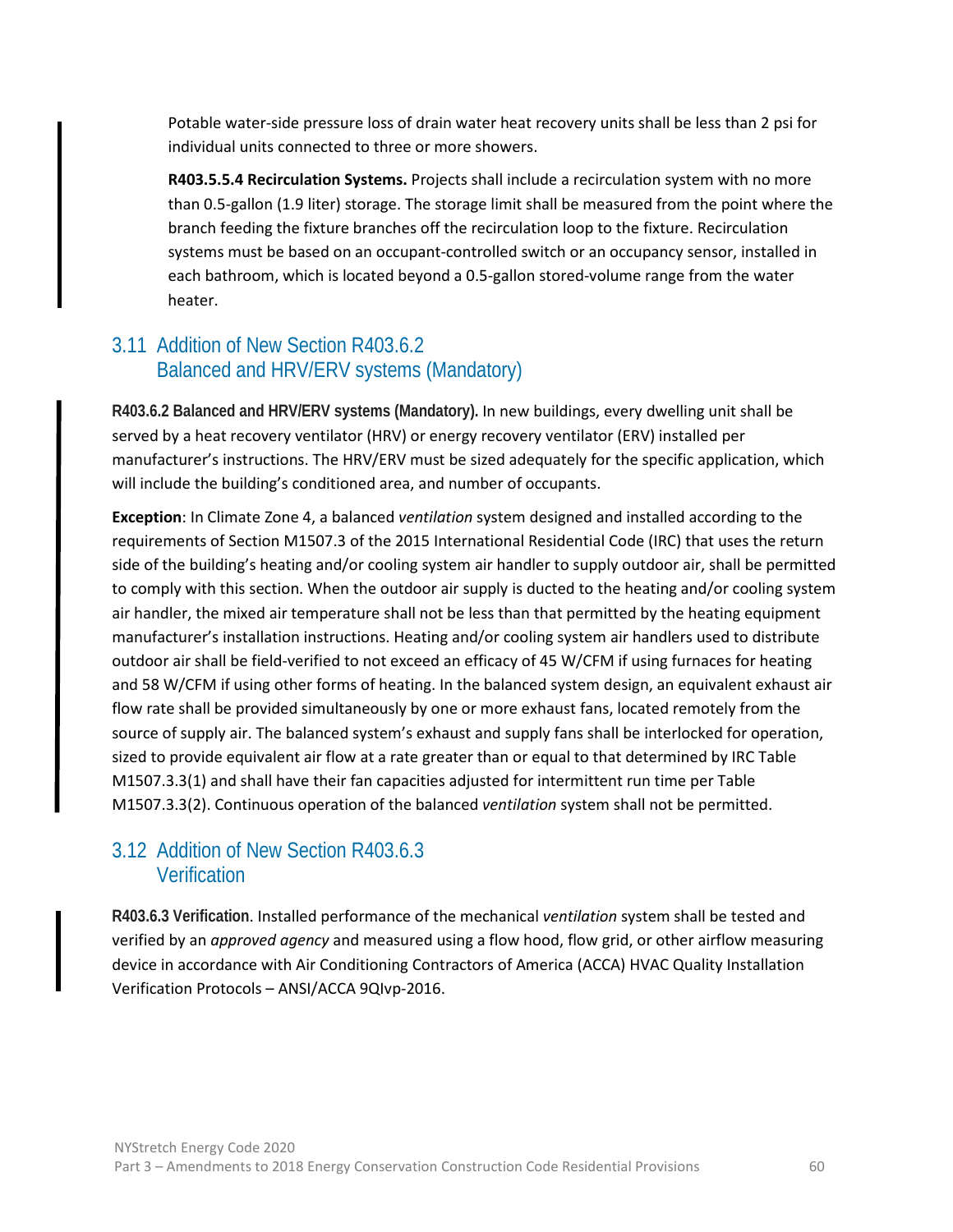# 3.13 Amendments to Section R404.1 Lighting equipment (Mandatory)

**R404.1 Lighting equipment (Mandatory).** Not less than 90 percent of the permanently installed lighting fixtures shall use lamps with an efficacy of at least 65 lumens per watt or have a total luminaire efficacy of at least 45 lumens per watt.

**R404.1.1 Lighting equipment (Mandatory).** Fuel gas lighting systems shall not have continuously burning pilot lights.

# 3.14 Addition of New Section R404.2 Electrical power packages (Mandatory)

**R404.2 Electrical power packages (Mandatory).** New buildings shall comply with the following:

- 1. Solar-ready zone. Detached one and two-family dwellings and townhouses where the conditioned space is greater than 1,400 square feet shall comply with the requirements of Appendix RA.
- 2. Electrical Vehicle Service Equipment Capable. Detached one or two-family dwellings and townhouses with parking area provided on the *building site* shall provide a 208/240V 40-amp outlet for each dwelling unit or panel capacity and conduit for the future installation of such an outlet. Outlet or conduit termination shall be adjacent to the parking area. For residential occupancies where there is a common parking area, provide either:
	- Panel capacity and conduit for the future installation of 208/240V 40-amp outlets for 5 percent of the total parking spaces, but not less than one outlet, or
	- 208/240V 40-amp outlets for 5 percent of the total parking spaces, but not less than one outlet.

# 3.15 Amendments to Table R406.4 Maximum Energy Rating Index

| <b>Climate Zone</b>                                                                                                                                                                                                                                                                                                                                                                        | <b>Energy Rating Index<sup>a</sup></b> |
|--------------------------------------------------------------------------------------------------------------------------------------------------------------------------------------------------------------------------------------------------------------------------------------------------------------------------------------------------------------------------------------------|----------------------------------------|
| 4                                                                                                                                                                                                                                                                                                                                                                                          | 50                                     |
| 5                                                                                                                                                                                                                                                                                                                                                                                          | 50                                     |
| 6                                                                                                                                                                                                                                                                                                                                                                                          | 50                                     |
| Where <i>on-site renewable energy</i> is included for compliance using the ERI<br>a.<br>analysis of Section R406.4, the building shall meet the mandatory<br>requirements of Section R406.2, and the building thermal envelope shall be<br>greater than or equal to the levels of efficiency and SHGC in Table<br>R402.1.2 or R402.1.4 of the 2015 International Energy Conservation Code. |                                        |

#### **Table R406.4 Maximum Energy Rating Index**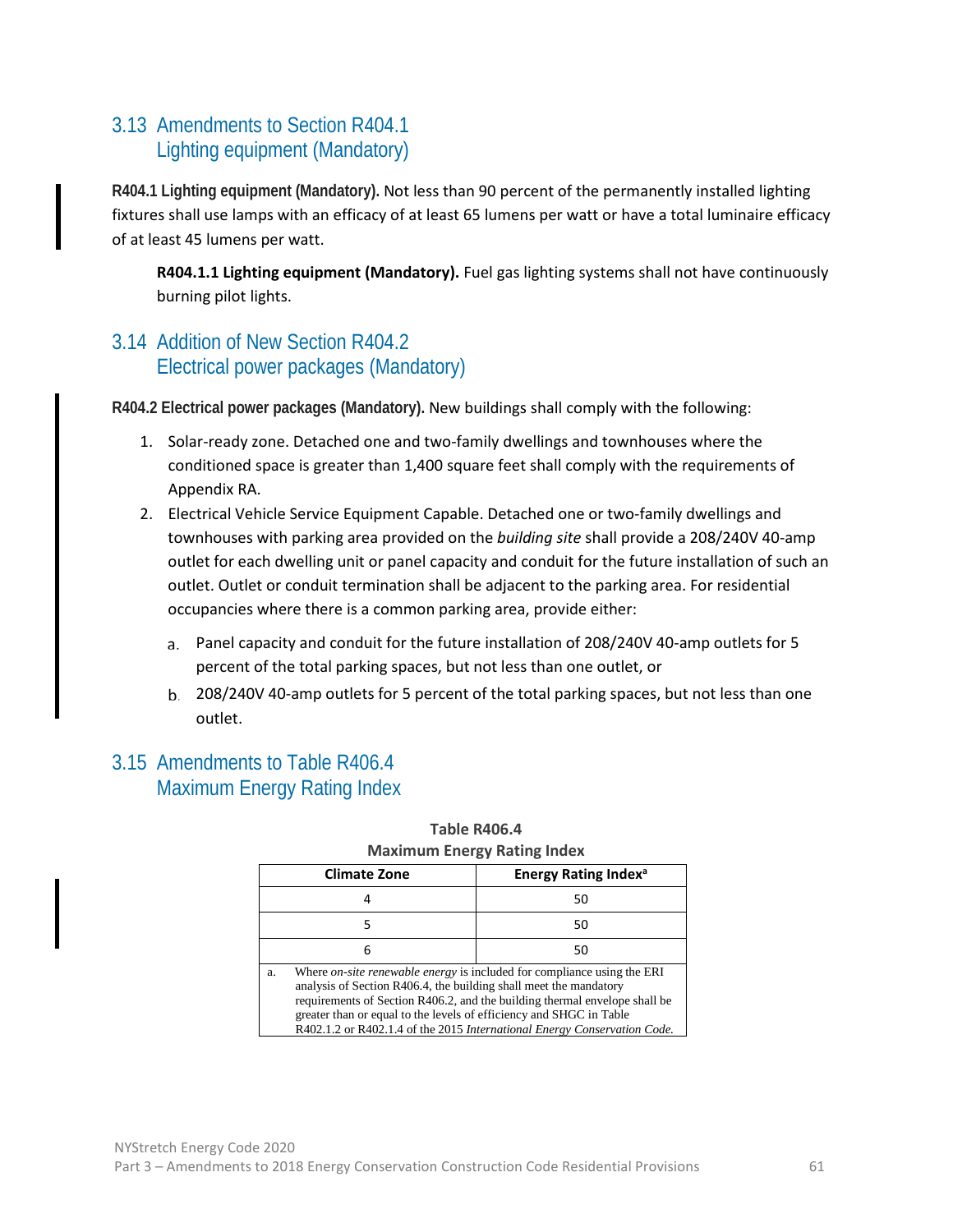# 3.16 Addition of New Section R408 Passive House

# **Section R408 Passive House**

**R408.1 General.** *Buildings* shall comply with either Section R408.1.1 or R408.1.2 and shall comply with Section R408.2.

**R408.1.1. Passive House Institute US (PHIUS) Approved Software. PHIUS+.** Passive Building Standard - North America, where Specific Space Heat Demand and (sensible only) Cooling Demand, as modeled and field-verified by a Certified Passive House Consultant, is less than or equal to 9kBTU/ft2/year. The *dwelling unit* shall also be tested with a blower door and found to exhibit no more than 0.05 CFM50/ft<sup>2</sup> or 0.08 CFM75/ft<sup>2</sup> of air leakage.

**R408.1.2 Passive House Institute (PHI) Approved Software.** Passive House Institute: Low Energy Building Standard, where Specific Space Heating and (sensible only) Cooling Demand is less than or equal to 9.5 kBTU/ft<sup>2</sup>/year, as modeled and field-verified by a Certified Passive House Consultant. The *dwelling unit* shall also be tested with a blower door and found to exhibit an *infiltration* rate of no more than 1.0 air changes per hour under a pressure of 50 Pascals.

**R408.2 Documentation**

- 1. If using the PHIUS software:
	- Prior to the issuance of a building permit, the following items must be provided to the *code official*:
		- i. A list of compliance features; and
		- ii. A statement that the estimated Specific Space Heat Demand is "based on plans."
	- Prior to the issuance of a certificate of occupancy, the following item must be provided to the *code official*:
		- i. A copy of the final report submitted on a form that is approved to document compliance with PHIUS+ standards. Said report must indicate that the finished building achieves a Certified Passive House Consultant verified Specific Space Heat Demand of less than or equal to 9 kBTU/ft2/year.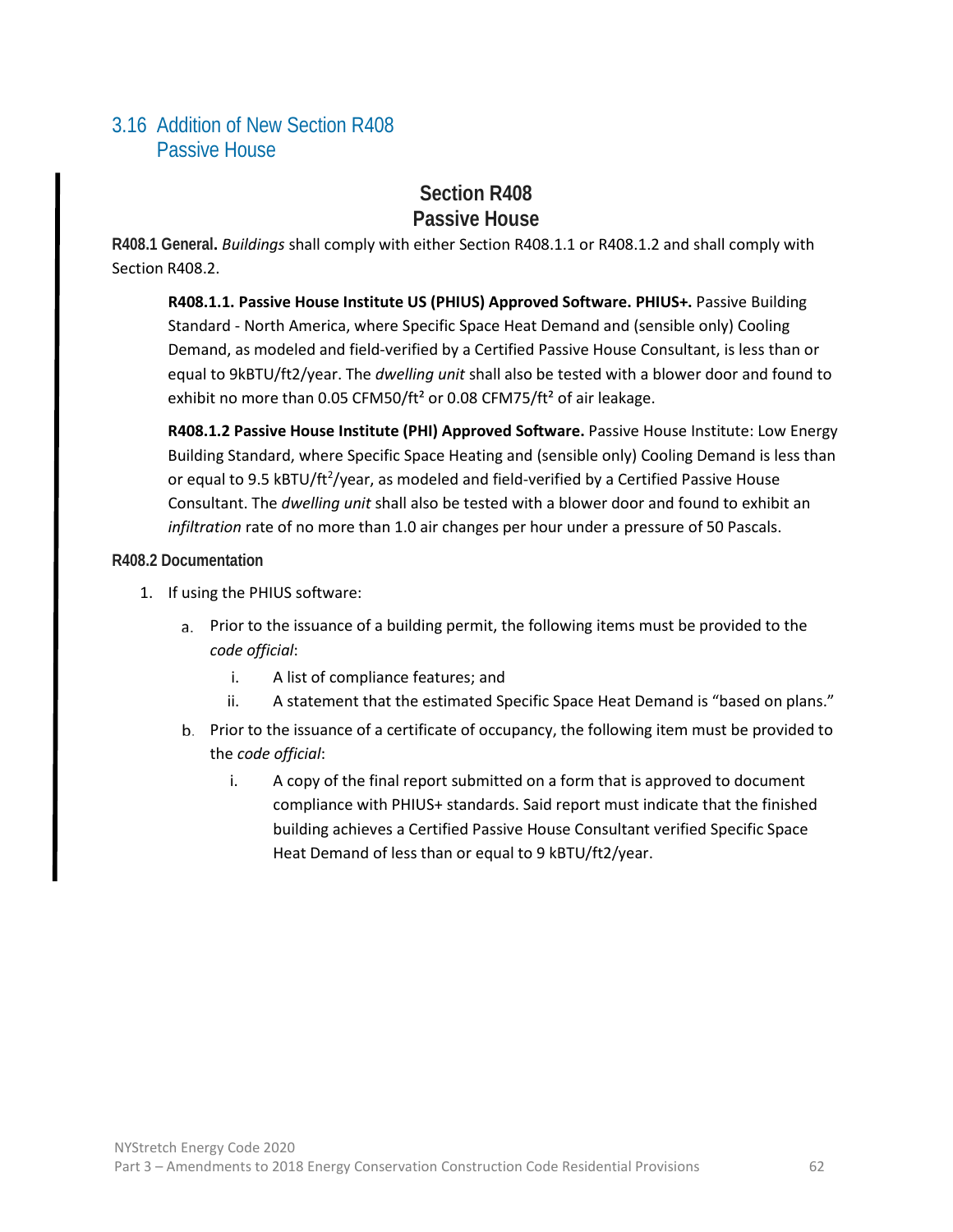- 2. If using the PHI software:
	- Prior to the issuance of a building permit, the following items must be provided to the *code official*:
		- i. A list of compliance features; and
		- ii. A statement that the estimated Specific Space Heating and Cooling Demand is "based on plans."
	- Prior to the issuance of a certificate of occupancy, the following item must be provided to the *code official*:
		- i. A copy of the final report submitted on a form that is approved to document compliance with PHI standards. Said report must indicate that the finished building achieves a Certified Passive House Consultant verified Specific Space Heating or Cooling Demand is less than or equal to 9.5 kBTU/ft<sup>2</sup>/year.

### 3.17 Amendments to "ACCA" in Chapter 6 Referenced Standards

**Manual D—16: Residential Duct Systems**  R403.3.8

- **Manual J—16: Residential Load Calculation Eighth Edition**  R403.7
- **Manual S—14: Residential Equipment Selection** R403.7

#### 3.18 Addition of a new entry for "IAPMO" to Chapter 6 Referenced Standards

- **IAPMO International Association of Plumbing and Mechanical Officials 4755 E. Philadelphia St. Ontario, CA 91761**
- **IAPMO IGC 346:2017 Test Method for Measuring the Performance of Drain Water Heat Recovery Units** R403.5.4.3

#### **IAPMO PS 92-2013: Heat Exchangers and Indirect Water Heaters** R403.5.4.3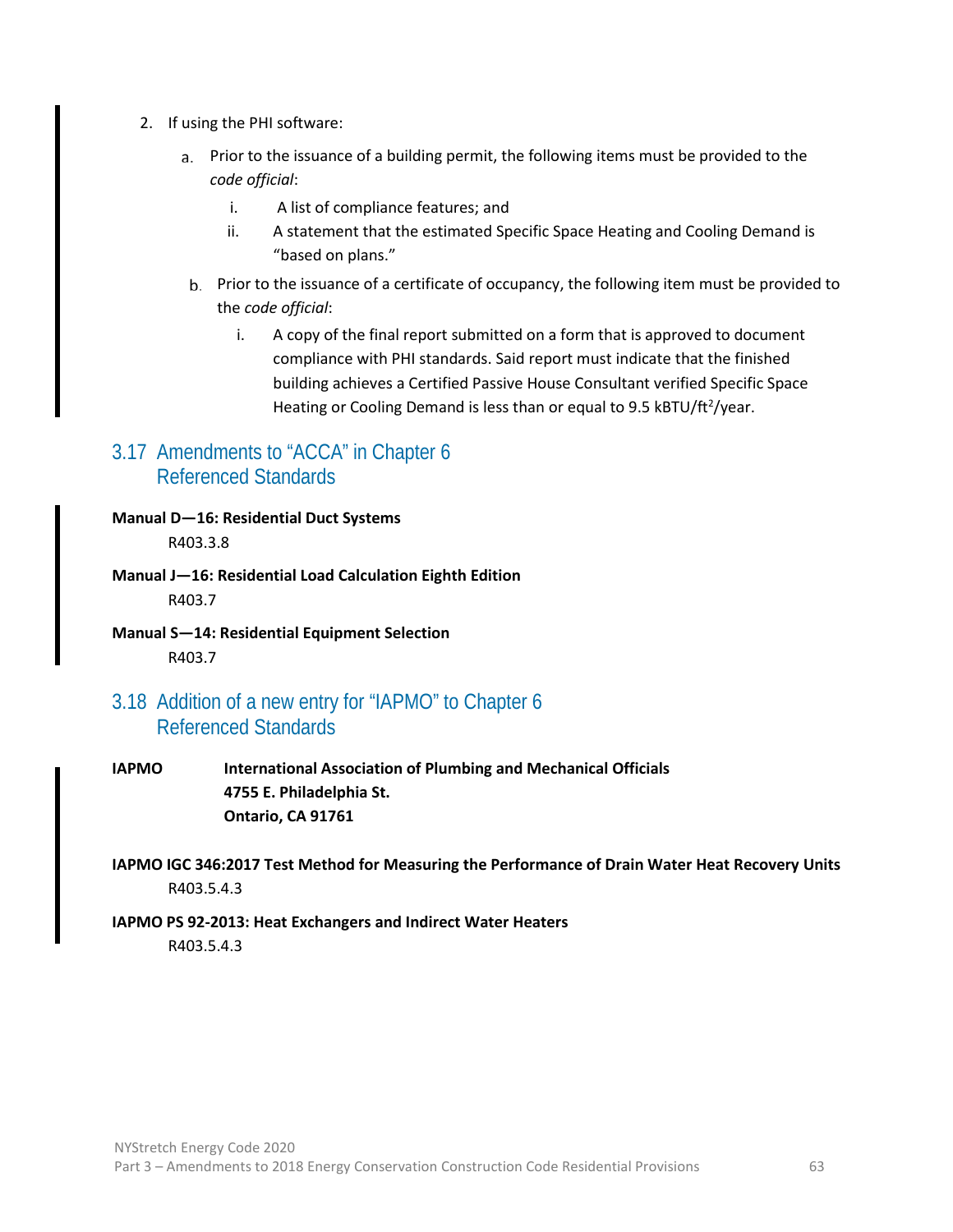# 3.19 Addition of a new entry for "PHI" to Chapter 6 Referenced Standards

**PHI Passive House Institute Rheistrasse 44/46 64283 Darmstadt, Germany**

**PHI 2016: Low Energy Building Standard, Version 9f** R408.1

# 3.20 Addition of a New Entry for "PHIUS" to Chapter 6 Referenced Standards

**PHIUS Passive House Institute US 116 West Illinois Street, Suite 5E Chicago, IL 60654, USA**

**PHIUS+ 2015: Passive Building Standard – North America**  R408.1